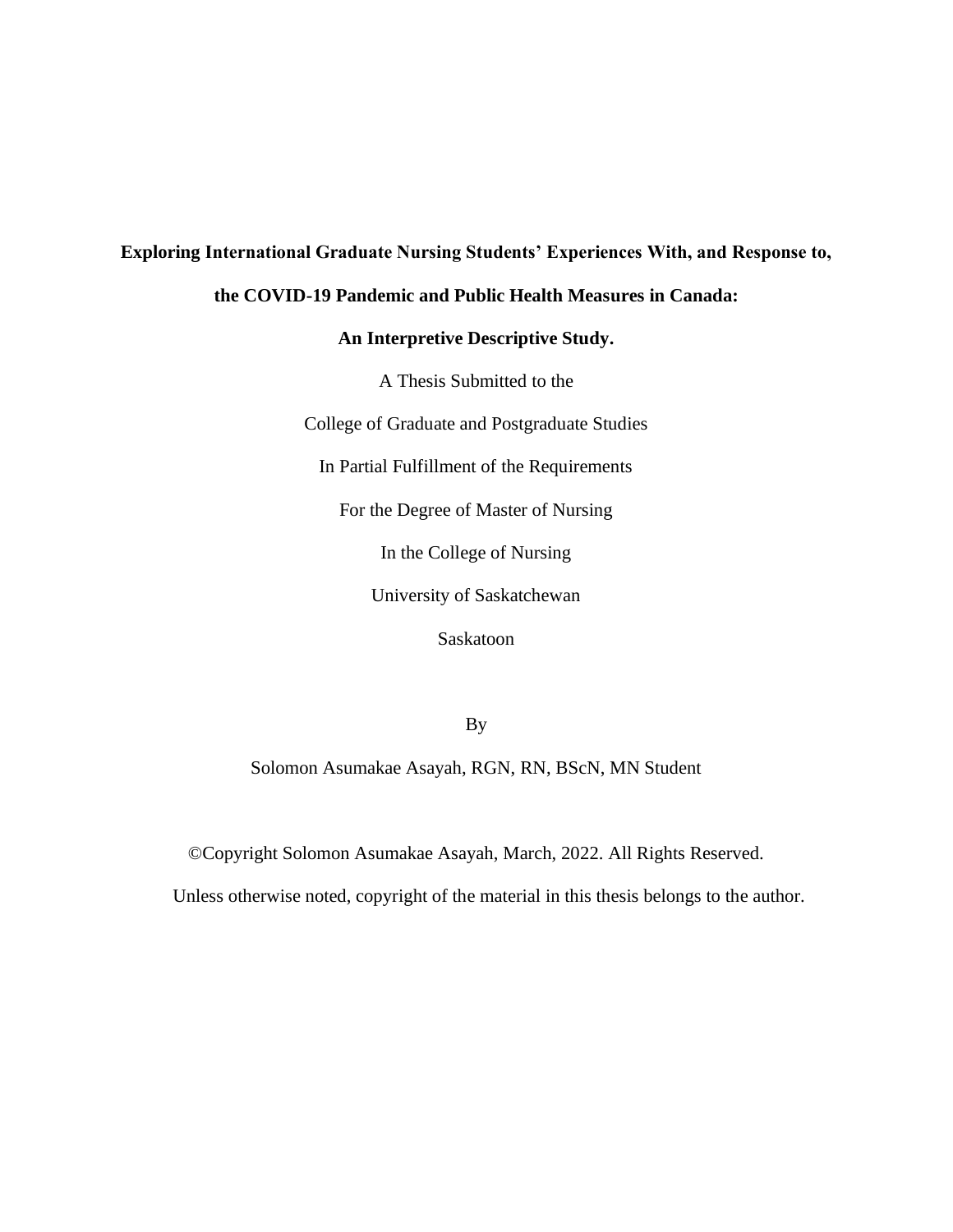# **Permission to Use**

<span id="page-1-0"></span>In presenting this thesis in partial fulfillment of the requirements for a Postgraduate degree from the University of Saskatchewan, I agree that the Libraries of this University may make it freely available for inspection. I further agree that permission for copying of this thesis in any manner, in whole or in part, for scholarly purposes may be granted by the professors who supervised my thesis work or, in their absence, by the Head of the Department or the Dean of the College of Nursing. It is understood that any copying or publication or use of this thesis or parts thereof for financial gain shall not be allowed without my written permission. It is also understood that due recognition shall be given to me and to the University of Saskatchewan in any scholarly use which may be made of any material in my thesis.

Requests for permission to copy or to make other uses of materials in this thesis in whole or part should be addressed to:

# Dean

College of Nursing, University of Saskatchewan Saskatoon Campus Health Science Building E-Wing 1A10.14 107 Wiggins Road, Saskatoon, SK, S7N 5E5

# OR

#### Dean

College of Graduate and Postdoctoral Studies, University of Saskatchewan 116 Thorvaldson Building, 110 Science Place Saskatoon, Saskatchewan S7N 5C9, Canada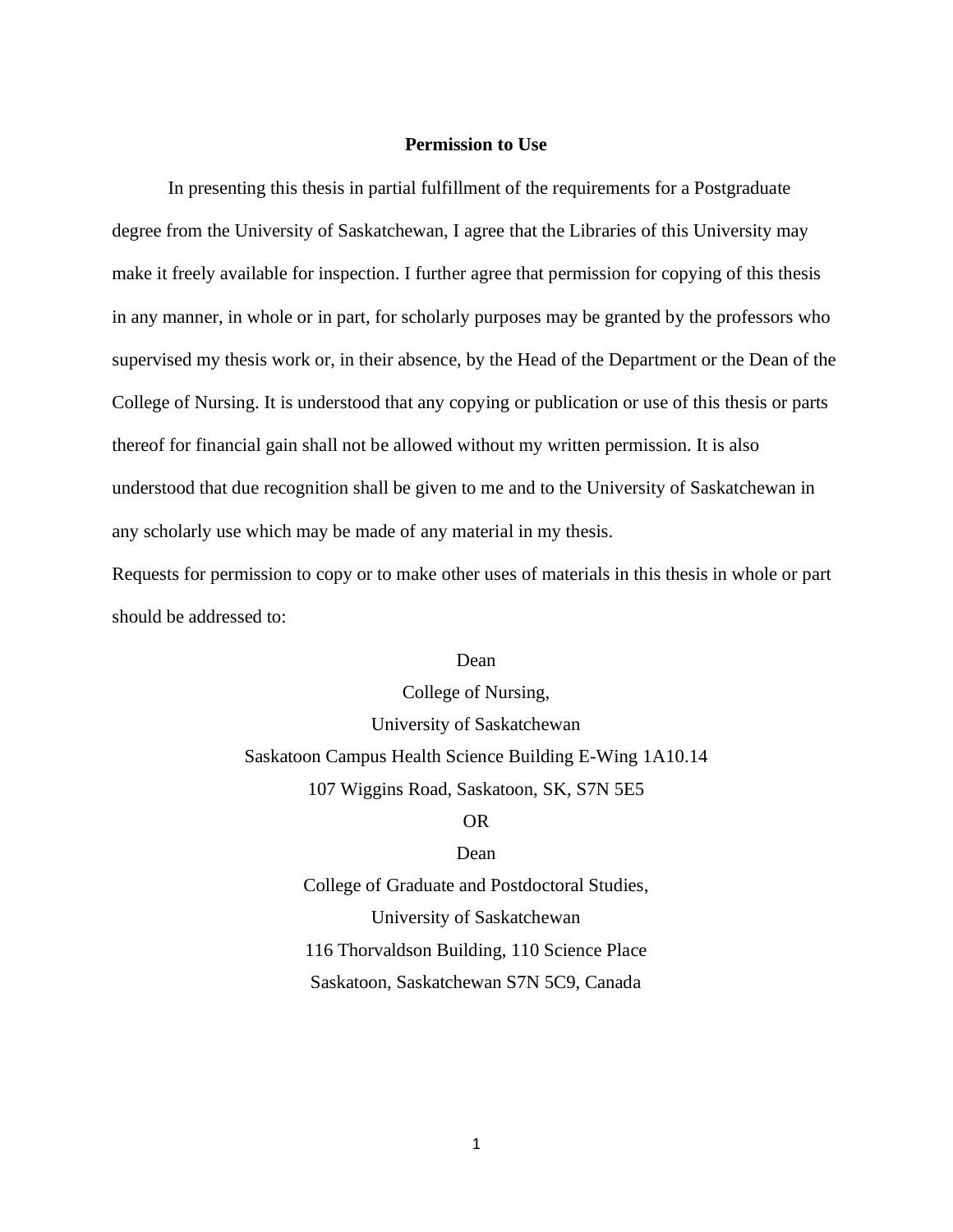## **Abstract**

<span id="page-2-0"></span>**Background:** The COVID-19 pandemic and public health measures affected international graduate nursing students in diverse ways. The COVID-19 pandemic brought about the closure of educational institutions and the migration to remote teaching and learning. These and related actions limited access to resources such as office spaces and library services for students. In addition, many international students who worked on and off-campus lost their jobs, triggering financial crises. The lockdown and ban on international travel to protect the public from the COVID-19 virus meant that international students could not leave Canada to visit their loved ones abroad. These restrictions had a potential to affect the wellbeing of international students. **Aim:** The aim of the study was to explore international graduate nursing students' experiences with, and response to the COVID-19 pandemic and associated public health measures at a university in a Prairie Province.

**Method:** Interpretive Description (ID) was used to explore the experiences of eight international graduate nursing students in a nursing program located in a Prairie Province, Canada. Semistructured individual interviews were conducted with participants after which the data were then transcribed and analyzed using six phases of thematic analysis.

**Findings:** The study yielded three major themes: a) COVID-19's Disruptions; b) Coping with COVID-19 Disruptions; and c) Finding Meaning and Growing amid COVID-19's Disruptions. Participants reported financial difficulties due to the loss of financial support and jobs. International students who continued working in essential services such as long-term care facilities at the peak of the pandemic were exposed to the COVID-19 infections, however; the jobs provided financial stability for them. International students reported fear and worry about loved ones abroad, as some developed symptoms of mental health disorders as a result.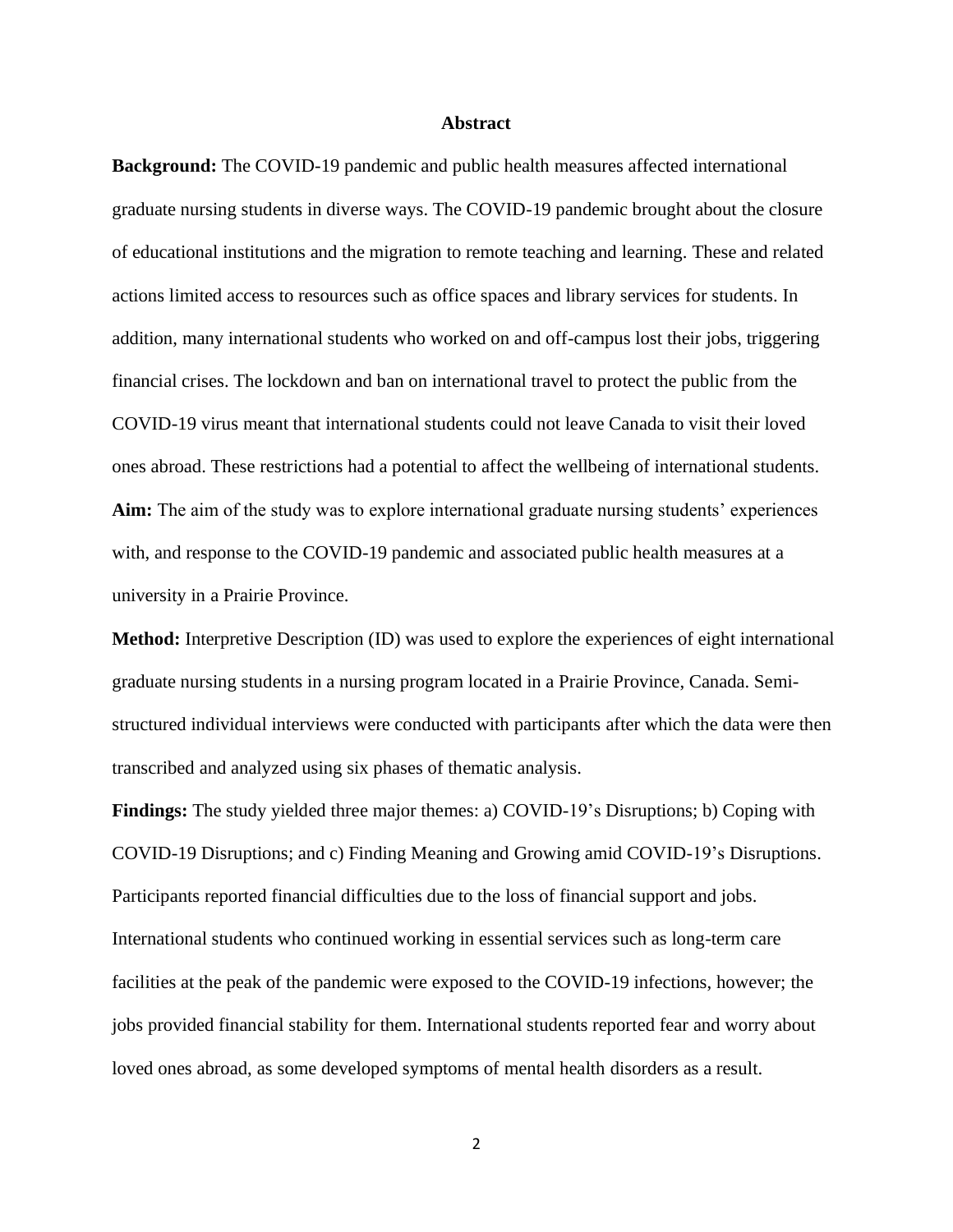**Conclusion**: The COVID-19 pandemic affected international graduate nursing students' wellbeing in various ways. Despite the impact on their wellbeing, they were resilient and continued their studies. They employed coping mechanisms such as talking to family members and friends via social media channels. Some also sought help from mental health specialists to mitigate difficult challenges of the COVID-19. Loss of community on campus may have been the most profound loss to the international graduate nursing students.

# **Keywords**:

COVID-19; pandemic; international graduate nursing students; Interpretive Descriptive.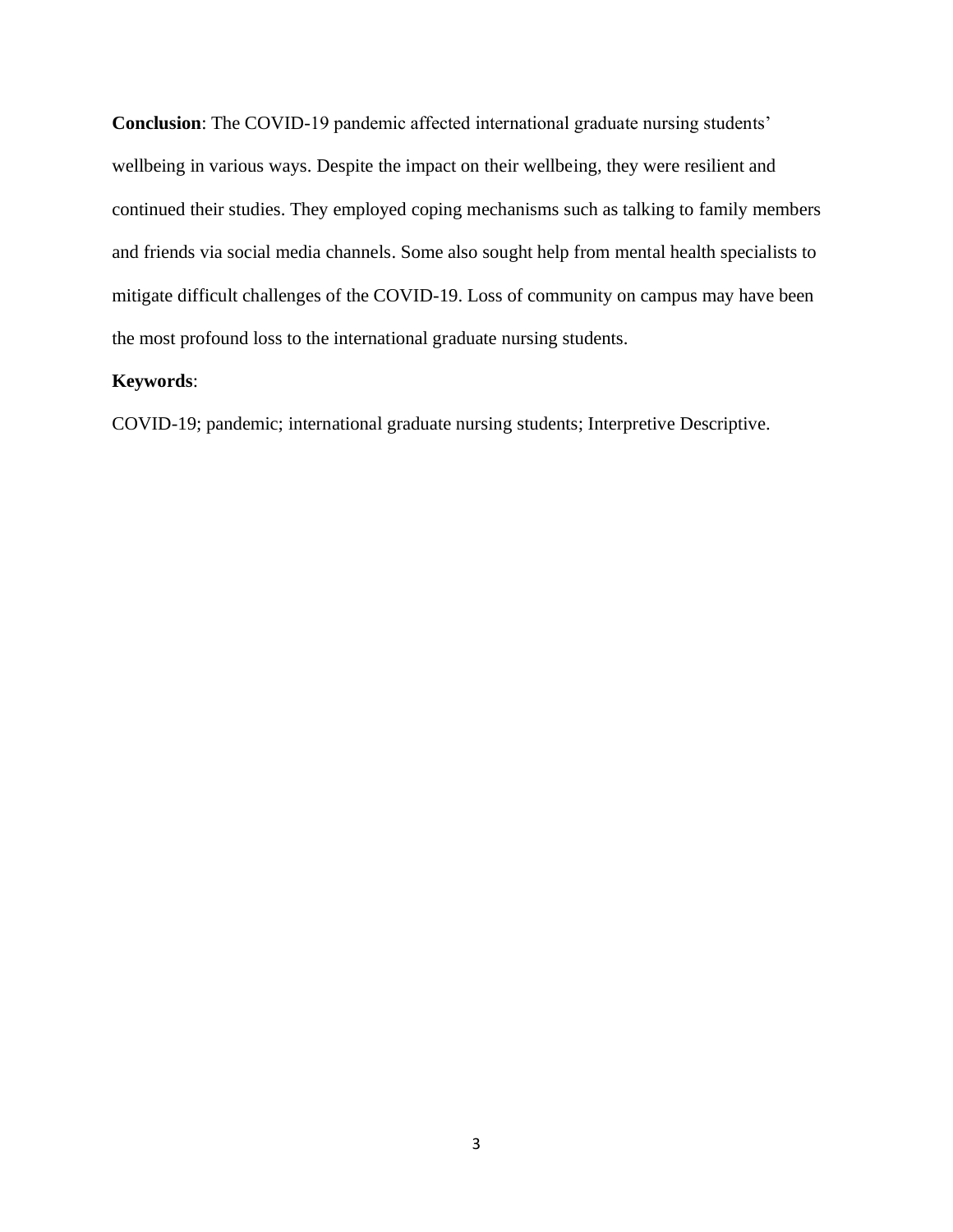## **Acknowledgment**

<span id="page-4-0"></span>I want to sincerely express my appreciation to the international graduate nursing students who took part in this study. For making time to share your insight and experiences of the COVID-19 pandemic, thank you! Special thanks to everyone who assisted me throughout my Masters of program. I am grateful for your support and your insightful feedback on my work. I want to express my most sincere appreciation to my academic supervisors Dr. Arlene Kent-Wilkinson and Dr. Geoffrey Maina for making time for my work and giving me the needed advice, encouragement, and the insightful feedback on my work. I appreciate you both! Thank you for the patience you had for me. Each of you brought a different perspective to my life in general and my perspective about academic life which helped broaden my understanding. You both have coached me well. To my thesis research committee, Dr. Li and Dr. Bally, thank you so much for all you did for me. To my family and friends who encouraged and kept me going even in the most difficult times, many thanks to you all. To all who inspired me along the way and kept me going, thank you. God bless you all!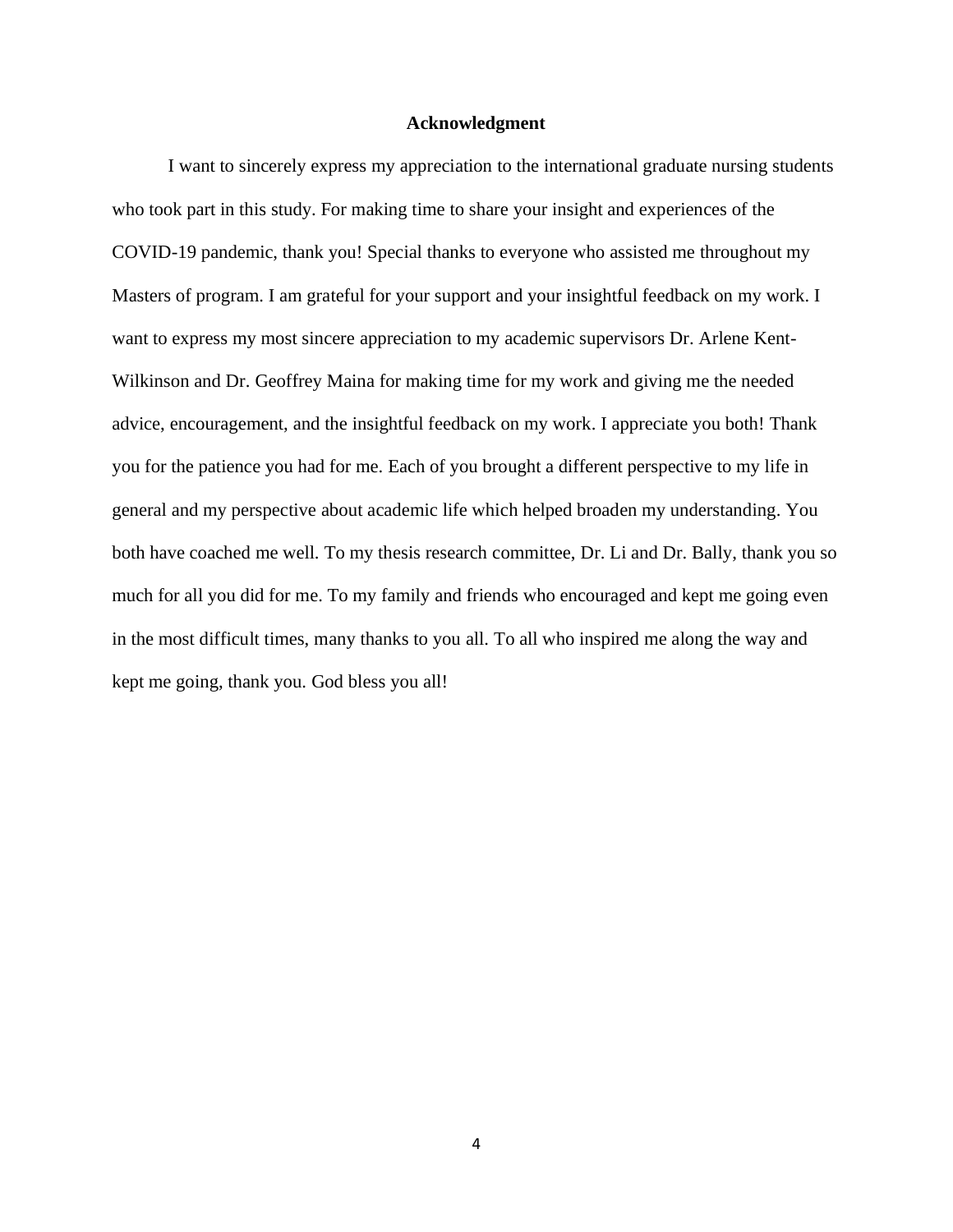# **Dedication**

<span id="page-5-0"></span>This work is dedicated to the Almighty God for His unwavering love and protection all these years. I also dedicate this work to my family and friends for the unrelenting support and prayers to make this happen. To my late kid brother, Bosco Asayah who passed on to glory in 2018, I dedicate this work to you, may the Lord keep you safe! I also dedicate this work to my wife, Stella Atuguba for her support and prayers.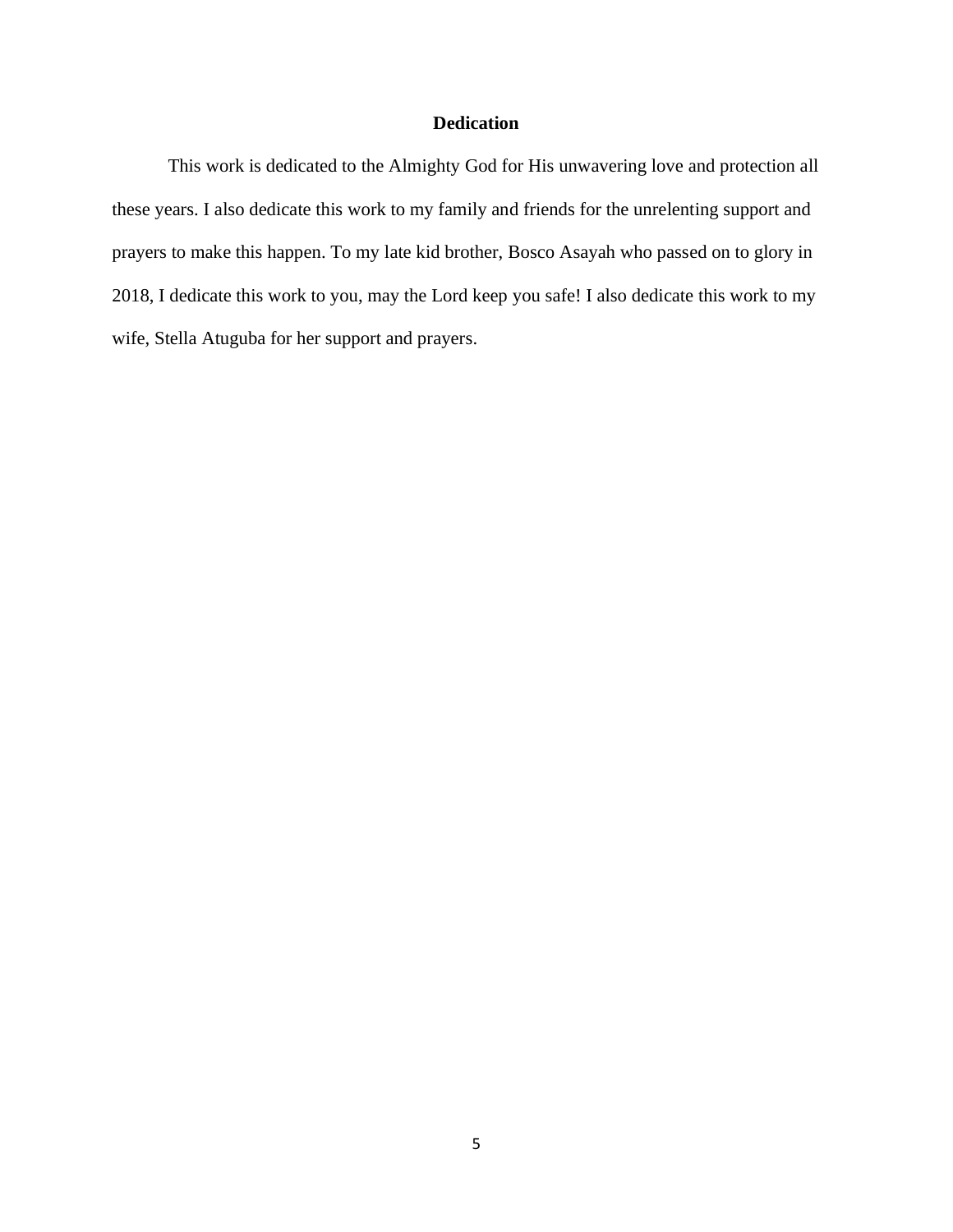# **MN Examining Committee Members**

# **Supervisors:**

Dr. Arlene Kent-Wilkinson, Associate Professor, College of Nursing, USask

Dr. Geoffrey Maina, Assistant Professor, College of Nursing, USask

# **Committee Members:**

Dr. Hua Li, Assistant Professor, College of Nursing, USask

Dr. Jill Bally, Associate Professor, College of Nursing, USask

# **Committee Chair:**

Dr. Shelley Spurr, Associate Professor, College of Nursing, USask

# **External Examiner:**

Dr. Harley Dickinson, Professor, College of Arts and Science, USask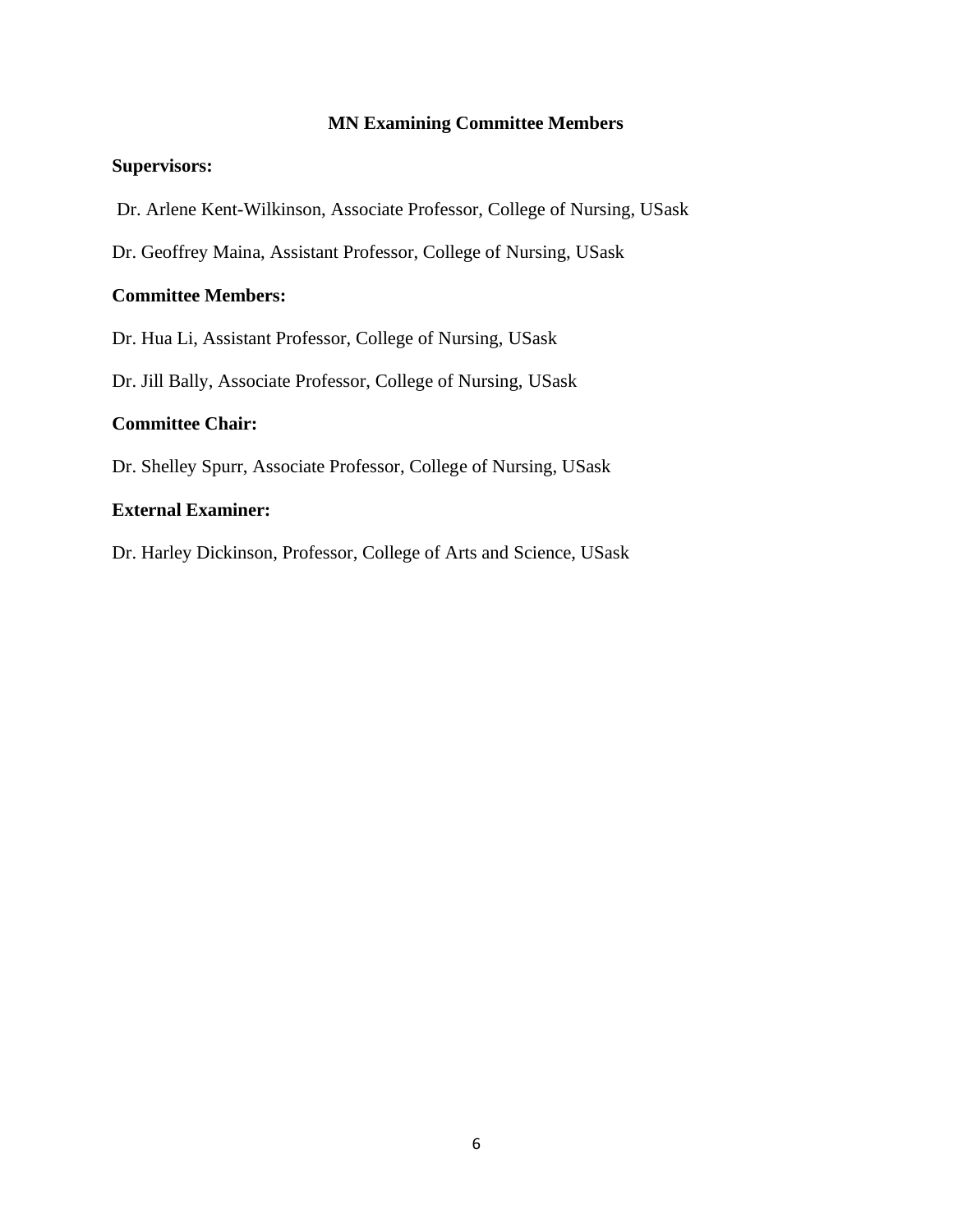| 1.2 International Students Experience at the College of Nursing, University of Saskatchewan |  |
|---------------------------------------------------------------------------------------------|--|
|                                                                                             |  |
|                                                                                             |  |
|                                                                                             |  |
|                                                                                             |  |
|                                                                                             |  |
|                                                                                             |  |
|                                                                                             |  |
|                                                                                             |  |
|                                                                                             |  |
|                                                                                             |  |
| 2.5 International Students Experiences in Canadian Post-Secondary Institutions  23          |  |
| 2.6 Mental Health Impact of COVID-19 Pandemic and Public Health Measures on Post-           |  |
|                                                                                             |  |
|                                                                                             |  |
|                                                                                             |  |
|                                                                                             |  |
|                                                                                             |  |
|                                                                                             |  |

# **Table of Contents**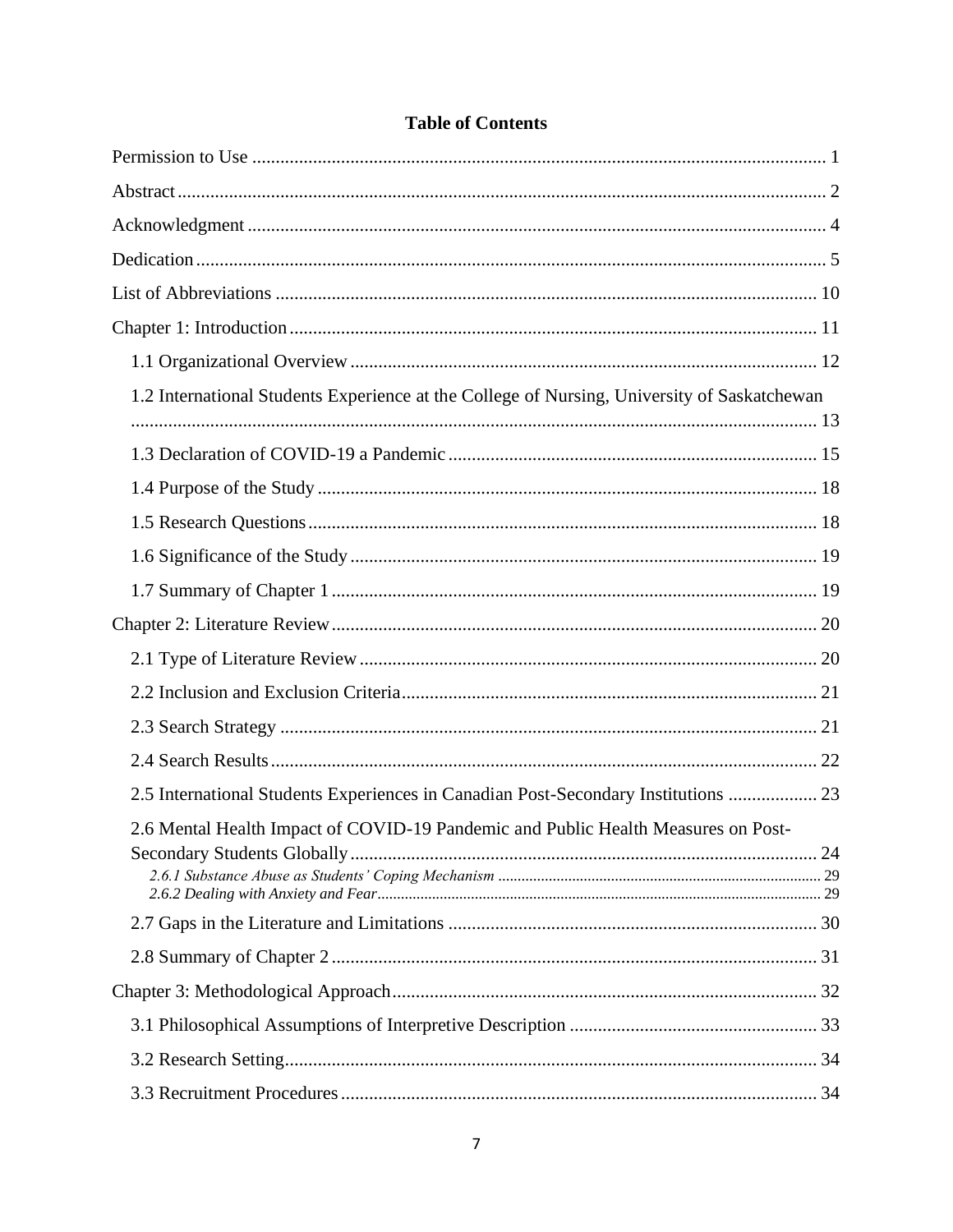| 5.4 Ethical Issues of International Students Providing Care During COVID-19 in |  |
|--------------------------------------------------------------------------------|--|
|                                                                                |  |
|                                                                                |  |
|                                                                                |  |
|                                                                                |  |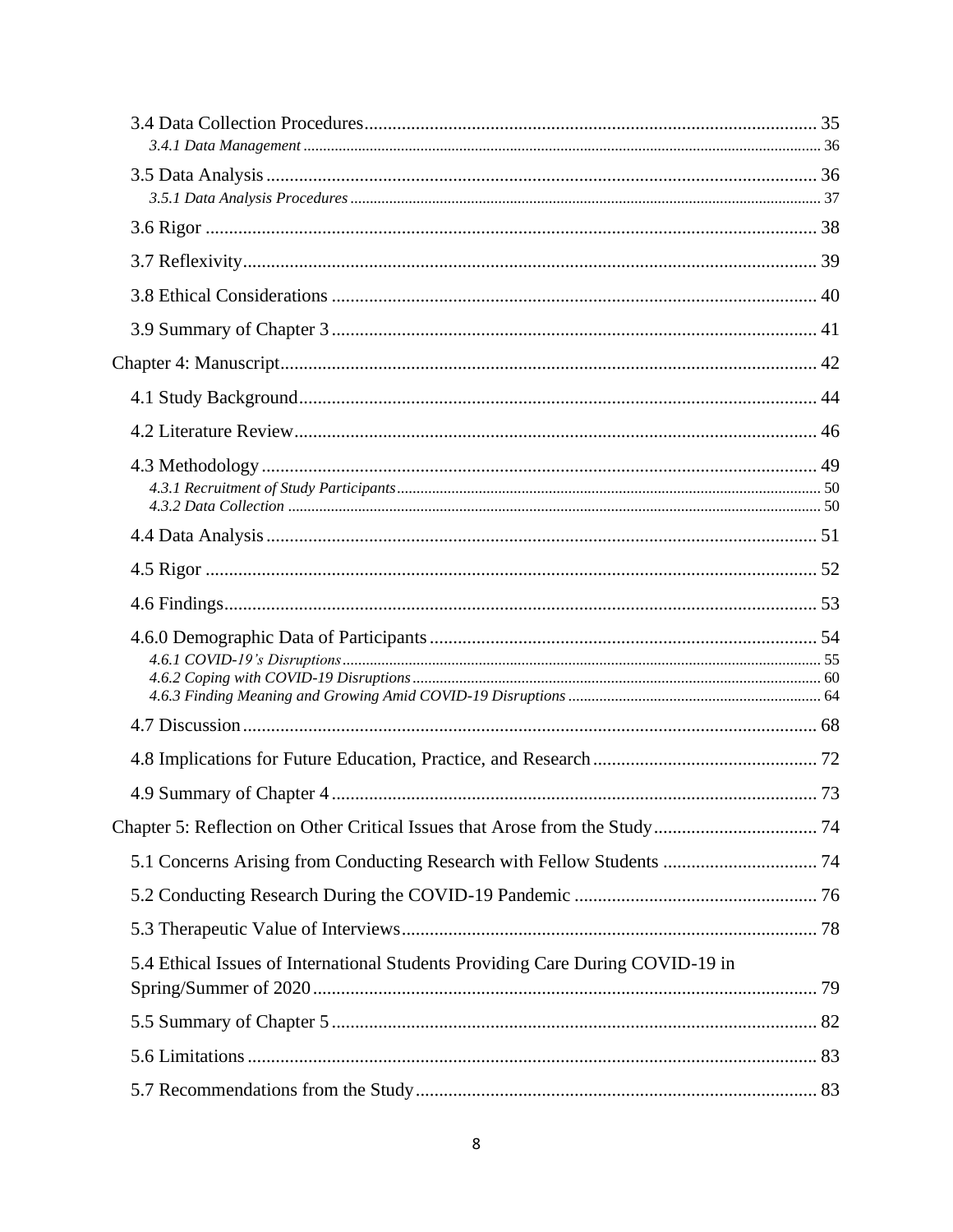| 5.9 How the COVID-19 Pandemic has Evolved since the Data Collection in 2021  85 |  |
|---------------------------------------------------------------------------------|--|
|                                                                                 |  |
|                                                                                 |  |
|                                                                                 |  |
|                                                                                 |  |
|                                                                                 |  |
|                                                                                 |  |
|                                                                                 |  |
|                                                                                 |  |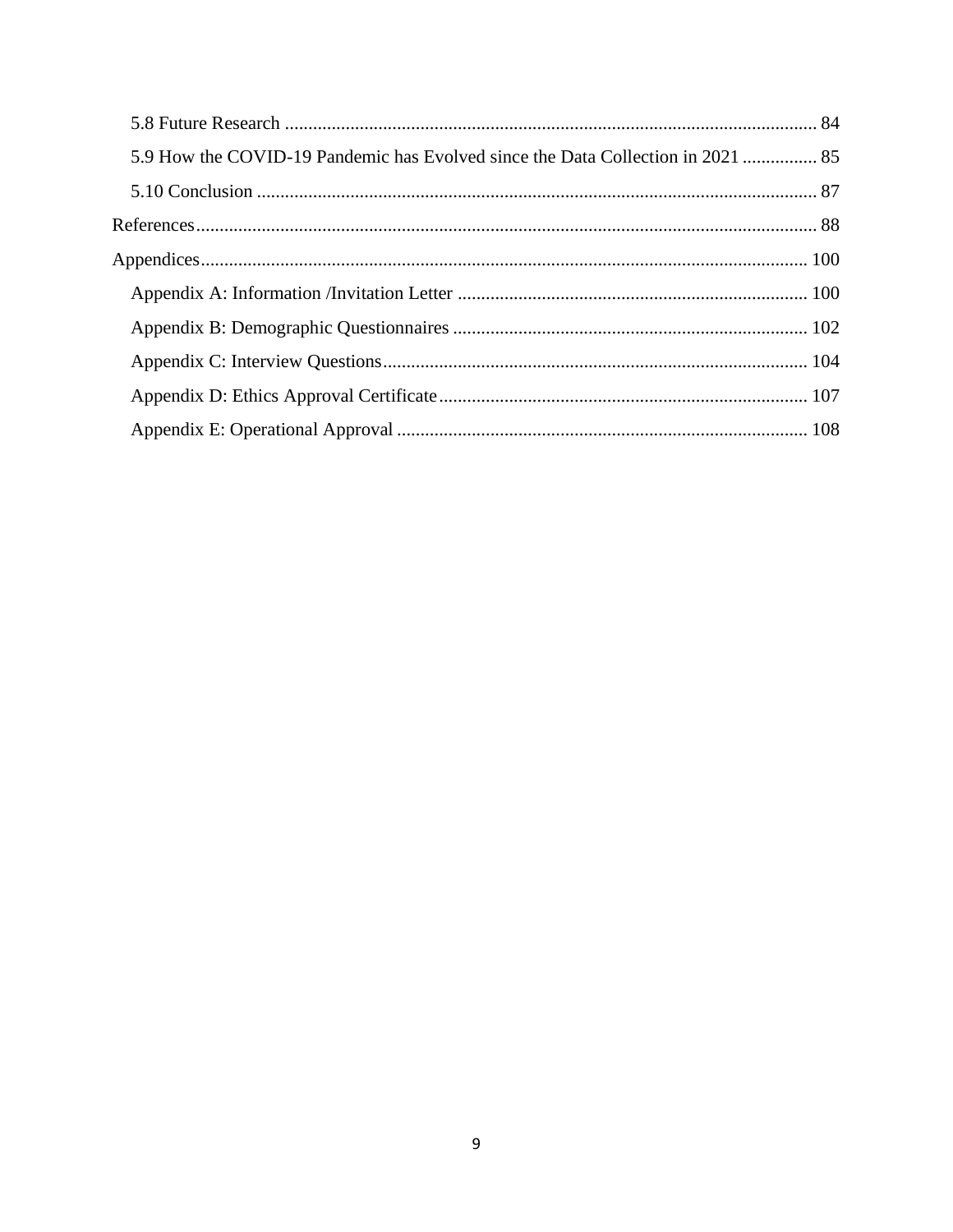# **List of Abbreviations**

<span id="page-10-0"></span>**APA**–American Psychological Association **CBC**–Canadian Broadcasting Corporation **CIC**–Immigration and Citizenship Canada **CofN**–College of Nursing **COVID-19**–Coronavirus Disease **DASS**–Depression, Anxiety Stress Scale **GAD**–General Anxiety Disorder Scale **ID**–Interpretive Description **IES**–Impact of Event **IRCC**–Immigration, Refugee and Citizenship Canada **ISSAC**–International Students and Study Abroad Centre **MERS**–Middle East Respiratory Syndrome **MHA**–Mental Health America **MN**–Master of Nursing **PHAC**–Public Health Agency of Canada **REB**–Research Ethics Board **SARS**–Severe Acute Respiratory Syndrome **USASK**–University of Saskatchewan **WHO**–World Health Organization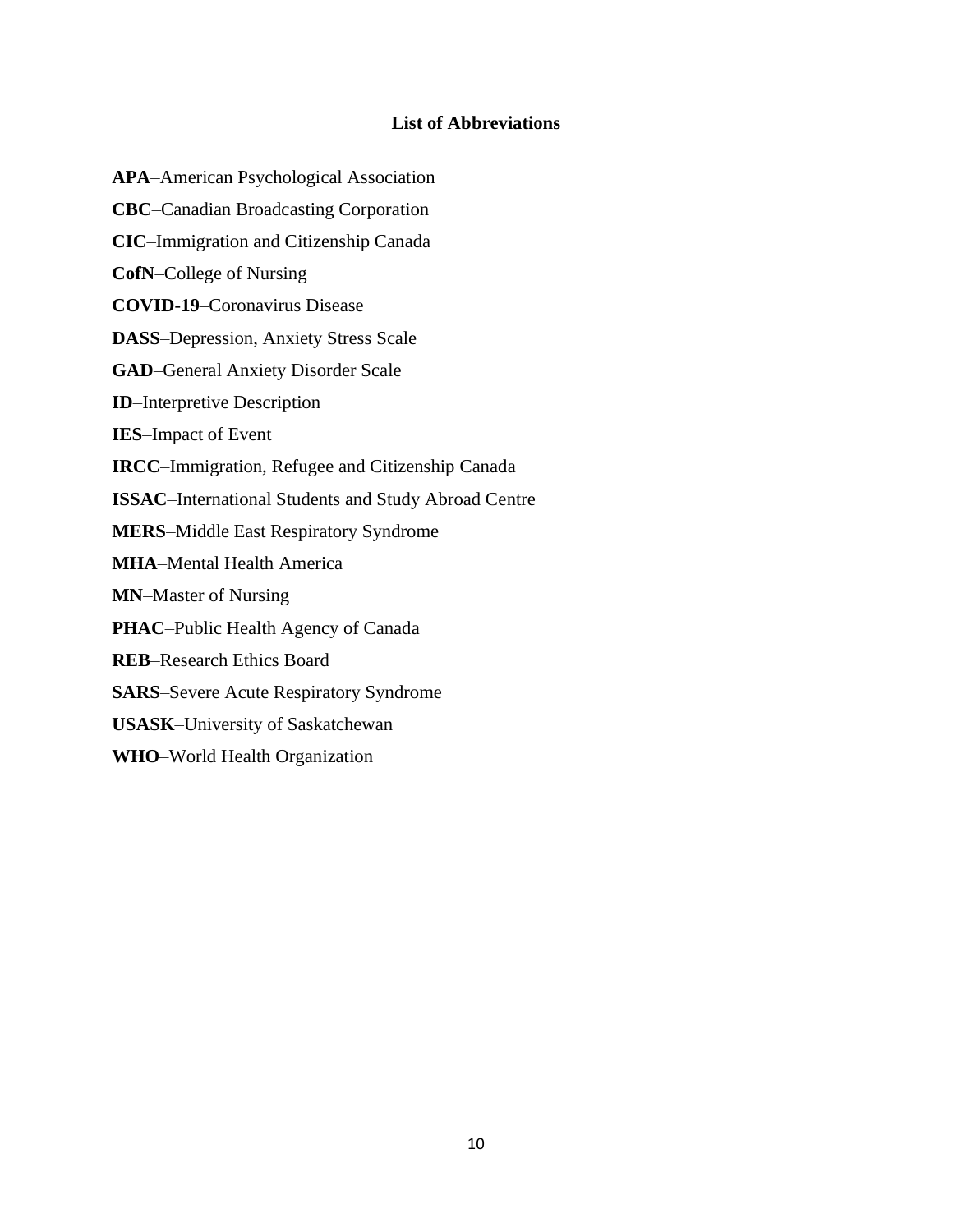#### **Chapter 1: Introduction**

<span id="page-11-0"></span>Studying overseas expands one's worldview, increases career opportunities, and grants students international experience and access to high-quality education in foreign countries (Banjong et al., 2016; Calder et al., 2016). Canada is a preferred destination for international students, behind only the United States of America and Australia globally (Citizenship & Immigration Canada [CIC] News, 2020, February 20).

There are about 642,000 international students in Canadian post-secondary institutions, representing more than twenty percent of the post-secondary student population (CIC News, 2020, February 20). Affordability, availability of preferred program choice, strong quality education, Canada's reputation as a safe, multicultural and tolerant society, and the opportunity to obtain permanent residency are cited reasons that draw international students to Canada for their education (Calder et al., 2016; CIC News, 2020, February 20; Curry, 2020, May 1).

My experience as an international student during the COVID-19 pandemic was the primary motivation for conducting this study. Some challenges faced by international graduate students in foreign countries include financing and cultural differences. Having experienced both these challenges, I struggled in adjusting to my new environment coupled with the stress of the COVID-19 pandemic. I therefore felt the need to inquire about the experiences of other international graduate students during the pandemic. This experience inspired my thesis topic: *Exploring International Graduate Nursing Students' Experiences With, and Response to, the COVID-19 Pandemic and Public Health Measures in Canada*.

Public health measures are actions taken by individuals and institutions, local and national governments, and international bodies to slow or stop the spread of an infectious disease, such as COVID-19 (Ayouni et al., 2021). These measures include: travel restrictions,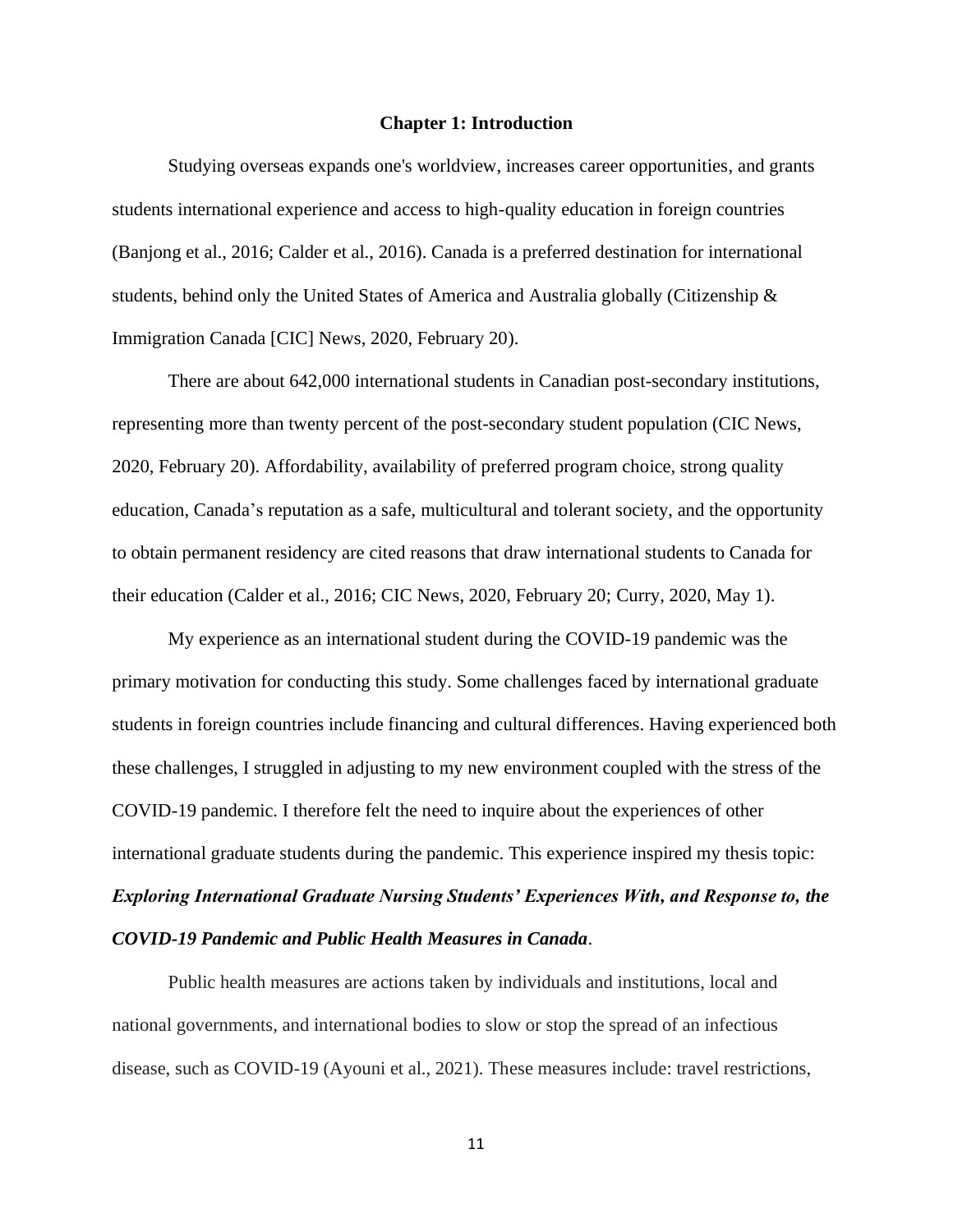quarantine of travelers arriving from affected countries, provincial lockdowns, school closures, restrictions of mass gathering, isolation and quarantine of confirmed cases and close contacts, social distancing measures, compulsory mask wearing, contact tracing and testing, and personal protective equipment use among health workers. The measures are believed to be effective in mitigating the spread of COVID-19 (Ayouni et al., 2021).

I chose the manuscript format thesis option over the traditional chapter format, however both options would ensure my findings are made known to educational institutions and the public and add to the body of nursing knowledge. My thesis is organized into five chapters:

#### <span id="page-12-0"></span>**1.1 Organizational Overview**

- Chapter 1 is the introduction to the thesis. In this chapter, I present international graduate student experiences at a university in the Prairie Provinces in Canada, and the declaration of COVID-19 a pandemic and early public health measures instituted by the provincial government. The study objectives, research questions, and significance of the study are presented in this chapter.
- Chapter 2 is the literature review and focusses on international students' experiences with, and response to the COVID-19 pandemic and public health measures in one Canadian post-secondary institution. The search strategy of the review is described, along with the key search terms, scope of the review, data bases searched, inclusion and exclusion criteria, and gaps in the literature.
- In chapter 3, I describe the methodological approach to the study, the study methods, settings, recruitment procedures, data collection, management, and analysis. Rigor and ethical considerations have also been presented in this chapter.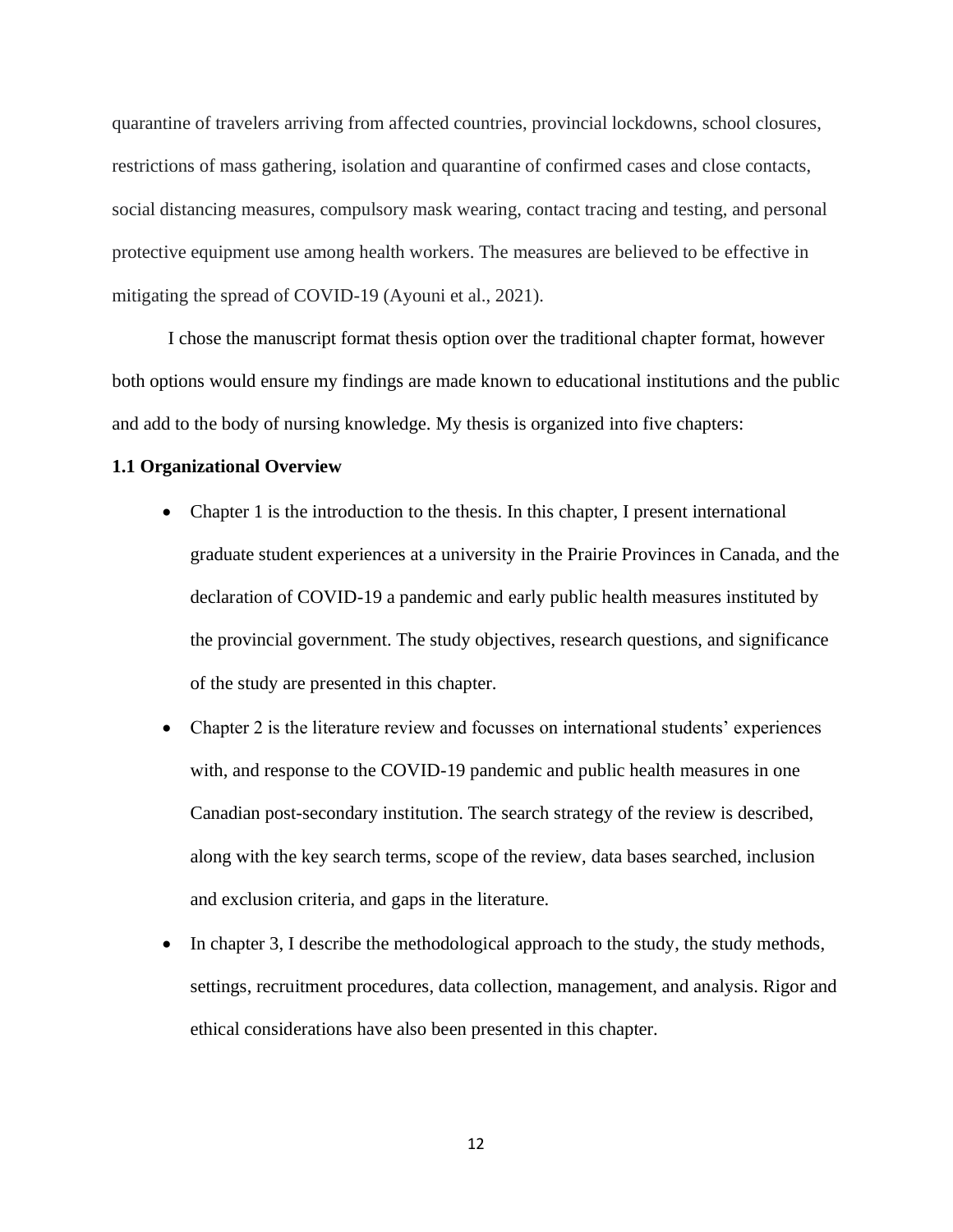- Chapter 4 is a manuscript that was developed from the study findings. Findings from the study including: COVID-19's Disruptions; Coping with COVID-19 Disruptions; and Finding Meaning and Growing amid COVID-19's Disruptions have been discussed. Implications for future education, practice, and research, have been also presented in this chapter.
- Chapter 5 covers four emerging issues from the study: Concerns arising from conducting research with students; conducting research during the COVID-19 pandemic; therapeutic value of interviews; and, ethical issues of international students providing care during COVID-19 in Spring/Summer of 2020.
- <span id="page-13-0"></span>The references for all chapters and appendices are provided at the end of chapter five. **1.2 International Students Experience at the College of Nursing, University of Saskatchewan**

The College of Nursing (CofN), University of Saskatchewan (USask) offers various graduate programs for registered nurses to advance their nursing career (USask, 2020a). These programs include Master of Nursing (MN) (Course-Based and Thesis), Primary Health Care Practitioner (NP), Post-Graduate Nurse Practitioner Certificate (NP), and the Doctor of Philosophy in Nursing (PhD) (USask, 2020a). Distributed, online and remote teaching and learning options make the nursing program accessible to students from anywhere (USask, 2020a). Many students, however, choose to attend programs in person in order to participate in and benefit from extracurricular opportunities, including the personal and professional benefits of living in Canada, participating in Canadian lifestyles, forming professional networks, and accessing state-of-the-art academic resources.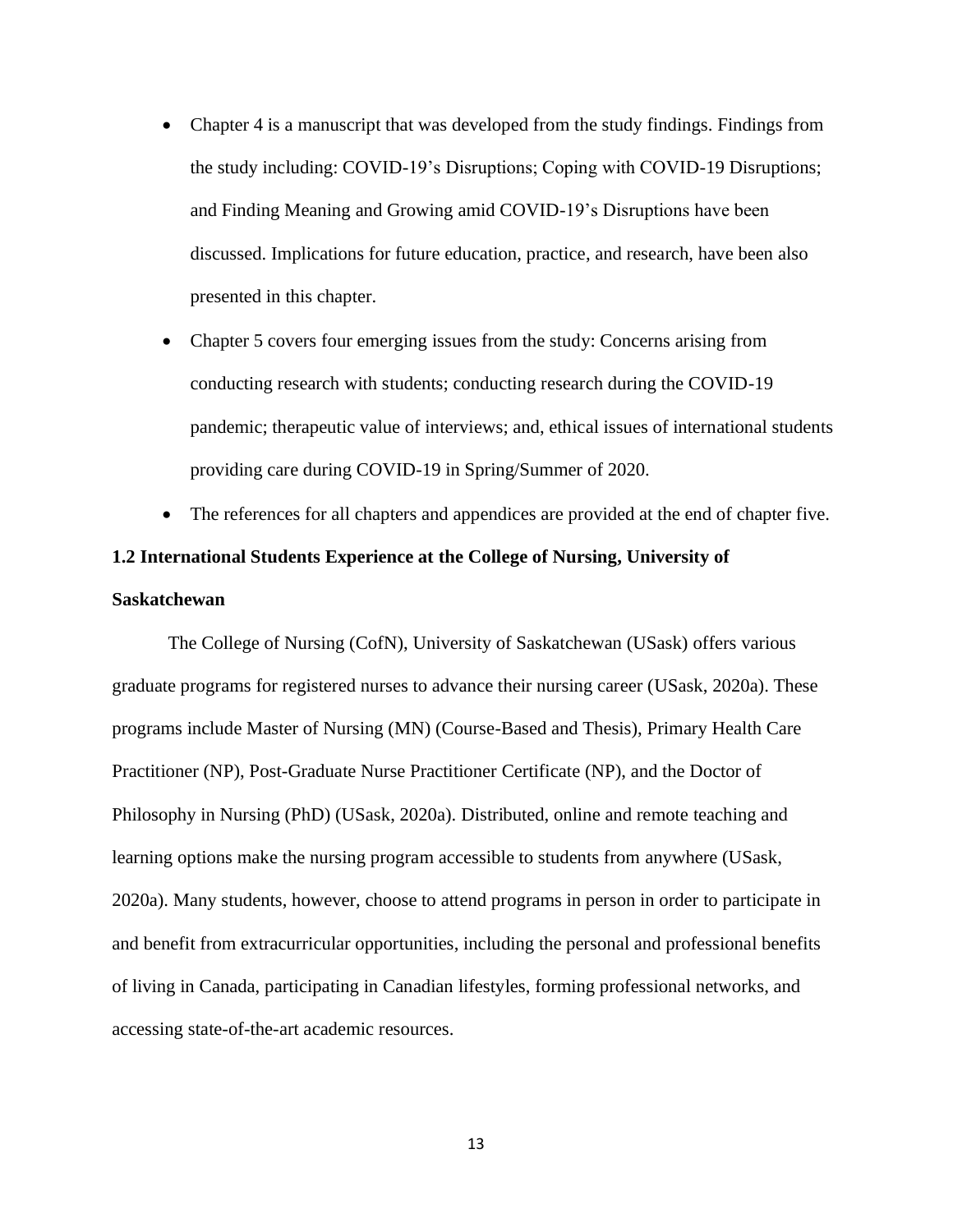In my own case, I chose USask for my master's degree because it is one of Canada's fifteen research intensive universities (U15). Additionally, at \$6730.80 per year in 2020-2021, the cost of tuition was much lower than that the \$8700 and \$8776.74 annual fees at the Universities of Alberta and Manitoba respectively (Marianne, 2020, August 17; University of Alberta, 2020). The comparatively low cost of living in Saskatoon was another attractor, as was the perception that Saskatchewan, compared to other jurisdictions, offered a facilitated pathway to Canadian Permanent Residency (Canada Permanent Residency, 2018, November 12).

I arrived in Canada in September of 2019 and commenced my graduate program. I struggled to settle into the nursing program at the CofN, primarily because of the instructional differences between this university and the University of Ghana, where I completed my undergraduate education. My undergraduate education was comprised of in-person instruction, which increased instructor-student interaction. Thus, I took time to adjust to the asynchronous model of instruction used to teach graduate courses at the CofN. Like many international students taking the Master of Nursing Courses, I struggled with lack of resources including a printer for schoolwork, a good laptop, and most especially challenges navigating the then Blackboard online learning management system (now Canvas). Therefore, I required more than average support from the CofN librarian to access library resources. I also found that the scholarly writing used in Canada: *i.e.*, using American Psychological Association (APA, 2020), is a requirement for all students at the CofN.

Although I was optimistic regarding self-support for my program, unforeseen circumstances brought significant financial uncertainty. Since most nursing scholarships and bursaries are only available to Canadian citizens and permanent residents, international students, including myself, needed to find alternative ways to meet our financial obligations. This added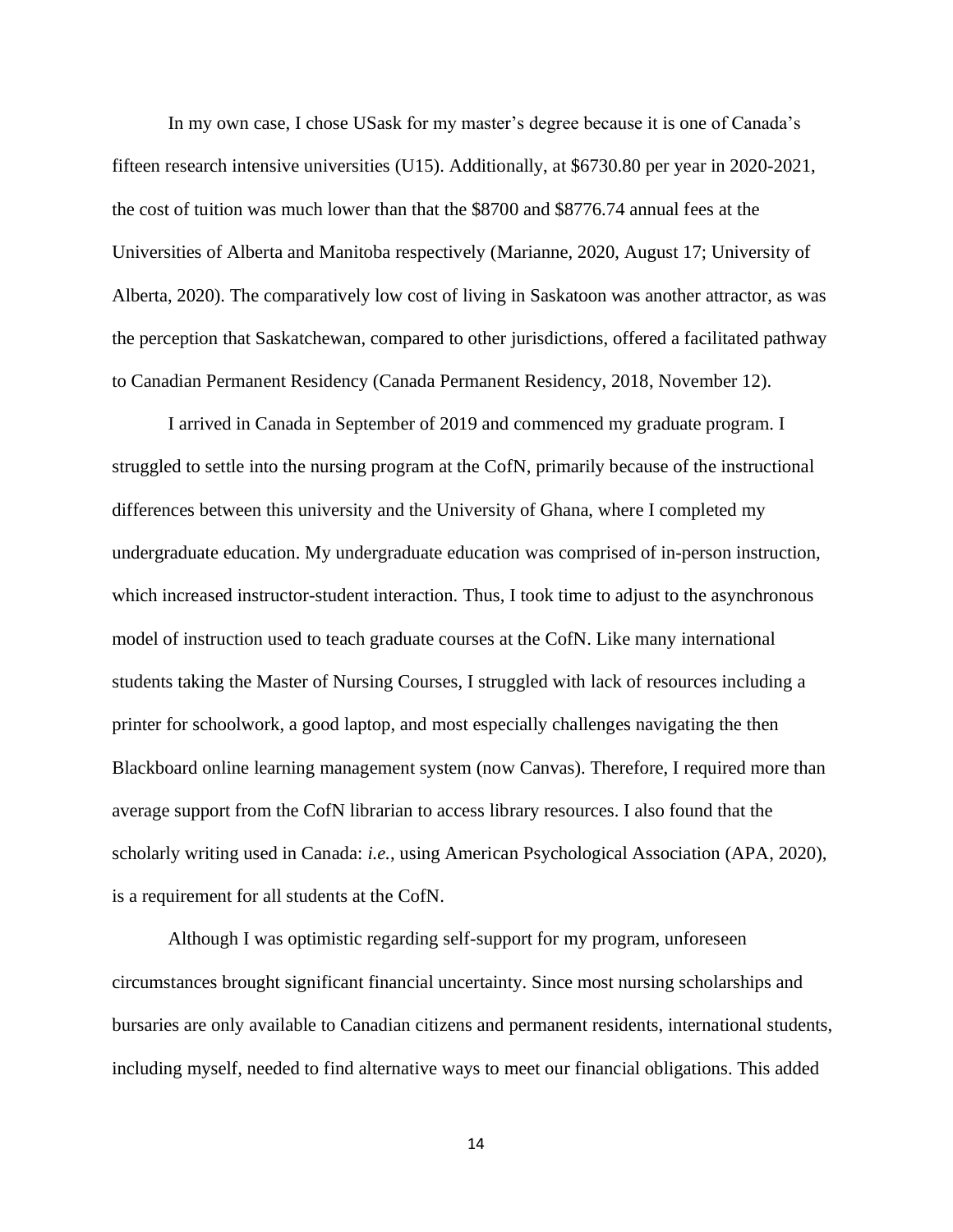pressure to the existing stress that international students often experience settling into a new environment and learning to use an unfamiliar online platform and writing style.

To the CofN's credit, despite these early challenges, supervisors and faculty members were supportive of international students. This support was crucial to the quick acclimatization of international students at the CofN. As I began to settle into my program, close to the end of the fall 2019, when starting to integrate well into the Canadian way of life, the COVID-19 pandemic beginning in March, 2020 brought turmoil and chaos that was unpredicted, for myself and other international students. The COVID-19 pandemic changed the world, as many countries went into lockdown with strict public health measures to contain the virus. These public health measures affected all aspects of life for all people globally. All students had to quickly adjust to a new normal of learning (completely remote or online) in the COVID-19 pandemic.

#### <span id="page-15-0"></span>**1.3 Declaration of COVID-19 a Pandemic**

The coronavirus (COVID-19) is an infectious disease caused by a newly discovered novel coronavirus. The COVID-19 is contracted by breathing in droplets containing the virus (World Health Organization [WHO], 2020d, September 14). The COVID-19 virus can be contracted via aerosol; the liquid droplets that come out when we talk, cough, and sing (Jimenez, 2020, August 25; Morawska, 2020, August 24). The WHO (2020d, September 14) reports that people with underlying medical conditions including cardiovascular diseases, cancer, diabetes, chronic respiratory disease, and the elderly are more likely to develop complications requiring special treatment when infected with the COVID-19 virus. Some manifestations of the COVID-19 infections include: fever, tiredness, loss of taste or smell, cough, shortness of breath, and more severely, an infected person can develop pneumonia, severe acute respiratory syndrome or death (WHO, 2020d, September 14).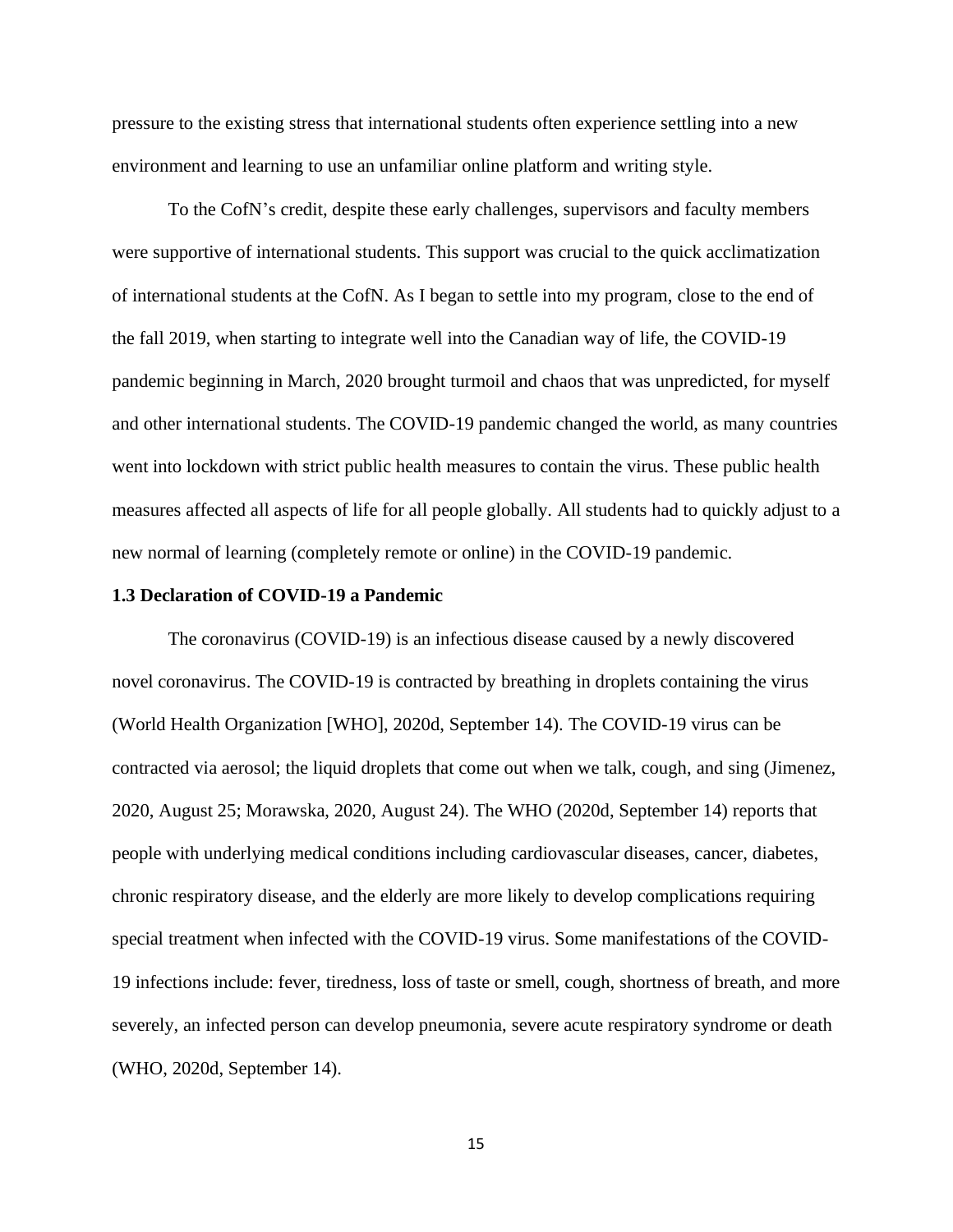First recognized in Wuhan City, China, the COVID-19 virus rapidly spread globally and was declared a pandemic by the WHO (2020b) on March 11, 2020. The federal Government of Canada in 2020, in consultation with Public Health Agency of Canada (PHAC), responded to the WHO's declaration of COVID-19 as a global pandemic by putting measures in place intended to limit the spread of the virus (Public Health Agency of Canada [PHAC], 2021, August 20). These measures included: intensifying public education about the virus and how to limit its spread through social and physical distancing, hand washing, encouraging quarantine, and self-isolation for those suspected or confirmed to be infected by COVID-19; instituting mandatory selfisolation of international travellers; and, closing international borders (PHAC, 2021, August 20).

Due to the rate of spread of the virus, the Canadian Government announced the closure of borders to all international travellers except Americans, and few other exceptions on March 20, 2020. The closure of international borders meant that international travel was impossible for most international students (Firang, 2020, July 14; USask, 2020f, March 10). At the provincial level, in consultation with the Saskatchewan Health Authority, the province of Saskatchewan declared a COVID-19 state of emergency on March 18, 2020 (Government of Saskatchewan, 2020, March 18). The provincial government, in its effort to stop or contain the spread of the virus, reemphasized the directives of the federal government aimed at stopping the spread of the COVID-19 virus. These included encouraging social and physical distancing, self-isolation for those exposed or infected with the COVID-19 virus, mask-wearing, and tightening of the borders (Government of Saskatchewan, 2020, March 18). These public health measures, just like the federal government's, also had implications for international students in the province of Saskatchewan.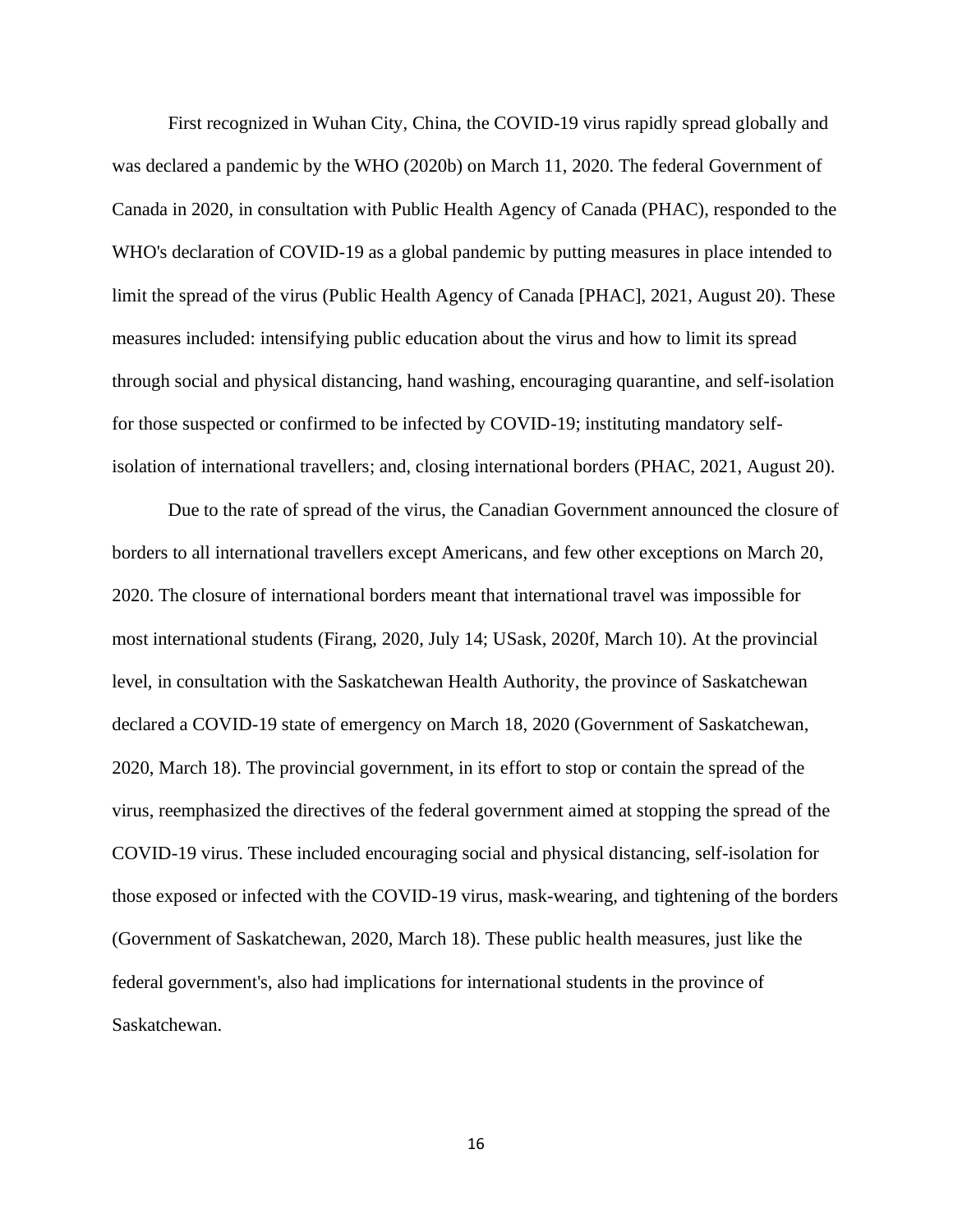To assist Saskatchewan residents during these times of COVID-19, the province established the Social Services Pandemic Response Ministry to provide additional funding to emergency shelters across the province for vulnerable citizens and organizations (Government of Saskatchewan, 2020, March 18). The provincial government also instituted financial relief programs such as the Temporary Wage Supplement for low-earning essential workers. The City of Saskatoon waived bus transit fees for a couple of months from March through to June 2020, from which the researcher benefited.

In response to the provincial public health emergency, USask officially moved to remote learning on March 19, 2020, for the remainder of the 2020 winter term and subsequently extended it through the spring/summer terms, as well as the Fall 2020 term (USask, 2020d, January 27; 2020g, March 19; 2020h, March 20). The university also suspended all non-essential campus activities and gatherings, including international student gatherings, cautioned international students travelling home, and reinforced strict adherence to the public health guidelines (USask, 2020c; 2020f, March 10; 2020g, March 19). The USask also made the wearing of face masks compulsory for members of the university community as it gradually resumed limited on-campus activities in August (USask, 2020i, August).

The swift migration to remote learning and the university closure was challenging to some students, who struggled to adjust to online learning. Moreover, campus closure led to a loss of income for students who worked at Canadian universities (Firang, 2020, July 14). The USask provided relief measures such as freezing tuition for the 2020/2021 academic year, postponement of deadlines for tuition payments, and provisions of bursaries and interest-free loans to students (Education News Canada, 2020, May 11), even though not all students benefited from these awards and bursaries. The university also made available mental health services for students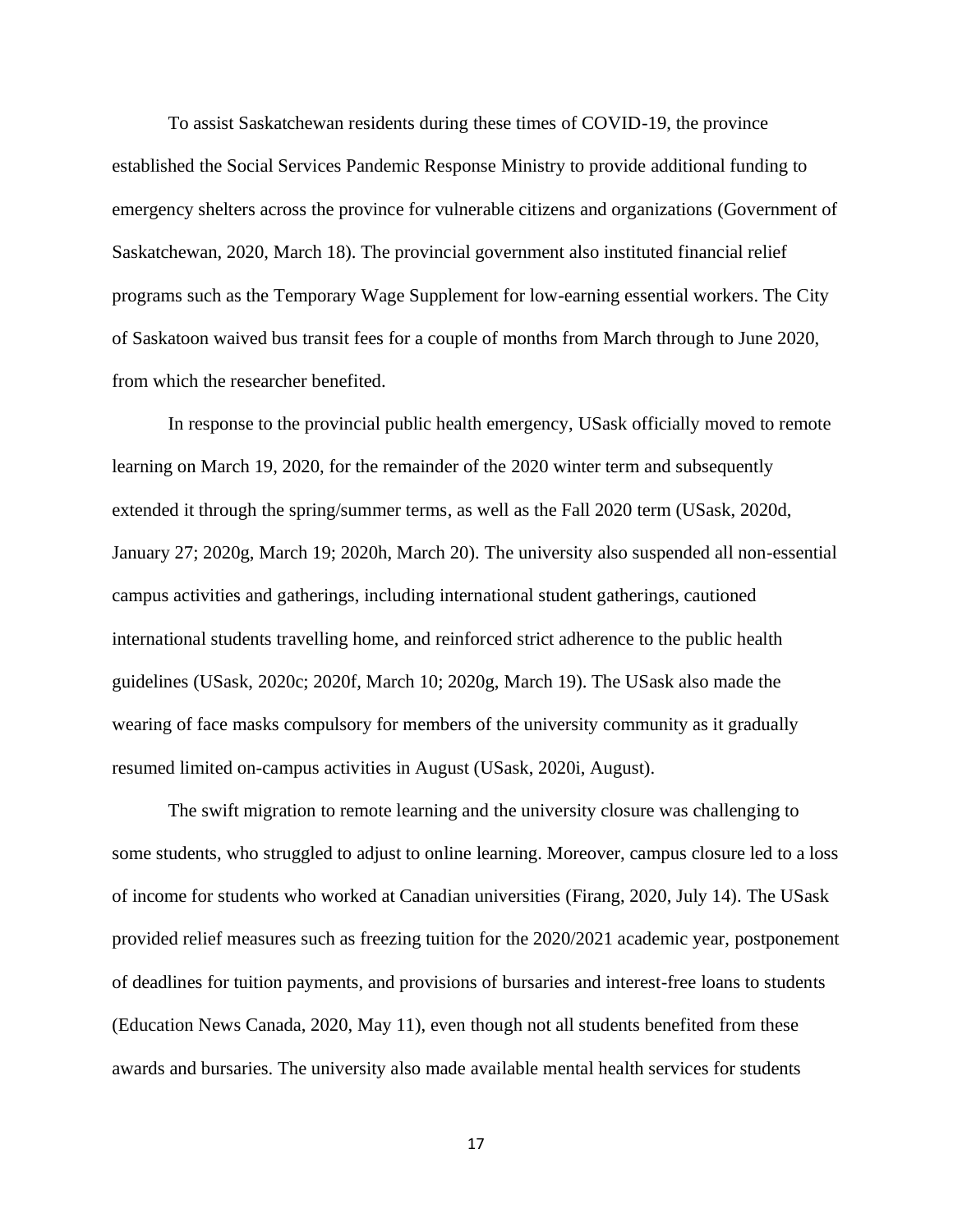experiencing mental health and psychological challenges amid the uncertainties of the COVID-19 pandemic and its public health measures (USask, 2020e, March 3). However, students may choose not to utilize these services due to the stigma related to mental health (Andrew, 2020, September 19).

#### <span id="page-18-0"></span>**1.4 Purpose of the Study**

The COVID-19 pandemic is a recent public health crisis with unique public health measures such as the closure of educational institutions, ban on international travel, lockdown orders and social and physical distancing. Therefore, the purpose of the study was to explore international graduate nursing students' experiences with, and response to the COVID-19 pandemic and public health measures put in place to protect the public from the virus at a nursing program in the Prairie Provinces. An international graduate nursing student population was chosen for this study given that reaching out to them to participate in the study would not be challenging as a nurse colleague who also experienced the COVID-19 pandemic. My own experience as a graduate nursing student was one other motivating factor to my choice of this population for the study.

#### <span id="page-18-1"></span>**1.5 Research Questions**

The following research questions guided the research:

- 1. What have been the experiences of international graduate nursing students with the COVID-19 pandemic and public health measures instituted?
- 2. How did international graduate nursing students cope with the COVID-19 pandemic and the public health measures?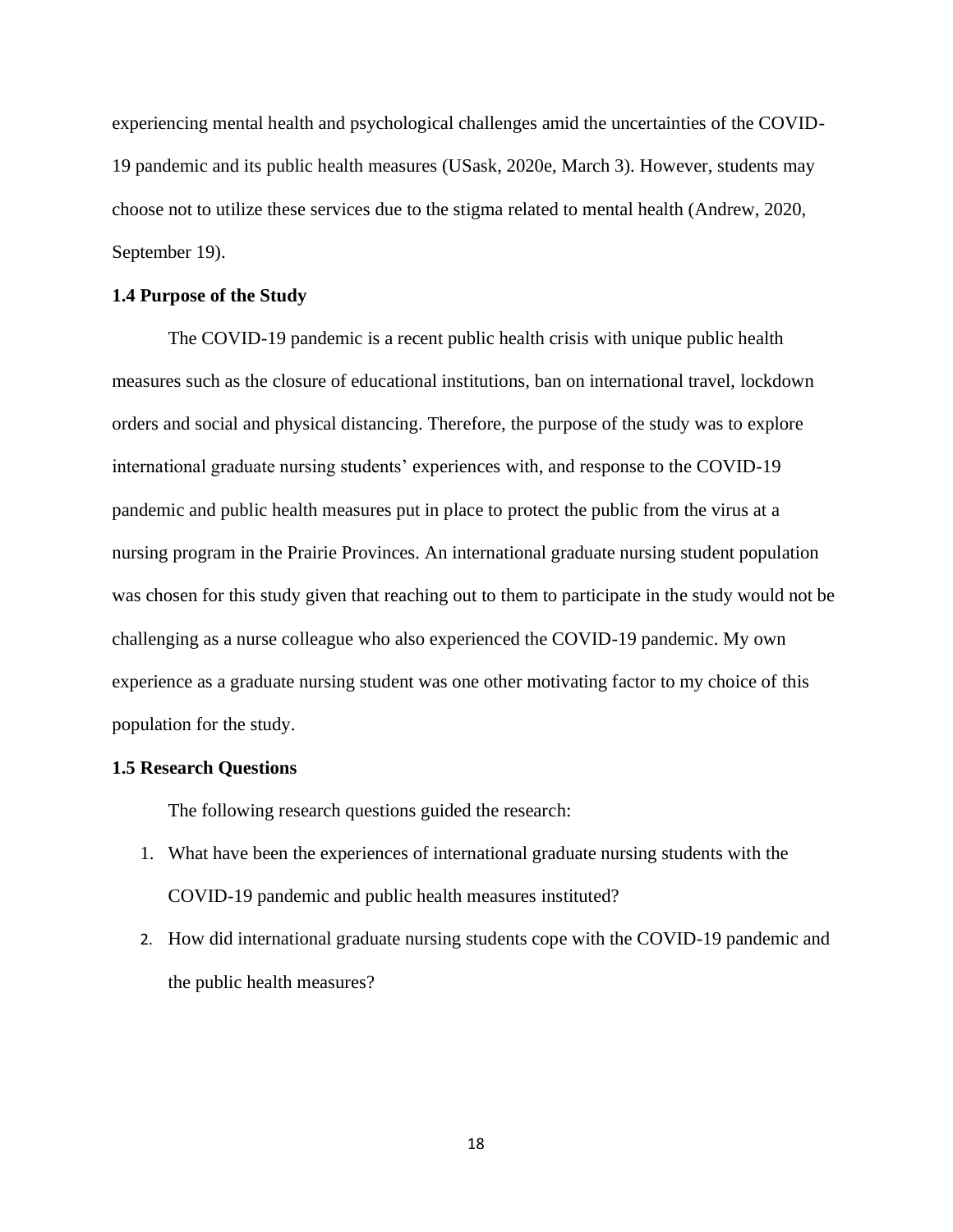# <span id="page-19-0"></span>**1.6 Significance of the Study**

The protocols to prevent the spread of COVID-19 and the impact of the pandemic itself may have had a tremendous impact on international graduate nursing students. Understanding their experiences was critical as this study explored how international graduate nursing students registered at a nursing program of a university were affected by the pandemic and associated public health measures. The study findings can inform educational institutions on how to better prepare and support international students, not only for the short term, but in the long run during unforeseen crises. Moreover, study findings may help implement interventions that focus on mental health and wellbeing among international graduate students.

Another major significance of this study was that the findings broadened our understanding of the experiences among international students in Canadian universities and the challenges they faced, which added to the existing body of knowledge. Given that there was little information about the impact of a global pandemic on international students, the study findings may improve nursing practice as healthcare professionals could draw on international students' COVID-19 experiences.

#### <span id="page-19-1"></span>**1.7 Summary of Chapter 1**

In summary, this chapter addresses the experiences of some graduate students in a nursing program of a university in a Prairie Province in Canada and early measures taken by the federal and provincial Governments to contain the COVID-19 pandemic. In this chapter I discussed the early impact of the pandemic on international graduate nursing students in Canada. The study's purpose and objectives have also been outlined in this chapter.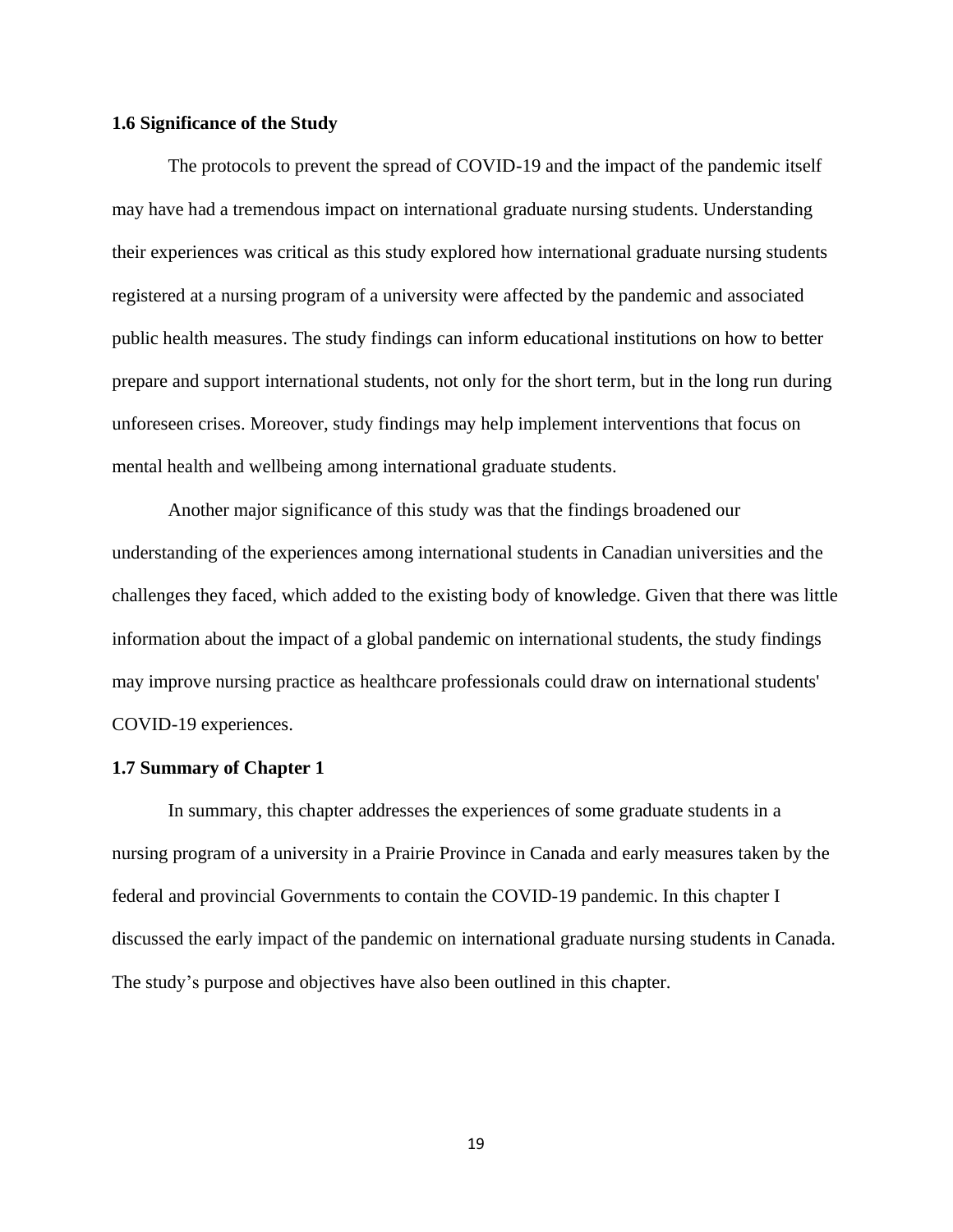#### **Chapter 2: Literature Review**

<span id="page-20-0"></span>The impact of the COVID-19 pandemic and the public health measures instituted to ensure public safety was overwhelming for international graduate students due the swift migration to remote teaching and learning and the university closure. Some students struggled to adjust to online learning. Moreover, campus closure led to a loss of income for students who worked on campus. The fact that international students could not travel back to their home countries due to the international travel ban was challenging. The literature review explored international graduate nursing students' experiences with, and response to the COVID-19 pandemic and instituted public health measures. Both published and grey literature were searched to uncover information about these experiences.

Due to the rapid succession of events that occurred after March 11, 2020 when COVID-19 was declared a global pandemic (WHO, 2020b), there were corresponding publications in the literature early in spring of 2020 about the effects of the pandemic. By the end of 2020, an anomaly was evident in the grey and published literature produced in 2020, clearly showing the progression of outcomes occurring within the time frame of March 2020 to about March, 2021, exactly a year when COVID-19 was declared a pandemic. For this reason, although it is not correct by current American Psychological Association (APA, 2020) standards, the author has chosen to include the full year, month and day with the citations showing the exact dates within 2020 and 2021 of the publications of the research/studies and when public health measures were instituted.

#### <span id="page-20-1"></span>**2.1 Type of Literature Review**

A targeted or focused literature review was done for this study. This is a non-specific literature review that is meant to be informative, rather than all-encompassing, review of the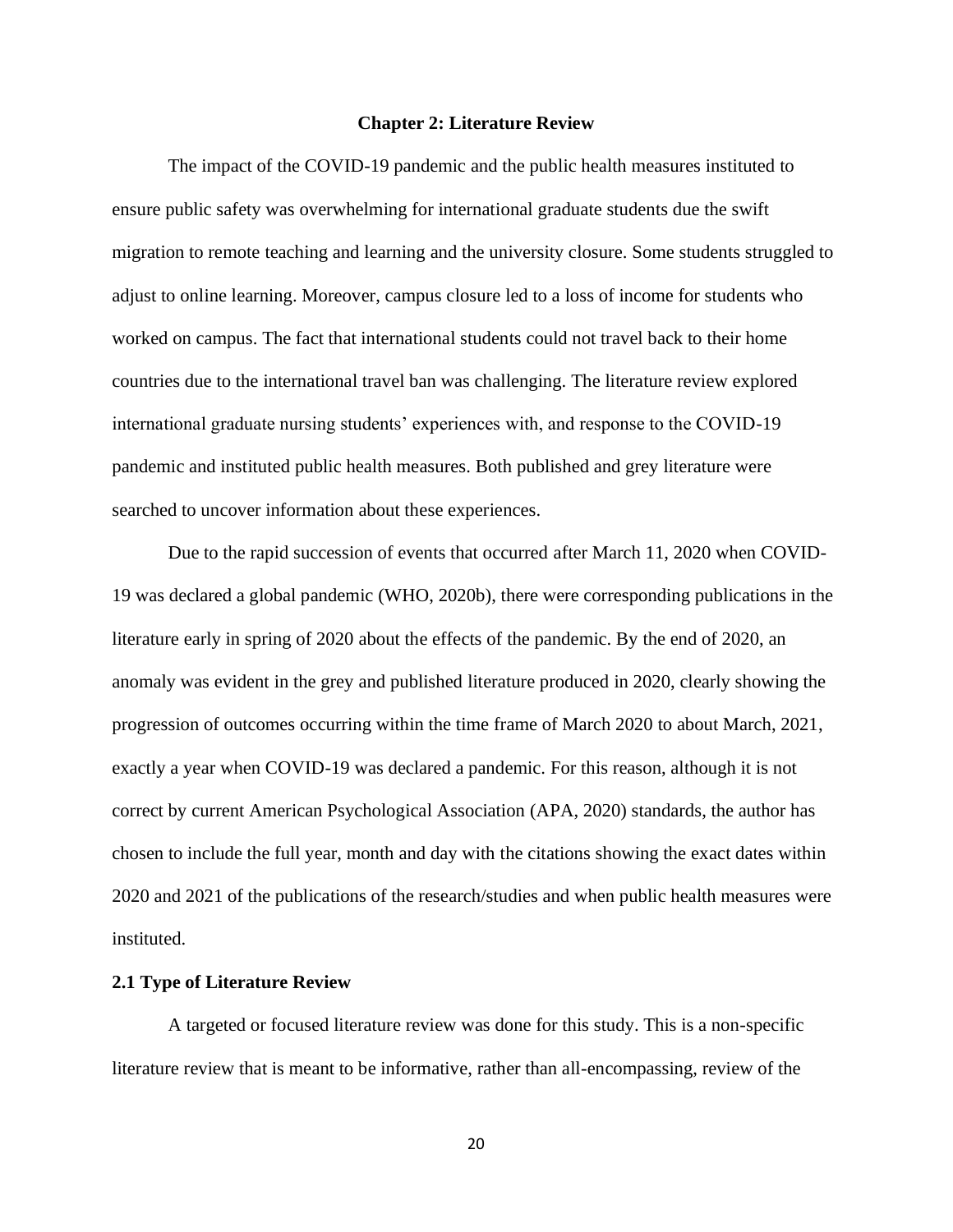literature (Huelin et al., 2015). A focused review takes an in-depth but not systematic approach to a specific research question. This type of review may or may not follow a predefined protocol or be based on a selection of current high-quality articles on the topic of interest.

Targeted review was more appropriate given that the aim of the study was to provide information on the experiences of international graduate nursing students to the pandemic and how they responded to the public health measures. The targeted or focused literature review, a non-systematic review provides comprehensive approach to a specific research question based on selection of current relevant articles on the topic of interest (Huelin et al., 2015). Therefore, available relevant articles on the topic of interest were reviewed.

# <span id="page-21-0"></span>**2.2 Inclusion and Exclusion Criteria**

To gain a broader knowledge about the impact of the COVID-19, and with limited research on the research topic, the literature review covered the overall experiences of the COVID-19 pandemic and the public health measures on college or university students. Papers published in languages other than English were also excluded.

# <span id="page-21-1"></span>**2.3 Search Strategy**

A literature search across the health disciplines was conducted by searching four academic databases: PubMed, PsychINFO, Scopus, and Web of Science databases from March 2020 to October 2020, when COVID-19 was declared a pandemic. Also, this was the timeframe when the student researcher conducted the literature review and applied for ethics approval after a successful proposal defence. Relevant studies were reviewed after data collection to add to the international students' experiences of the pandemic from the time the literature review was done. The search terms included "Wellbeing" OR "Experience" OR "Response" OR "Psychological health" OR "Stress" OR "Anxiety" OR "Depression" AND "impact" AND "Coronavirus" OR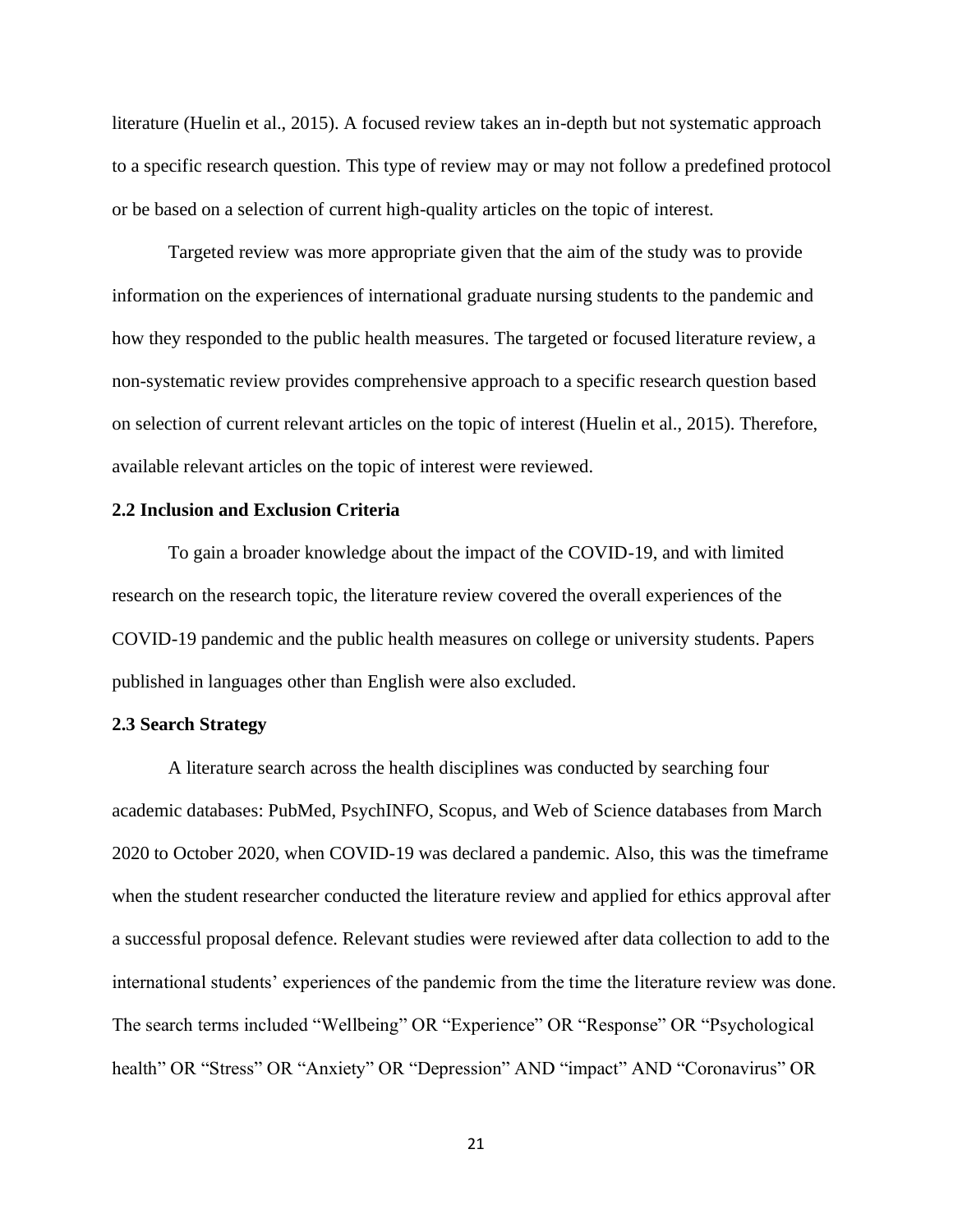"COVID-19" OR "Pandemic" OR "Crisis" OR "Ebola" OR "Severe Acute Respiratory Syndrome" OR "Middle East Respiratory Syndrome" OR "H1N1 influenza" AND "International students" OR "Immigrant students" OR "Foreign students" "Pandemic" OR "Crisis.".

## <span id="page-22-0"></span>**2.4 Search Results**

 The literature search at the time yielded the following studies that discussed the implications of the COVID-19 pandemic to college/university students in general with no specific mention about international graduate nursing students (Cao et al., 2020, May; Kaparounki et al., 2020, May 19; Mackolil & Mackolil, 2020, May 8; Nguyen & Balakrishnan, 2020, October 2; Novo et al., 2020, July; Odriozola-Gonzalez et al., 2020, May 19; Rajkumar, 2020, April 10; Zhai & Du, 2020, April 17; Zhang et al., 2020, May 25). One study only discussed the impact of the COVID-19 pandemic and the public health measures on international students studying in post-secondary institutions in Canada (Firang, 2020, July 14). These search results were reviewed to provide a general overview of how the pandemic might impact international graduate nursing students' wellbeing at the U15 University.

Grey literature or non-peer reviewed reports about international students' experiences with, and response to the COVID-19 pandemic and the public health measures in Canada and students worldwide were also reviewed. This literature provided earlier information about the implications of the pandemic on international students, as published literature was not available in the early days of the COVID-19 pandemic. International students' experiences and challenges (cultural and environmental, language concerns, and financial concerns) in Canadian postsecondary institutions before the pandemic, and impact of COVID-19 on international students (wellbeing impact) have been discussed in the following sections. Racism targeting international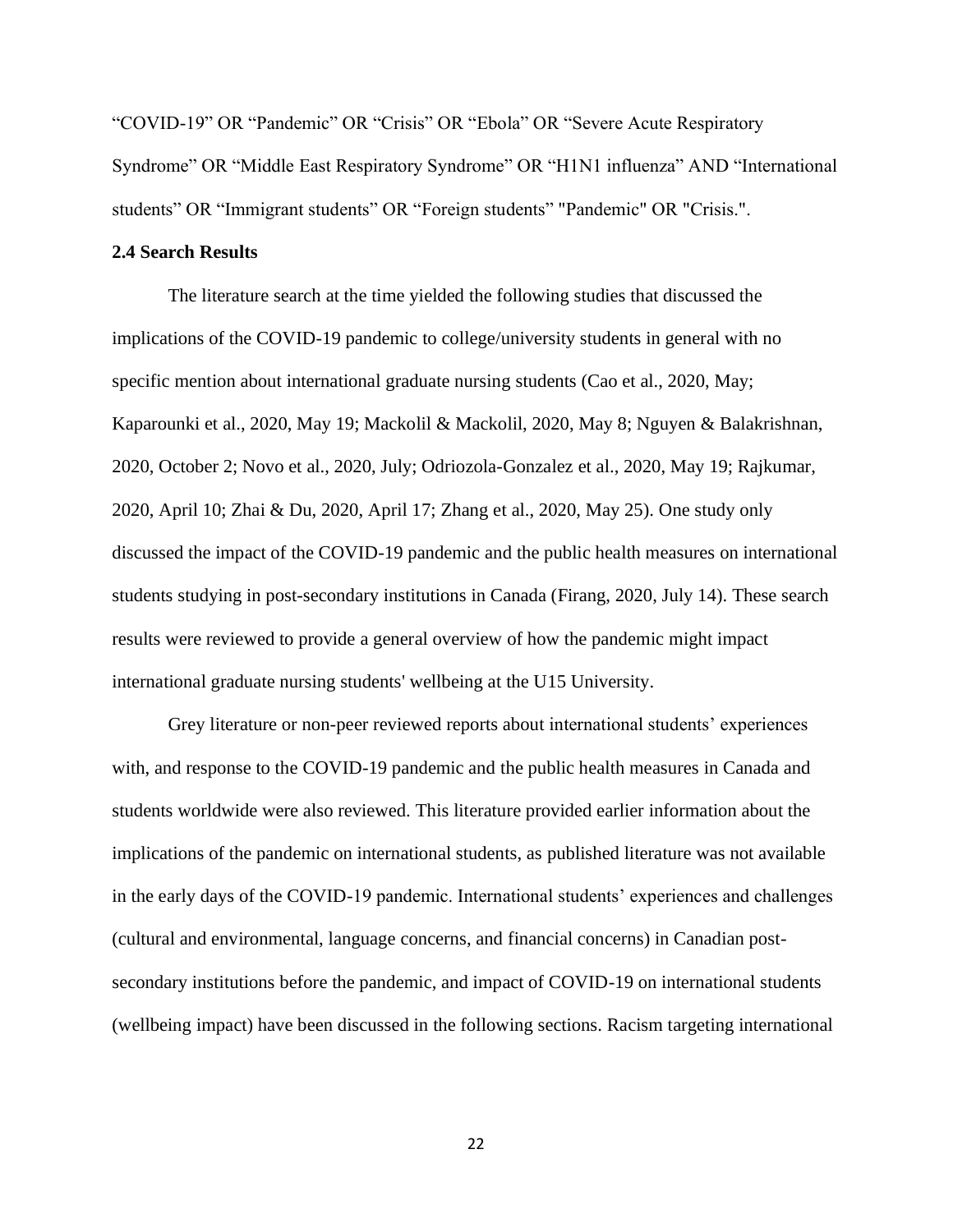students of Asian origin, as well as the coping strategies to mitigate these impacts are briefly discussed below.

# <span id="page-23-0"></span>**2.5 International Students Experiences in Canadian Post-Secondary Institutions**

 A requirement of the Canadian immigration service for study permit approval is that international students have a proof of financial support to sustain themselves. Therefore, international students are expected to support themselves for the entire duration of the program. However, the reality is that most international students only have the financial ability to support a section of their studies and must raise money for their tuition and subsistence through working on and off-campus. In Canada, Isabella (2020, May 6) found that, international students have limitations on when and for how long they can work off-campus. Besides the difficulties of securing a part-time job, available jobs that international students can have are not well paying, making it challenging to meet their financial needs (Isabella, 2020, May 6).

Mainich's (2013) study of persistence on the academic, social, and migratory experiences of international graduate students enrolled at the University of Montreal, identified financial limitations, and cultural and social shock as the most common challenges facing international graduate students at the University of Montreal and Canada in general. Moreover, working while studying is an added strain to international students who must also contend with loneliness and isolation, as some students do not have a social network to support them (Mainich, 2013). The ensuing transition difficulties can lead to psychological problems if not mitigated (Mainich, 2013).

According to Kelly and Moogan's (2012) study on the relationship between cultural shock and higher education performance, they found that it is mostly due to the vast differences between the host country's culture and the international students' native culture that often delays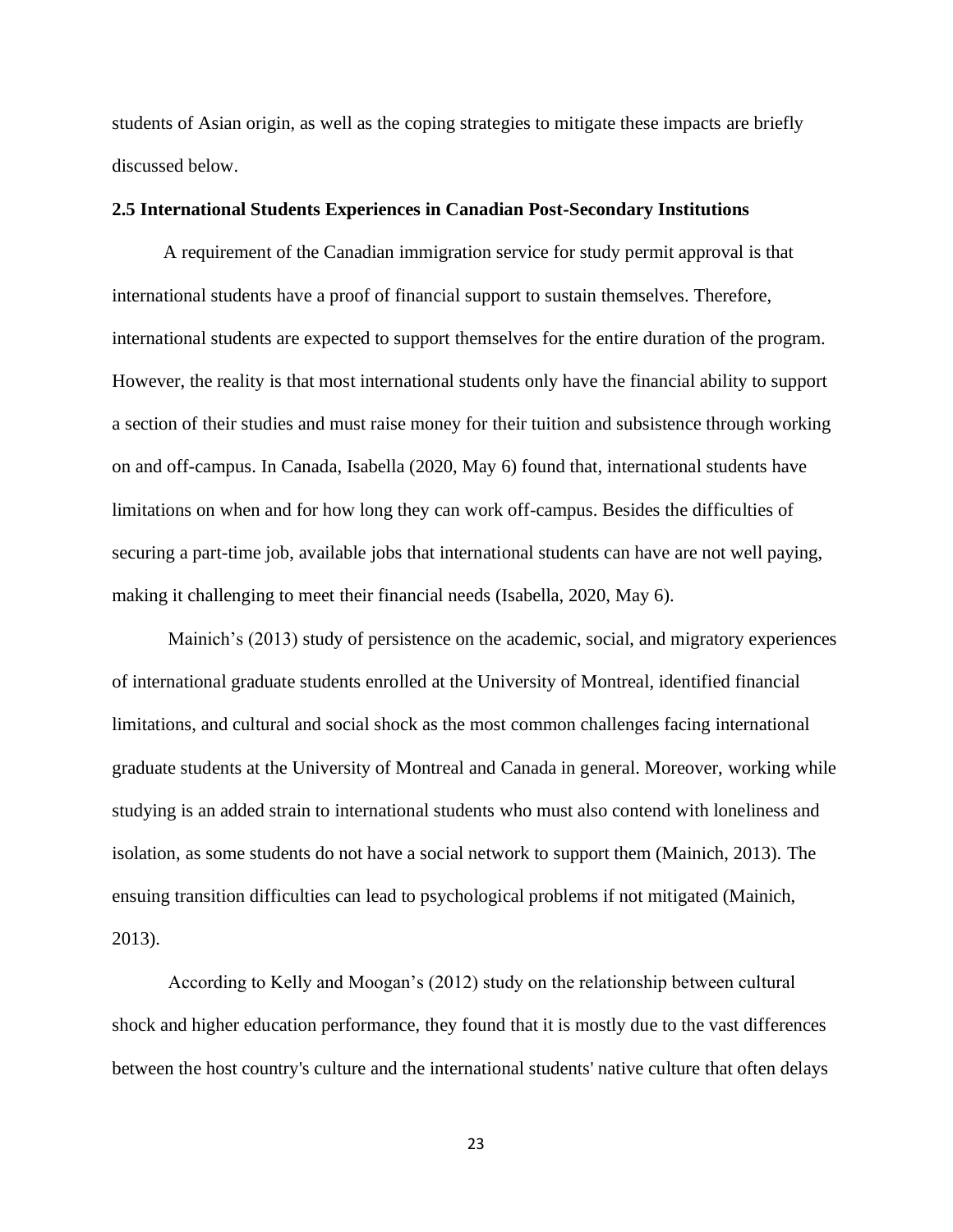international students' settlement and integration into their new environment. Kelly and Moogan (2012) found that international students struggle with cultural immersion and culture shock, which may prolong their settlement process. This subsequently has an impact on their academic performances. Most international students also struggle with extreme weather conditions, Canadian food, and understanding the Canadian way of life.

 International students' ability to settle or integrate with the host country may be aggravated with communication challenges if they are not proficient in English or the language of instruction (Yuerong et al., 2017). International students' social adjustment and academic success may be directly affected by their level of English language proficiency. Besides language proficiency, Yuerong et al. (2017) noted that international students also face discrimination for their non-native accents, which is seen by native speakers, a standard for higher academic and social status. Thus, a deficiency in language proficiency and nonstandard accent may hamper participation in classroom activities and social engagements that otherwise would have helped them integrate into their new environment. Given the challenges international students face, they are at greater risk of experiencing mental strain if support is not adequate.

# <span id="page-24-0"></span>**2.6 Mental Health Impact of COVID-19 Pandemic and Public Health Measures on Post-Secondary Students Globally**

The COVID-19 pandemic and associated public health measures to contain the virus have tremendously affected the economic, social, and emotional wellbeing of populations worldwide including students (Cao et al., 2020, May; Franckowiak-Sochanska, 2020, April 14; Maalouf et al., 2021, January; WHO, 2020c, March 18). Most often, the decision to study abroad has personal, social, and financial implications for many international students (Yuerong et al., 2017). Yuerong and colleagues' review of the challenges facing Chinese international students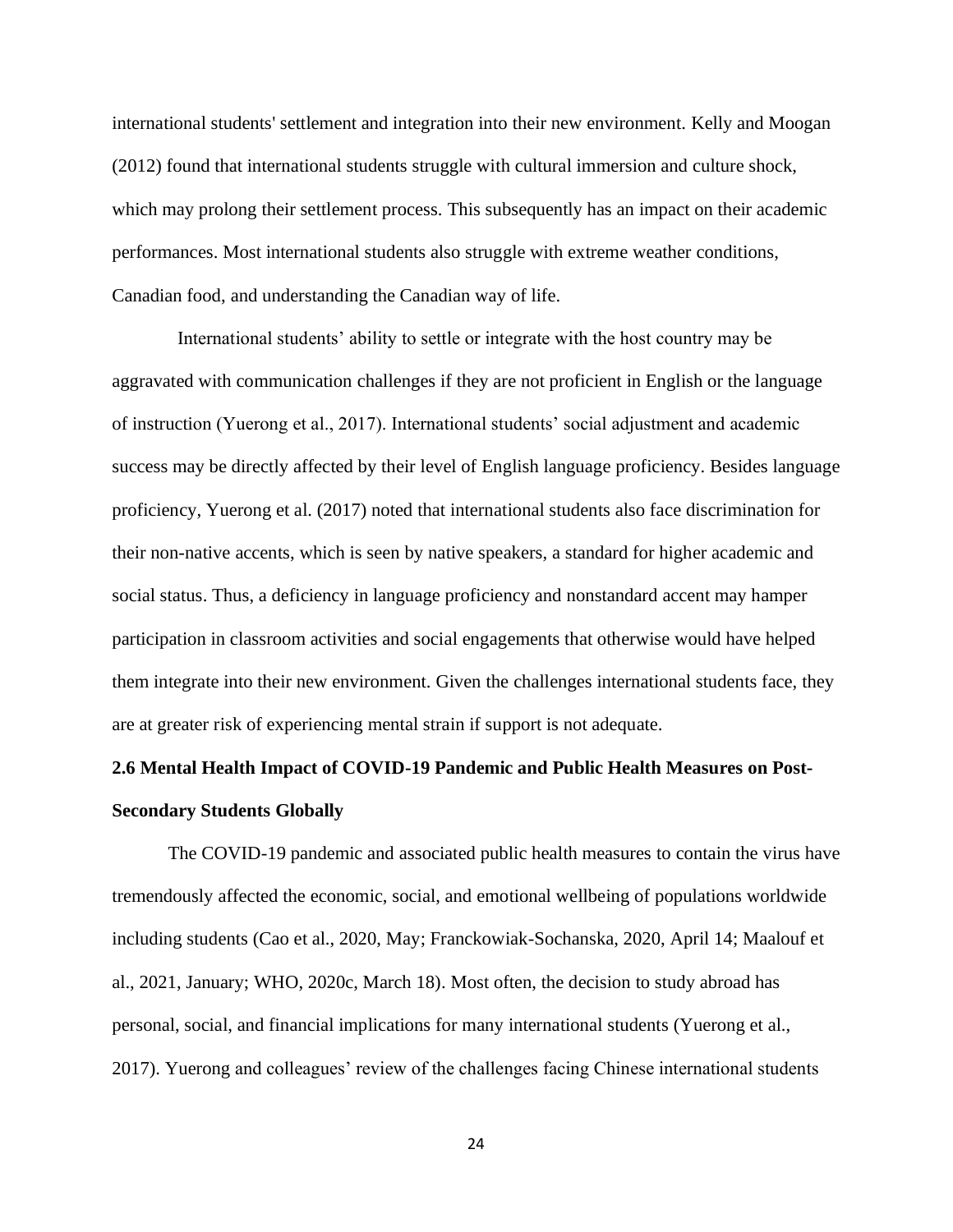studying in the United States identified academic, social and cultural differences, language barriers, discrimination, financial stressors, and mental health concerns.

Fried et al. (2020, April 24) conducted a correlational study at Leiden University to assess the relationship between COVID-19 and the public health measures, and mental health problems among 80 students using the Depression Anxiety Stress Scale (DASS-21). Their findings revealed a low number of mental health problems among students in the first few days of their correlational study but realized an increase in mental health problems towards the end of the study. Their study participants were primarily undergraduate students and excluding graduate students. Two other studies in China showed the COVID-19 pandemic and the lockdown public health measures have indeed affected students' mental health as findings revealed an increase in anxiety, depression, stress, and substance abuse of students (Cao et al., 2020, May; Tang et al., 2020, May 13).

Furthermore, Cao et al. (2020, May) conducted a correlational study with 7143 college students in a Chinese university to evaluate the mental health situation of college students during an epidemic, the public health measures, and factors influencing students' anxiety. Their findings revealed that college students' mental health was affected by the COVID-19 pandemic and the related stay-at-home orders. The COVID-19 related stressors such as family financial challenges or instability and academic delays due to the pandemic and university closure. As well, fear of getting infected with the COVID-19 virus were associated with college students' anxiety levels using the General Anxiety Disorder (GAD-7) scale (Cao et al., 2020, May). International students live with prolonged stress while adjusting to the daily reality of the COVID-19 pandemic and the public health measures, alongside their academic activities (Mental Health America [MHA], 2020, April 21; Novo et al., 2020, July).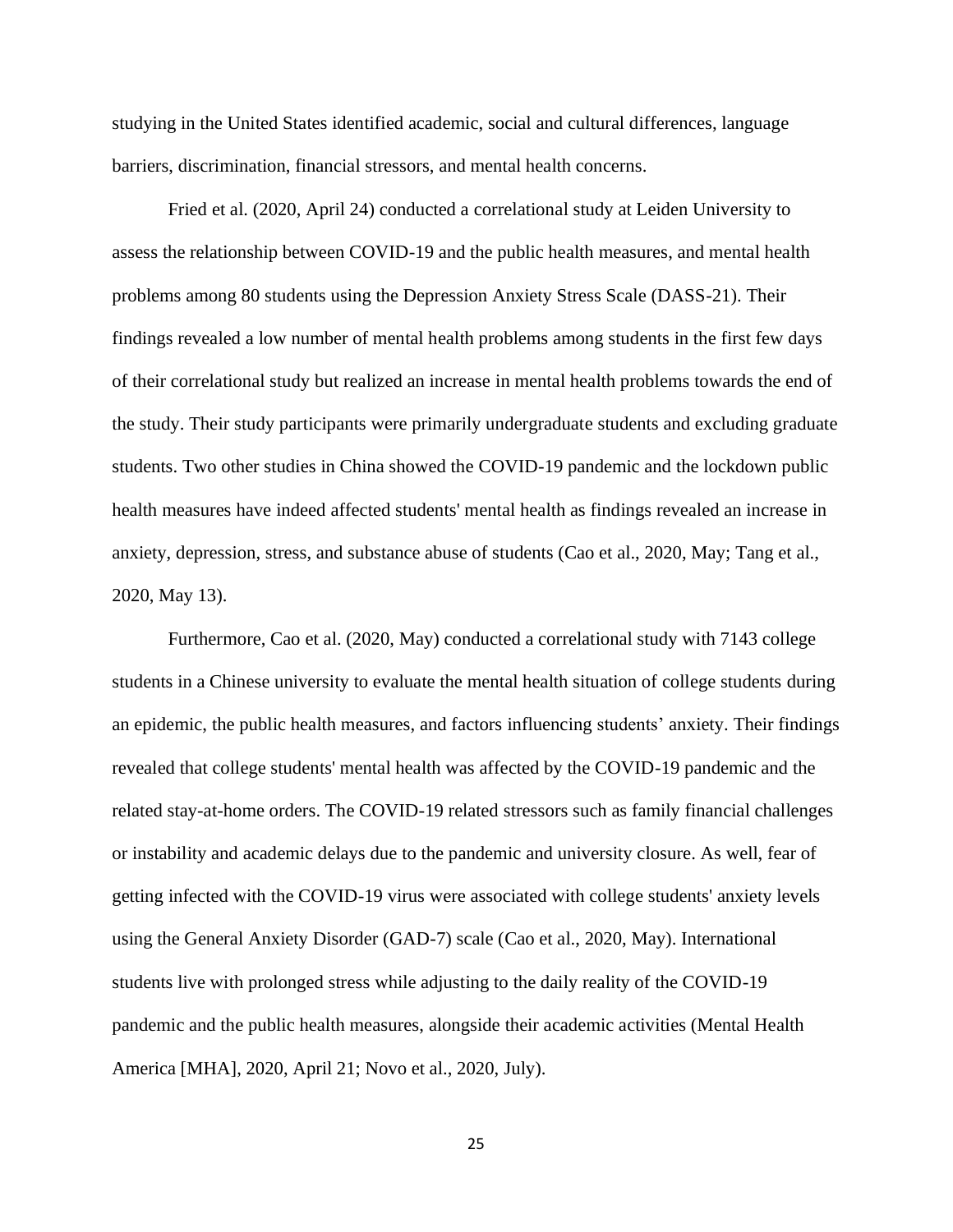Mackolil and Mackolil (2020, May 8), in their review reported increased anxiety and depression among students (Kaparounaki et al., 2020, May 19; Rajkumar, 2020, April 10; Zhai & Du, 2020, April 17; Zhang et al., 2020, May 25). Misinformation, seriousness of the disease, as well as uncertainties and isolation, were associated with an increase in anxiety and depression among many individuals (Rajkumar, 2020, April 10; Tull et al., 2020, May 12). Similarly, Wang and colleagues' (2020, March 6) cross-sectional study with 1210 of the Chinese public found that individuals suffer higher levels of depression and anxiety as they navigate through the COVID-19 pandemic and public health measures. According to Wang and colleagues' study, an individual's anxiety was exacerbated by reports of a growing number of infections and death rates of the virus.

Likewise, Odriozola-Gonzalez and colleagues' (2020, May 19) conducted a crosssectional study using the DASS-21, and Impact of Event Scale (IES) on the psychological impact of COVID-19 in a university community of 2530 participants in Spain. Their results showed a significantly higher level of depression, anxiety, and stress among students compared to other university workers. An implication from their findings is that students are the most vulnerable members of the university community to suffer any form of mental illness. They assert that students suffer from mental disorders due to the many factors that they encounter during their studies. These factors amongst others include social and financial factors. This explains why students are more prone to the consequence of the COVID-19 pandemic and the public health measures than other members of the university community in their findings. Social and financial factors that students encounter in their studies, as well as the disruptions to their academic activities by the COVID-19 pandemic and the protective public health measures have exacerbated their stress levels, anxiety, and depression, ultimately affecting their mental health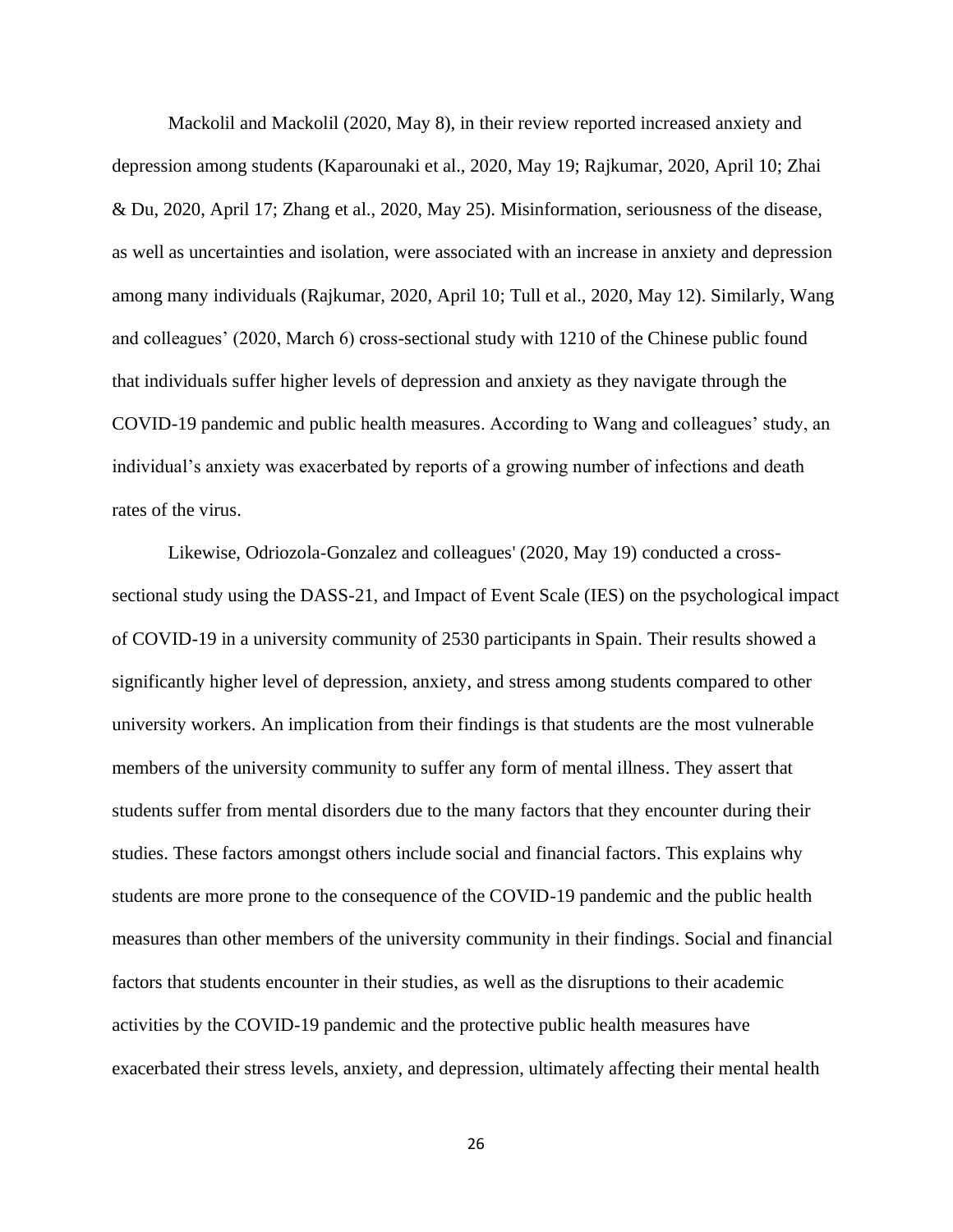(Firang, 2020, July 14; Zhai & Du, 2020, April 17). Firang's (2020, July 14) study implies that international students may suffer the consequences of COVID-19 pandemic and the lockdown public health measures more than domestic students due to their vulnerability.

Tang et al. (2020, May 13) explorative study on post-traumatic stress disorder with 2485 participants recruited from six universities in China, argued that extreme fear of contracting the virus or a family member getting infected by the COVID-19 virus was one risk factor for the psychological distress among students. As well, the radical and unexpected changes to social life as a result of the protective public health measures due to the pandemic makes COVID-19 a social trauma, thereby putting more stress on individuals especially students (Franckowiak-Sochanska, 2020, April 14). Post-traumatic stress due to the COVID-19 pandemic has caused psychological problems, including extreme anxiety and depression to many individuals, including students (Tang et al., 2020, May 13).

Extreme fear of contracting the COVID-19 virus or a family member getting infected was one risk factor for the psychological distress among students (Tang et al., 2020, May 13). Also, Asian students were subjected to racism and discrimination in Australian, the United Kingdom, and the United States of America as they were blamed for the pandemic since the COVID-19 virus was first reported in China (Andrew, 2020, September 19; Nguyen & Balakrishnan, 2020, October 2). The psychological distress was therefore pronounced among Asian international students, as they had to deal with the fear of contracting the COVID-19 virus, not being able to travel home, and then racism. Racism undermines individuals' mental health, and people who are marginalized experience lives differently from those whose lives have not been devalued (David & Williams-Morris, 2010).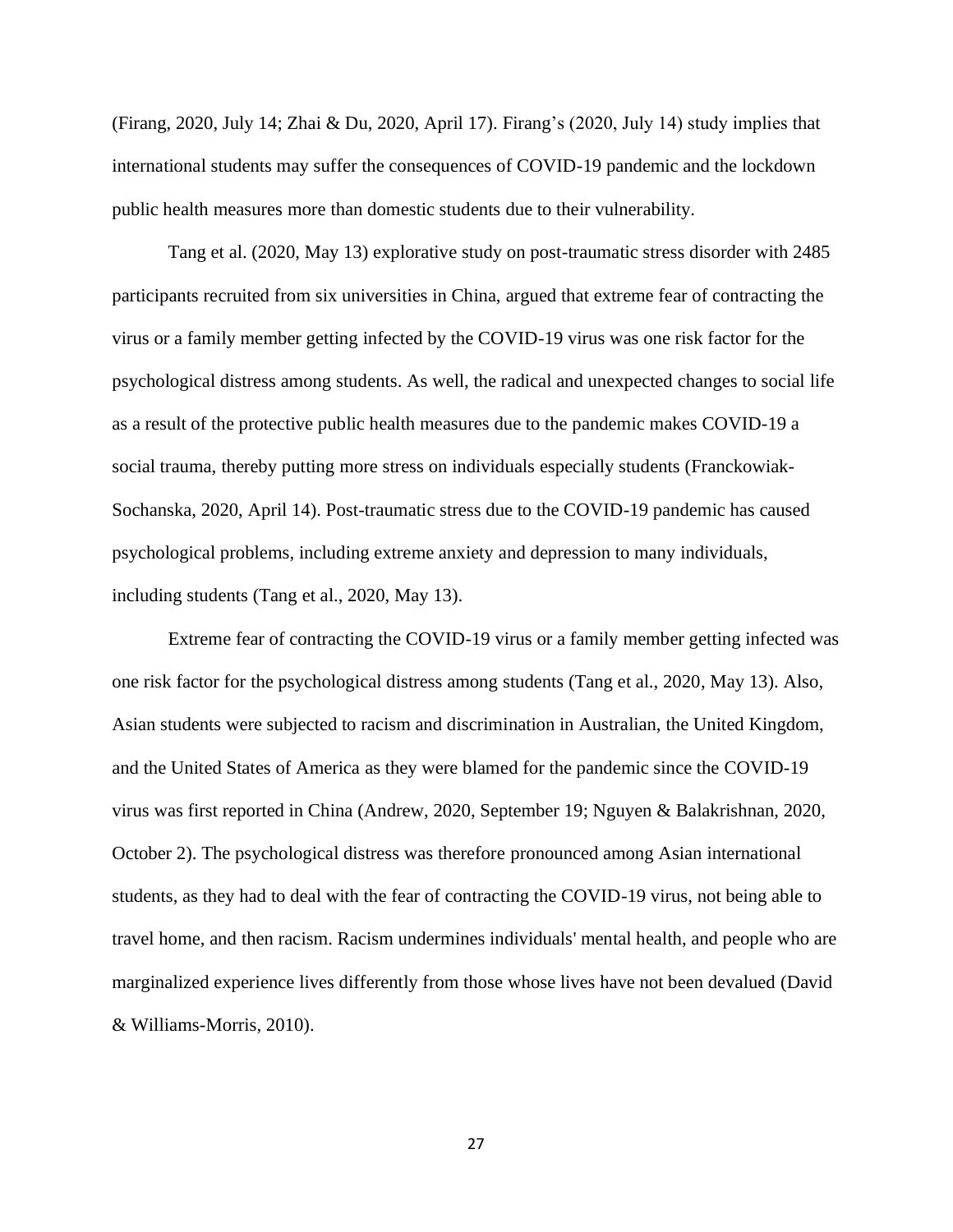Racism is a mental health issue because it causes trauma and loss of self-worth, which precipitates or risks mental illness (David & Williams-Morris, 2010). A study by David and Williams-Morris (2010) on how racism affects African Americans' mental health showed that racism causes socioeconomic difficulties, access to resources, and substandard living conditions for the affected individuals. Most mental health issues people experience today may be a result of past traumas (David & Williams-Morris, 2010). Discrimination and derogatory remarks stimulate psychological and physiological reactions, which affects the mental health of the victims (David & Williams-Morris, 2010).

Sleep quality was found to be directly linked to the number of deaths arising from the COVID-19 pandemic. Zhang and colleagues' (2020, May 25) study with 66 college students assessing the adverse impact of the COVID-19 outbreak on Chinese college students' mental health showed that death count arising from COVID-19 affects sleep quality and has negatively impacted emotions, stress, and anxiety of these students. According to the authors, inadequate or insufficient sleep quality directly impacts an individual's stress level, which may affect their mental health. Fear of the virus, anger due to the unprecedented changes to social life due to the public health measures, and inefficient sleep quality due to the numbers of fatalities arising from the pandemic had a negative connotation on students' wellbeing (Torales et al., 2020, March 31; Zhai & Du, 2020, April 17; Zhang et al., 2020, May 25).

Notably, fear was one significant risk factor to contribute to the mental health challenges of people, as seen in Torales and colleagues (2020, March 31) systematic review, linking fear of the COVID-19 virus to the lack of sleep and the subsequent mental health issues. Likewise, other researchers argued how fear of contracting the virus and infecting loved ones could impact the wellbeing of individuals (ITV News, 2020, October 14; Tang et al., 2020, May 13).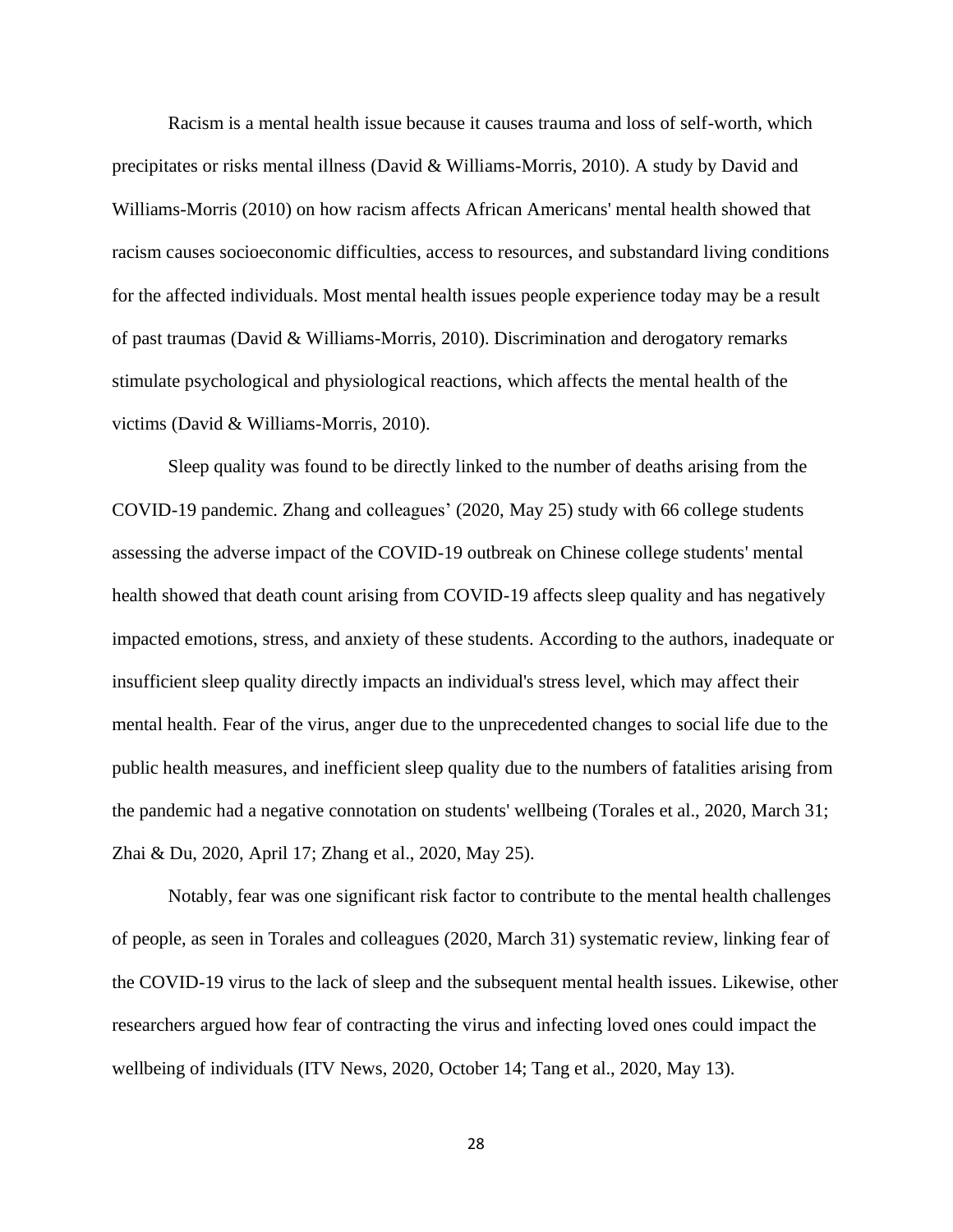# <span id="page-29-0"></span>*2.6.1 Substance Abuse as Students' Coping Mechanism*

Substance abuse was reported as one of the coping mechanisms by students to temporarily manage their frustrations brought about by the COVID-19 pandemic and associated public health measures. The lockdown measures disrupted students' way of life as they could not meet on campus. Students, especially international students were hence, disconnected from friends and their compatriots due to the university closure, as the university served as a common meeting ground for them (Zhai & Du, 2020, April 17). They study remotely without their friends, and some struggle with loneliness and isolation, which is frustrating to them (Kaparounaki et al., 2020, May 19; Zhai & Du, 2020, April 17). Consequently, some resorted to maladaptive coping mechanisms such as using substances to temporarily cope with their frustrations and distress, resulting in suicidal ideation/thoughts and suicide since substance abuse is a risk factor for suicide (Zhai & Du, 2020, April 17).

Additionally, some students' research projects and internships were halted due to the closure of university campuses. The delay in planned projects and graduation due to the pandemic caused heightened frustrations, anxiety, and depression for students (Kaparounaki et al., 2020, May 19; Zhai & Du, 2020, April 17). Hence, some students abused substances to temporally manage their frustrations (Torales et al., 2020, March 31; Zhai & Du, 2020, April 17).

# <span id="page-29-1"></span>*2.6.2 Dealing with Anxiety and Fear*

Since COVID-19 is still prevalent worldwide, its impact on the wellbeing of populations is of significance. People are continually adapting to the new normal in their daily routines to meet the requirements of the ever-changing government and public health directives. Students must adjust to these ever-changing new routines with a lot of stress and anxiety. The stress,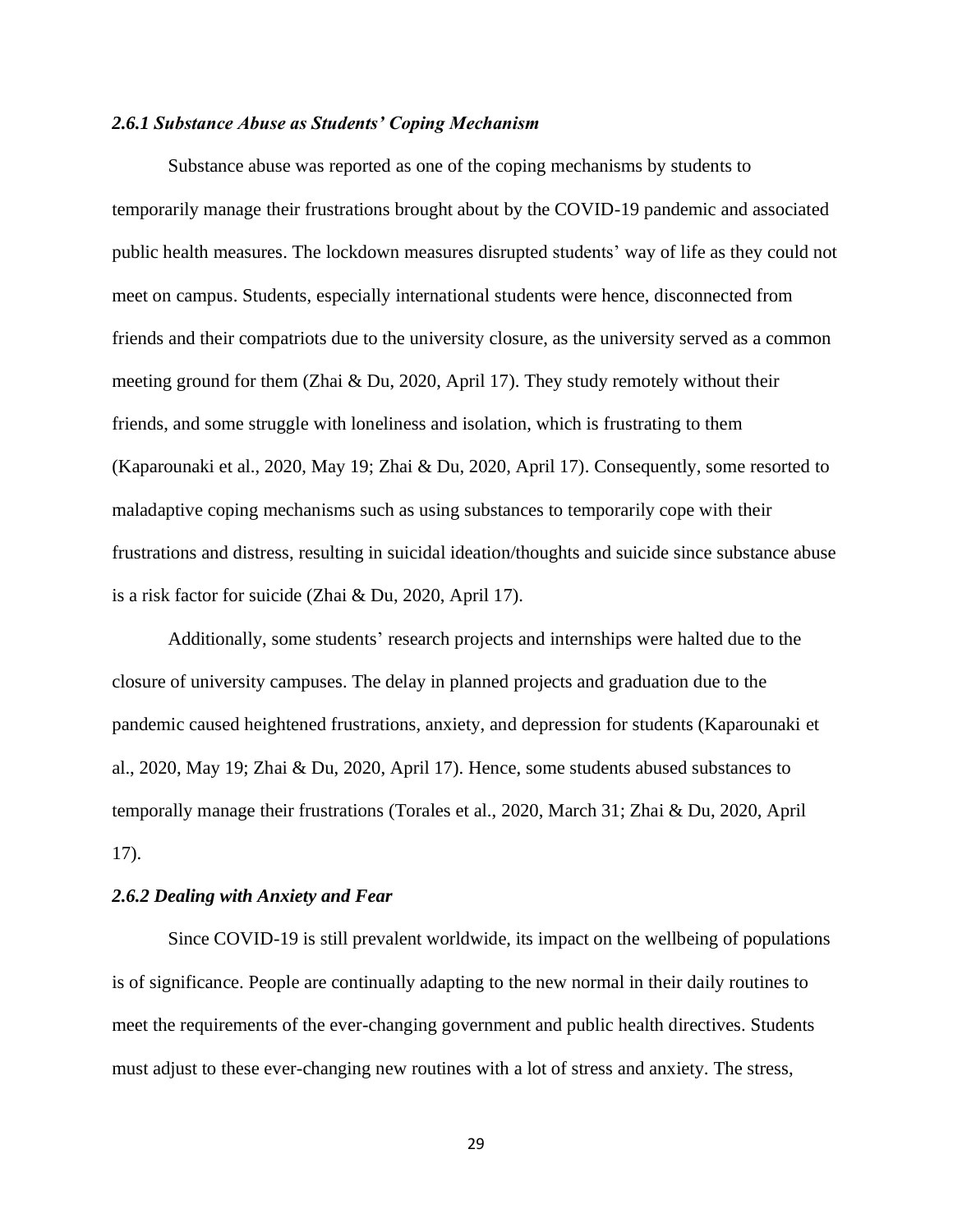anxiety, and depression are related to the fear of the pandemic, grief about the loss of a loved one, loss of income, and isolation from loved ones (WHO, 2020a, January 23). As people gradually return to work, and businesses slowly reopening, the anxiety and fear associated with COVID-19 continually increase. Many people are anxious about possibly exposing themselves and their families to the virus (ITV News, 2020, October 14).

Undergraduate student nurses in the United Kingdom recruited to fight the COVID-19 crisis shared their experiences of how overwhelming the COVID-19 pandemic was to them and the fear it presented to them as frontline workers (ITV News, 2020, October 14: Ramluggun, 2020, August 10). In a report on ITV News about a chapter in a published book entitled *'Living*  with Fear: Reflections on COVID-19' published in August 2020, the students indicated it was challenging to overcome the pandemic fear and anxiety of exposing their loved ones to the virus as they fought the pandemic (Ramluggun, 2020, August 10).

## <span id="page-30-0"></span>**2.7 Gaps in the Literature and Limitations**

With COVID-19 being a novel coronavirus, few published studies had been done on international graduate students' experiences with, and response to the COVID-19 pandemic and the related public health measures. The literature search to establish international students' experiences in previous pandemic/epidemics and crises did not yield the desired results; instead, the results indicated the experiences of immigrants in general, with no mentioning of international students. The results implied that studies of international graduate students' experiences in previous pandemics or crises had not been well documented.

The literature review on the topic was based on available published studies at the time the review was conducted. For a master thesis with limited timeline, there had to be limits to what was feasible as the pandemic persisted with new studies springing out daily. Although there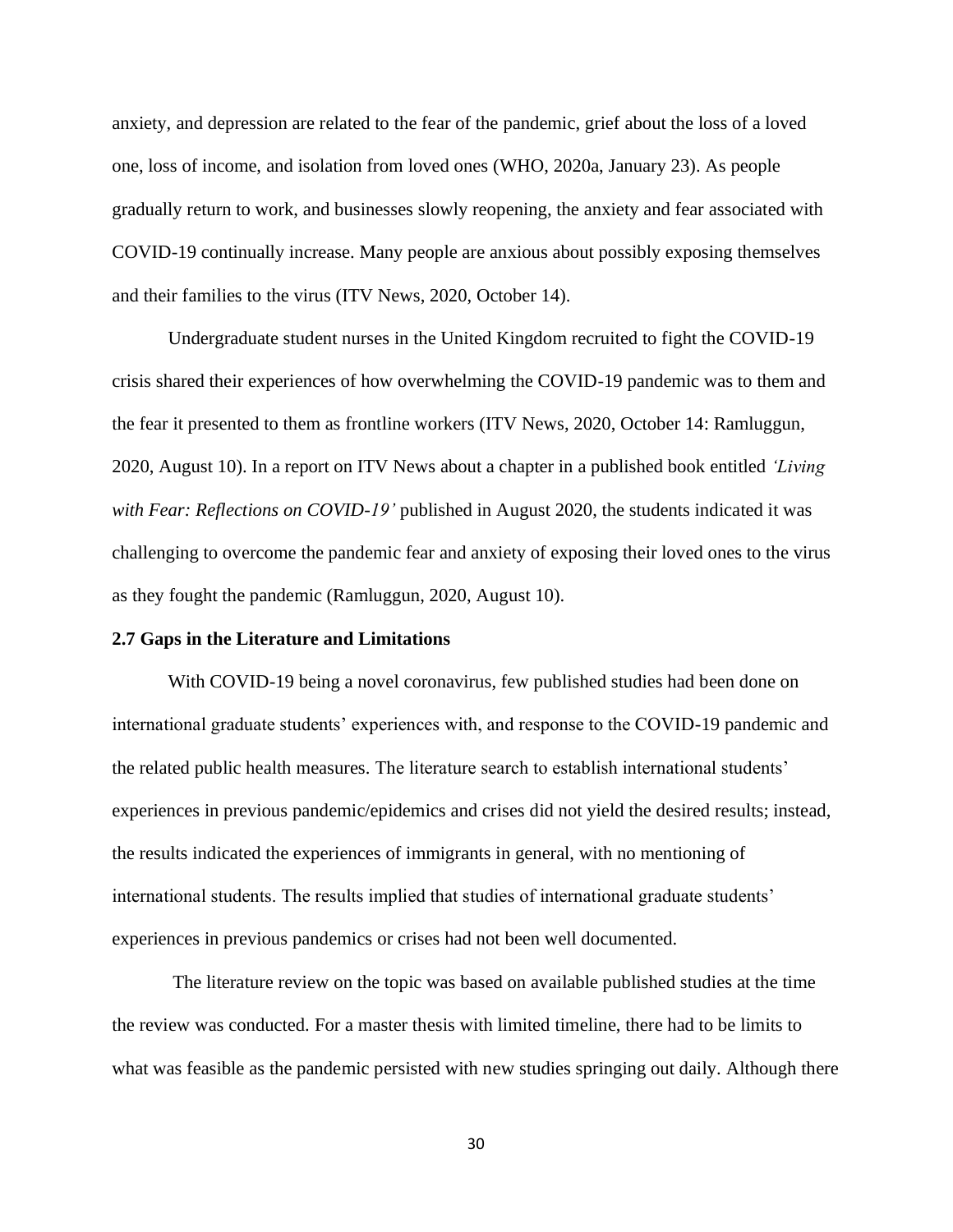was an abundance of studies published worldwide on topics relevant to this research, studies published in the early months when the COVID-19 pandemic was just beginning to take hold with public health measures taking effect provided unique contributions to this study. The early months of the pandemic was crucial and overwhelming for all, as the world was brought to a standstill by the COVID-19 pandemic and the public health measures. Initially, in March and April of 2020, the grey literature came out ahead of the published studies conducted. As the relevant peer reviewed studies were reviewed after data collection and because new studies were coming out daily, it was important to include the exact dates in 2020/2021 month/day of when the studies were published in the in-text citation.

There was not much known about the COVID-19 situation in a North American context and how it would affect international students given their sociodemographic and economic profiles are different from those of previous studies. Qualitative research in the North American context was thus, ideal to reveal experiences of international graduate nursing students with the COVID-19 pandemic and the associated public health measures. This would provide valuable information to better support international students in future crises.

#### <span id="page-31-0"></span>**2.8 Summary of Chapter 2**

In summary, in this chapter, I covered what the grey and published literature had to say about the experiences of international graduate students in post-secondary institutions during the COVID-19 pandemic from the time frame of March 2020 to March 2021. The impact of the pandemic on international students in Canada and globally have been highlighted.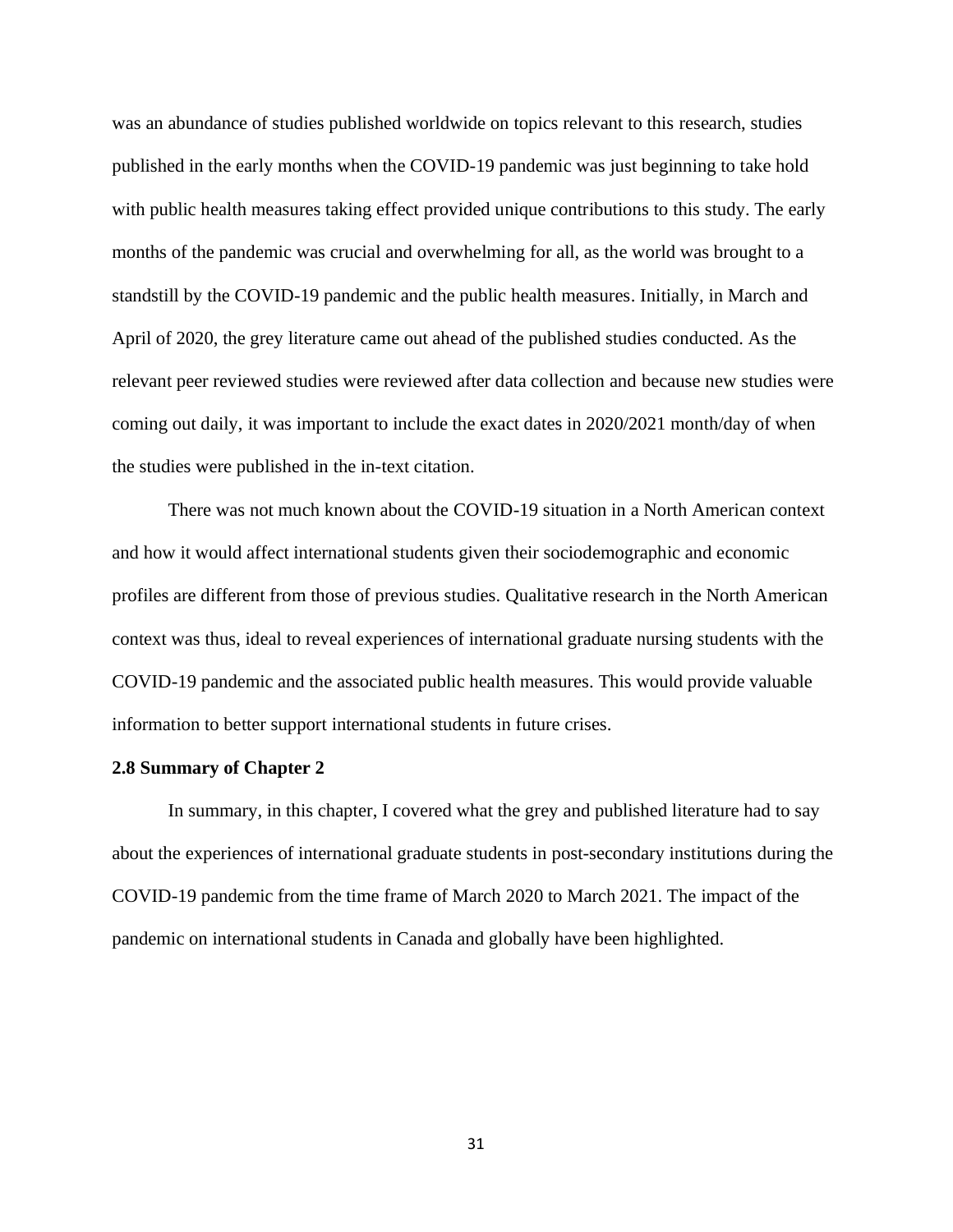#### **Chapter 3: Methodological Approach**

<span id="page-32-0"></span>To explore international graduate nursing students' experiences with, and response to the COVID-19 pandemic and the associated public health measures, I adopted the Interpretive Descriptive (ID) approach (Thorne, 2016). The Interpretive Descriptive (ID) design is a qualitative research design that focuses on what can be applied in practice settings (St. George, 2010).

Interpretive Description was the appropriate choice for this study, and for researchers who aim for a description of a phenomenon of interest, especially when the researchers seek to know more about the how, when, where, what, who was involved in the research (Thorne, 2016). The ID approach to research bases on conducting smaller-scale qualitative investigation of a clinical phenomenon of interest to the discipline of nursing. This helps in capturing themes which allows for a deeper understanding of people's lived experiences (Thorne, 2016). The aim of ID is to understand aspects of health and illness that may have implications on the clinical field (Teodoro et al., 2018). Thorne believes in interpretation of the subjective experiences of study participants, and the potential formation of themes from the collected data (Thorne, 2016).

Health researchers in the past relied mainly on the methodologic approaches from the social sciences in the conduct of their research. The assertion by the borrowed methods from the social sciences was that conclusions drawn from studies depended on the integrity of the study methods used. Instead of depending on the social sciences for nursing research, Thorne believed there was the need to have a qualitative approach to analyzing data specific to the nursing discipline (Thorne, 2016). The ID hence, generated from this need to have a qualitative research approach that generates an understanding of experiences that occur in a health practice context and to the field of nursing which would support clinical practice (Thorne, 2016).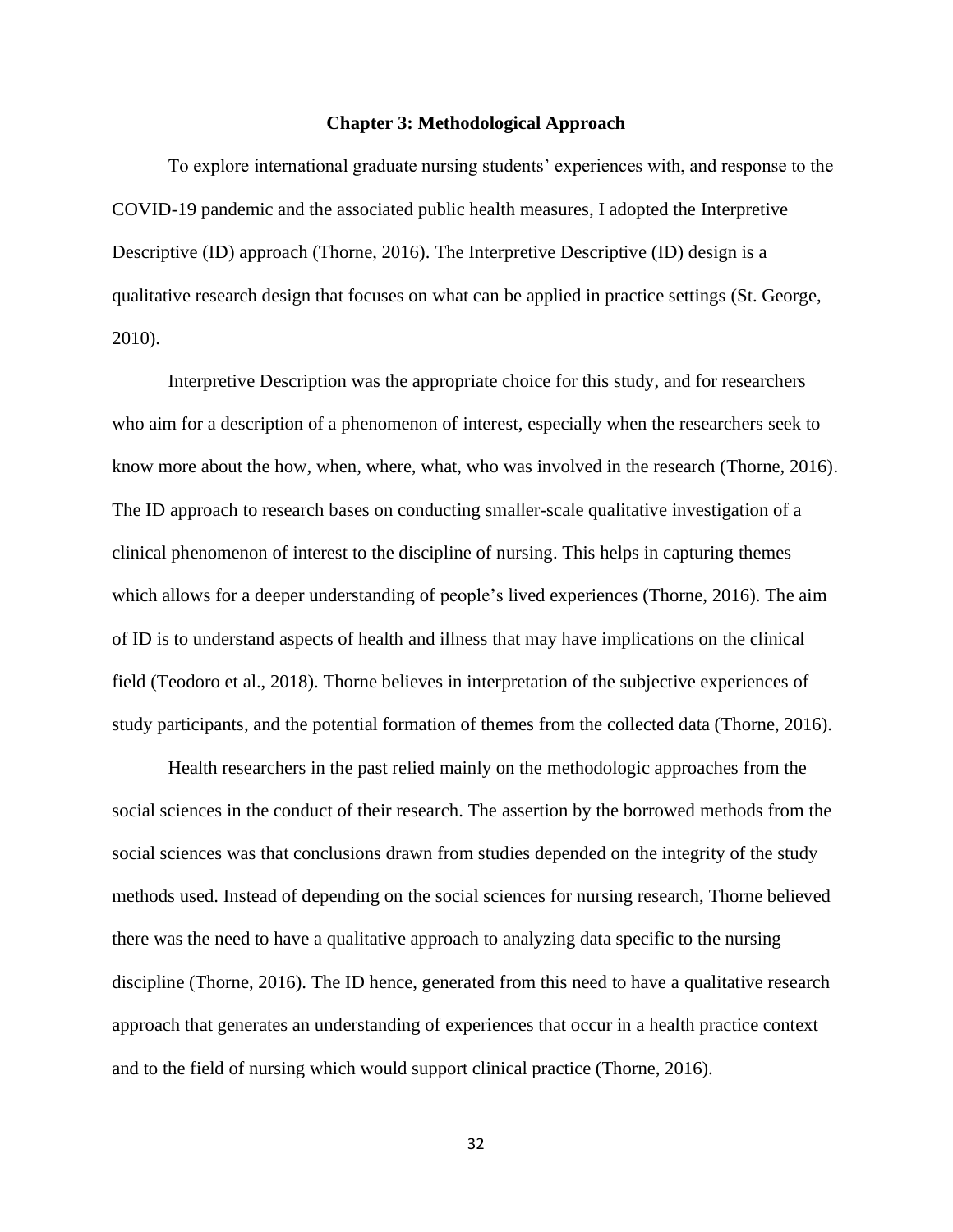Thorne's ID requires an integrity of purpose deriving: 1) an actual real-world question, 2) an understanding of what we do and don't know based on all available empirical evidence, and 3) an appreciation for the conceptual and contextual realm within which a target audience receive the answer we generate (Thorne, 2016). Interpretive Description provides direction to generating questions from applied disciplines and pushes the researcher into the field in a logical and systematic way. The ID also creates the context in which engagement with the data extends beyond clinical wisdom and what has already been established (Thorne, 2016).

The ID approach offers the potential to generate new insights and translate them into practice. The ID was therefore a way to breach the gap between theoretical knowledge and subjective or real-life experience (Thorne, 2016). Nurses and other applied health researchers have hence embraced the ID approach to qualitative research, as they believe the ID approach provides the appropriate philosophical orientation to inform decision making in qualitative studies (Thorne et al., 2004).

#### <span id="page-33-0"></span>**3.1 Philosophical Assumptions of Interpretive Description**

The assumption of ID is that instead of constructing a theory to produce meaningful knowledge that may be applicable in the future, ID produces information that can be acted upon in a crisis (Thorne, 2016). The goal of studies that employ an ID approach is to reveal the lived subjective experiences or information of people or situations that aid in providing immediate assistance or care for such people or situations (Thorne, 2016). Interpretive Descriptive as an approach to qualitative research has a philosophical alignment with the interpretive naturalistic orientation (St. George, 2010). The ID approach uses experiences of the individual to begin the inquiry, as an individual's subjective experiences are contextual (Thorne, 2016). The ID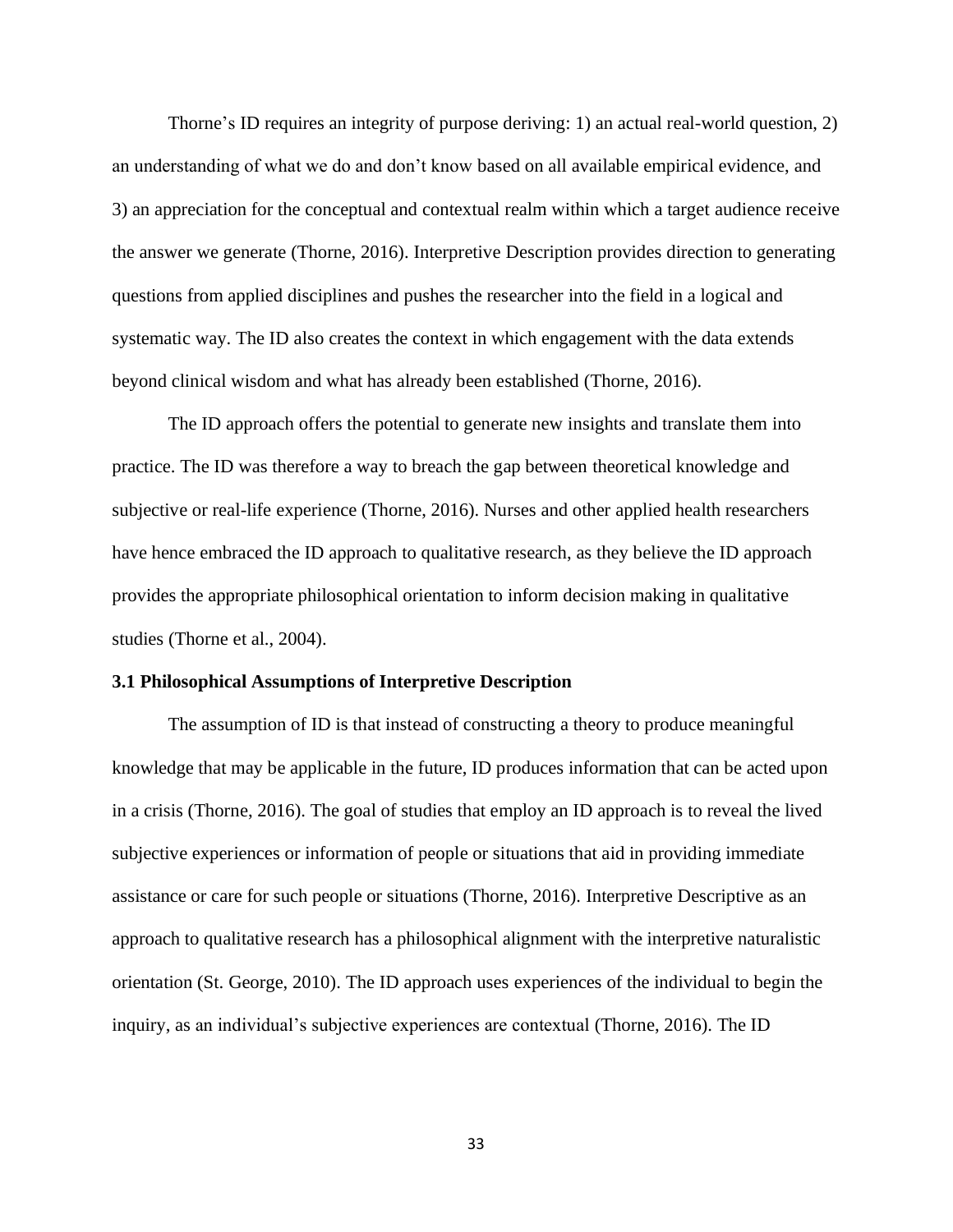approach thus, acknowledges the constructed and contextual nature of human experiences, which allows for shared realities (Thorne et al., 2004).

The ID method was chosen over other methodological approaches due to its flexibility and alignment to naturalistic orientation to inquiry, generating knowledge relevant for clinical context of applied health disciplines (Thorne et al., 2004). This ID study utilized semi-structured interviews to elicit an in-depth account of how COVID-19 and the associated public health measures impacted international graduate nursing students. The interviews were conducted via WebEx as face to face was not recommended during the pandemic.

#### <span id="page-34-0"></span>**3.2 Research Setting**

This study was conducted among only international graduate nursing students at one university in one of the Prairie provinces. All 13 international graduate nursing students enrolled at this university were invited to participate in the study and eight agreed to participate. An invitation was extended to international graduate students with a nursing background from their School of Public Health, to have a few more participants for this study since all international graduate students from their nursing program did not respond to the invitation. There were no responses from the public health department. However, Thorne (2016) indicated that a small sample size is suitable for an ID study if it can sufficiently answer the research questions.

## <span id="page-34-1"></span>**3.3 Recruitment Procedures**

The recruitment of participants for this study was purposive (Richards & Morse, 2013). This recruitment technique was appropriate since it offered the researcher the opportunity to invite individual participants that gave in-depth information to the purpose of the study (Thorne, 2016). The recruitment process started after ethics approval was received from the Ethics Behavioral Review Board, and an operational approval to conduct the study. In consultation with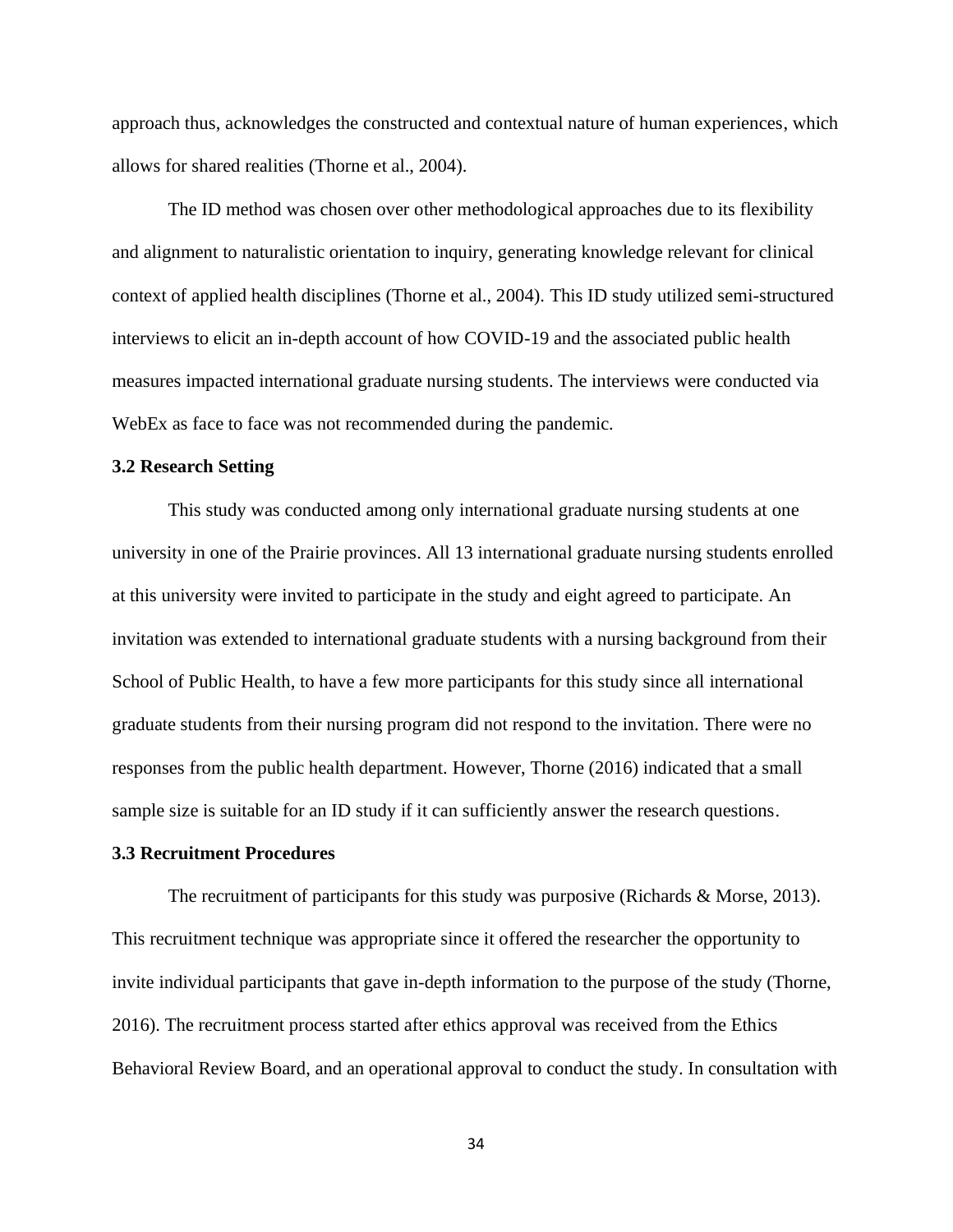the research supervisors, an information and invitation letter (see Appendix A) was sent to the nursing program's Coordinator, who emailed the international graduate nursing students about the intended study. Eight international graduate nursing students who were interested in participating in the study directly contacted the student researcher to express their interests. WebEx interviews were scheduled with participants after they signed and returned the informed consent form.

# <span id="page-35-0"></span>**3.4 Data Collection Procedures**

The data collection procedures included: the interview location/mode, interview processes, and data transcription and storage. Interpretive Description fits this study as it sought solutions to a pressing problem. The research questions were explored through interview questions around the following categories of impact: academic/program, employment/financial, mental health concerns/management, and the impact of the COVID-19 pandemic itself. Interviews are often conducted in interactive or face-to-face format (Richards & Morse, 2013). However, for this study, semi-structured individual interviews were conducted through WebEx due to the public health social and physical distancing measures. After receiving the signed consent forms from participants, individual WebEx interviews were scheduled with participants. The Demographic Questionnaire (see Appendix B) were asked and recorded during the interviews to capture the sociodemographic descriptive data.

Semi-structured interviews were conducted among eight international graduate nursing students (see Appendix C). This interview type was appropriate for the study as it allowed participants to express their experiences in their own words (Richards & Morse, 2013). The semi-structured interview guide included participants self-reported experiences of the COVID-19 pandemic and the public health measures on their wellbeing (emotional/psychological impact,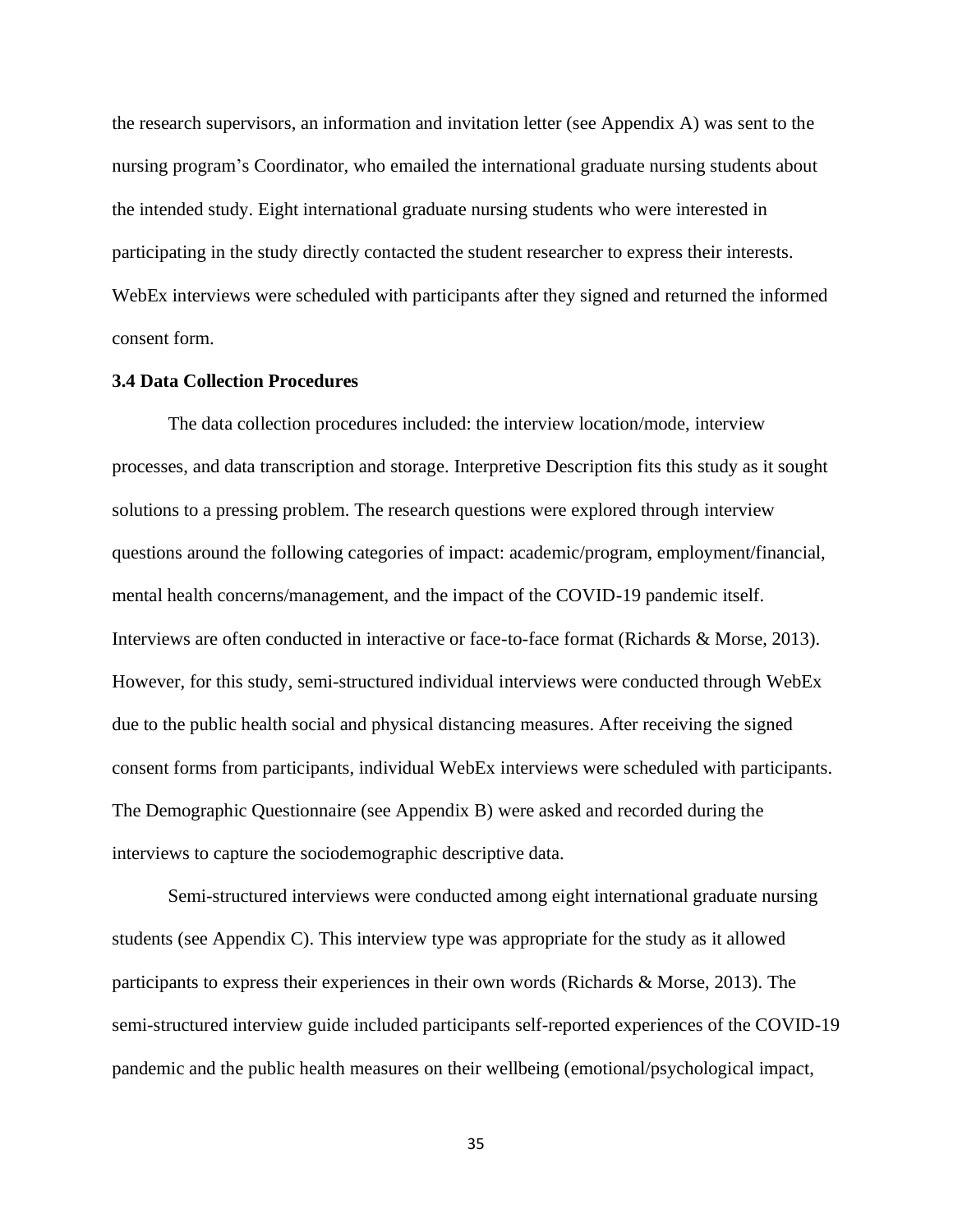socioeconomic impact, and physical impact). The interview guide also included participants sources of support and how they coped during the pandemic. With consent from participants, WebEx interviews were recorded which lasted sixty to ninety minutes.

The semi-structured interviews allowed participants to share their experiences of the COVID-19 pandemic and the public health measures. Observations that were least expected, such as international students' involvement in care at the peak of the pandemic, therapeutic value of interviews noted during the interviews were included in the field notes. This information became valuable during the data analysis stage as it provided added information and explained participant's experiences of the pandemic.

### *3.4.1 Data Management*

The researcher transcribed all the interviews conducted. Transcripts were read several times to identify any discrepancies and to contact participants for clarification if necessary. Participants were contacted for confirmation to ascertain that the transcribed interviews were truthful, and participants' experiences were not distorted by the researcher's own bias and presuppositions. The member checking and confirmation procedure also ensured that participants' suggestions were integrated in the final analysis. Participants' identifying attributes were removed from the primary data and replaced with quote numbers. All identifying attributes of participants including names, contact information, consent forms were stored electronically in a password-protected computer, only accessible to the student researcher.

#### **3.5 Data Analysis**

Data analysis in ID was derived from other qualitative methodologies, mostly grounded theory (Thorne, 2016). The field notes and memos taken during the individual interviews helped contextualize the data during the analysis process (Thorne, 2016). The transcribed data were read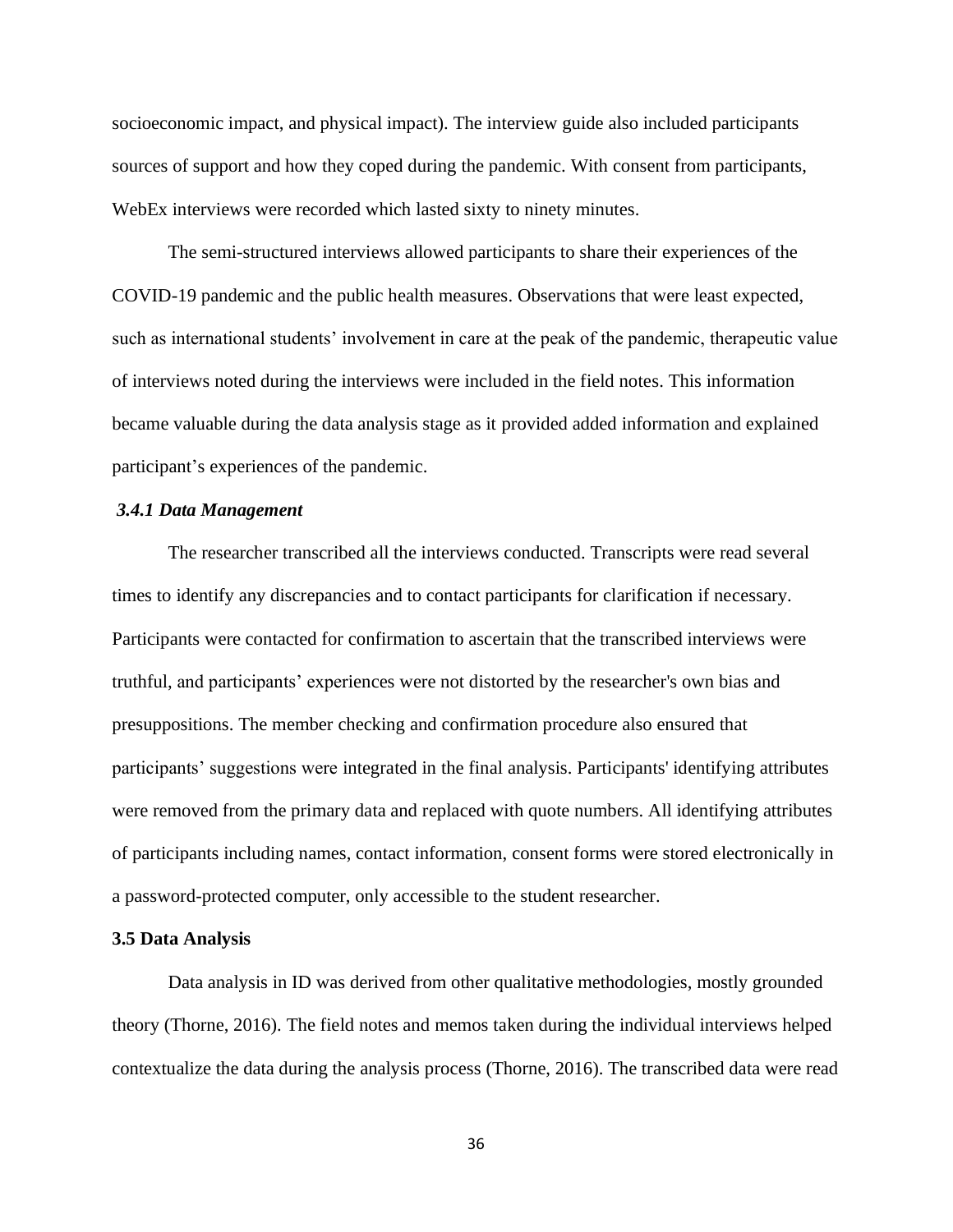several times to develop a sense of emerging patterns. In the early stages of the analysis, I looked at the broader perspective of the issues arising from the interviews not to limit the study findings. To get a better understanding of relationship of each transcript from which various relevant themes emerged, Thorne (2016) recommends that the researcher moves from a particular transcript to the whole during the initial stages of the analysis. Therefore, the researcher moved from transcript to transcript in the initial stages of the analysis.

### *3.5.1 Data Analysis Procedures*

 Thorne (2016) also recommends that the researcher use various tools and techniques in analyzing the data after the initial stage, such as coding and the use of software. However, Thorne cautioned that coding should not start early in the analysis process, as this can impede the researcher's ability to understand and question the data. Field notes were taken that became valuable during the data analysis stage as it gave the researcher added information about the data.

The ID approach to data coding follows the grounded theory approach to data coding, i.e., open, axial and selective coding. However, alternative data coding methods can be utilized due to the flexibility of ID (Thorne, 2016). Data analysis for this study hence, followed the thematic analysis procedure with six phases as outlined by Braun and Clarke (2012). The thematic approach was chosen due to its flexibility and personal familiarity with the method. The thematic analysis is a method for identifying, analyzing, and interpreting patterns of meaning (Braun & Clarke, 2012). Thematic analysis provides systematic and accessible procedures for generating themes and codes. This method also emphasizes the active role of the researcher in the data analysis processes. Thematic analysis can be used to identify patterns across and within data concerning the participants' lived experiences (Braun & Clarke, 2012). Thematic data analysis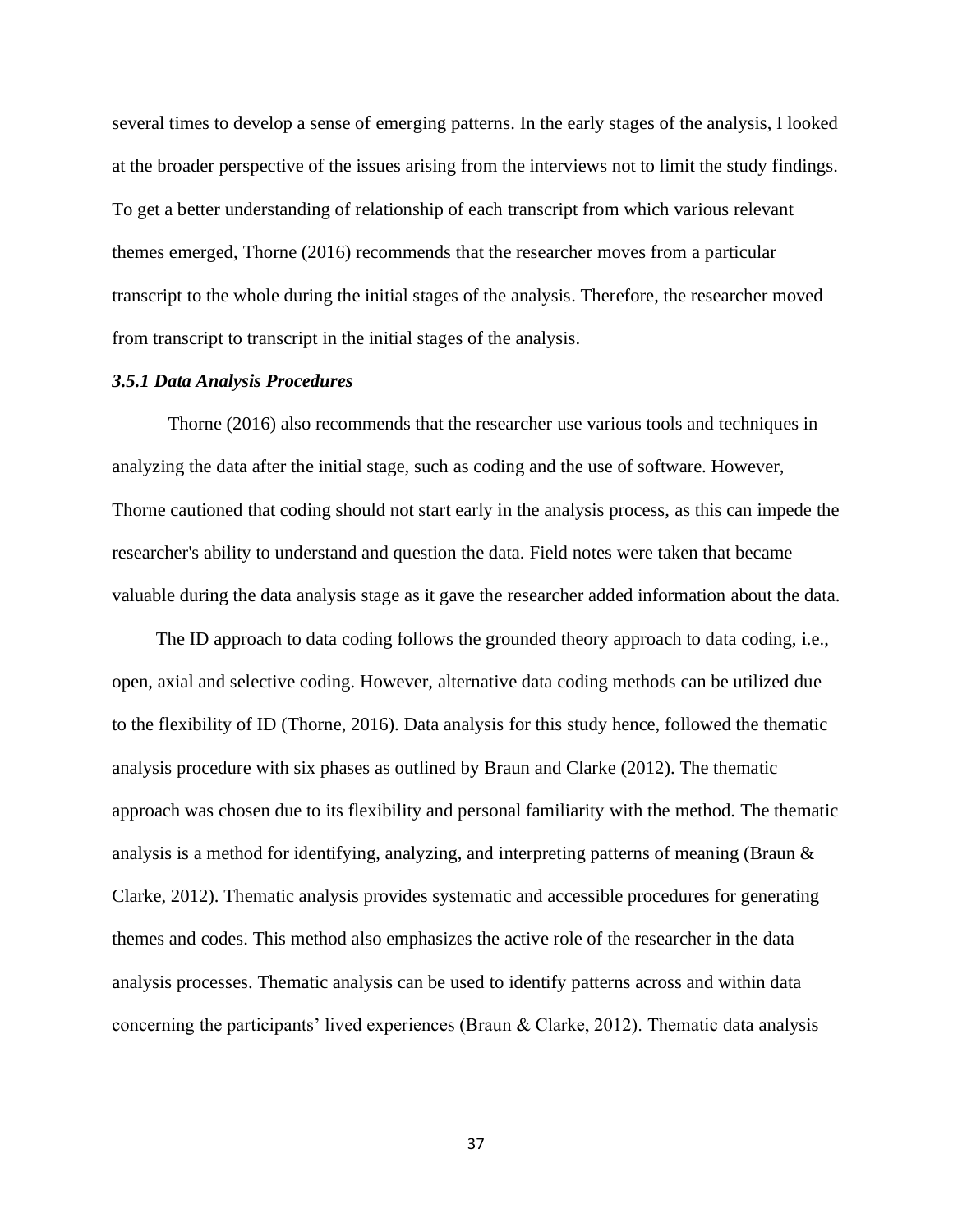can be used to analyze both small and large data sets, as well as in deductive and inductive analyses.

The analysis procedure started after reading through the entire data set at least once, as ideas and identification of possible patterns shaped as I read through. Braun and Clarke (2012) outlined six phases to analyzing qualitative data which include: familiarizing yourself with the data, generating initial codes, searching for themes, reviewing potential themes, defining and naming themes, and producing the report. These six phases were followed in identifying the themes. The transcripts were emailed to participants to confirm what was recorded during the individual interviews. Participants then emailed back the transcripts to confirm that the transcripts captured exactly what they had intended to say during the interviews. This was done to ensure that the recorded interviews were accurate and reflected participants' lived experiences.

The transcripts were printed and read several times while making notes directly on them to familiarize myself with the data and develop a sense of the whole. Preliminary codes were then assigned to the data to describe the content and to search for patterns or themes in the assigned codes across the different transcripts. The themes were reviewed, defined and named, and reported in three themes as will be described later in the findings.

# **3.6 Rigor**

The credibility of this study depended on the data collection techniques, and the use of appropriate methods and design (Thorne, 2016). The use of purposeful sampling to recruit participants with a wealth of lived experiences ensured the study's credibility. Informant feedback was also utilized to ensure that the data collected reflected participants' experiences. Transferability was ensured by using the same data collection methods for all participants. A detailed description of the research method, and the step-by-step repetition to identify similar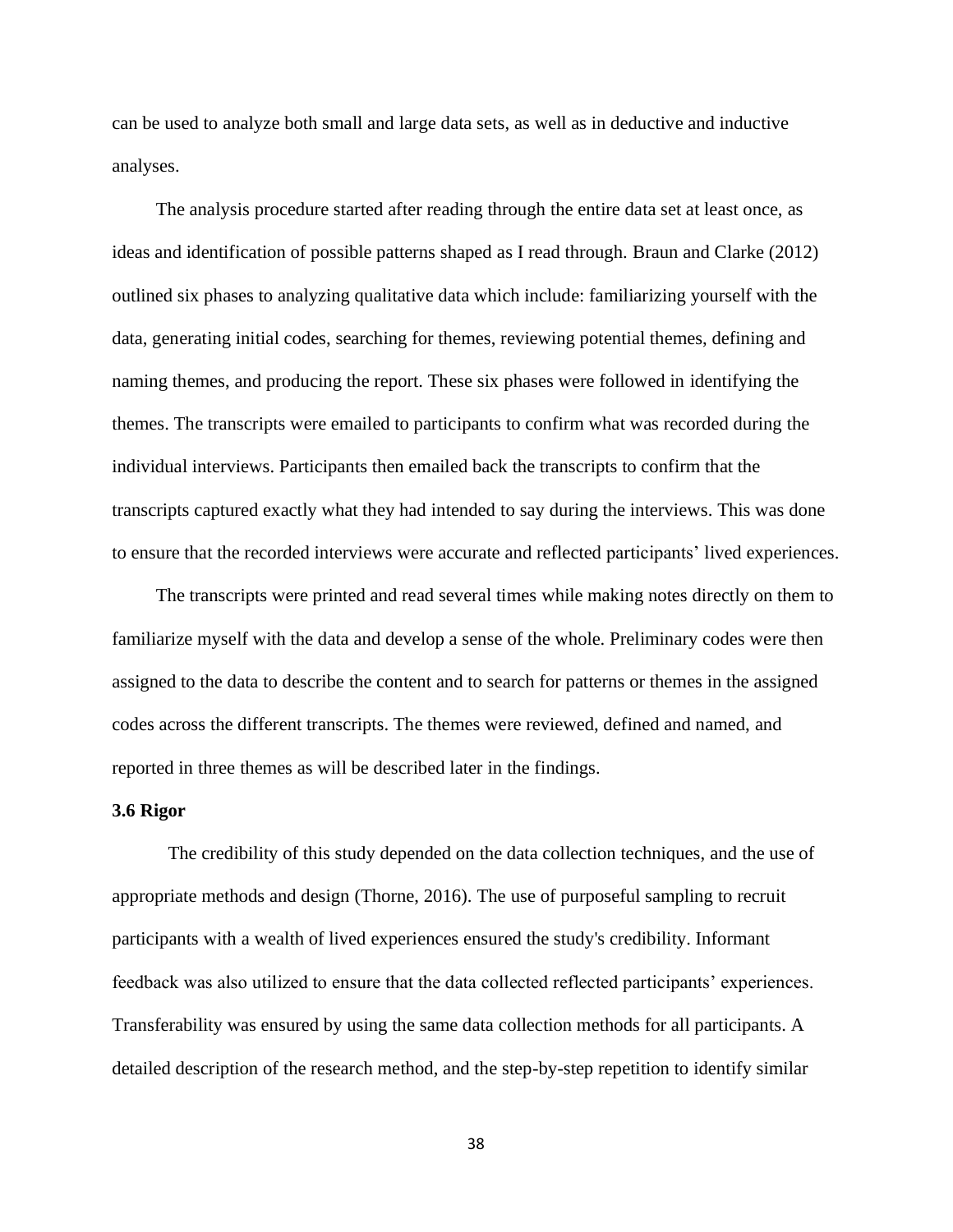themes were done to maintain dependability. Confirmability of the study was ensured by discussing the data with the two research supervisors and a conclusion drawn on what needed to be reported in the findings.

A description of the analysis, interpretation and how conclusions were reached also enhanced the confirmability of the study. Finally, verbatim quotes from the participants to report findings were included to ensure authenticity. Also, my experience as an international student did not influence the data collection, rather, was beneficial to better understand participants' experiences. Ethics approval through the Ethics Review Board and operational approval through the Research and Graduate Studies were obtained before data collection commenced as seen in appendices.

# **3.7 Reflexivity**

Reflexivity typically involves examining your own judgements, practices, and belief systems during data collection processes (Richards & Morse, 2013). The goal of being reflexive is to identify personal beliefs that may incidentally affect the research process. As an international student, I shared a lot in common with the study participants including being away from family, not being able to travel home due to the international travel ban, socioeconomic difficulties due to the pandemic. Without reflexivity the data could be influenced in so many ways. Reflexivity was monitored throughout the research process by being mindful of researcher's own situatedness (e.g., background, beliefs, and experiences) that might influence the interaction between study participants and the researcher, and interpretations of the data (Berger & Sarnyai, 2015). To ensure reflexivity, the researcher made memos about participants' comments and his own thoughts during the interviews as soon as possible after interviews,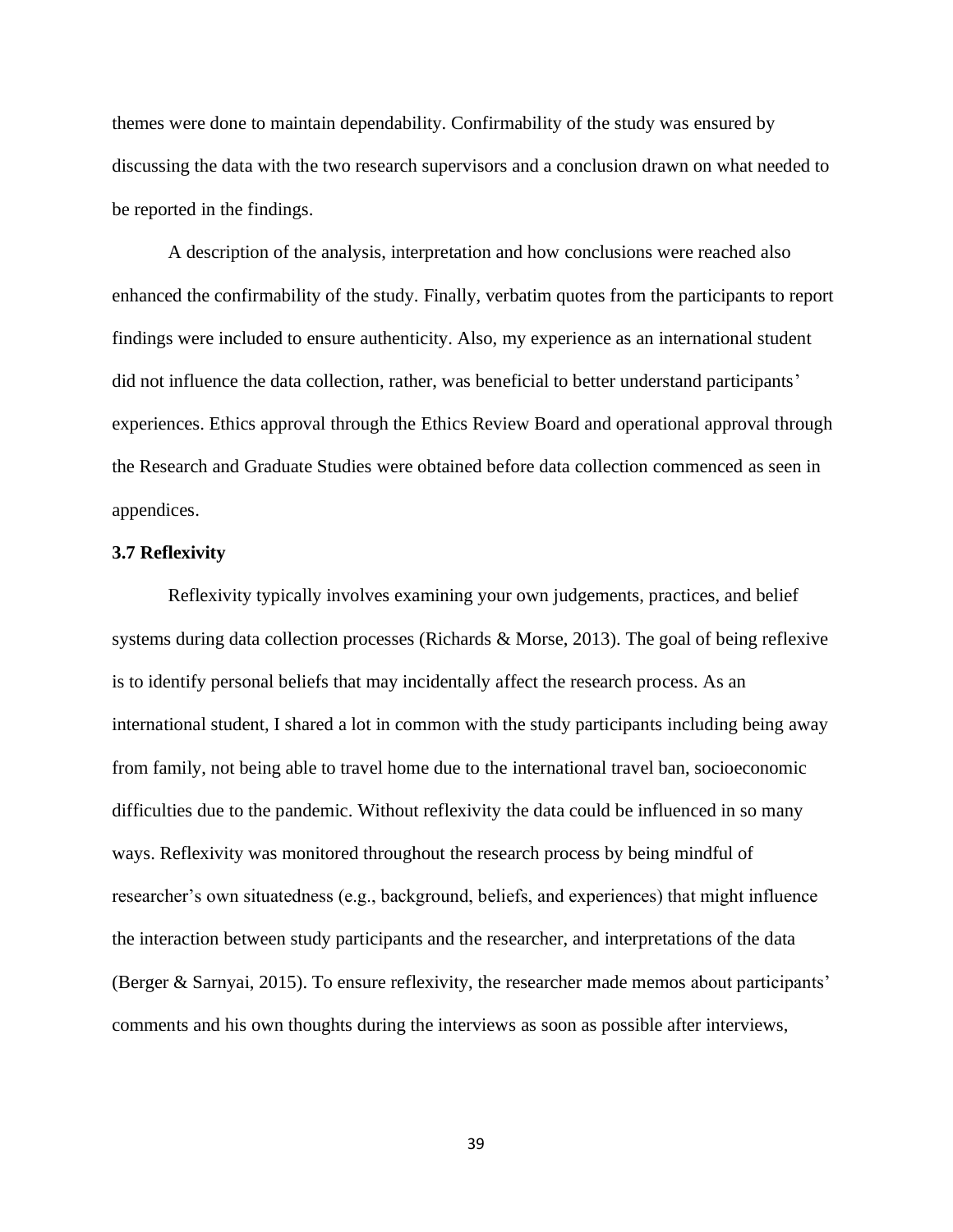developed and continually edited his own subjective statements. Also, the researcher remained objective during the interviews and did not influence participants reactions to questions asked.

The researcher's experiences on the impact of COVID-19 did not influence or interfere with this study's outcome either before, during, or after the data collection procedures. Though ID methodology borrows from other qualitative methodologies, it contrasts with suspending or bracketing one's experiences about a given subject matter (Thorne, 2016). Researchers who use ID approach believe in transparency and do not entirely suspend their perspectives or experiences about the topic (Thorne, 2016). Interpretive descriptive researchers believe that it is difficult for a researcher to separate their feelings, experiences, and knowledge from the research study, especially if they find themselves in similar circumstances as the study participants (Thorne, 2016). The researcher found himself similar in situation to study participants. This similarity was beneficial to better understand the participants lived experiences.

#### **3.8 Ethical Considerations**

The study involved the lived experiences of international nursing graduate students; hence, ethical considerations were at the forefront, as participants' safety, dignity, and confidentiality needed to be protected. Ethics approval through the Behavioural Research Ethics Board and an operational approval through the Research and Graduate Studies of the university in the Prairie Provinces were obtained before data collection began. The study was conducted by following the ethical guidelines defined in the Tri-Council Policy Statement of the Government of Canada (Government of Canada, 2018). The researcher reaffirmed to participants the study's purpose and their role and expectations during the individual interviews. The researcher also declared to participants that participation was entirely voluntary, and participants had the right to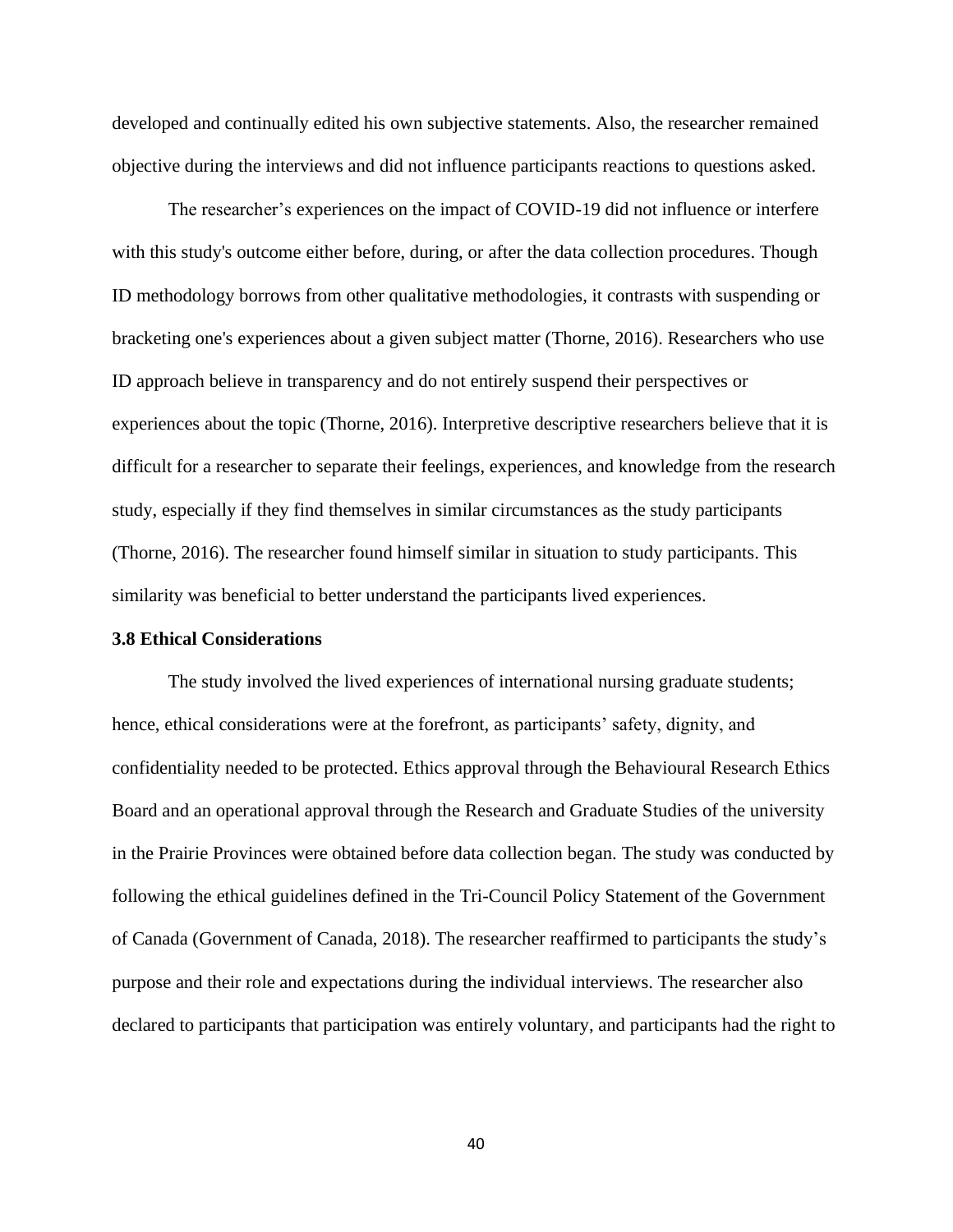withdraw from the study anytime they chose to do so. Study participants were offered an honorarium of twenty dollars (\$20) to show appreciation for their participation.

# **3.9 Summary of Chapter 3**

In this chapter, I have described why and how I applied Interpretive Description in the execution of my research project. I have also described how I used reflexivity and rigor in the study.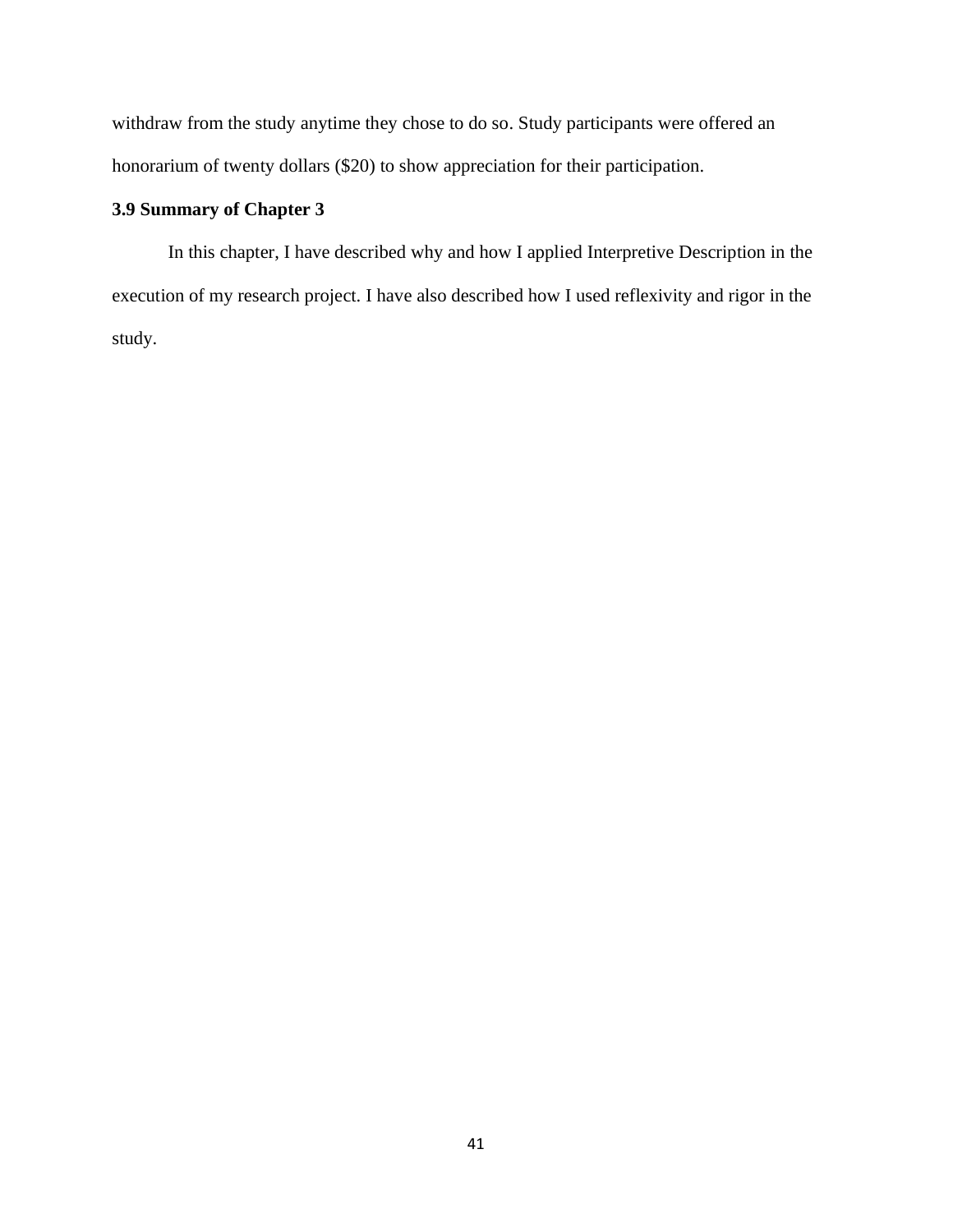#### **Chapter 4: Manuscript**

# **Title of Paper: Exploring International Graduate Nursing Students' Experiences With, and Response to, COVID-19 Pandemic and the Public Health Measures in Canada:**

**Authorship**: Asayah, S., Kent-Wilkinson, A., Maina, G., Li, H., & Bally, J.

**Journal:** Canadian Journal of Nursing Research/Journal of Community and Public Health Nursing, and Quality Advancement in Nursing Education (QANE)

# **Abstract**

**Background:** The COVID-19 pandemic and public health measures affected international graduate nursing students in diverse ways. The COVID-19 pandemic brought about the closure of educational institutions and the migration to remote teaching and learning. These and related actions limited access to resources such as office spaces and library services. In addition, many international students who worked on and off-campus lost their jobs, triggering financial crises. The lockdown and ban on international travel to protect the public from the COVID-19 virus meant that international students' travel was restricted, and they could not leave Canada to visit their loved ones abroad.

**Aim:** The aim of the study was to explore international graduate nursing students' experiences with, and response to the COVID-19 pandemic and associated public health measures at a university in the Prairie Provinces.

**Method:** Interpretive Description (ID) was used to explore the experiences of eight international graduate nursing students in a nursing program in the Prairie Provinces in Canada. Semistructured individual interviews were conducted with participants; the data were then transcribed and analyzed using six phases of thematic analysis.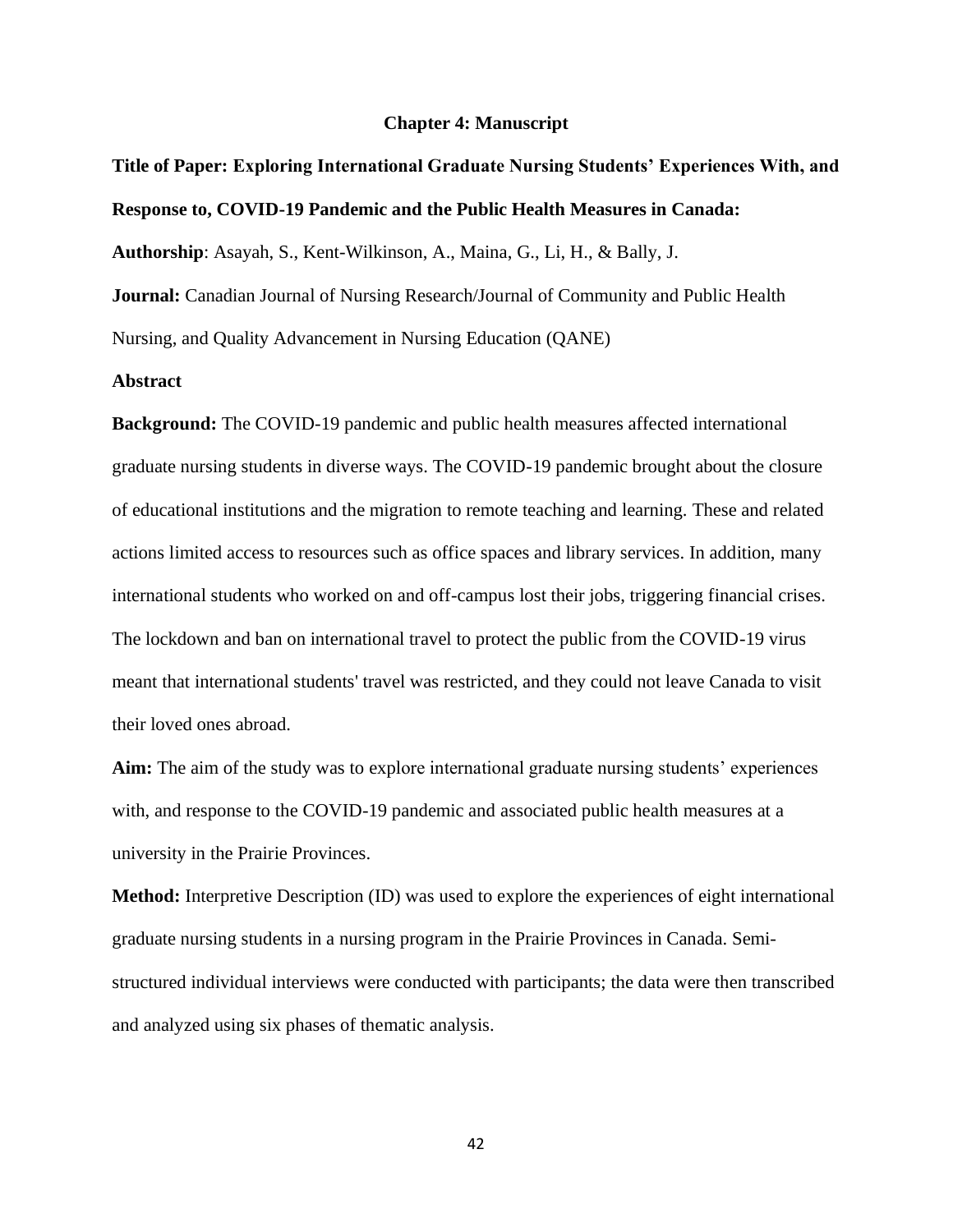**Findings:** The study yielded three major themes: a) COVID-19's Disruptions; b) Coping with COVID-19 Disruptions; and c) Finding Meaning and Growing amid COVID-19's Disruptions. Participants reported financial difficulties due to the loss of financial support and jobs. Those who continued working in essential services such as long-term care facilities at the peak of the pandemic were exposed to the COVID-19 infections. However, the jobs provided financial stability for such students. International students reported fear and worry about loved ones abroad, as some developed symptoms of mental health disorders as a result.

**Conclusion**: The COVID-19 pandemic affected international graduate nursing students' wellbeing in various ways. Despite the impact on their wellbeing, they were resilient and continued their studies. They employed coping mechanisms such as talking to family members and friends via social media channels. Some also sought help from mental health specialists to mitigate difficult challenges of the COVID-19. Loss of community on campus may have been the most profound loss to international graduate nursing students.

# **Keywords**:

COVID-19, pandemic, international graduate nursing students, Interpretive Description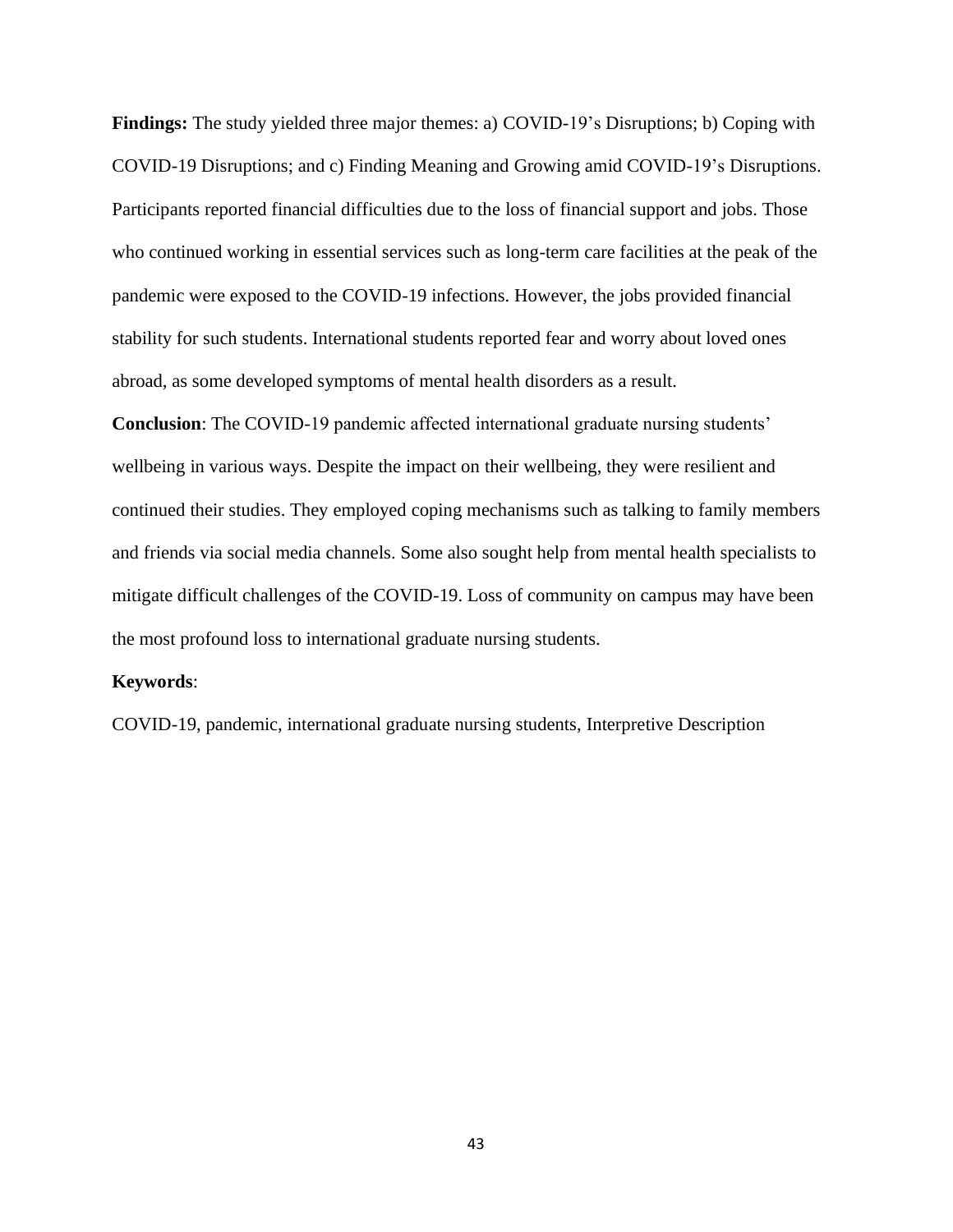#### **4.1 Study Background**

The coronavirus disease known commonly as COVID-19, is an infectious disease caused by a newly discovered novel coronavirus, mainly transmitted through breathing in droplets containing the virus when one is in close proximity with an infected person when they cough, sneeze or exhale (World Health Organization [WHO], 2020a, January 23; 2020d, September 14). Evidence suggests that the virus can be transmitted through aerosol from an infected person, i.e., the tiny, lightweight viral particles/droplets that can float and linger in the air for extended periods of time when the infected person talks, coughs, sings, or laughs (Morawska, 2020, August 24). First recognized in Wuhan City in China, the COVID-19 virus rapidly spread globally and was declared a pandemic by the WHO (2020b) on March 11, 2020. It had been one hundred years since the world experienced a pandemic of this magnitude (i.e., Spanish flu, 1918- 1920).

The federal government of Canada responded to the WHO's declaration of COVID-19 by putting protective measures in place to limit the spread of the virus. These measures included public education about the COVID-19 virus and ways of limiting its spread through: a) social and physical distancing; b) hand washing; c) quarantine and self-isolation for those suspected or confirmed to be infected by COVID-19; d) instituting mandatory self-isolation of international travellers; and, e) closing international borders (Public Health Agency of Canada, 2021, August 20). Due to the fast spread of the virus, the Canadian government announced the closure of borders to international travellers. The closure of international borders meant that both in-coming and out-going international travel were impossible for international students (Firang, 2020, July 14).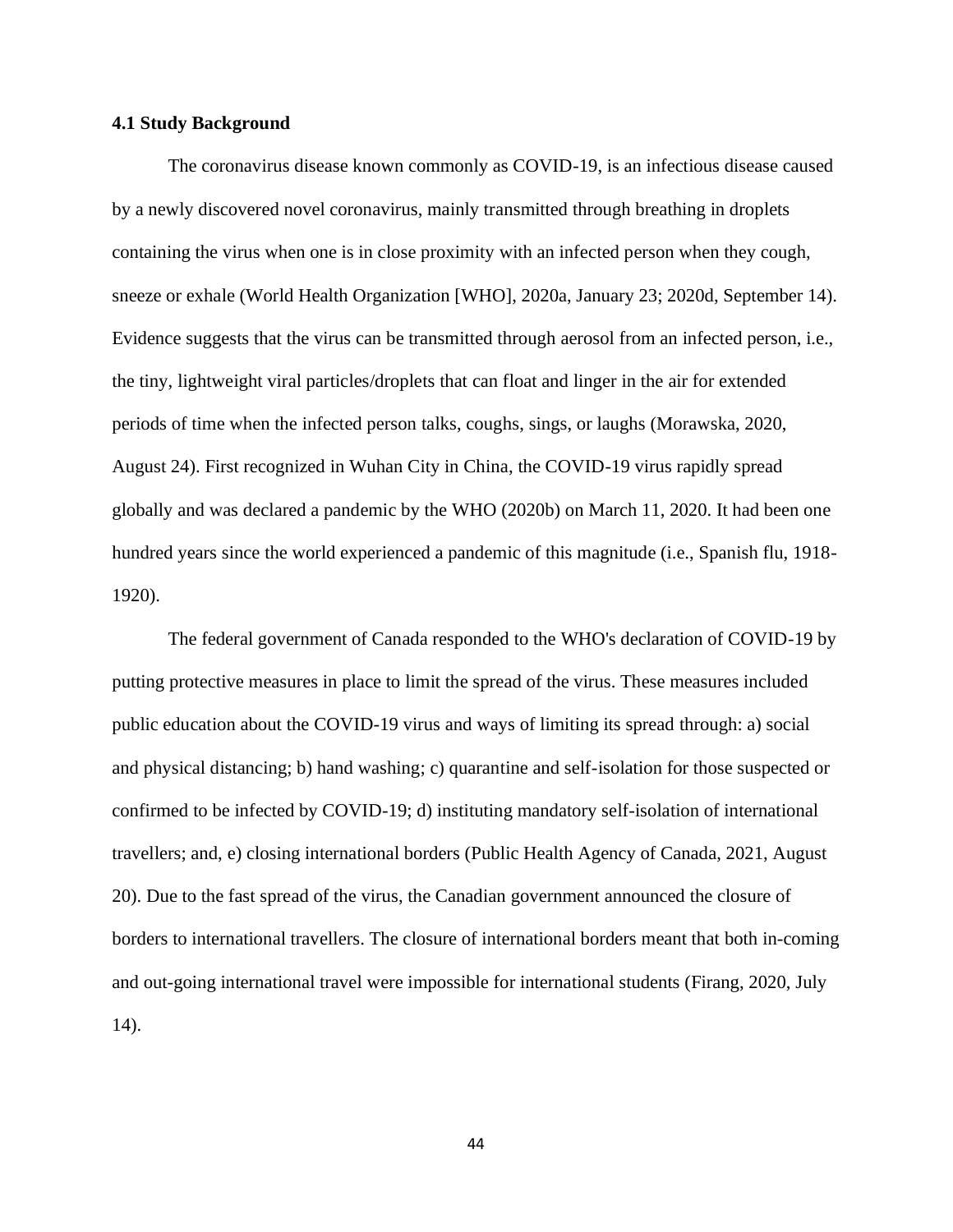The provincial government where study participants lived reemphasized the directives of the federal government aimed at limiting the spread of the COVID-19 virus. These public health measures had implications for international students. In response to the declared provincial public health emergency, the university where participants studied officially moved to remote learning on March 19, 2020 for the remainder of the 2020 winter term and subsequently extended it through the 2021 Fall term. The University also suspended all non-essential campus activities and gatherings including international student get-togethers, cautioned international students about travelling home. The university also reinforced strict adherence to the public health guidelines with its weekly COVID-19 updates on current states of the pandemic and any revised public health measures. The swift migration to remote learning was challenging to some students who struggled to adjust to online learning. Moreover, campus closure led to a loss of income for students who worked at Canadian universities (Firang, 2020, July 14).

The closure of educational institutions and the subsequent transition to remote learning forced students to quickly adapt to an unfamiliar mode of instruction while uncertainties about the pandemic persisted. Students could not access university resources such as office space, study rooms and libraries that supported their learning. Furthermore, many international students who worked on and off-campus lost their jobs due to the pandemic restrictions and subsequently lost the needed income to support themselves, thereby triggering financial crises.

International students are vulnerable to mental stress because of settlement, acclimatization, and different demands in a new country. The COVID-19 pandemic and associated public health measures made the students more vulnerable, such as financial challenges and mental health problems due to loneliness and social isolation. If unmitigated, these stresses are likely to cause significant mental and emotional anguish and increase their risk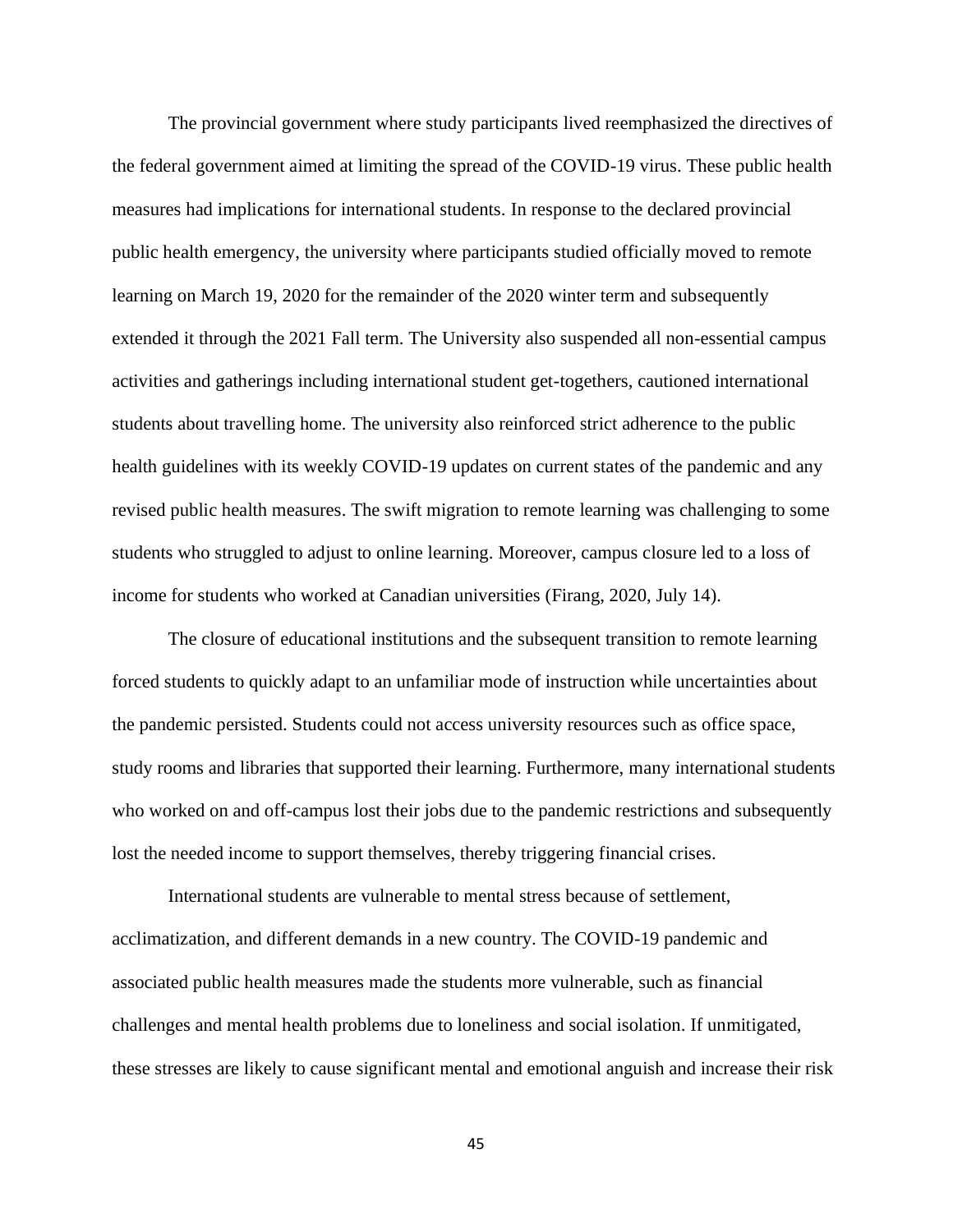for developing mental health disorders. Despite the challenges that international students faced, there is limited research on the impact of COVID-19 on international students, especially from the perspectives from the students using qualitative approach. Thus, the current study aimed to explore the lived experiences of these students during the pandemic that could impact their wellbeing and investigate the adaptation and coping strategies they employed to mitigate these impacts.

# **4.2 Literature Review**

Published and grey literature were searched to uncover information about international graduate nursing students' experiences with, and response to the COVID-19 pandemic and the public health measures. A rapid succession of events occurred after March 11, 2020 when COVID-19 was declared a global pandemic (WHO, 2020b). There were corresponding publications in the literature. Towards the end of 2020 saw an anomaly as a plethora of literature had been produced. This showed the progression of outcomes occurring within the time frame of March 2020 to about March, 2021, exactly a year when COVID-19 was declared a pandemic. The author has chosen to include the full year, month and day with the citations showing the exact dates within 2020 and 2021 of the publications of the research/studies and when public health measures were instituted.

A literature search across the health disciplines was conducted by searching four academic databases: PubMed, PsychINFO, Scopus, and Web of Science databases from March 2020 to October 2020, when COVID-19 was declared a pandemic. This was the timeframe when the student researcher conducted the literature review and applied for ethics approval after a successful proposal defence. Relevant studies were reviewed after data collection to add to the international students' experiences of the pandemic from the time the literature review was done.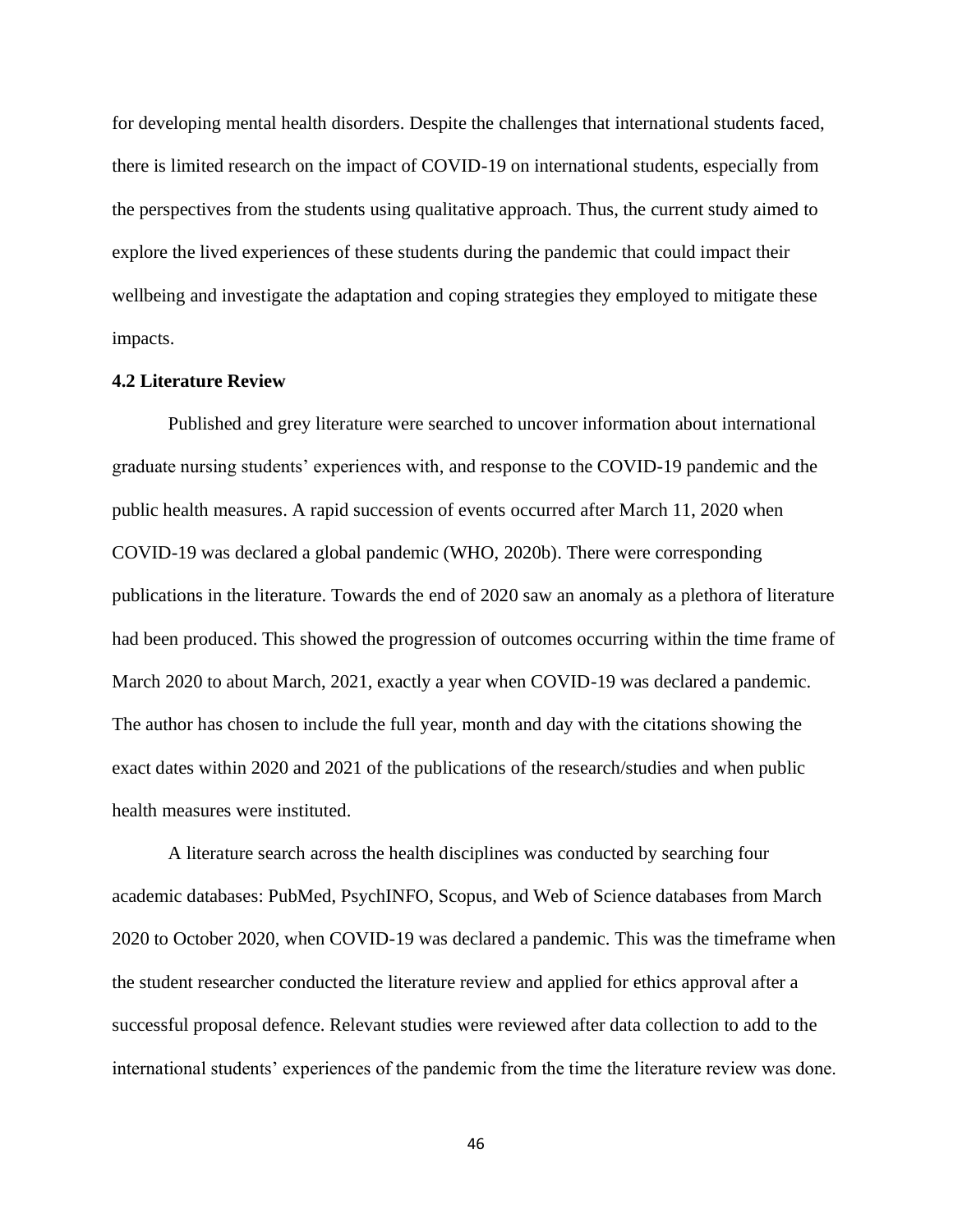To gain a broader knowledge about international graduate nursing students' experiences with, and response to the COVID-19 pandemic and the public health measures, the literature review was extended to capture the experiences of college or university students in general due to the limited available literature on international graduate nursing students. Studies on international students' experiences in past pandemics/epidemics were reviewed. This literature search was done to ascertain some information about the experiences of international students and how they have responded in previous pandemics/epidemics. Papers published in languages other than English were excluded.

In the early spring of 2020, it became evident that the impact of COVID-19 and associated public health measures to contain the spread of the virus negatively affected the wellbeing of populations worldwide including students (Cao et al., 2020, May; WHO, 2020c, March 18). Fried et al. (2020, April 28) conducted a correlational study among 80 students at Leiden University in the Netherlands to assess the relationship between COVID-19 and mental health problems using the Depression Anxiety Stress Scale (DASS-21). Their findings revealed a low number of mental health problems among students in the first few days of their study but realized an increase in mental health problems towards the end of the study. Some studies conducted in China on the impact of the COVID-19 pandemic and the public health measures on college students revealed that the pandemic affected students' mental health. The findings revealed increased anxiety, depression, stress, and substance abuse (Cao et al., 2020, May; Tang et al., 2020, May 13).

Cao et al. (2020, May) study on the mental health of college students during an epidemic reported that stressors such as family financial challenges, academic delays, and the fear of contracting the COVID-19 virus were associated with college students' anxiety levels, using the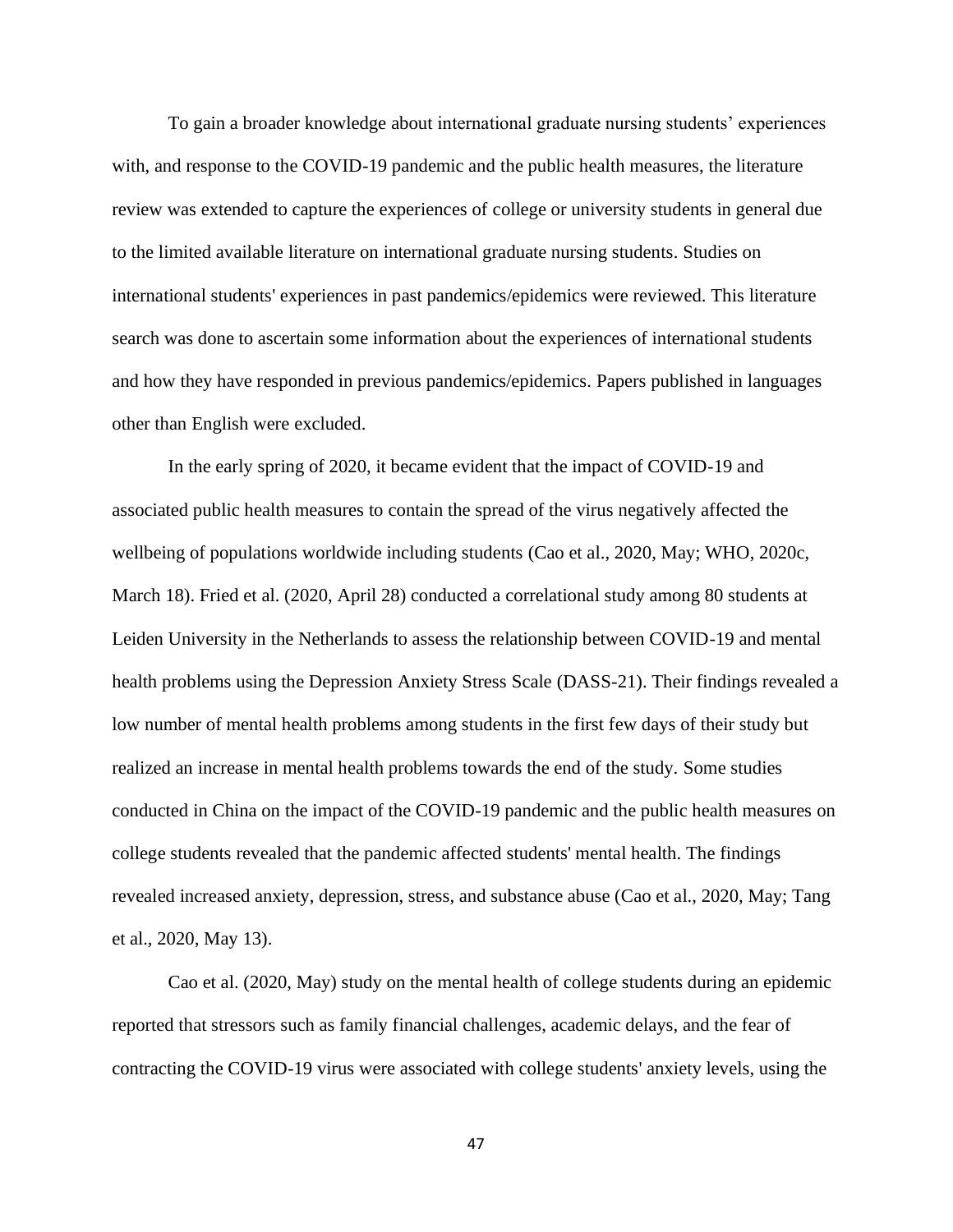General Anxiety Disorder (GAD-7) scale. Mackolil and Mackolil (2020, May 8) reported increased anxiety and depression among students associated with COVID-19 lockdown. Misinformation, uncertainties and isolation, have been associated with increased anxiety and depression among many individuals (Rajkumar, 2020, April 10; Tull et al., 2020, May 12). International students may suffer these consequences more than domestic students due to their vulnerability (Firang, 2020, July 14).

Fear of contracting the COVID-19 virus or a family member getting infected was one risk factor for the psychological distress among students (Tang et al., 2020, May 13). This distress was more pronounced among international students of Asian origin who were subjected to racism and discrimination in Australia, Canada, the United Kingdom, and the United States of America, and blamed for the pandemic since the virus was first reported in China (Andrew, 2020, September 19; Nguyen & Balakrishnan, 2020, October 2; Tessler et al., 2020, June 10).

To cope with the mental health impact of the COVID-19 pandemic, some students resorted to using illegal substances to temporarily manage their frustrations. Isolation that was occasioned by the closure of universities created conditions for substance misuse to happen as the students struggled to cope with their frustrations and distress (Zhai & Du, 2020, April 17).

The COVID-19 pandemic and associated public health measures had implications on the wellbeing of populations worldwide. However, what is not known is the extent to which the COVID-19 pandemic and the public health measures have impacted international graduate nursing students in Canadian post-secondary institutions, because of the limited studies on the topic. Therefore, the aim of this study was to explore international graduate nursing students' experiences with, and response to the COVID-19 pandemic and associated public health measures in Canada.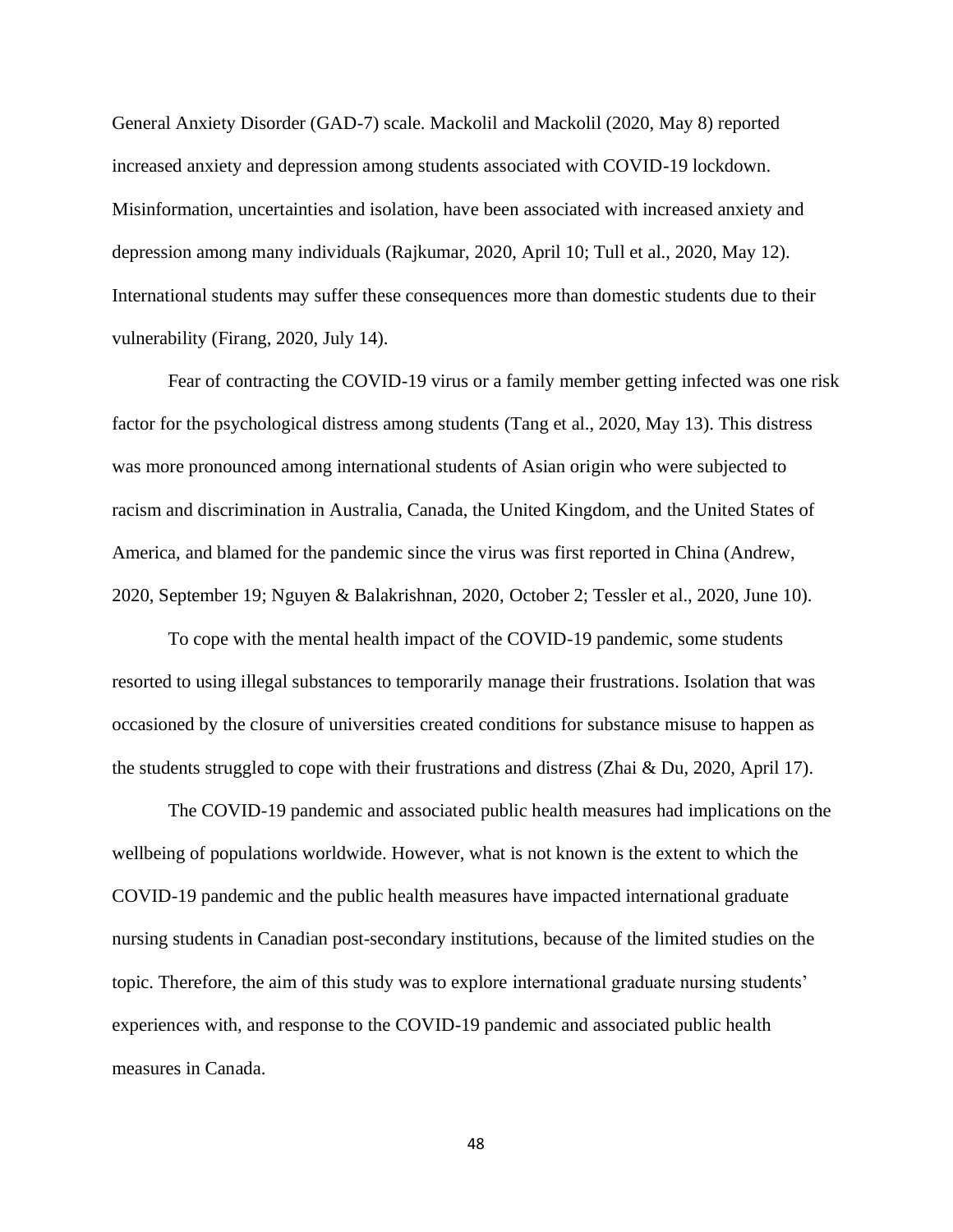#### **4.3 Methodology**

The Interpretive Description (ID) method (Thorne, 2016) was used to explore international nursing graduate students' experiences with, and response to the COVID-19 pandemic and the associated public health measures at a university in one of the Prairie Provinces in Canada. Interpretive Descriptive study applies techniques from other qualitative research methodologies such as the coding procedure/methods from the grounded theory approach, to learn more about complex social, psychological, and health related issues (Thorne, 2016). Interpretive Descriptive design is based on the premise that instead of constructing a theory to produce knowledge that may be applicable in the future, Interpretive Descriptive researchers produce information that can be acted upon in a crisis (Thorne, 2016).

The goal of studies that employ an ID approach is to reveal the lived subjective experiences or information of participants or situations that aid in providing immediate assistance or care for such people or situations (Thorne, 2016). Interpretive Descriptive approach to qualitative research has a philosophical alignment with the interpretive naturalistic orientation. The ID approach uses experiences of the individual to begin the inquiry, as an individual's subjective experiences are contextual (Thorne, 2016). The ID approach thus, acknowledges the constructed and contextual nature of human experiences, which allows for shared realities (Thorne et al., 2004). International graduate nursing students' experiences with the COVID-19 pandemic and how each participant responded to the crisis and the public health measures were subjective. Hence the chosen research approach (ID) was appropriate given that, the subjected circumstances/experiences of the study participants were explored and recommendations made to support international graduate nursing students in future crises.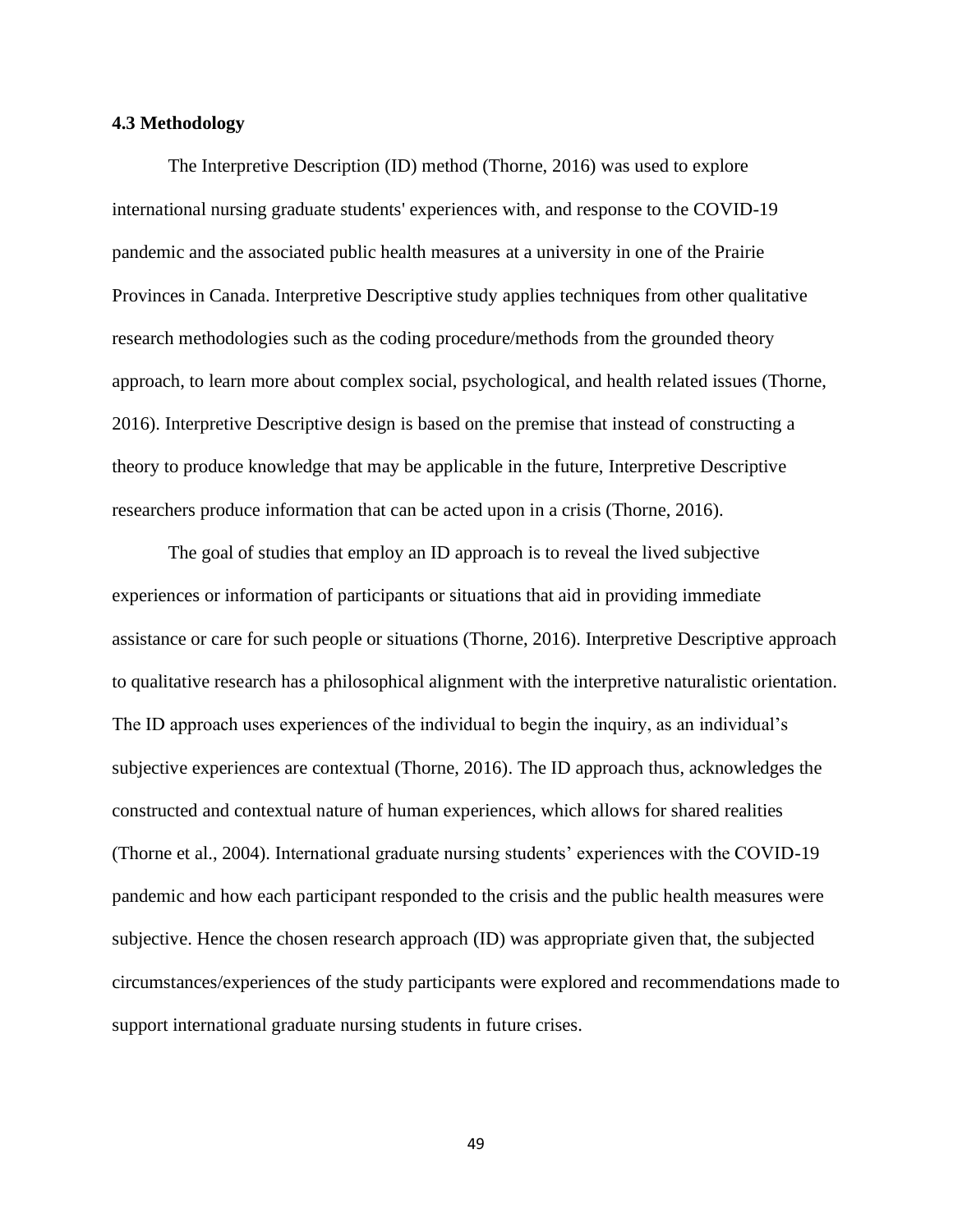#### *4.3.1 Recruitment of Study Participants*

Recruitment of participants for this study was purposive, given that the researcher chose to explore the experiences of only international graduate nursing students of the university. Purposive sampling technique was appropriate as it enabled the researcher to invite individual participants that could provide intensive and exhaustive data to the purpose of the study. The recruitment of participants started after ethics approval was received from the ethics and behavioural review board. Operational approval was granted through the nursing program of the university in one of the Prairie Provinces before data collection.

An information and invitation letter was sent to the program coordinator who emailed all international graduate nursing students in the masters and PhD programs to inform them of, and invite them to participate in the study. The study information including informed consent was sent to study participants two weeks before interview. All participants gave informed consent to the study before data collection commenced.

# *4.3.2 Data Collection*

The semi-structured interviews were conducted via WebEx (a platform similar to Zoom), as face-to-face interviews were not recommended during the pandemic. Participants' experiences were explored using semi-structured individual interviews lasting 60-90 minutes. Each participant was interviewed once. After the data transcription was completed, member checking and confirmation were done for participants to confirm what they said during the interviews. Field notes were taken during the interviews, however; notes taken during the first few interviews helped the researcher probe in more depth in subsequent interviews to capture significant findings in the data.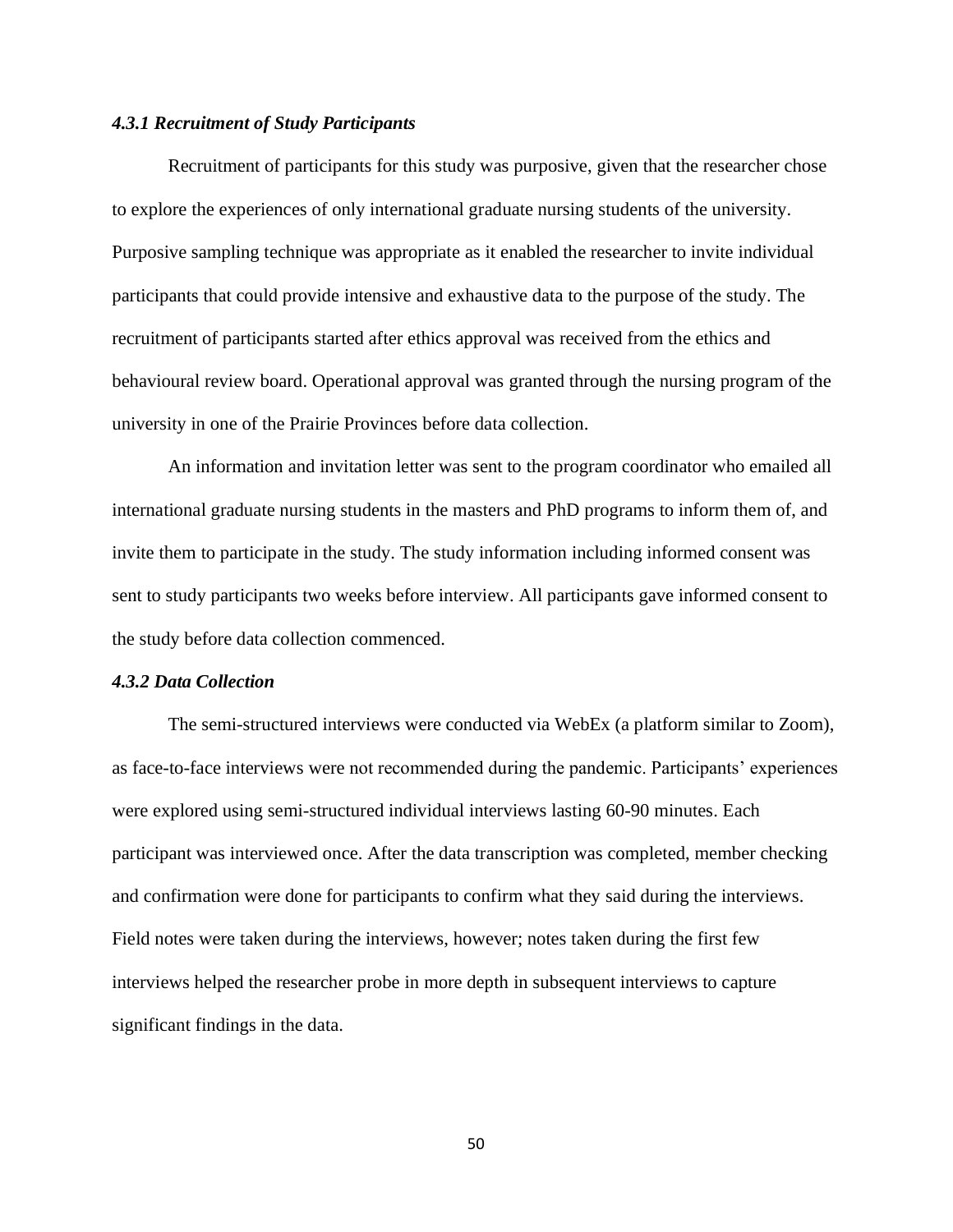Memos made up of participants' information and the researcher's subjective opinion on issues arising from the interviews were recorded. These memos were recorded immediately after the interviews to not distort participants' experiences with the researcher's subjective opinions during the data analysis. The recorded information became valuable during the researcher's interpretation of the study findings and the data analysis stages.

# **4.4 Data Analysis**

The recorded interviews were transcribed verbatim by the student researcher and analyzed thematically using Braun and Clarke's (2012) processes/phases. Data collection, coding, and analysis were iterative. The transcripts were emailed to participants to confirm what was recorded during the individual interviews. Participants then emailed back the transcripts to confirm they captured accurately what participants had intended to say during the interviews. This was done to ensure that the transcripts accurately captured participants' experiences and their response to the COVID-19 pandemic and the public health measures. The transcripts were printed and read several times while making notes directly on them to familiarize myself with the data and develop a sense of the whole. Preliminary codes were then assigned to the data to describe the content and to search for patterns or themes in the assigned codes across the different transcripts.

The ID approach to data coding follows the grounded theory approach to data coding; i.e., open, axial and selective coding. However, alternative data coding methods can be utilized (Thorne, 2016). Data analysis for this study hence, followed the thematic analysis procedure with six phases (Braun & Clarke, 2012). The thematic approach was chosen due to its flexibility and personal familiarity with the method. Thematic analysis is a method for identifying, analyzing, and interpreting patterns of meaning (Braun & Clarke, 2012). The method also provides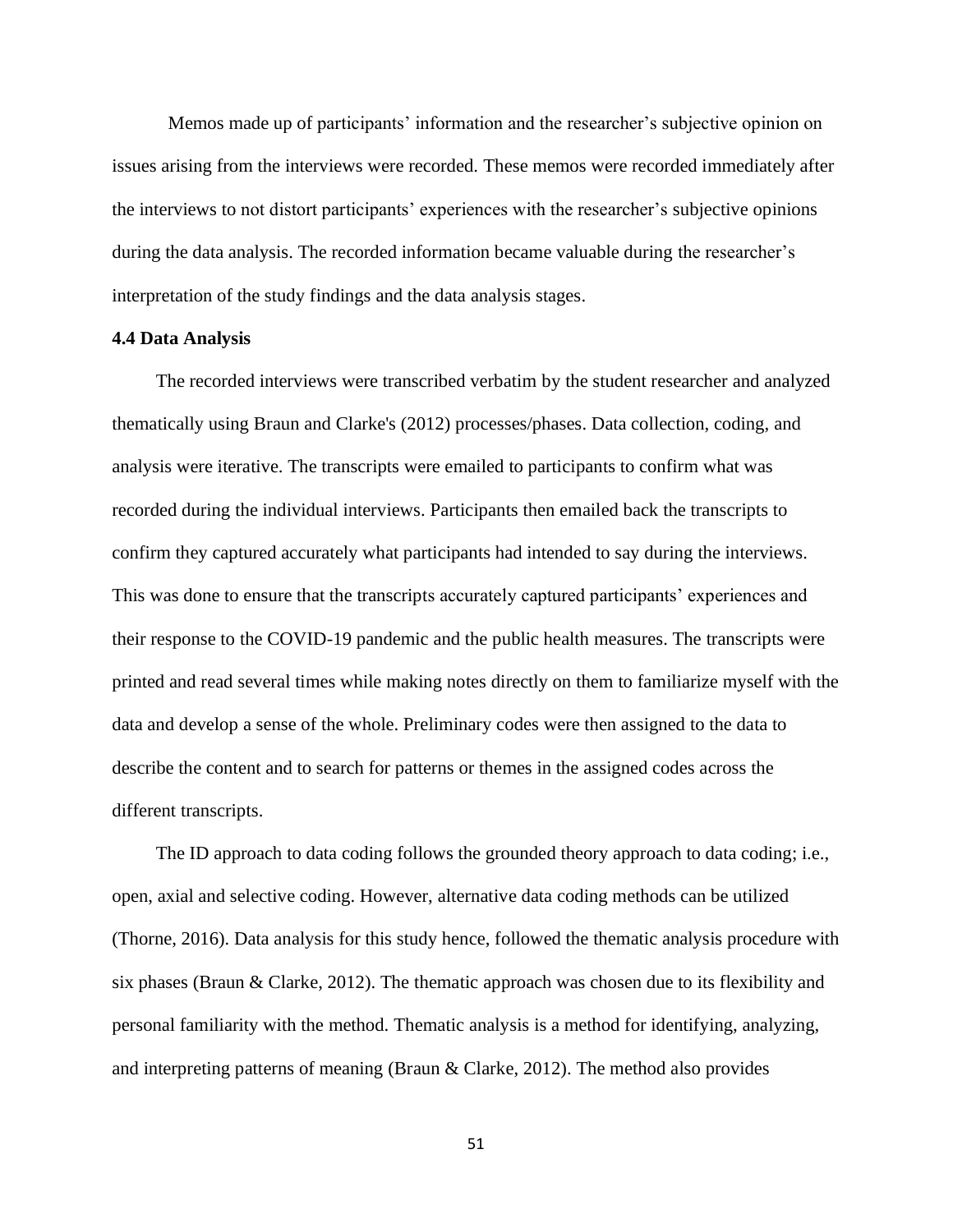systematic and accessible procedures for generating themes and codes. Thematic analysis also emphasizes the active role of the researcher in the data analysis processes.

Braun and Clarke (2012) outlined these six phases to analyzing qualitative data which were followed accordingly: familiarizing yourself with the data by reading through the individual transcripts, generating codes which included: worry about family, fear of COVID-19 virus, loss of financial support, not able to socialize, frustration with international travel ban, working at long-term care in spite of the COVID-19 pandemic, anxiety, stress, depression, challenges with remote studies, lack of access to university resources, increased family responsibilities, financial hardship, emotional challenges, loneliness, increased appetite, weight loss due to poor eating habits, weight gain due to boredom and poor emotional state, insomnia, oversleeping and poor sleeping habits.

Codes about international graduate nursing students' response to the pandemic and the public health measures include: emotional and financial support from family and friends, spirituality, hobbies and exercises, residents at long-term care provided company and emotional support, mental health support, and support from the university in the form of bursaries and loans. Themes were therefore searched, reviewed, defined, and named: a) COVID-19's Disruption; b) Coping with COVID-19 Disruptions; c) Finding Meaning and Growing amid COVID-19's Disruption. These themes were reported as findings from the study after consultation with the research supervisors.

#### **4.5 Rigor**

The credibility of this study depended on the data collection techniques, and the use of appropriate methods (Thorne, 2016). The purposeful recruitment of participants with lived experiences ensured the study's credibility. Informant feedback was also utilized to ensure that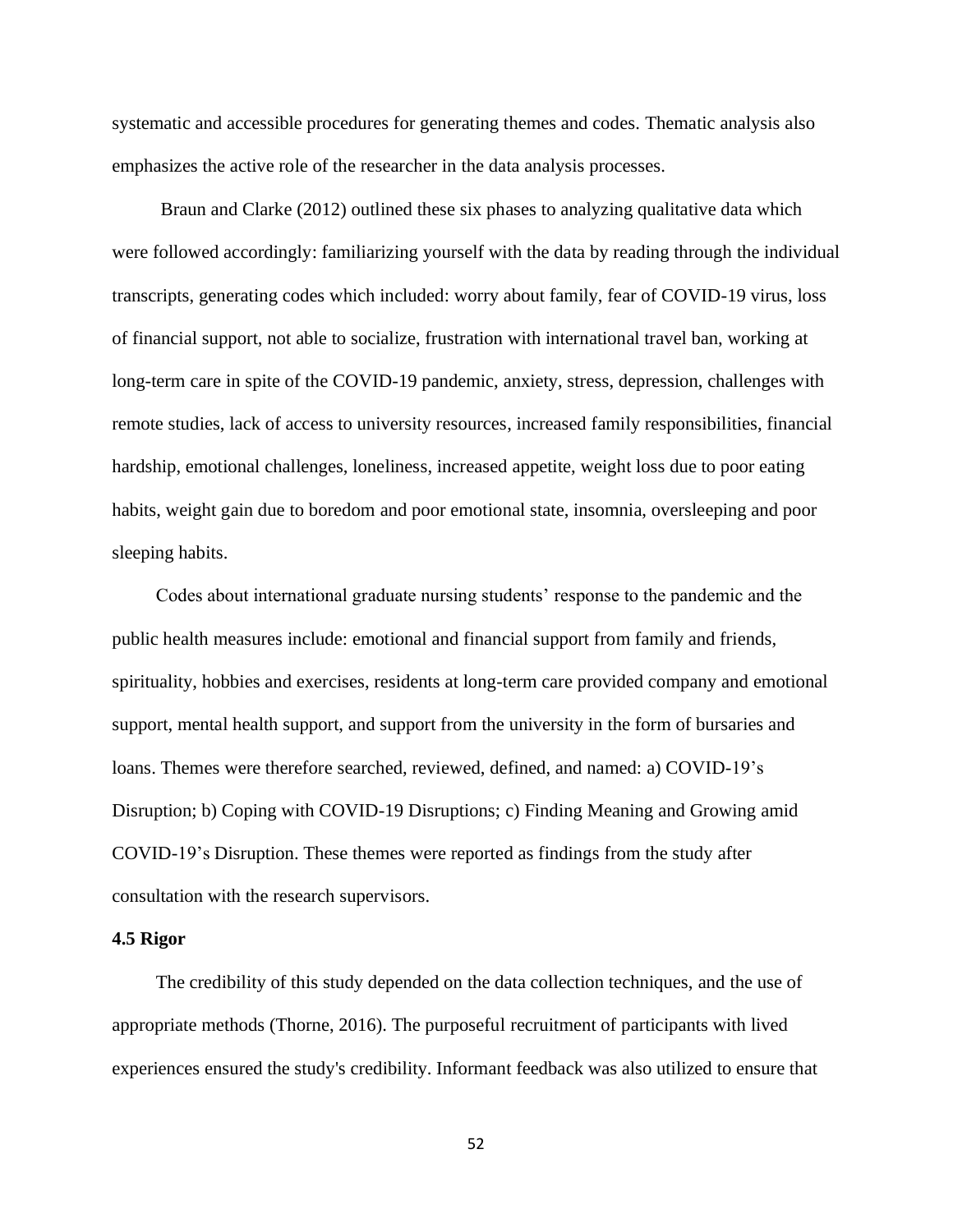the data collected accurately reflected participants' experiences. Transferability was ensured by using the same data collection methods for all participants. A description of the research method, and a description of how themes were identified ensured dependability.

Confirmability of the study was ensured by discussing the data with the two research supervisors and a conclusion drawn on what needed to be reported in the findings. A description of the analysis, interpretation and how conclusions were reached also enhanced the confirmability of the study. Verbatim quotes from the participants to report findings were included to ensure authenticity. Reflexivity was exercised throughout the research process. The researcher was mindful of their own situation, e.g., background as an international student without the family here, not being able to travel home, and worries about family abroad.

As well, the researcher's personal beliefs and experiences that might influence the interaction between study participants were recorded in a memo (Berger & Sarnyai, 2015). The researcher's experience as an international student did not influence the data collection given that his personal beliefs and experiences were documented in a memo. The researcher's experiences may have been beneficial to better understand participants' experiences.

#### **4.6 Findings**

The COVID-19 pandemic and the associated public health measures instituted by the federal and provincial governments to protect Canadians against the COVID-19 virus impacted participants' physical, emotional, social, and spiritual wellbeing, both positively and negatively. The following section highlights international graduate nursing students' experiences with, and response to the COVID-19 pandemic and the associated public health measures.

In this study, eight international graduate students in the nursing program at a U15 university were recruited. Participants had diverse sociodemographic characteristics and were in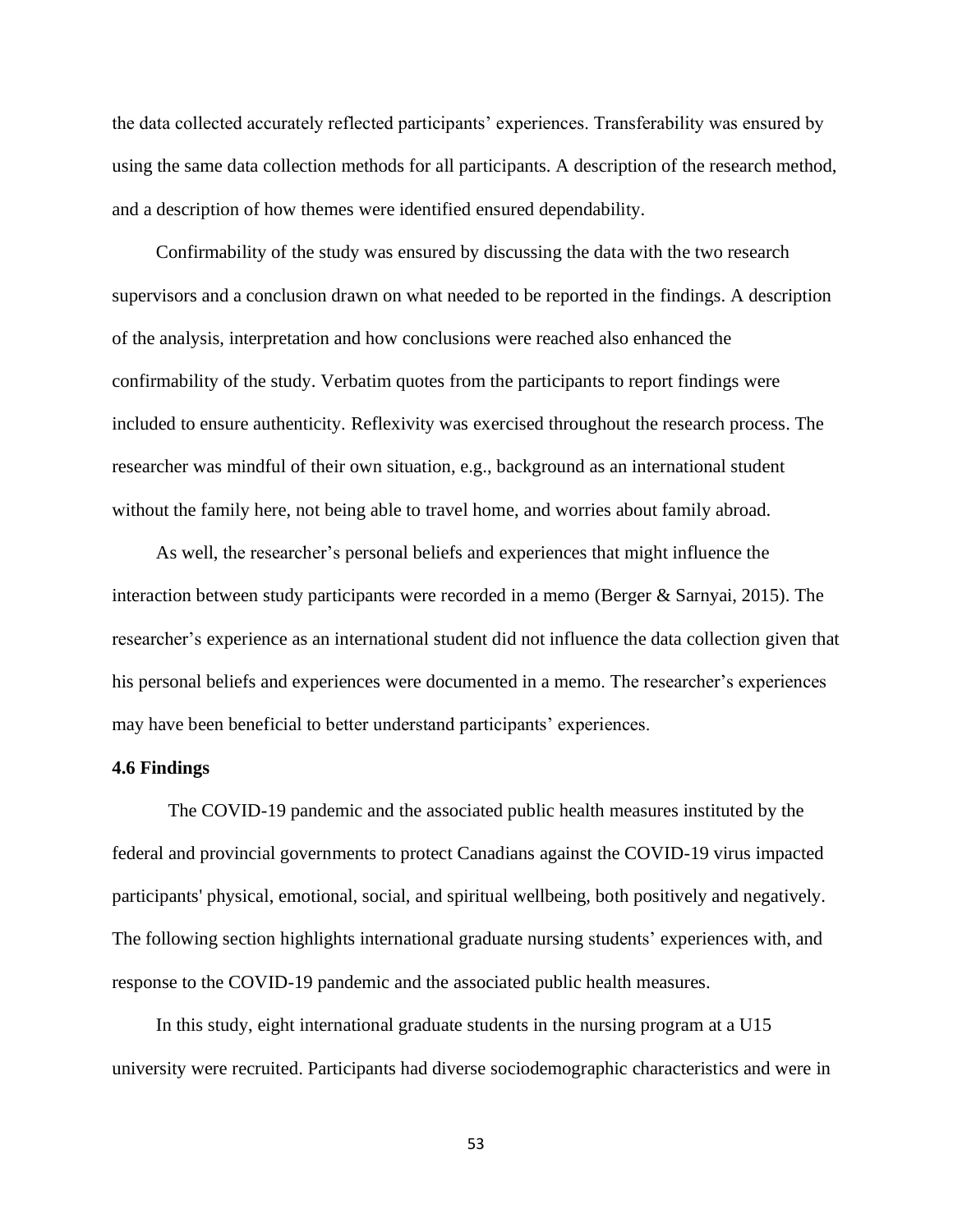different stages of their graduate studies. Below is the table summarising the social demographic

characteristics of the participants.

| <b>Demographic Attribute</b>         | No.            |
|--------------------------------------|----------------|
| Age                                  |                |
| $21 - 30$                            | 4              |
| 31-40                                | $\overline{c}$ |
| 41-50                                | $\overline{2}$ |
| <b>Gender</b>                        |                |
| <b>Male</b>                          | $\overline{2}$ |
| <b>Female</b>                        | 6              |
| <b>Marital Status</b>                |                |
| <b>Married</b>                       | 4              |
| <b>Single</b>                        | 4              |
| <b>Children</b>                      |                |
| Yes                                  | 3              |
| N <sub>0</sub>                       | 5              |
| <b>Continent of Origin</b>           |                |
| <b>Africa</b>                        | 6              |
| Asia                                 | 1              |
| <b>South America</b>                 | 1              |
| <b>Religion</b>                      |                |
| <b>Christian</b>                     | 5              |
| <b>Islam</b>                         | 1              |
| <b>Sikh</b>                          | $\mathbf{1}$   |
| N/A                                  | 1              |
| <b>Program of Study</b>              |                |
| <b>Masters</b>                       | 5              |
| <b>Doctoral</b>                      | 3              |
| <b>Length of Time in the Program</b> |                |
| 1-2 years                            | 7              |
| $3-4$                                | 1              |

# **4.6.0 Demographic Data of Participants**

Although the number of participating international graduate nursing students for this study was small, it did represent how international students and their countries have been impacted by COVID-19 pandemic. The male to female ratio of study participants was 1:3, similar to the lower ratio of male to female nurses in Canada which in 2019 was 8–9 percent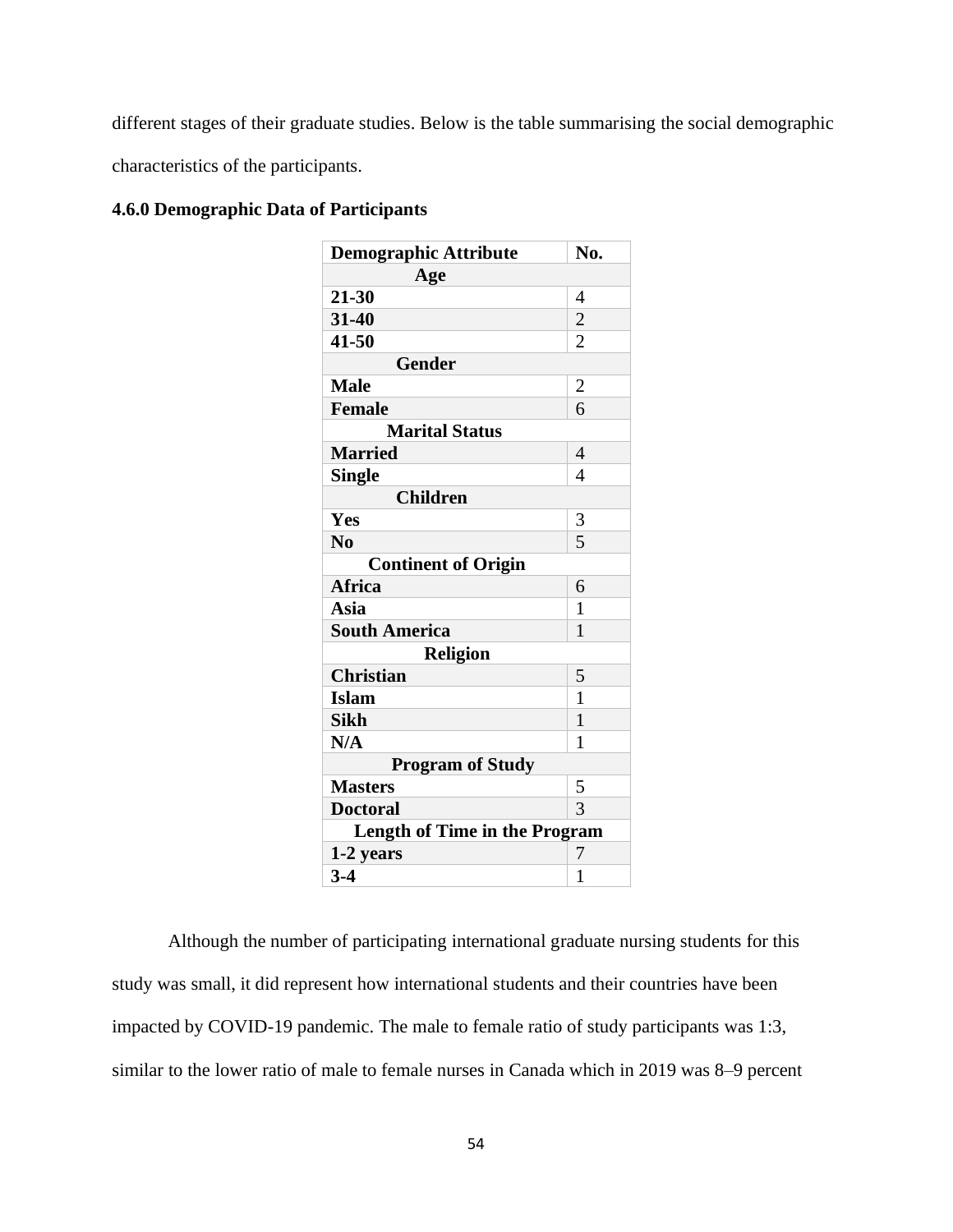male (Canadian Nurses Association, 2021, March; Statista, 2019, August 9). Both male and female genders were affected equally by the COVID-19 pandemic and the public health measures. Half of the participants were married and had children who were back in their home countries. They were therefore very worried about their families especially their children.

The other demographic attributes such as age, religion, program of study, and length of time in program had no impact on the extent to which the pandemic and the public health measures affected study participants as all participants were affected alike. However, the main countries the participants came from were a typical cross-section of most international Canadian students' continent of origin: African counties, Asia, and South America. Some of the countries where participants came from such as Brazil and India, were global epicentres of the COVID-19 pandemic, hence participants being away from home were also very worried about their families.

Three major themes were developed from the semi-structured interviews with the participants. These themes are: a) COVID-19's Disruptions b) Coping with COVID-19 Disruptions; and c) Finding Meaning and Growing amid COVID-19's Disruptions. To keep confidentiality, pseudonyms were used for all study participants.

#### *4.6.1 COVID-19's Disruptions*

The COVID-19 pandemic had profound negative consequences on the physical and mental wellbeing of the participants. During the early months of the pandemic, the provincial lockdown discouraged people leaving housing accommodations for non-essential errands. A significant number of participants found themselves idle or unengaged and resulted in overeating. With no avenue to exercise, overeating brought about an increase in weight which may lead to obesity. The physical symptoms participants experienced because of the pandemic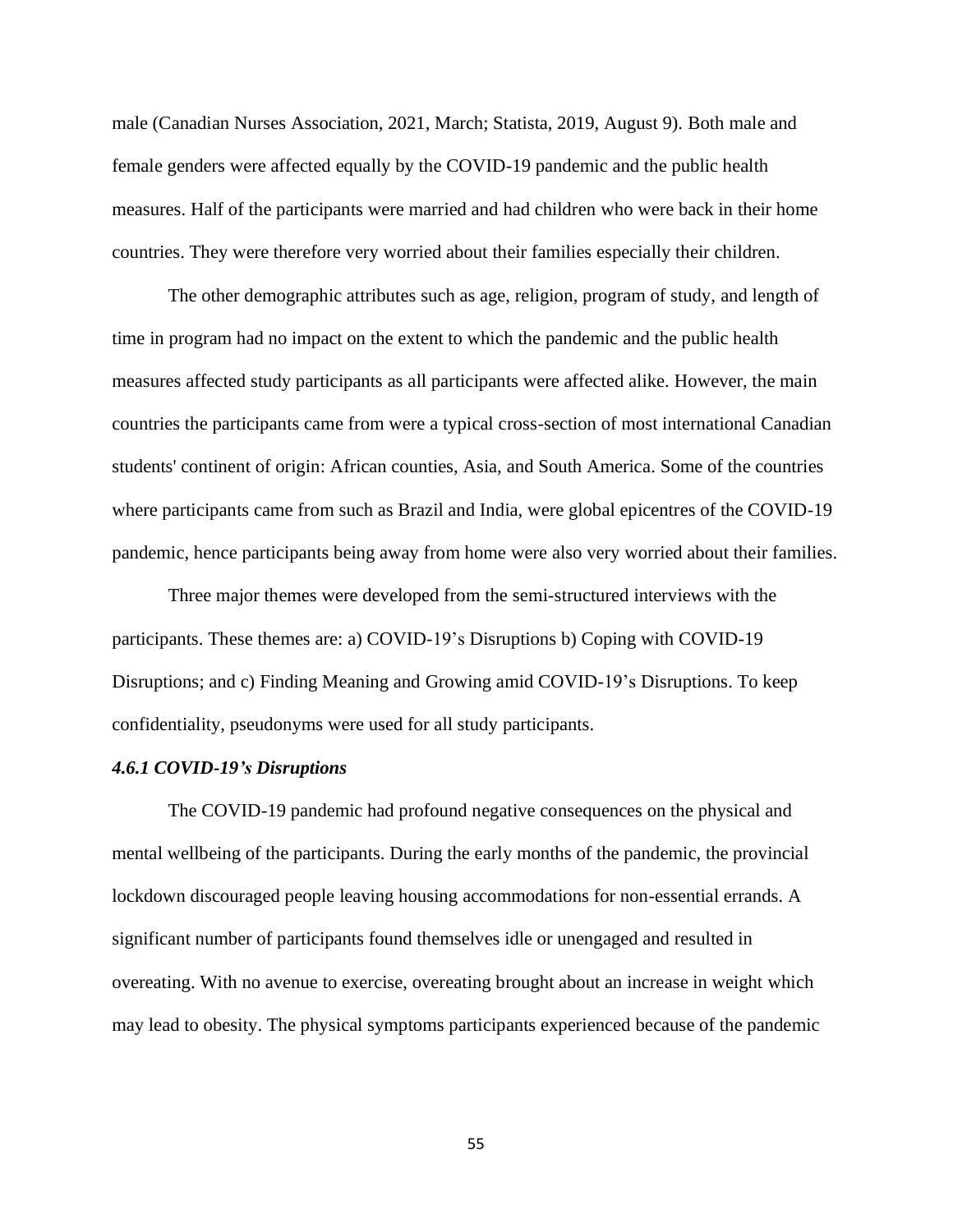could as well be an indicator of depressive disorders. Two participants confirmed to have sought specialist care for depressive symptoms. One participant had this to say:

My appetite increased, so did my weight, if I stay at home there's nothing much to do**.** If I want to have a break, the only thing I think of is 'let's have something to eat', you want to prepare something new and experiencing different kinds of food trying from different cultural backgrounds because I have time, I can make those dishes. I'm eating a lot and have gained weight. – (SME03).

For others, the stress and apprehension associated with the public health measures such as the stay-at-home orders caused them to lose their appetite, and with it came weight loss. One participant reported that she lost her appetite due to financial challenges brought about by the COVID-19 pandemic because she did not have enough money to vary her diet, as this one participant stated:

I lost interest in eating because there is nothing even to eat, if you don't have money to pay your bills, how do you buy food for yourself? So basically, you're on one particular diet and you get fed up with it.– (HFG01).

Also, in the early days of the COVID-19 pandemic, the fear and anxiety surrounding the pandemic caused some participants to experience difficulty with their sleep. The constant worries about loved ones abroad, and not sure when they would ever see them again due to the international travel ban caused sleepless nights for some participants. For others, the provincial lockdown was strange to them as they found it difficult adjusting to the new norm of managing activities of daily living, hence causing difficulty in sleep, as a participant stated:

At a point when the stress set in, I couldn't sleep. There were days I couldn't sleep, I just laid down, and I watched movies throughout the night till morning – (HFG01).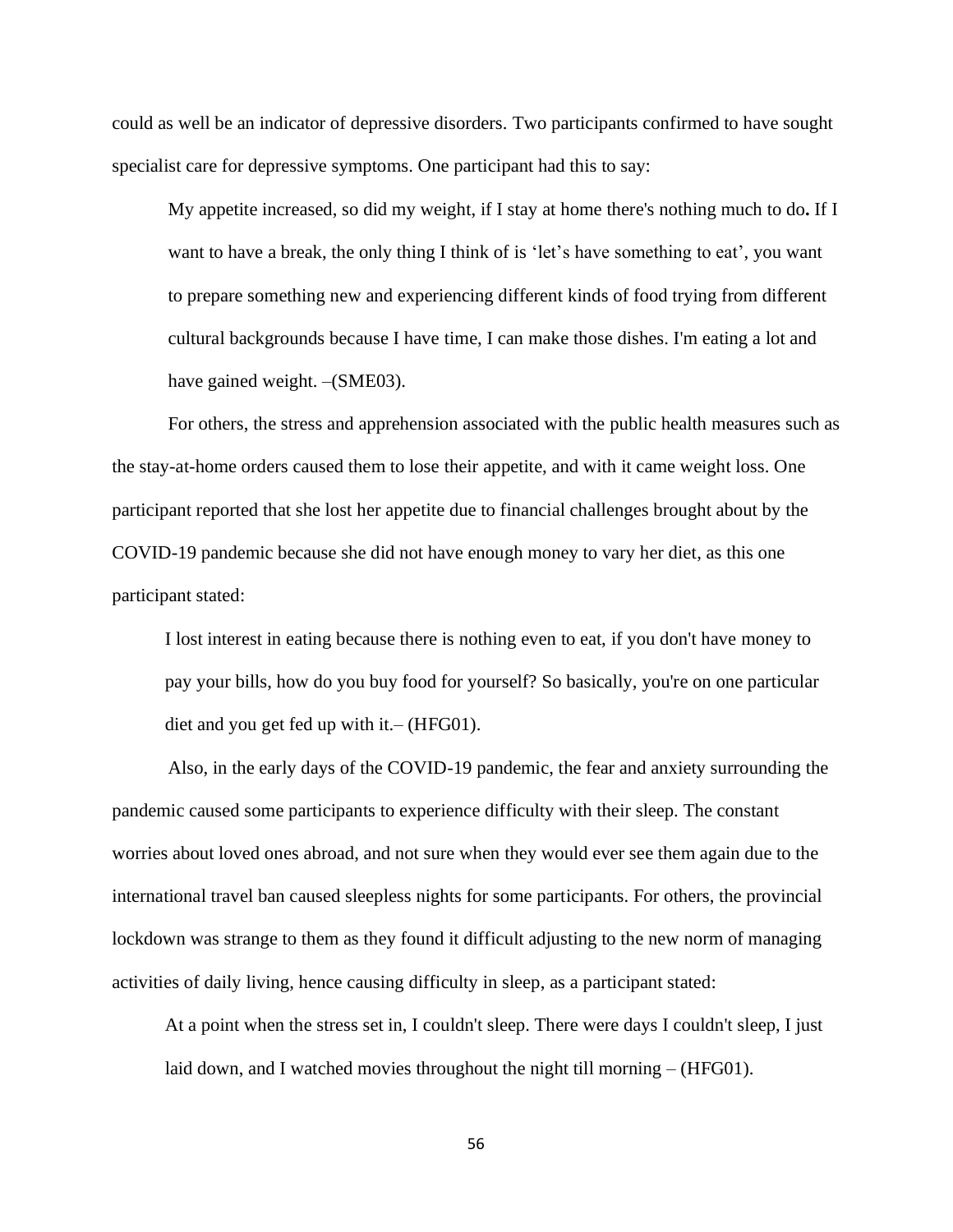Because of the limits imposed by COVID-19 public health measures such as the provincial lockdowns, some participants were less engaged and found themselves oversleeping. Although oversleeping for some participants did help to mitigate the stress brought about by the pandemic and its public health measures, it negatively affected their academic work and performance, as a participant stated:

Usually, I use to go to bed early and wake up early, but now I find myself going to bed really late. I tried to not go to bed late, but there's nowhere to go, so I find that I go to bed late at night and wake up later in the day, and again, I become guilty about that and I might be harder on myself.–(KMK05).

Changes in eating and sleeping patterns could be positive symptoms of depressive disorders. The COVID-19 pandemic and its associated public health measures took a psychological toll on nearly all participants, which potentially increased their risks of developing mental health problems. At the onset of the COVID-19 pandemic, not much was known about the virus and its mode of transmission. Therefore, international travel was discouraged, and the international borders were closed. Most participants who had planned to travel over the summer were emotionally distraught as they could not be with their families in such difficult times of the pandemic. Participants had to rely on social media channels to keep in touch with family members. Time differences and internet connectivity was often a hindrance to effective communication on this platform. The ensuing social exclusion generated anxiety which was also exacerbated by participants' fear of getting infected by the virus. Participants also worried about family members testing positive for the virus or succumbing to it. Without any relief in sight, some participants developed depressive symptoms. Another participant commented: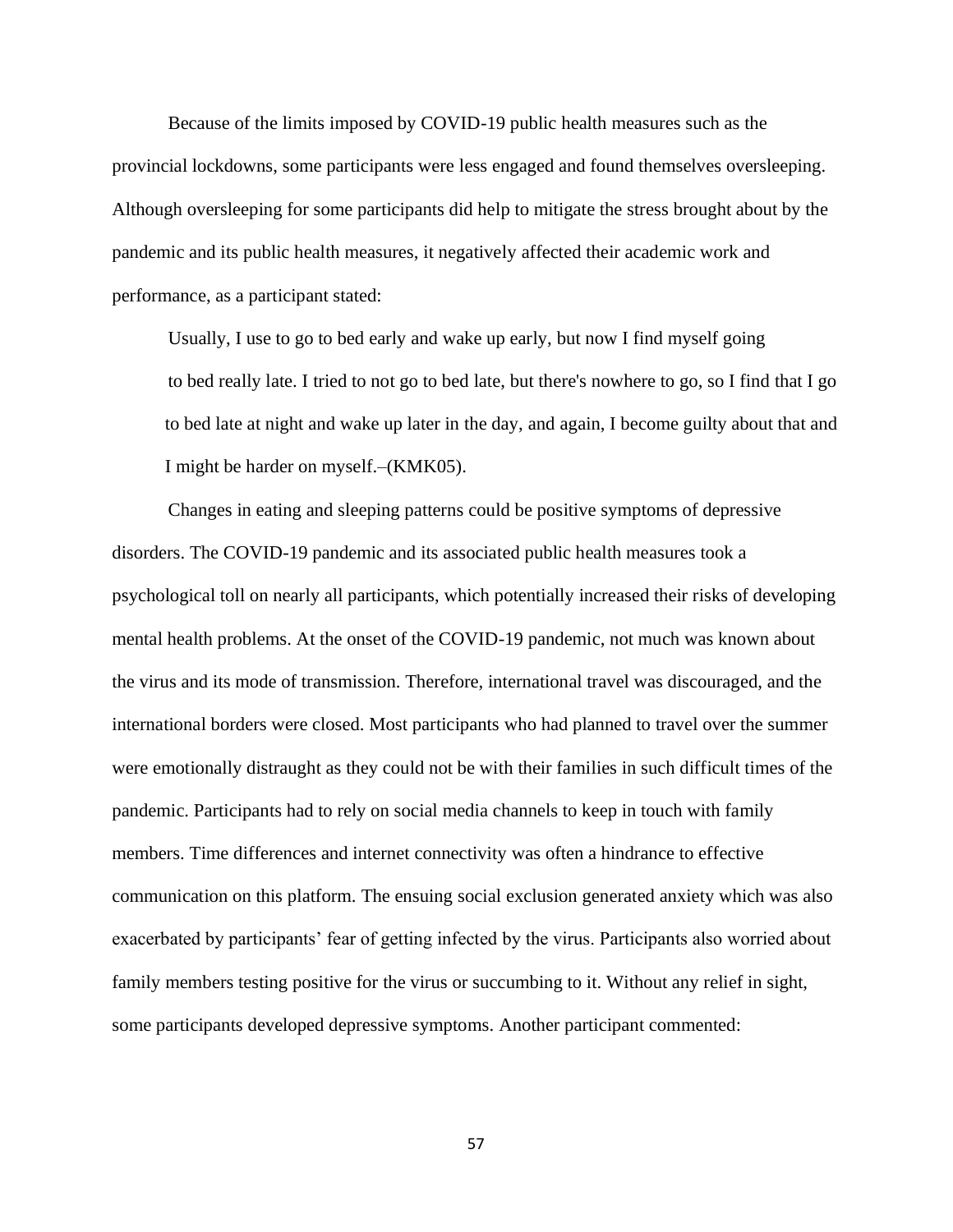My main concern is wanting to go home, but I can't go home because I'm not sure whether I can come back. Aside that, I'm also not home, my husband and my children are all alone back home where I used to support and so my fear also is for them that if they do contract it who cares for them? It has affected me a lot. It gave me a lot of stressful nights. It stressed me mentally to the point that you wake up in the morning, you don't even feel like reading for school.– (HFG01).

The social wellbeing of participants was also significantly impacted by the COVID-19 pandemic. Following the declaration of COVID-19 as a pandemic, the provincial government instituted a lockdown, as per the public health directives that led to the closure of businesses. With it came the loss of financial support for many people through layoffs. As a result, participants reported financial hardships and disruption in their studies as those who supported them, were laid off from work. The uncertainty around when the lockdown would be lifted caused the financial crisis to persist. Though some participants were employed part-time or held casual jobs in long-term care facilities and group homes, their earnings were insufficient to meet their financial obligations, as they had to fulfill other family financial responsibilities for relatives living abroad. The ensuing financial hardships and participants' ineligibility to apply for government relief programs due to their temporary residence status as study permit holders caused mental stress, thus, triggered mental health instability, as a participant stated:

I would say it really did affect me a lot, and that also results in a lot of mental instability because you wake up thinking about how you will settle your bills, and also study. It wasn't easy. When you think about the family back home, that was another thing. My children are in school, they need to pay their fees back home and I need to pay my fees here, and the little support that I would get was not coming due to the pandemic, so it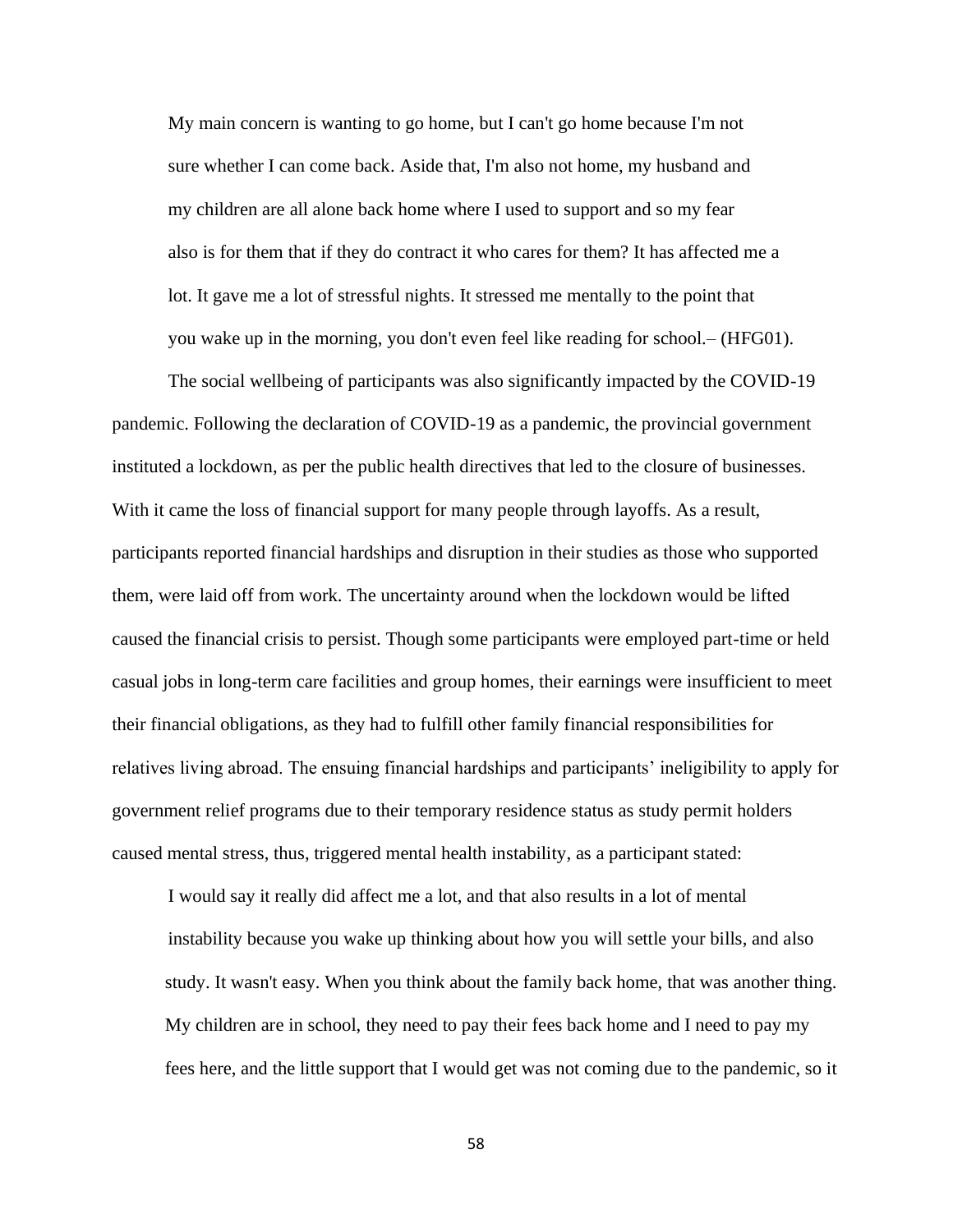really stressed me a lot, mentally and it did impact my performance at that point.– (HFG01).

With the lockdown came the closure of the University, which international students depended on for community and socialization. Thus, participants' way of life was disrupted as they could no longer meet on campus. Furthermore, the campus closure also meant that participants could not access university resources such as the library and study spaces. The inability to access recommended textbooks through the university library due to its closure compelled some participants to buy textbooks that they would otherwise have accessed freely had it not been the pandemic. Coupled with academic work that required shifting from classroom to remote format, the social impact of the COVID-19 indirectly affected participants' mental health, as exemplified by a participant:

It has not been easy being an international student and self-isolating; usually I would go to school and be in the office and meet people and it was better that way psychologically, getting to see people and meeting people like that worked better than now self-isolating alone in the house and doing what I'm supposed to. Working from home has been challenging; you don't see people as much, not motivated to do schoolwork, you know which is all you have.–(KMK05).

As much as participants' social wellbeing was negatively affected by the COVID-19 pandemic, participants were able to continue with their studies as none of them had to withdraw from their program or defer to a future term. Domestic students had the luxury of time to defer their programs of study to a future term or withdraw from their programs without any consequences if they are mentally stressed and not able to continue with their academic work. Unlike domestic students, international students have limitations to their study permits as they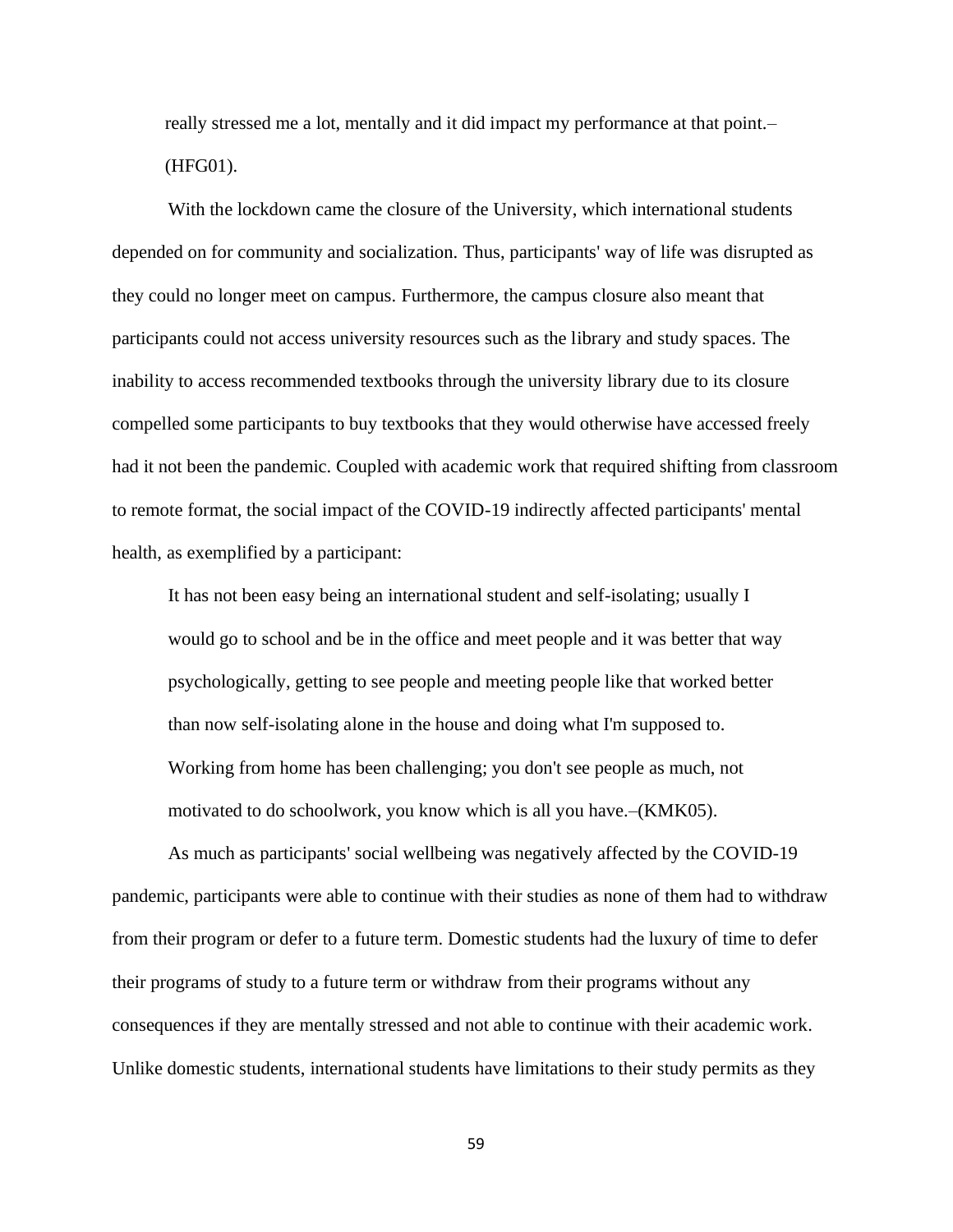can only take leave from studies for a limited period. The immigration rules of the study permit of international students require that the student is in school and studying. The international student is expected to complete their program of study within a specific time frame.

Participants in this study therefore continued studying despites the impact of the COVID-19 pandemic and the public health measures on their wellbeing. They adjusted to the new way of learning in a pandemic and studying from home, as withdrawing from their programs was not an option, as it may have implications to their study permits. The COVID-19 pandemic and its associated public health measures also affected participants' spirituality (way of worship). Although some participants were able to take part in church services remotely, they could not attend these services in person. Other participants could not attend church services at all during the pandemic.

Overall, the COVID-19 pandemic impacted participants' physical, emotional, social, and spiritual wellbeing, both positively and negatively. To mitigate this impact, participants used different coping mechanisms. These coping strategies are presented in the following themes:

# *4.6.2 Coping with COVID-19 Disruptions*

Coping mechanisms refer to the various strategies participants employed to deal with or manage the impact of the COVID-19 pandemic on their wellbeing. Some of the coping mechanisms were healthy while others were unhelpful. These coping strategies include changes to their eating and sleeping patterns, emotional support through their families and friends, and engaging in spiritual exercises, and engaging in hobbies. Some students eventually experienced symptoms of mental illness due to the impact and needed the support of mental health specialist to manage.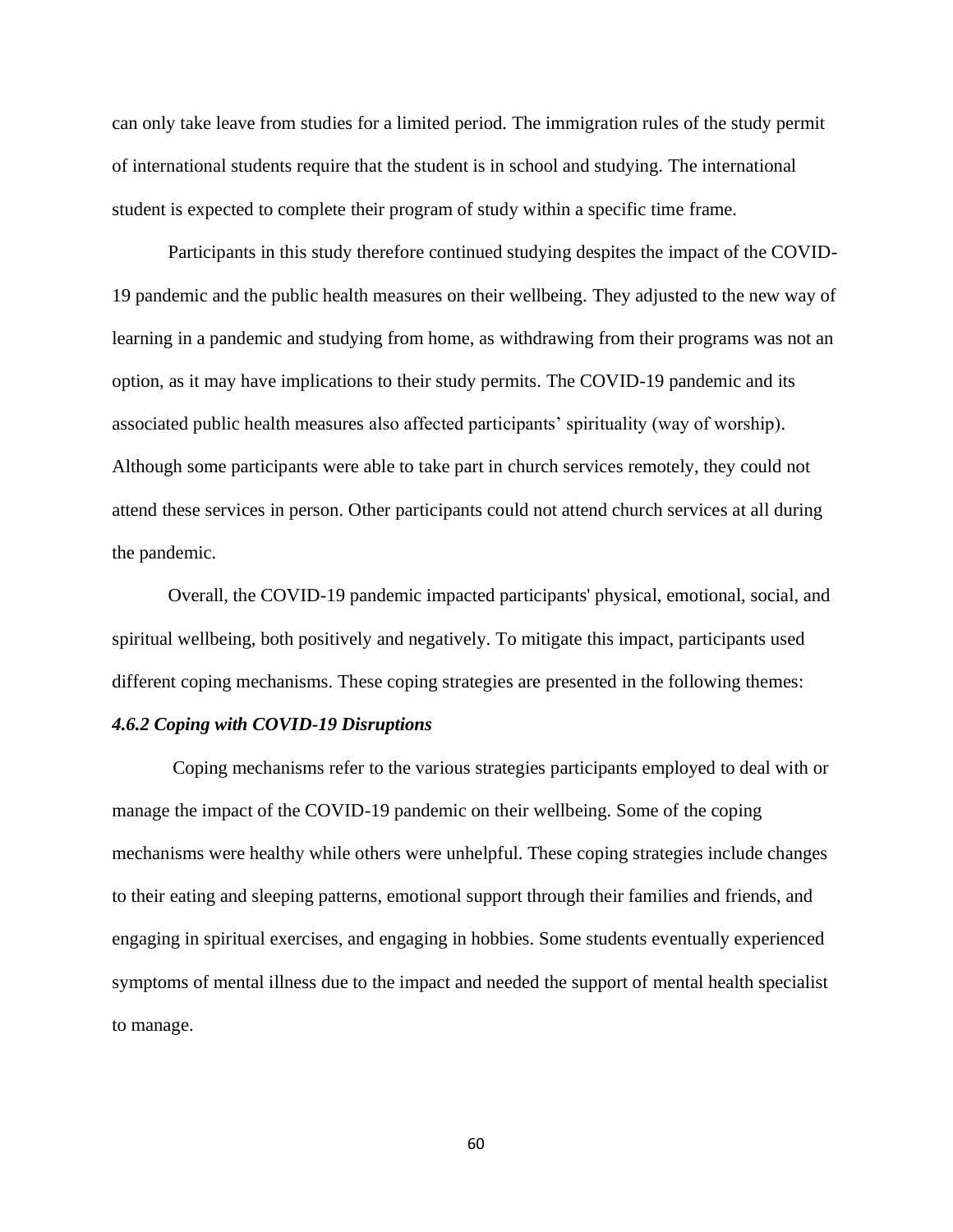Due to the stay-at-home public health orders and the closure of the university,

participants had more time on their hands to try out new things such as learning new recipes and therefore tried different dishes. This helped them to cope with the COVID-19 pandemic and the public health measures, as stated by one participant:

…I used to eat a lot, I used to cook a lot and eat,…I would find new recipes and cook

… I wouldn't usually eat as much if I was working–(KMK05).

In addition to overeating, participants also employed sleeping as a physical coping strategy to maintain their wellbeing*.* Three participants disclosed that they tended to sleep more than they used to since there was nothing else to do when they were not inspired to do academic work and could not visit friends. Oversleeping being an impact of the COVID-19 pandemic for some participants, also helped other participants to mitigate the stress brought about by the pandemic and its lockdown measures.

Emotional support was the primary coping strategy employed by all participants to manage their mental health issues during the pandemic. Since participants could not travel home due to international travel restrictions, they resorted to connecting with family members and friends via social media channels. Many participants depended on emotional support from family members and friends to cope with their mental health challenges and other emotional difficulties brought about by the COVID-19 pandemic. A few others also received various support and counselling from their study supervisors and faculty. However, two participants sought the support of mental health professionals/specialists to cope with the impact of the COVID-19 pandemic, as the emotional support from family and friends was not enough to help them deal with their mental health challenges, as stated by one participant: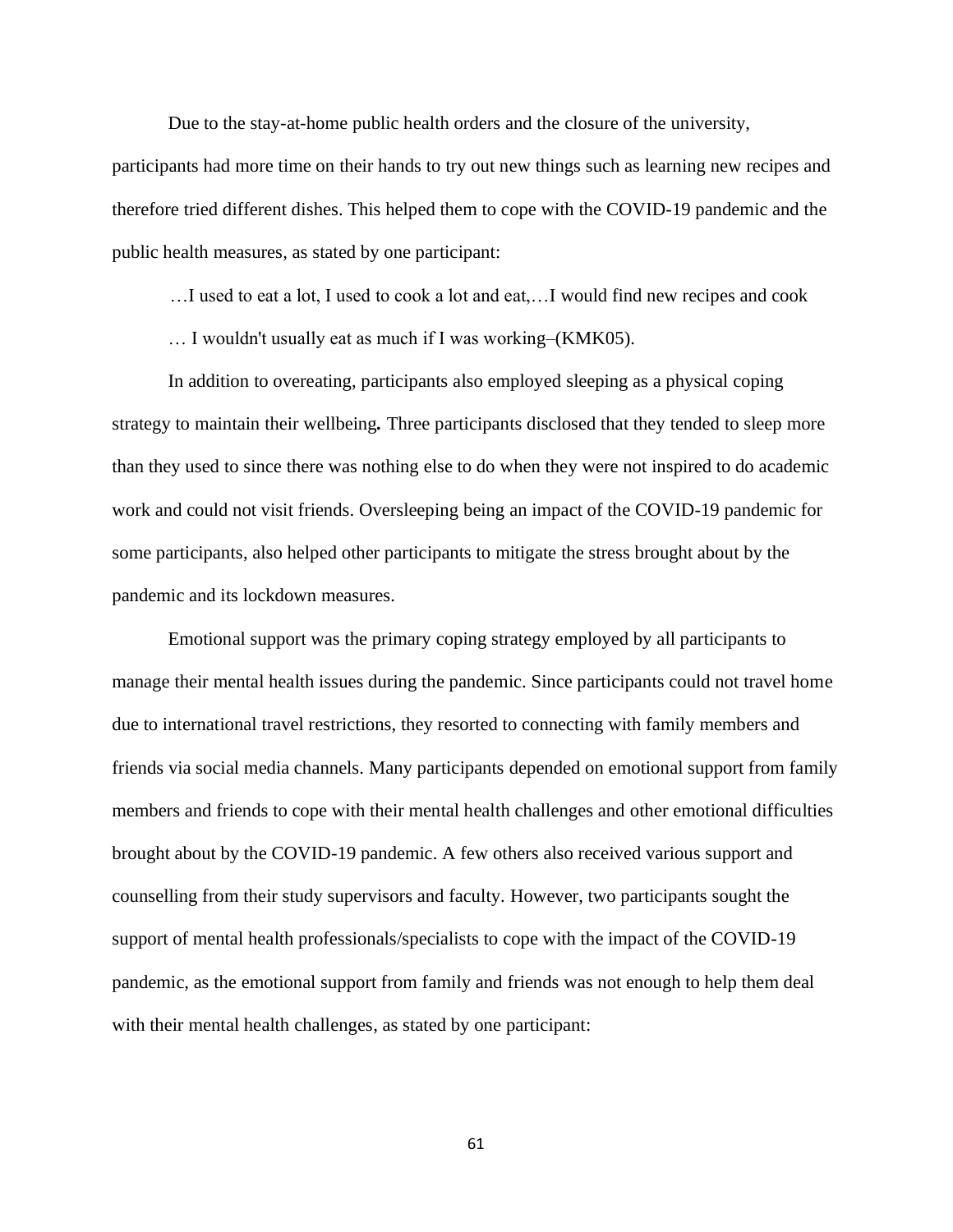If I have stress, I think I wanna let it out to my brothers, I guess I will share my concern with them. I increased the time I'm spending with my phone just talking to them, just chatting with them and with friends– (SME03).

Participants also reportedly employed social coping mechanisms to manage their mental health issues during the COVID-19 pandemic. Since participants' socioeconomic status was impacted by the COVID-19 pandemic and associated restrictions, financial support from family members and friends was a source of financial relief for participants and helped them cope. The university and the provincial government also provided some financial relief to a few participants, which, according to them, relieved them of some financial stress and helped them to cope with the COVID-19 pandemic and associated public health measures. In addition to the financial support, engaging in hobbies including: cooking, playing soccer, going to the gym, hiking, and reading were some coping strategies used by a few participants to manage the stress of the pandemic. A participant stated the following:

So, in a way the university did help us, I remember they supported us through a bursary, and then I was working in health, but my pay scale was low so the government also supported me, so those two factors also come into consideration how I was supported financially. –(AFI04).

Engaging in spiritual activities such as praying was reported as another coping mechanism that participants employed. Through prayers*,* participants endeavoured to cope with the uncertainties surrounding the pandemic and had absolute faith in God. Two participants indicated they were closer to God during the pandemic than they ever were before. Participants employed both private prayers and joined religious services virtually, and that, according to them, was important to their coping. Also, participants' connection with family members and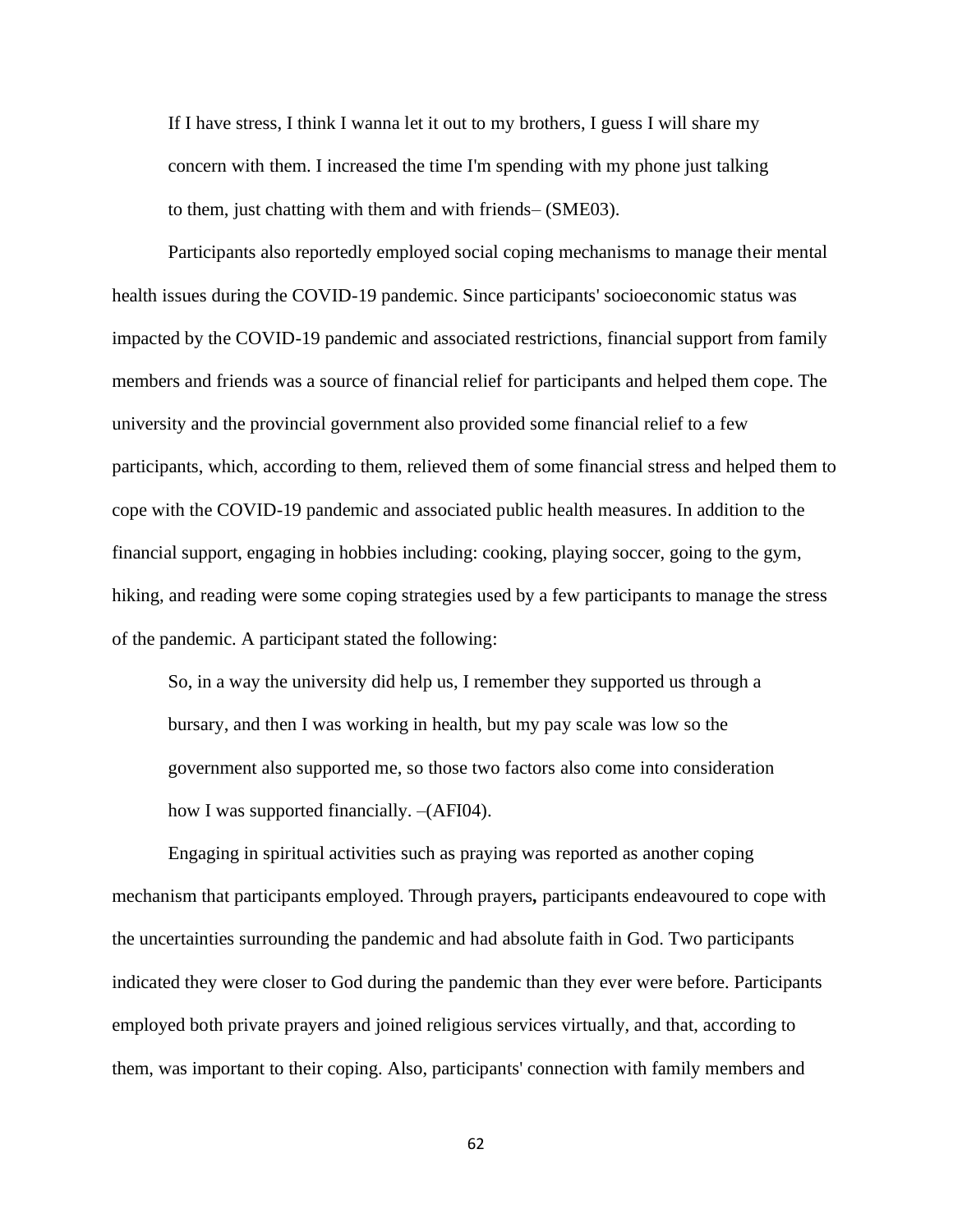friends through various social media channels, especially other international graduate students, was another spiritual coping strategy that helped them cope with the isolation brought about by the COVID-19 pandemic and associated restrictions, as stated by a participant:

… praying, I have a very strong belief in God, we are Christians in my family. We believe in God that what God cannot do does not exist and that really helped me a lot–(UFN07).

Despite the uncertainties COVID-19 brought, especially soon after it was declared a pandemic and over time, participants found diverse ways to thrive. For many, this time intensified their spiritual engagement as a vehicle to draw meaning during these uncertain times. Common religious activities that participants engaged in were prayers done privately or joining virtual religious activities. In so doing, they felt empowered to manage the adversity that the pandemic caused, as evidenced by a participant stating the following:

… I just focused on the best things that I can do by myself, and I was able to go to the mosque for prayers and that also helped me a lot– (SME03).

The caregiver role participants assumed at the long-term care facilities during the pandemic helped them, as caregivers, cope with the emotional challenges of the pandemic and associated restrictions, as stated by a participant:

I've been able to secure a part-time job for myself which is where I'm getting a little income to support myself, so even though I'm not getting the money from back home, working here in is adding it, I'm getting some income from working here especially being able to support yourself. (SFG02).

Although the COVID-19 pandemic persists, participants maintained their wellbeing through social support, financial aid, engaging in hobbies and spirituality.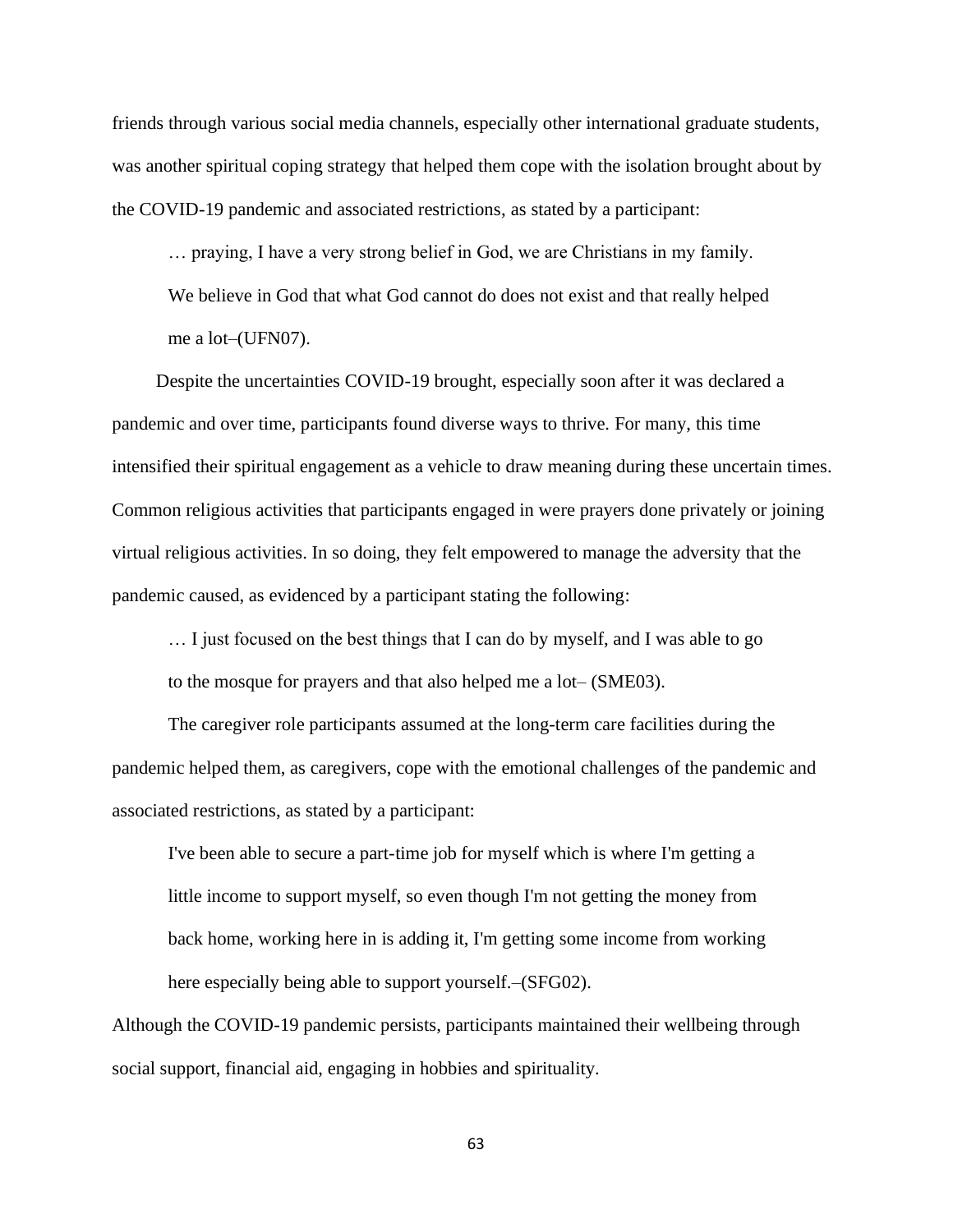# *4.6.3 Finding Meaning and Growing Amid COVID-19 Disruptions*

Study participants found meaning and grew through the public health crisis, despite the COVID-19 and public health measures impact on their wellbeing. Early into the COVID-19 pandemic, long-term care facilities were the epicentres of COVID-19 transmission. To mitigate the spread of the infection and ensure continued care to the residents, more support workers were needed. Though ineligible to practice as registered nurses in Canada, international graduate nursing students possessed the requisite skills to provide supportive care to the residents. By taking supportive care job opportunities that became available, participants were able to earn some income to support themselves.

Although working as support workers in long-term care guaranteed an income at a time of great economic uncertainty*,* it also brought significant risks for contracting COVID-19 infection. Nonetheless, it brought satisfaction that by assuming the caregiver role, they felt needed and useful at a time when the health care system was under immense stress. Also, since residents in long-term care facilities were isolated from their families, participants caring for these residents found peace in their company as health care workers since they were the only people who could visit them. Given such challenging circumstances of the pandemic, seeing smiles on the faces of residents was a joy, as they found solace in caring. The joy of providing care helped participants manage through their own stress of the pandemic, as a participant had the following to say:

I think the fact that I could go to work and make changes in the elderly people's daily living because they were also all alone, they were isolated, their families couldn't visit them, healthcare workers were the only people who could visit them at their homes and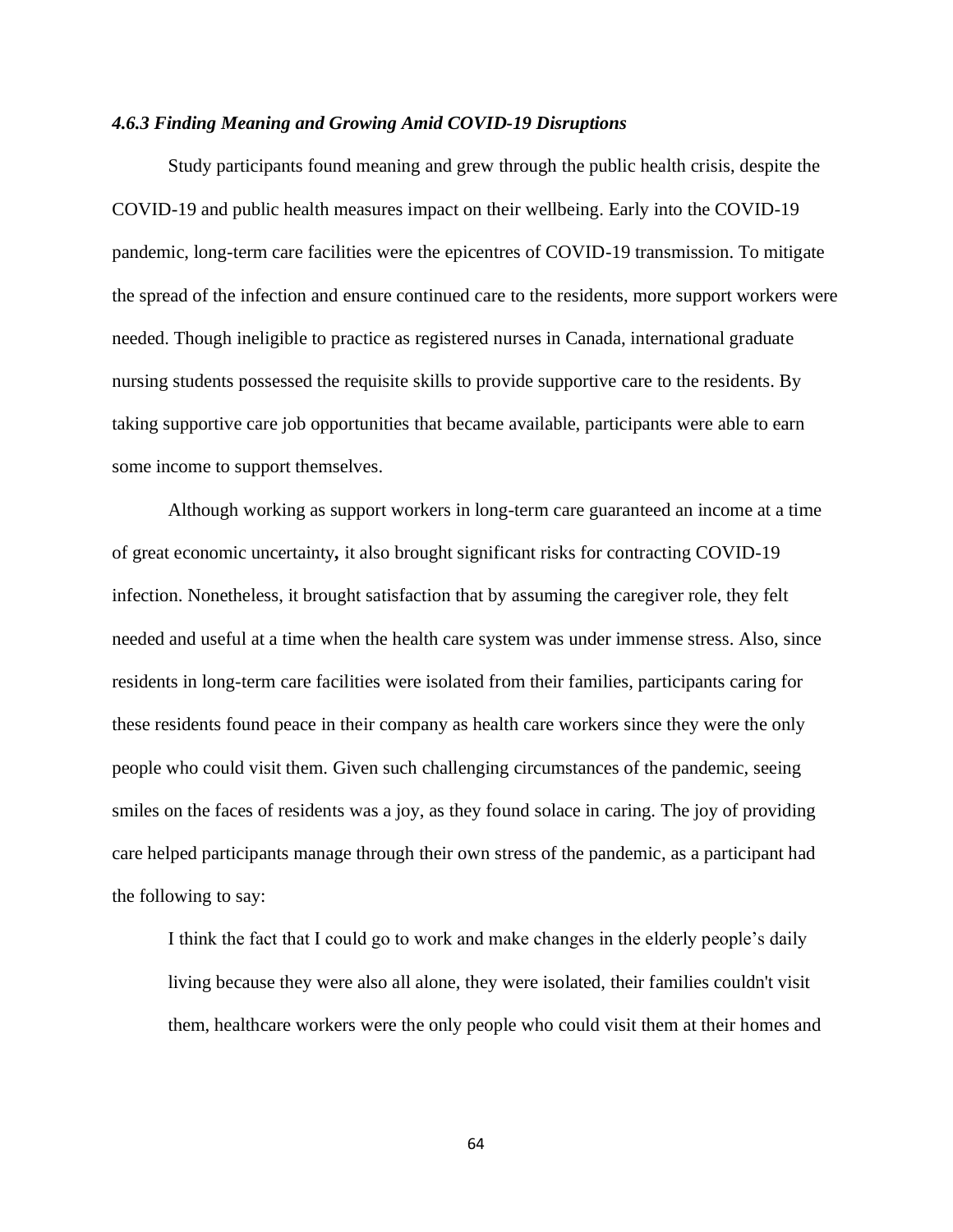long-term care centers. I found that really great because I found peace in their company, and they also found peace in my company.–(AFI04)

The risks imposed by the pandemic were overwhelming to everyone, especially those who worked in the long-term care facilities. Some Canadians were unwilling to continue working in the health sector and quit their positions at the peak of the pandemic due to the risks of exposure to the COVID-19 virus (Lightman, 2021, July 30). The federal government thus, relaxed immigration rules, allowing international students (who are usually on a twenty-hours per week work regulations per their study permit requirements) to work full-time to provide the needed care to residents (Immigration, Refugee & Citizenship Canada [IRCC], 2020, April 22).

Even though some participants received their first doses of the COVID-19 vaccines earlier than their age bracket by working in long-term care facilities, their roommates and immediate household were not vaccinated, hence, putting those in their households at risk of contracting the virus. Participants ensured that they protected themselves and others well by observing all the public health measures in place not to infect the residents they cared for and their roommates or family members.

There are ethical and moral implications of the federal government's decision to relax immigration rules that allowed international students in essential services to work unlimited hours from April 22, 2020 to August 31, 2020. Relaxation of the immigration rules where international students were engaged more in the health sector - considered high-risk COVID-19 exposure setting while domestic students and other Canadian residents stayed home played to the vulnerability of international student. International students usually go the extra mile to do jobs that are well paying, especially with the economic uncertainties brought about by the pandemic. Although the federal government of Canada launched a temporary pathway to permanent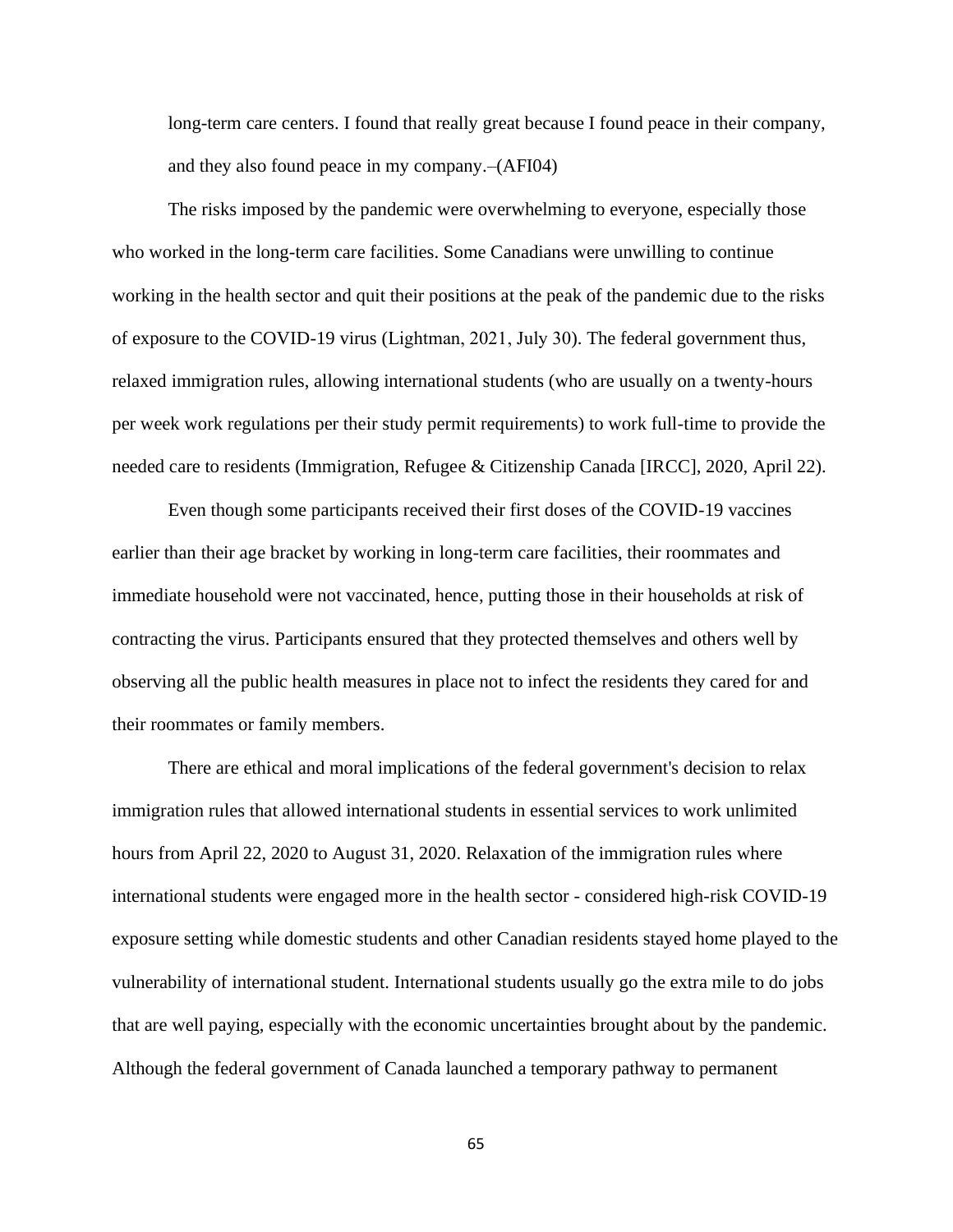residency to compensate immigrant workers in essential services during the COVID-19 pandemic such as the health sector (Brown, 2021, April 20), the international students involved in this study did not meet the eligibility criteria to apply for various reasons. International students normally had difficulties getting jobs at all in the health sector, since they were not registered nurses in Canada, had it not been for the pandemic. Nevertheless, participants were able to balance the risks and the opportunities of such engagement. A participant stated the following:

I was not working until COVID hit, and then I suddenly got two jobs when COVID started, so that was really hard here. The initial precautions were kind of daunting, like what if I am asymptomatic and I look after other people? So there was a lot of concerns and I had to make sure that I am taking care of myself, but also making sure that I do not infect anyone else with the virus, we need to be extra cautious. I could say I just was ready to give up on one of my jobs, but I didn't want to because I wanted to get the experience because it was so interesting, so I struggled to balance it both ways.–(AFI04).

Working in long care facilities during the pandemic came with its risks and opportunities to participants. However, providing care to residents, also helped the participants find meaning despite the mental and emotional stress of the COVID-19 pandemic.

The remote learning came with many challenges, coupled with the mental stress of the pandemic. However, participants overcame the challenges raised by continuing their studies despite the pandemic impact on their mental wellbeing. They made sure that they were not falling behind the academic expectations of the University. Participants' determination to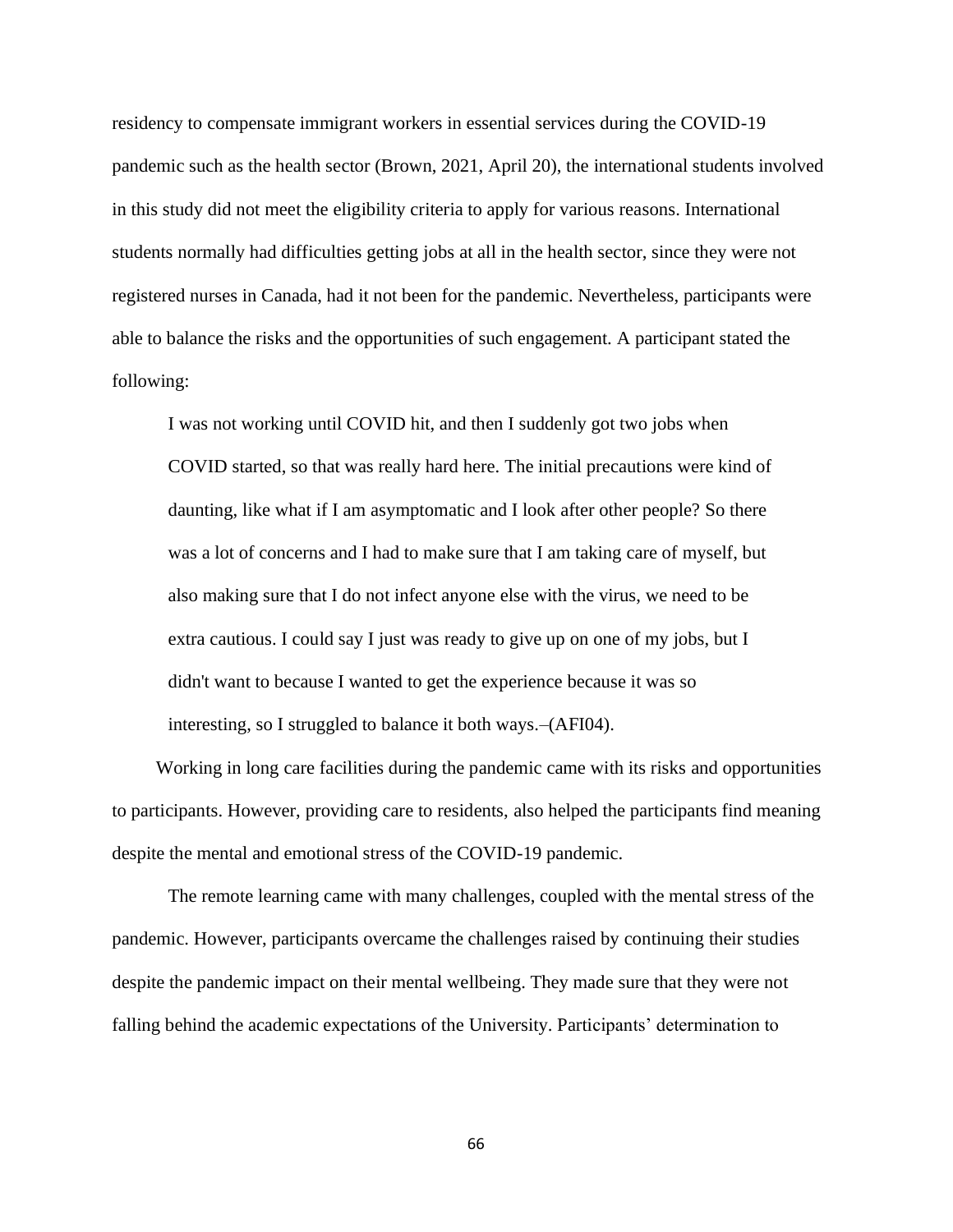succeed in their programs was key to their success as they studied from home, and none of the participants withdrew from their programs. One participant stated the following:

I always see stress as though it may be a challenge, I see it as a way to make the best out of it. I have this thing about me, I always say to myself that whenever there is a problem just know in the end everything will be alright, I'm always optimistic, I always see light at the end of every tunnel that even though I am going through this situation, it will never be permanent because I've never seen any problem that has been permanent in my life, and this has kept me going. So I like to stay positive and hopeful. – (SFG02)

The migration of learning from face-to-face to virtual or asynchronous learning necessitated the development of skills that were hitherto unknown to participants. The sudden migration was challenging at the onset with issues of technology and internet connectivity; however, participants adjusted well to this new learning experience while the pandemic persisted with its uncertainties. The participants learned both positive and negative experiences of the pandemic, which has a long-lasting impact on their wellbeing.

My experience is that it has also made me gain some skills. Because if we are doing online learning and you need to present your research or do your presentation, you need to be able to share. So, I think that's one of the things it has done for me  $-$  (UFN07).

Despite the resultant difficulties of the COVID-19 pandemic and the lockdown measures, especially in the early days of the pandemic, participants remained steadfast and found ways to connect with loved ones and friends. They connected via various social media channels and adjusted well to the new way of communication via this platform. The campus closure disrupted participants' international communities, as they could no longer meet face to face. However,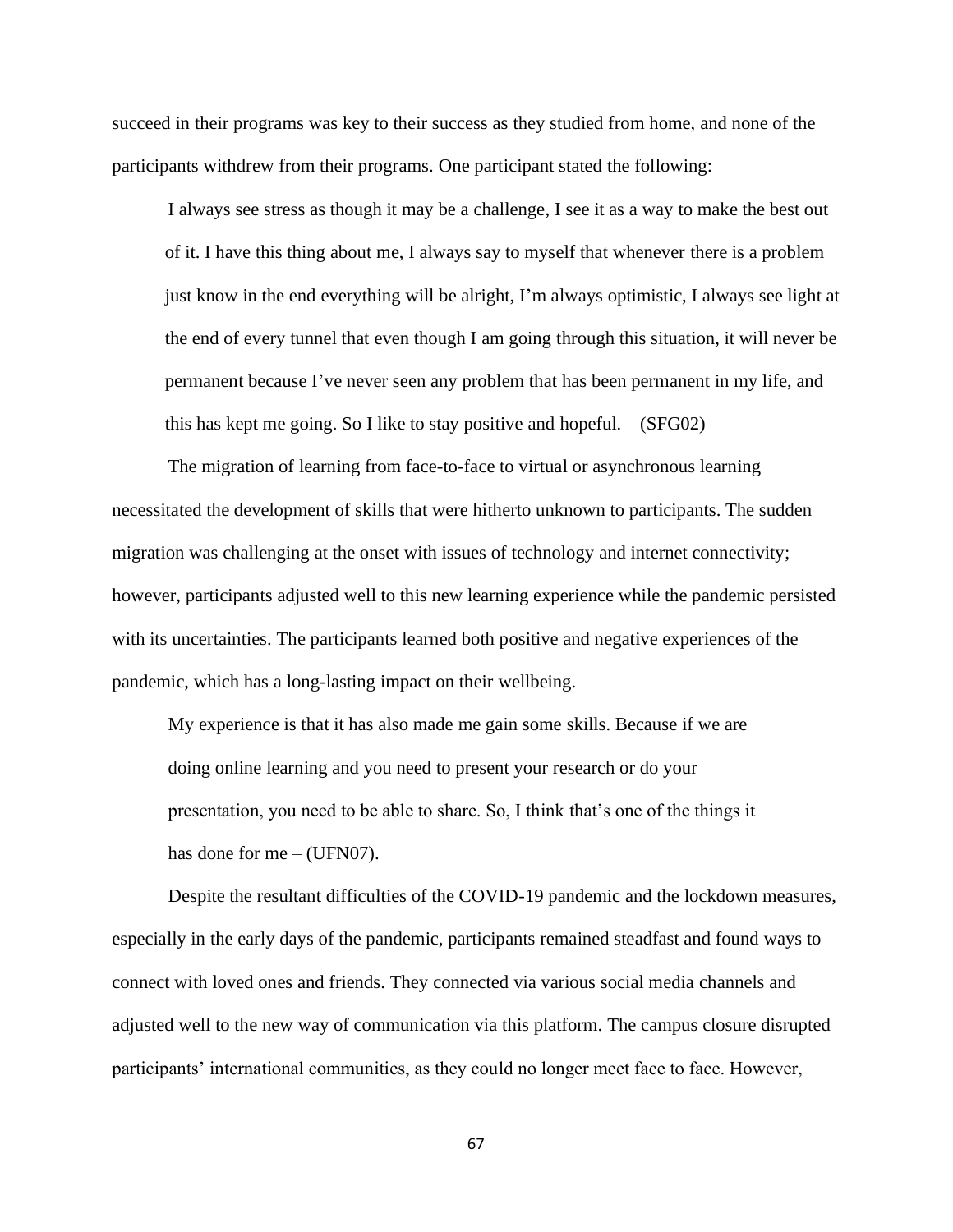participants made sure their international community was not lost as they connected and checked in with one another through social media channels. They cultivated the belief in their abilities to cope with the challenges of the pandemic and stayed connected to their sources of support.

In summary, the COVID-19 pandemic impacted international students in diverse ways. To mitigate the impact of the pandemic on their wellbeing, they employed various coping mechanisms while building resilience and opportunities for growth during the pandemic. The discussion section below highlights a deeper understanding of the study findings, as with the literature.

# **4.7 Discussion**

The COVID-19 and associated public health measures impacted international students studying in Canadian post-secondary institutions in diverse ways. The closure of campuses led to the loss of campus connection, which significantly affected students' academic outcomes (Firang, 2020, July 14; Nguyen & Balastrahnan, 2020, October 2). The swift migration to remote learning due to university closure was challenging to some students, who struggled to adjust to online learning (Sahu, 2020, April 4). Students found it difficult to stay focused on academic activities due to pandemic controversies and emotions (Patterson et al., 2021, May 20).

Moreover, the public health measures increased isolation, limited resources students needed to thrive, such as in-person library access, study spaces, academic support from faculty and decreased motivation to study or regularly join online lectures (Patterson et al., 2021, May 20), which is consistent with Firang's (2020, July 14) study. Firang's (2020, July 14) and Sahu's (2020, April 4) reported that campus closure led to a loss of income for students who worked there, loss of scholarships, and delay in student programs, and compromised academic performances (Patterson et al., 2021, May 20). The COVID-19 pandemic not only disrupted the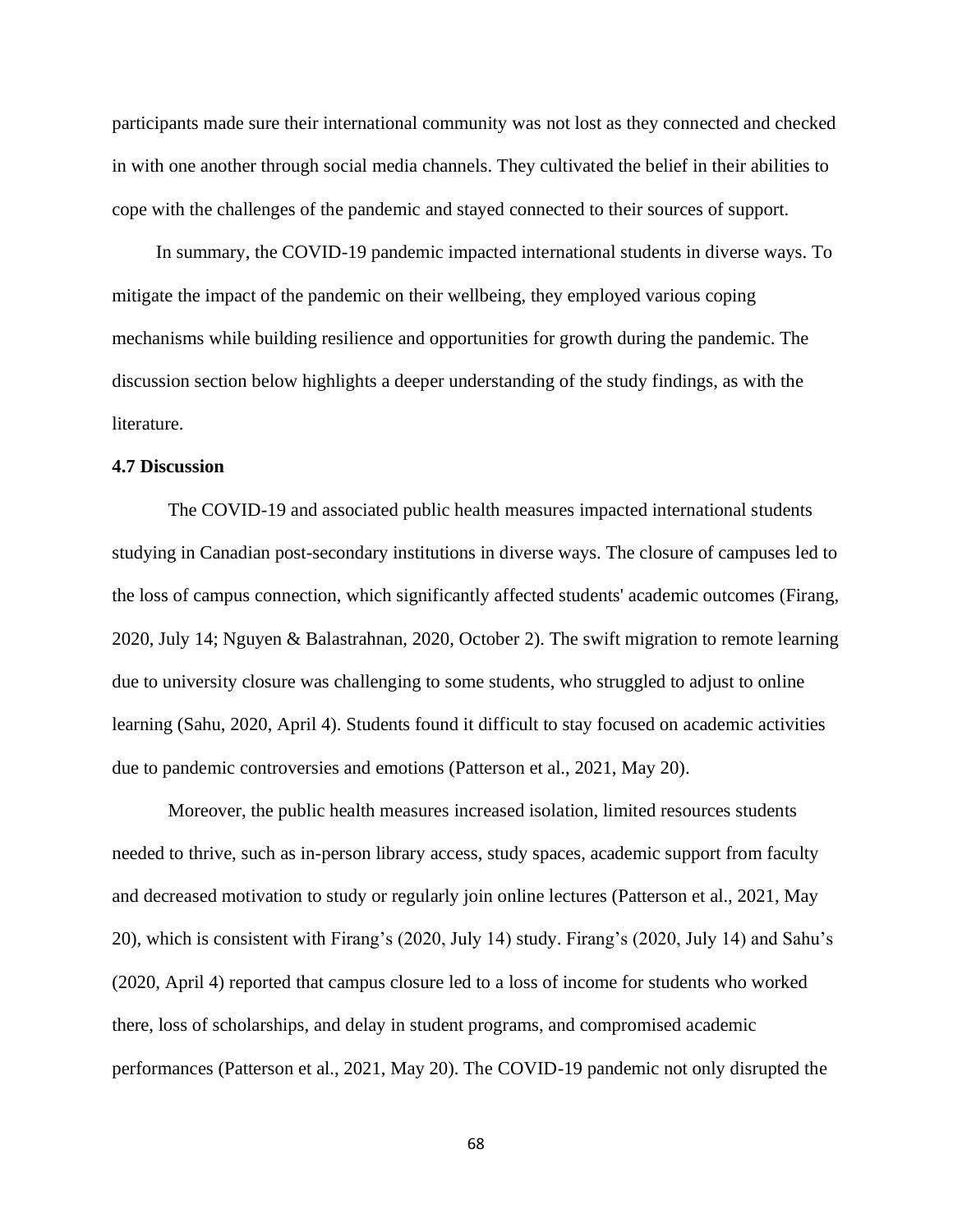social life of students, but also caused emotional distress, and loss of self-worth and social support, which is consistent with the reviewed literature. In contrast to the literature, findings from this study indicated that, the stress associated with COVID-19 restriction caused physical impact such as changes in eating and sleeping patterns and were also predisposed to mental health illnesses.

International students who participated in this study shared numerous similar experiences of COVID-19 pandemic and the public health measures such as risks of contracting the virus, and concern for their extended families' contracting and dying from COVID-19. The impact of COVID-19 pandemic and the public health measures on international students was aggravated by international travel ban which brought additional stress and anxiety. The suspension of international travel to limit the spread of the COVID-19 virus meant that international students wishing to travel home during holidays could not do so. They therefore could not reunite with their families during the pandemic. Those who travelled home before the travel ban could not return to Canada. Although some participants wanted to travel home to be with their families, they did not travel due to the fear of not been able to return to Canada given the COVID-19 pandemic.

To connect with extended families, most international students interviewed for this study depended on technology such as Skype, phone calls, and other social media, whose effectiveness was often hampered by connectivity issues. Additionally, with university closure, international students lost social networks forged on campus, this was unique findings to what was in the literature. Whereas domestic students had their families and friends around to provide the needed emotional support during the lockdown, international students felt isolated with devastating psychological consequences (Elmer et al., 2020, July 23; Firang, 2020, July 14).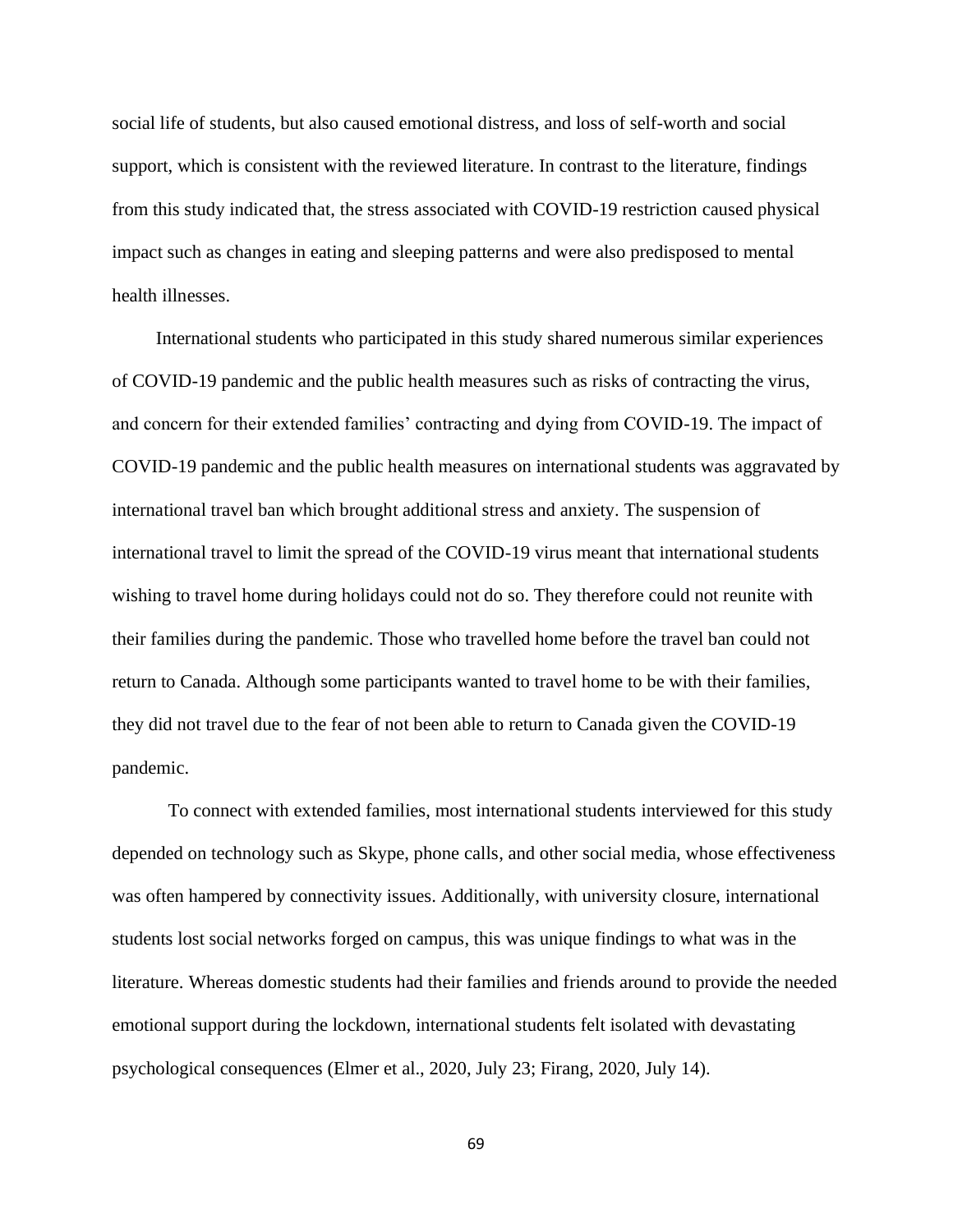While the pandemic public health measures were needed to curb the spread of the COVID-19 virus, the emotional and socioeconomic costs of these measures on international students were not factored (Firang, 2020, July 14). Findings from this study and related literature indicate that international students, especially those from developing countries, experienced more intense challenges compared to domestic students (Firang, 2020, July 14). Furthermore, consistent with related literature was that, the closure of non-essential businesses caused many international students to lose part-time jobs, and since they were not eligible for financial reliefs provided by the federal government, they found themselves in a dire financial crisis with limited options for a reprieve (Khan, 2020, July 9; Patterson et al., 2021, May 20).

The temporary relaxation of the work permit for international students allowed them to work off-campus for unlimited hours from April 2020 to August 2020 (IRCC, 2020, April 22), provided financial relief to participants, the majority of whom found work as support workers. However, these students worked out of necessity, putting their lives at risk of contracting COVID-19 without adequate government support such as health coverage for themselves and their families in any unlikely event. The resultant psychological impact of working in risky environments to meet their sustenance expenses may increase risks for mental illnesses for international students (Ganson et al., 2021, November 9). Nonetheless, and unique to this study, the participants found meaning and purpose in working as care aides as it made them feel needed and valued, and brought them closer to the clients, albeit in a different capacity.

Despite the impact of the COVID-19 pandemic and associated public health measures on participants, participants adapted both healthy and unhealthy coping mechanisms to manage the impact. These include changes to their eating and sleeping patterns, emotional support through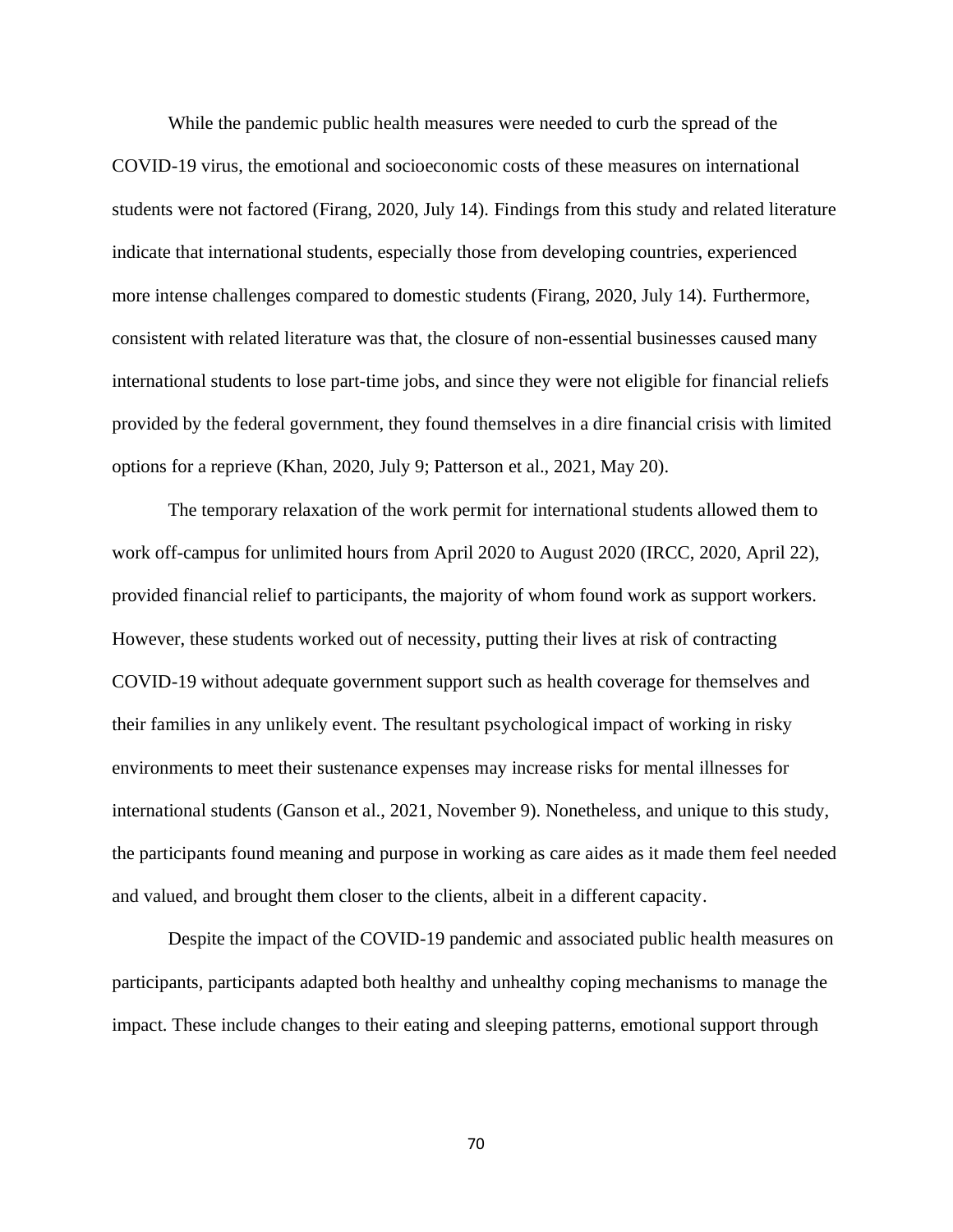their families and friends, seeking professional support to manage difficult mental health issues, engaging in spiritual exercises, and immersing themselves in hobbies.

International graduate nursing students' engagement with family members and friends via various social media channels was a source of emotional support during such difficult times when they could not travel abroad. Those who had unresolved symptoms of mental health challenges sought professional assistance to manage the impact of the pandemic on their wellbeing. International graduate nursing students intensified their relationship with their maker and were more prayerful by joining online prayer sessions and having their private prayers during the pandemic peak.

Compared to the literature, there are more revelations from the study findings in this study. For example, the existing literature mainly focused on the psychological aspect of the impact of the COVID-19 pandemic to international students' wellbeing, and excluded the physical, and spiritual aspects of the impact. In the literature, some students employed the use of substances to mitigate the effect of the pandemic on their wellbeing; this contrasts findings from this study as none of the participants engaged in the act of substance use/abuse to manage their wellbeing.

Also, distinctive to this study, and not in the literature, with the lockdown, participants had ample time at home due to the restricted movement; hence, they found delight in preparing different dishes to cope with the restricted movement. As such, some international graduate nursing students resorted to unhealthy coping practices; ate more than they would have in response to the psychological impact of the pandemic which helped some to cope with the impact. Others also engaged in oversleeping as a mechanism to cope with the impact of the pandemic, which was peculiar to this study.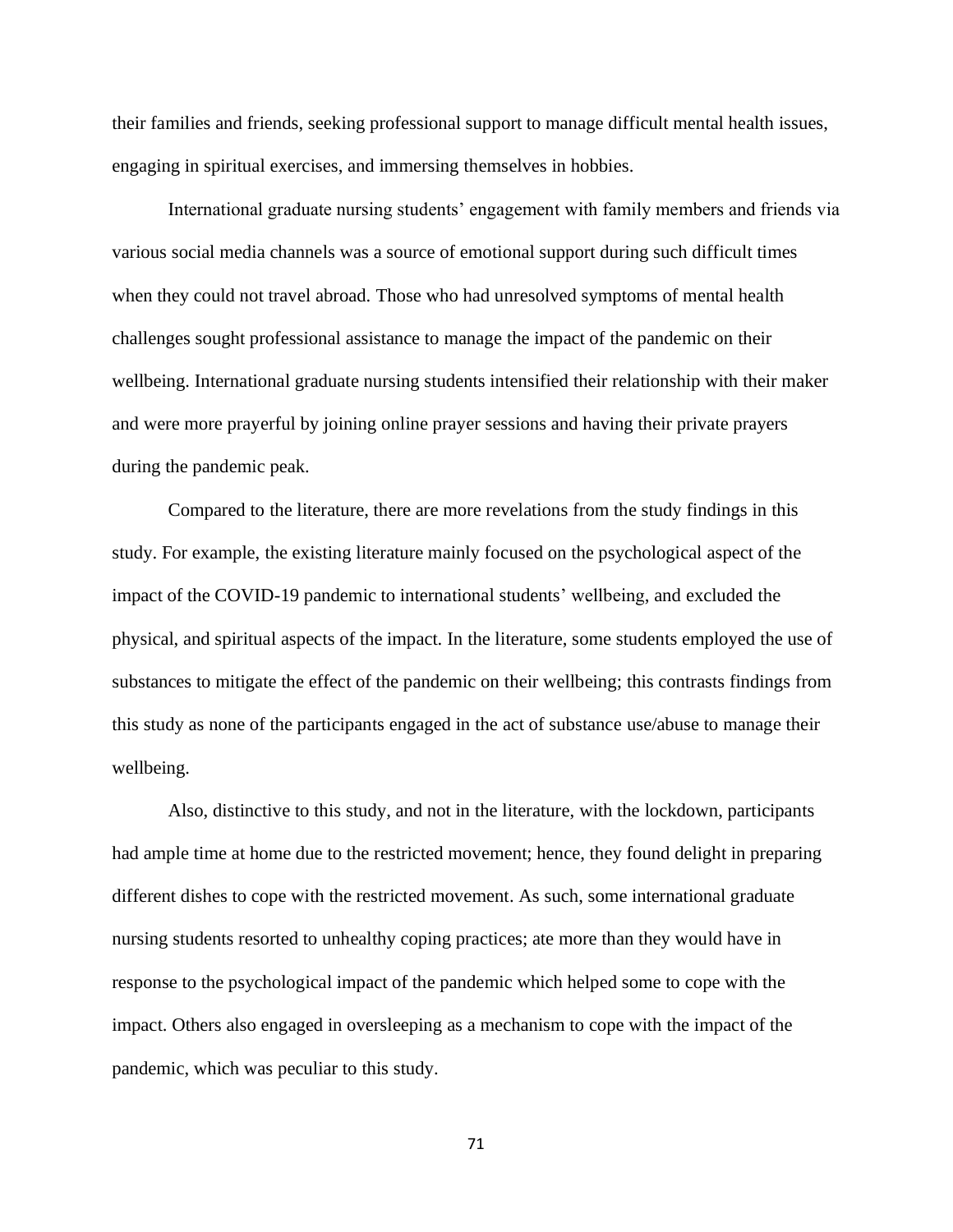#### **4.8 Implications for Future Education, Practice, and Research**

The COVID-19 pandemic has revealed how vulnerable international students are to the disruptions that the pandemic has caused. To ensure that the international students survive and thrive in times of emergencies, they need societal support to meet their physical, mental, and emotional needs. Findings from this study have important implications for academic institutions, clinical work, and public health. First, academic institutions should anticipate and respond to potential mental health problems that international students experience due to isolation and disruption of their social networks. Considering that international students already face stress related to the acculturation demands of studying abroad, any additional stress may be amplified such as the one brought about by this public health crisis, as it can aggravate their mental health vulnerabilities. This stress can be alleviated by providing services to address mental health needs and creating supportive and accommodative instructional environments, reaching out to students in dire psychological challenges and being flexible with deadlines for assignments.

In addition, faculty should be sensitive to the mental distress brought about by COVID-19 and associated public health measures and encouraged to adapt supportive pedagogical practices to support international students they teach. Given the isolation that the university closure caused to international students, the nursing program needs to proactively reach out to international students to understand their needs and provide assistance. By including students in the decisionmaking process, they can collaboratively develop interventions that are student-centred such as student-led support or self-help groups, and academic support. Future research should be conducted to explore the long-term impact of the COVID-19 pandemic and associated public health measures on the entire international student body in this and other universities.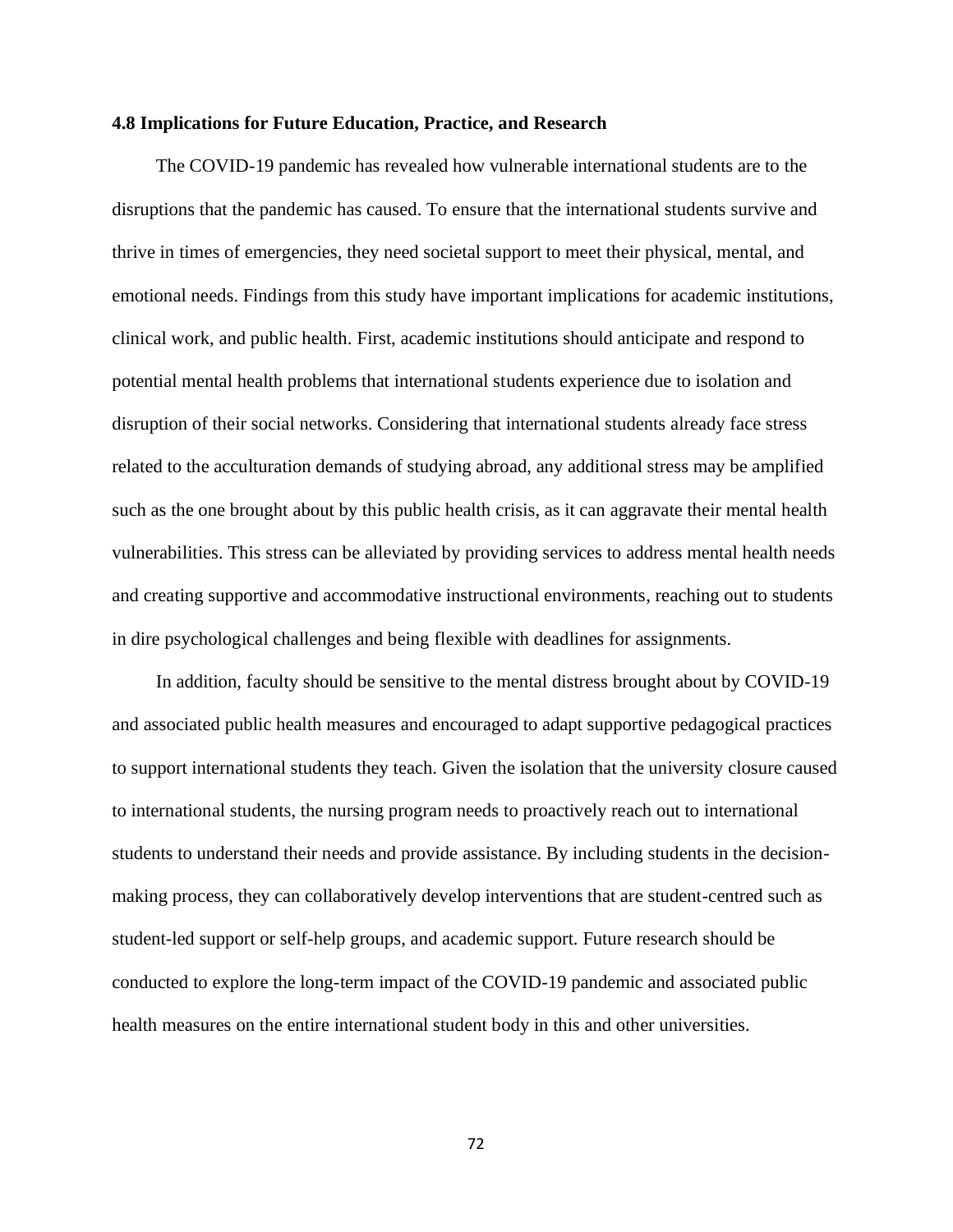## **4.9 Summary of Chapter 4**

Discussion about the study background and methodology have been described in this chapter/manuscript. The study findings and a discussion of the findings linked to the literature have also been presented. Implications for future education, practice, and research have been reviewed as well in this chapter.

The final chapter of the thesis mainly examined some issues that arose from conducting this study such as: concerns arising from researching with students/peers; conducting research during the COVID-19 pandemic; research as therapy; and the moral and ethical implications of international students providing care during the pandemic. Limitations, recommendations, the pandemic evolvement since the data collection, and a conclusion to the study are reviewed in this chapter.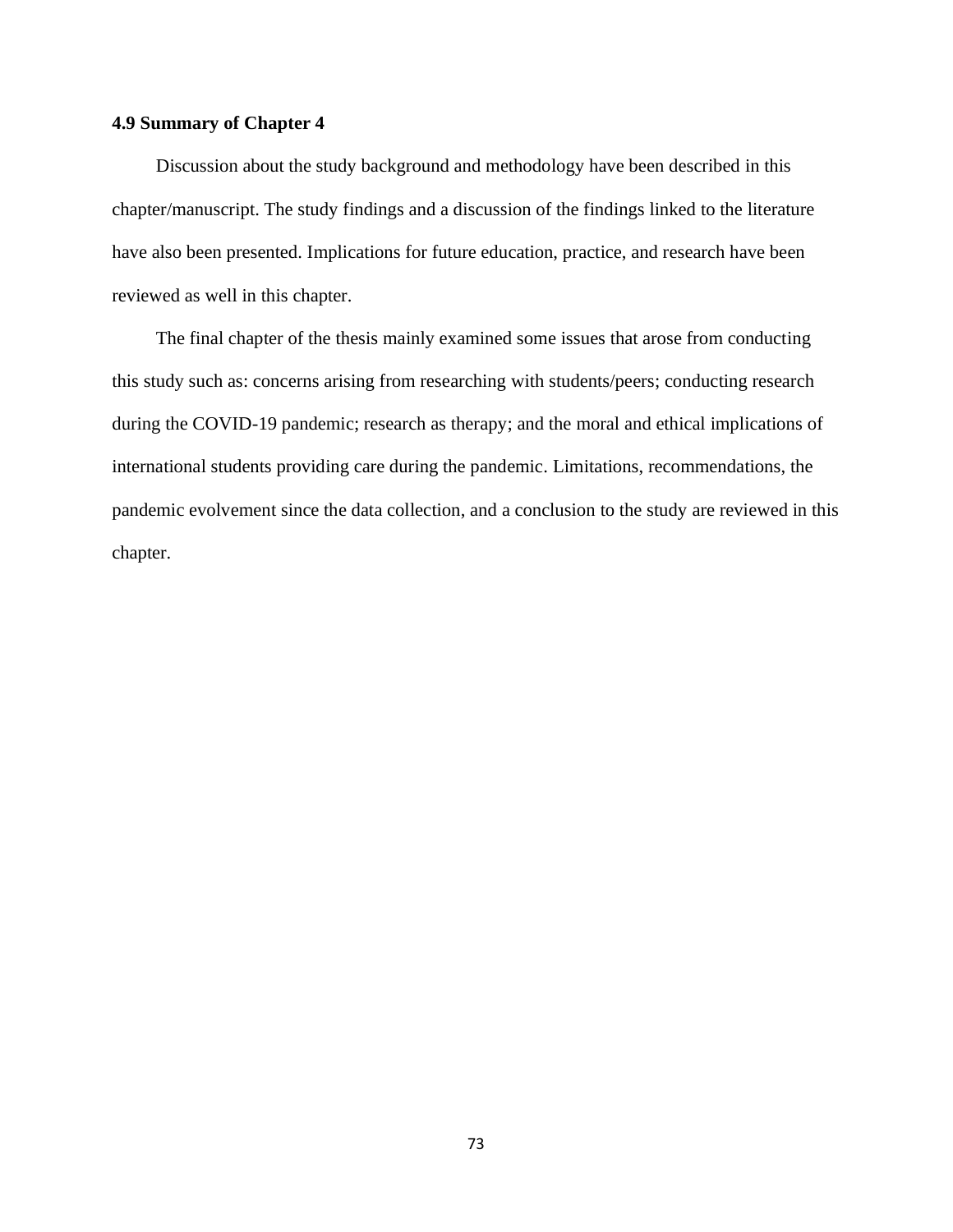#### **Chapter 5: Reflection on Other Critical Issues that Arose from the Study**

Research was conducted during the COVID-19 pandemic to explore the experiences of international graduate nursing students with, and response to the COVID-19 pandemic and public health measures. The experiences of the participants were in many ways in the same circumstances as the researcher. Reflecting on the process and the outcome of the study allowed the researcher to consider issues that were not obvious at the time of writing the proposal, which speaks to the uniqueness of the topic, i.e., researching fellow students about the their experiences and responses to a unique public health crisis, and the timing of this project during my graduate program.

Four significant issues arose during this study that, although not directly related to the purpose of the study, had a significant impact on my understanding of engaging participants experiencing similar issues to me. These reflective points are drawn from the extensive field notes recorded during data collection and analytical notes I created during the data analysis phase. These are: 1) concerns arising from researching with students/peers; 2) conducting research during the COVID-19 pandemic; 3) research as therapy; and, 4) moral and ethical implications of international students providing care during the pandemic. Study limitations, future research directions and recommendations are highlighted in this final chapter as well as a conclusion to the thesis.

## **5.1 Concerns Arising from Conducting Research with Fellow Students**

In seeking ethics approval for my study, I learned that the Research Ethics Board (REB) pays close attention to studies involving students at a university. Given that the REB is an established entity of the university, it is extra cautious with studies involving students to ensure that participation in research studies does not negatively impact their overall student experiences.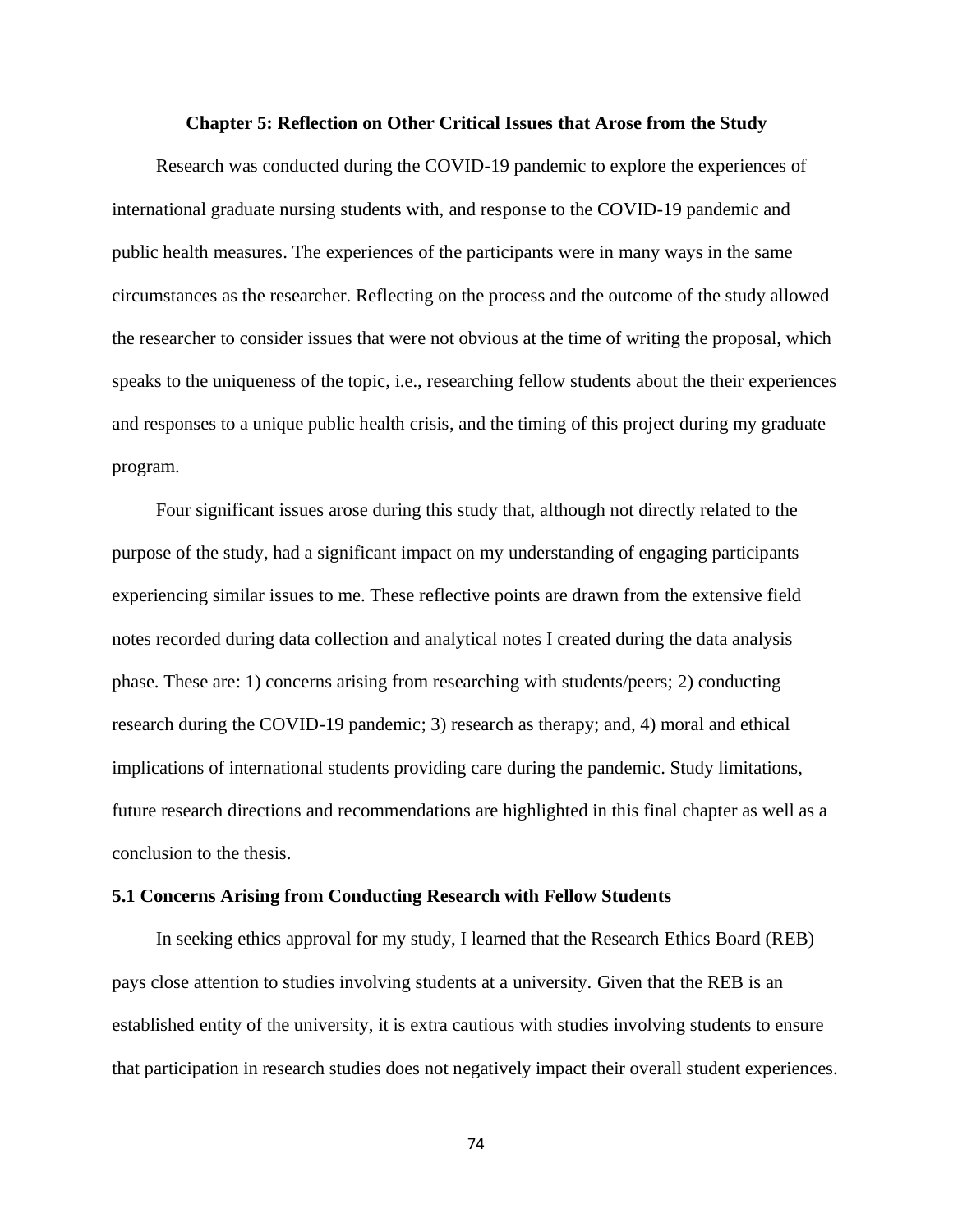Therefore, the REB has stringent criteria and safeguards to protect students because of this vested interest in students' welfare. The strict requirements imposed by the REB before approving my study was beyond my depth and necesitated the intervention of my supervisors to help me respond to the REB questions. The REB was concerned that since my supervisors taught in the graduate program, their position could potentially influence participants' engagement with the study.

The REB also needed extra confirmation to be confident that participants would be anonymized such that the supervisors would not be able to identify students who participated and those that declined the invitation to participate in the study. To add another layer of protection for my participants and as a usual expectation of REBs, I was required to store the data securely and remove participants' demographic data that may be identified by my supervisors due to the small number of participants. I was to anonymize the study population (name of college) for conference presentations and journal publications to maintain participants' confidentiality.

The REB imposed many conditions on the project. First, because I was researching with my colleagues, who were students. Second, because of the sensitivity of the topic. Given that I was conducting a study on the students' experiences with and response to the COVID-19 pandemic and the public health measures, their psychological wellbeing, a critical component of their wellbeing, at the time, there were a lot of unknowns. The REB anticipated that as a result of participating in the study, students might need to contact a counsellor. Therefore, I was expected to provide participants with the student wellness center contact number in the information sheet and the consent form. At the time of approving the study, and the challenges of addressing the REB's concerns, little did I know it was critical to have these measures in place before the conduct of the interviews. I was only eager to have the study approved and to start data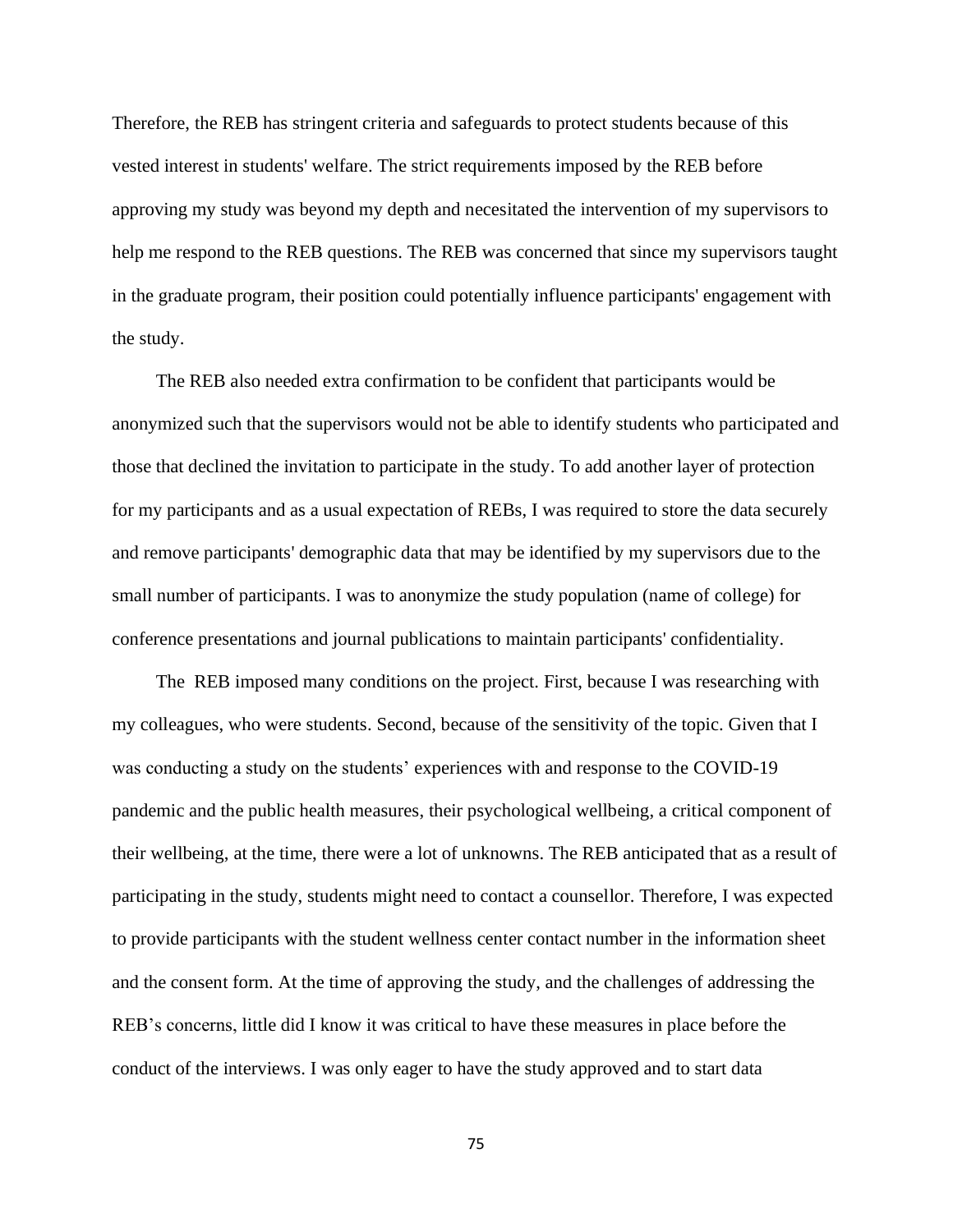collection; for instance, the recommendation to have the student wellness clinic contact number for assistance should the need arise during the interview. However, during the individual interviews, participants' outpouring of emotion and some having to seek specialist intervention proved how relevant the REB's concerns were regarding this study. It was therefore in its right order that, the REB ensured safety measures were put in place before the conduct of the interviews.

## **5.2 Conducting Research During the COVID-19 Pandemic**

Prior to the COVID-19 pandemic, the traditional face-to-face interview was considered the usual method of conducting qualitative research. The face-to-face interviewing mode is more natural and helps the researcher create connections and establish rapport with the participant due to the proximity, which makes the participant comfortable opening up discussions during interviews (Self, 2021, September). The face-to-face mode was, thus, the acceptable practice of data collection by the REB of the U15 university for students and faculty. However, the persistence of the COVID-19 pandemic and the worldwide safety precautions of social and physical distancing regulations hindered in-person and direct observation data collection, thereby forcing the REB to revise its criteria in approving studies brought before them. The REB thus adopted and approved the virtual means of conducting studies as researchers had to strategize to conduct their studies online rather than waiting for an undetermined time to have in-person interviews.

Compared to the face-to-face interview, conducting interviews virtually and recording the same was innovative with both positive and negative consequences. Positively, conducting interviews virtually is less time-consuming, less costly as the researcher does not need to travel to interview participants. The virtual mode does not pose safety threats to the researcher, allows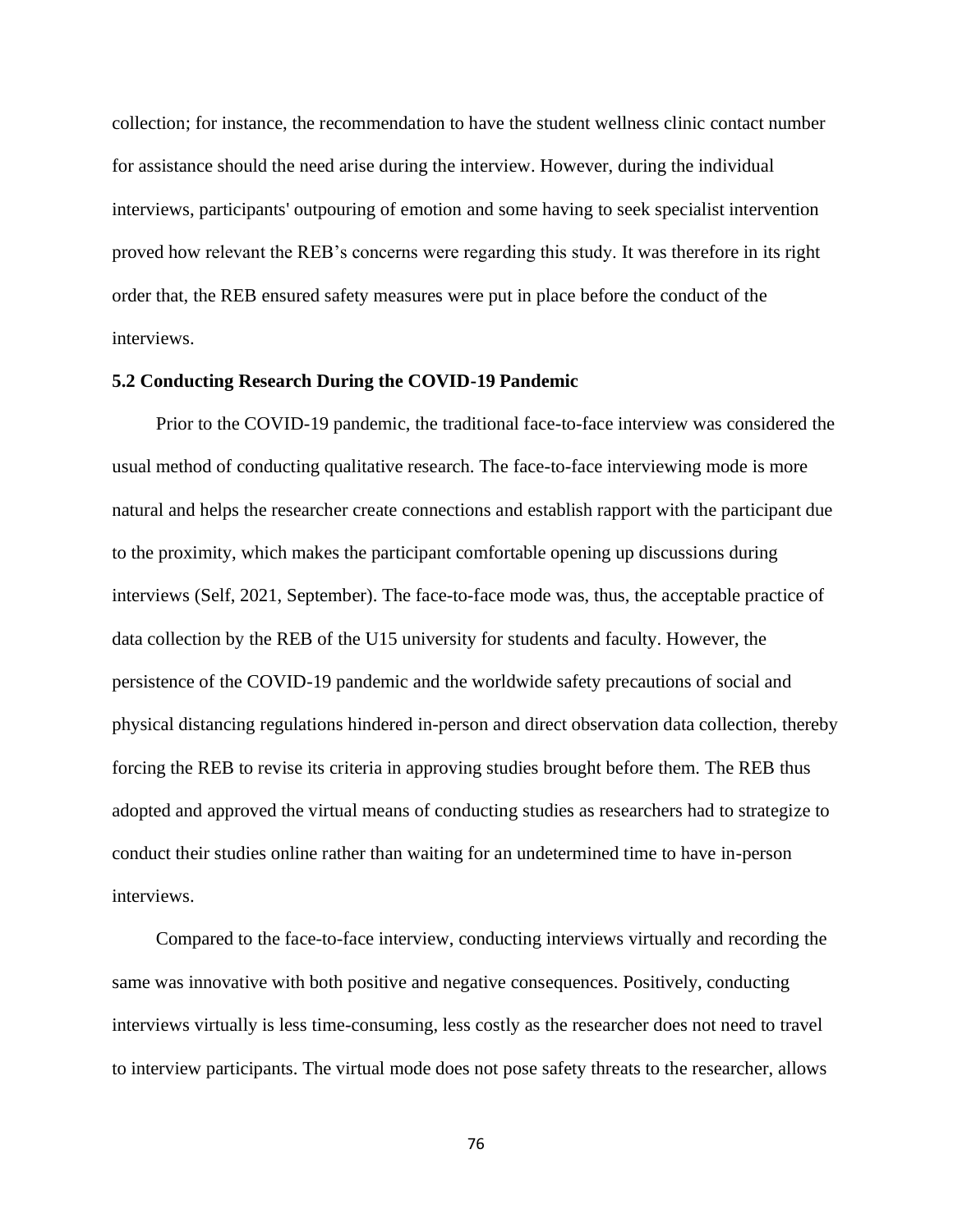more scheduling flexibility, and is not geographically restrictive (Self, 2021, September). Nonetheless, the virtual mode also has its drawbacks including, participants must have access to a computer or reliable internet connectivity, delays arising in transmission across the internet, and participants being familiar with the use of technologies including WebEx, Zoom, Microsoft teams and many others (Self, 2021, September; Torrentira, 2020).

Data quality is a source of concern for the use of virtual platforms for data collection compared with face-to-face data collection. The reason is that sometimes because of poor or weak internet connectivity, recording the interviews via the internet is compromised and the information recorded may be distorted. Also, facial expression is important as it adds weight and confirms the responses being elicited from participants. This layer of data quality check is unavailable especially when the virtual interview is conducted via audio because of poor internet connectivity. It is, therefore, not out of place when the REB requested that applicants prove they have the resources to protect participants' privacy and confidentiality with their chosen platform. Reflecting on this study, the REB recommended that the researcher includes the policies and privacy links to my chosen platform (WebEx) in the informed consent forms for participants to review before accepting to participate in the study.

For me, the virtual mode for conducting interviews was beneficial. I did not have to travel to do interviews in person for those participants located out of town. Moreover, participants and I feared contracting the COVID-19 infections; hence, the virtual mode ensured that we avoided direct contact. My study was approved based on the condition of conducting the interviews using the WebEx platform. Participants, who were students like the researcher were all familiar with the WebEx platform which was to my advantage. The COVID-19 pandemic changed many things including conducting interviews, and perhaps going forward, the REBs would accept a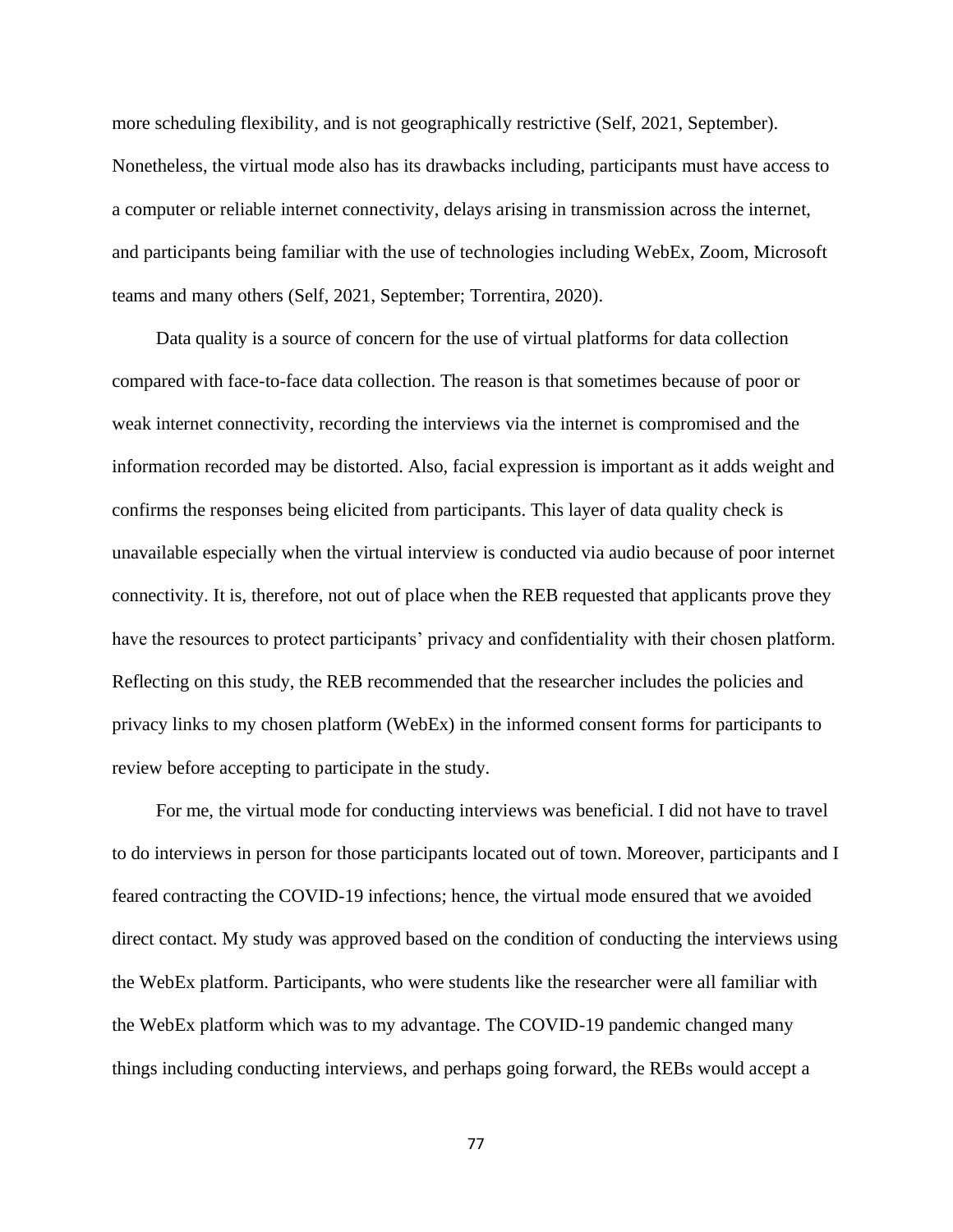combination of face-to-face and virtual means of data collection across the world in approving future studies in a post-pandemic era.

## **5.3 Therapeutic Value of Interviews**

Emotions provide essential information about how people understand and experience happenings around them (Ezzy, 2010). Engaging in research interviews can heal broken emotions of both the researcher and those researched in many ways (Walsh, 2014). This is because sharing experiences in difficult situations could serve as a learning, healing, and adaptation process to others in similar circumstances. Though my engagement with participants was intended to answer the research questions, I was oblivious that enquiring international graduate nursing student' experiences with, and response to the COVID-19 pandemic and the public health measures *w*ould have therapeutic value to participants and to myself. The research process inadvertently created a safe space to explore deep-rooted emotions, frustrations, stress and feelings (Ortiz, 2001). McConnell-Henry and colleagues (2010) noted, listening to someone's frustrations and unresolved stress provides the platform for them to release their emotions and stress. Words of comfort from the listner helps in the healing process.

A few participants expressed relief, as they felt their concerns were listened to and shared by a fellow student and researcher. For instance, one participant noted she felt relieved knowing that someone had an interest in knowing her plight during the pandemic. I believe some felt a sense of belonging to an international student body that they had found someone who had an interest in their troubles. Oritz (2001) and McConnel-Henry et al. (2010) seemed to capture exactly what the participants experienced during the interviews, as the participants shared their experiences, frustrations, fears, and emotional burden of COVID-19 pandemic and social restrictions on their lives. Listening to the participants' stories was beneficial to me as the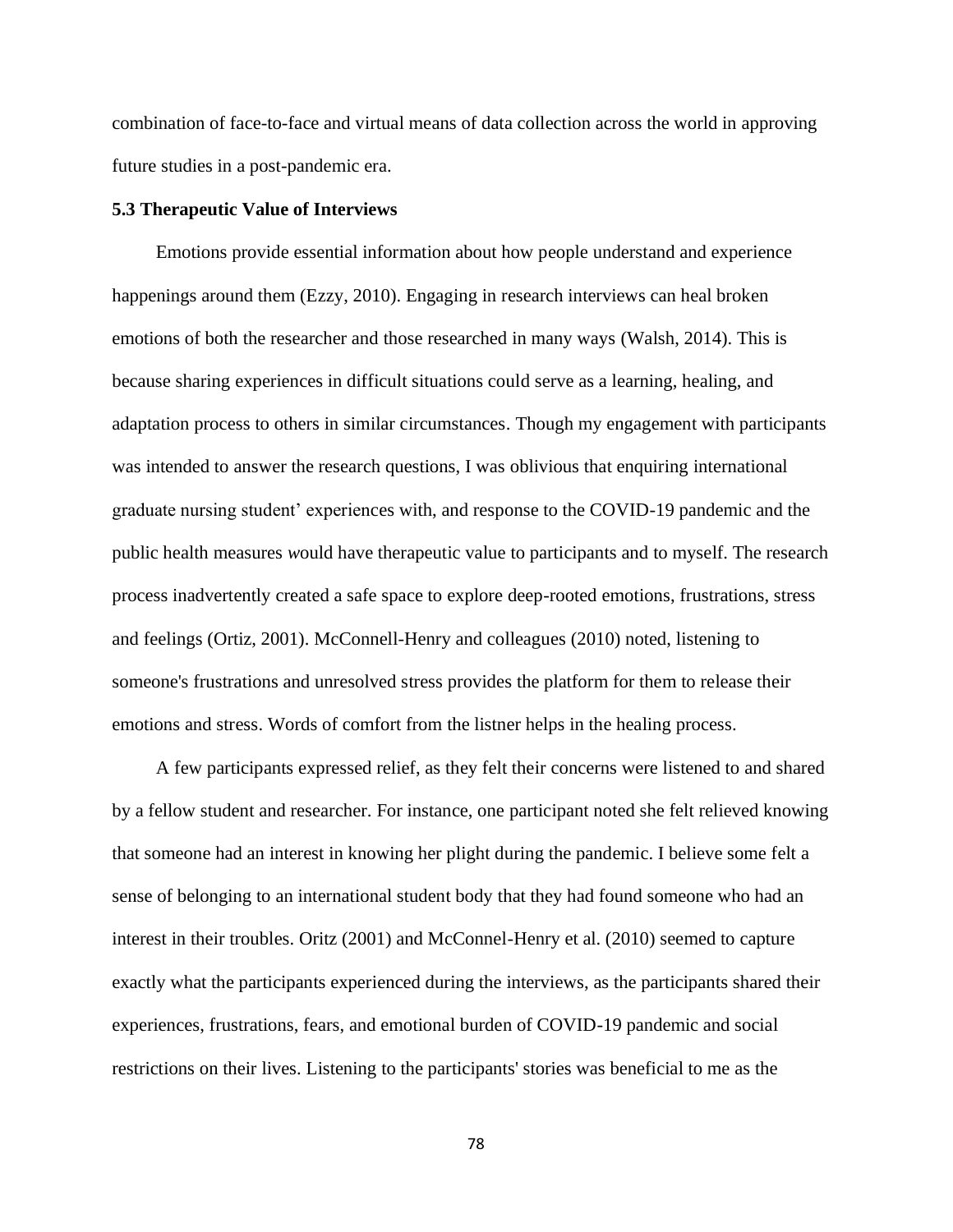researcher; though I concealed my emotions during the interviews, perhaps I benefited more from the interviews than the study participants as I had the opportunity to listen to all participants share their experiences. Some of these experiences included strategies in coping with the COVID-19 pandemic and the associated public health measures. Prudent financial management, including reducing unnecessary expenses and regular exercise to keep mentally and physically sound, were some of the benefits I took away from hearing their expereinces.

Also, I learned from discussing the early interviews with my supervisors that, when engaging in research that is as intimate as seeking to understand peer's experiences with COVID-19, one could have been tempted to engage in therapeutic conversation, especially after the interview was over. I needed to constantly remind myself that our conversations reinforced the objective role only I had as the researcher.

Prior to this study, I had not anticipated that engaging in a research could generate therapeutic or healing benefits to both the participants and the researchers. Although not all interviews generate therapeutic value, the researcher should be vigilant to avoid this undesired effect, as it is not the purpose of the study. These experiences resonate with Ezzy's observation (2010, p. 166) that qualitative "interviews can be performed and experienced as more or less like communion or conquest," which in my case, it was more of communion than a conquest, as I interacted with the participants, listened to their stories, and shared in and connected with their experiences.

# **5.4 Ethical Issues of International Students Providing Care During COVID-19 in Spring/Summer of 2020**

The COVID-19 pandemic claimed many lives in Canada and internationally (Hsu et al., 2020, June 4). Early in the pandemic, long-term care facilities were the hot spots for the COVID-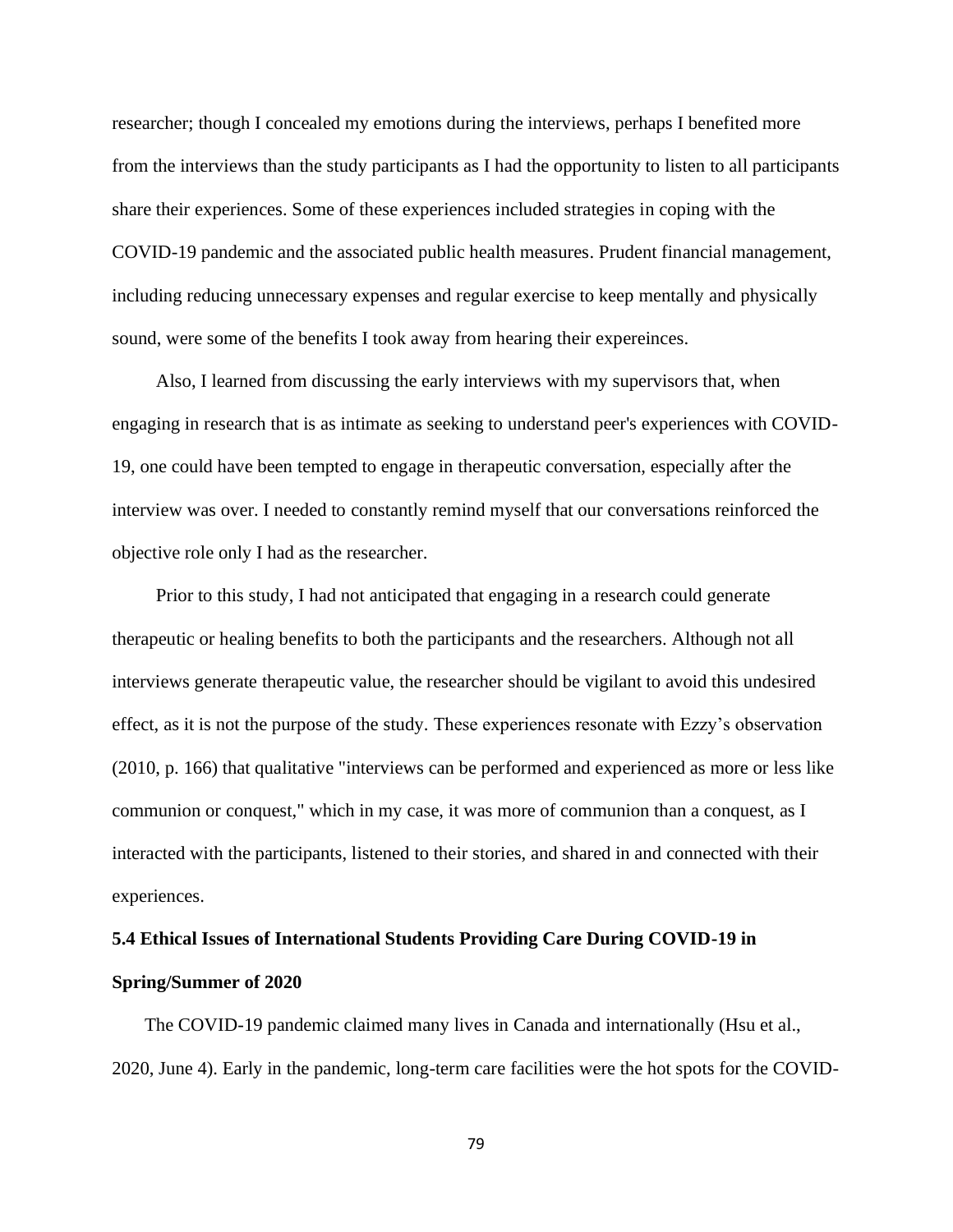19 pandemic in Canada and worldwide (Hsu et al., 2020, June 4; Lightman, 2021, July 30). At the start of the pandemic, many Canadian citizens and permanent residents were reluctant to continue working in long-term care facilities for fear of contracting the COVID-19 virus and infecting their loved ones at home. Many quit their jobs, creating a critical need for more health care support staff (Lightman, 2021, July 30). Health care aides, mainly immigrants on work and study permits, provided supportive services and were the backbone in those settings providing essential daily care to this most vulnerable group (Hsu et al., 2020, June 4; Lightman, 2021, July 30; Lightman & Baay, 2021, March 18).

Many internationally trained nurses are underemployed as health care aides as they wait to receive Canadian licences as registered nurses. Working in these settings is the closest internationally trained nurses can get to providing care to clients. For international graduate nursing students, the study permit allows the students to work twenty hours per week when school is in session and unlimited hours during vacations. This restriction ensured that the student could focus on studying while gaining Canadian experiences and earning income for sustenance.

Early on in the pandemic, there was a need for temporary immigrants, including international students to get involved in providing care to clients in long-term facilities. The Immigration Refugee and Citizenship Canada (IRCC) relaxed the twenty-hour per week immigration rule allowing international students in essential services such as those in health care settings and grocery stores to work full-time (IRCC, 2020, April 22). Out of necessity, while many were shrinking from working for fear of contracting COVID-19, international students exposed themselves to these occupational risks to earn much-needed income.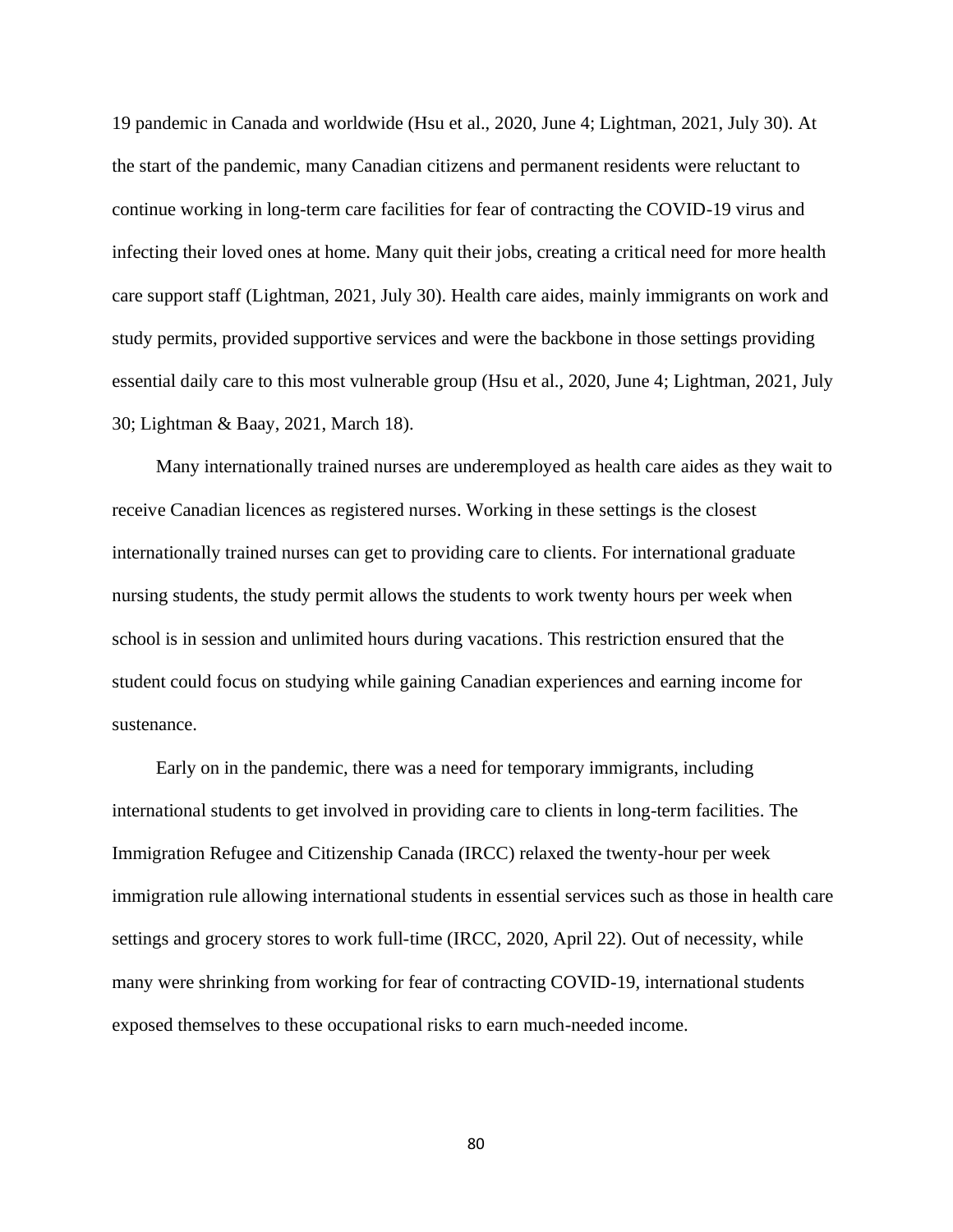On the surface, it appeared that the opportunity presented to international students, i.e., to work full time during the pandemic, was a win-win situation given that international students were not eligible for either both federal or provincial governments pandemic reliefs, and therefore were provided with an opportunity to earn income through these difficult times. Some international graduate nursing students involved in this study, including the researcher, were able to work full-time hours due to the relaxed immigration rules to curb the staffing situation at the long-term care facilities (IRCC, 2020, April 22). They became the primary source of physical and psychological support for residents of these facilities as they did not have many options (Lightman & Baay, 2021, March 18). International students, although happy to have employment, were at undisputable risk of contracting the virus.

The reseaercher just like the study participants, worked full-time at a long-term facility during the pandemic. Although there were moments the researcher considered not going to work for fear of getting COVID-19, the pressure to pay expenses meant that the options were limited. There were risks of infections everywhere we went- bus, public spaces and in the long-term care facilities. Personal protective equipment (PPE) were inadequate and therefore, the risk for contracting COVID-19 virus at work was real (Hsu et al., 2020, June 4). In spite of the risks for contracting the virus, many international graduate nursing students felt compelled to provide the needed care to residents whose relatives were unable to visit them and as our only way to provide for ourselves.

In many ways, given how vulnerable international students were before and during the pandemic, creating conditions where they had to work in risky environments felt like an exploitation, with students used to keep the health care system functional. Although international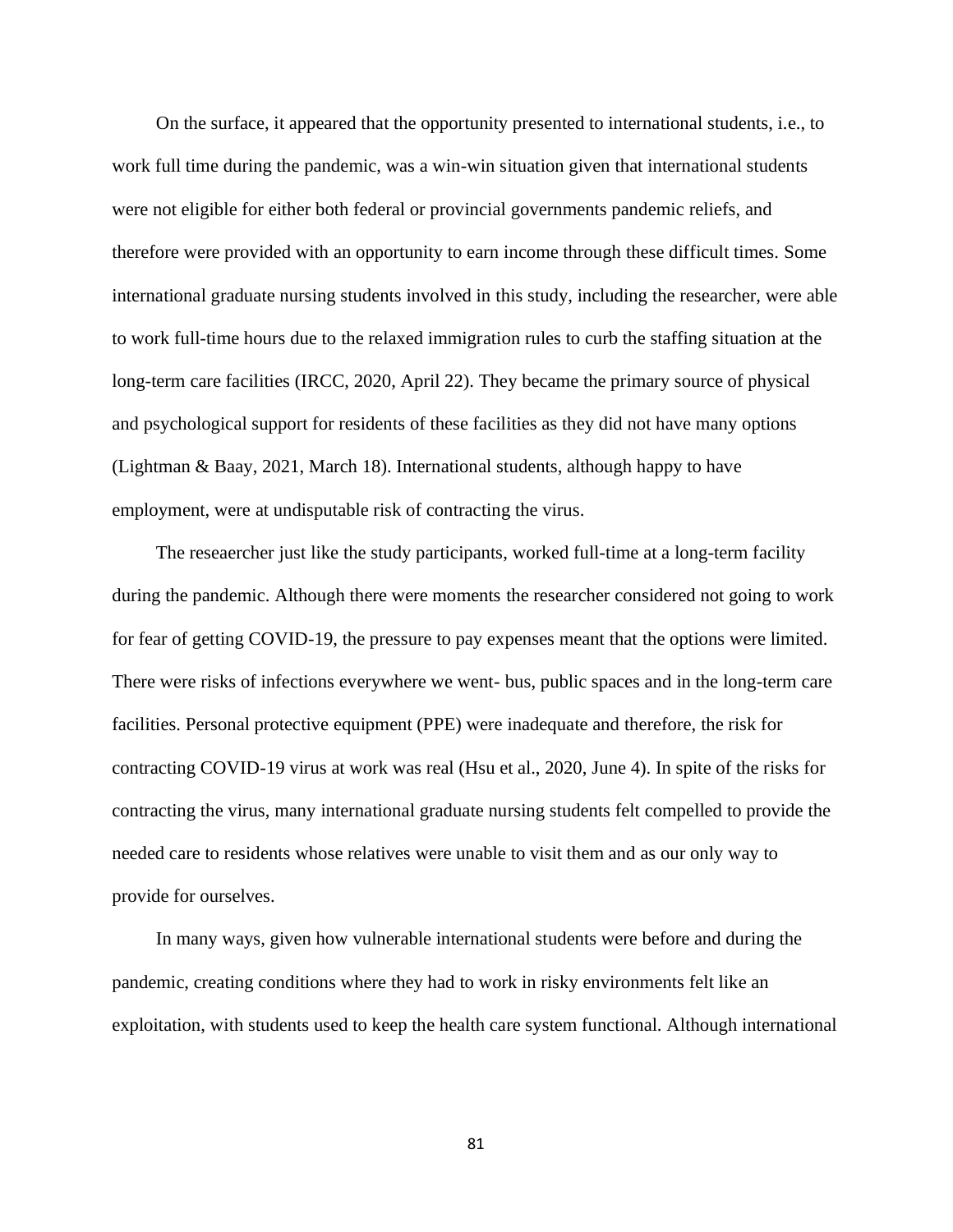graduate nurses were not obliged to work in those settings, the moral and ethical dilemma regarding their involvement in health care was discriminatory to them.

The federal government launched a temporary immigration pathway that would allow over 90,000 temporary residents to gain permanent residency in Canada for temporary residents who risked working at the peak of the pandemic (Brown, 2021, April 20). This included temporary workers in health care, and other essential job categories, and international students who graduated from Canadian post-secondary institutions (Brown, 2021, April 20). However, most participants in this study, including the researcher, did not meet the eligibility criteria to apply for this program since we are still in our graduate programs, and did not have the required number of hours from our care jobs to be eligible.

#### **5.5 Summary of Chapter 5**

In this chapter, I have reflected on four issues and what I learned in the process of conducting research on "*Exploring international graduate nursing students' experiences with, and response to the COVID-19 pandemic and public health measures*." There are extra safeguards in place to obtaining ethical clearance when researching students. The COVID-19 pandemic has impacted ethics boards as it has affected students, hence, virtual interviews would continue to be an option to face-to-to interviews. Also, qualitative interviews have therapeutic value to the study participants and in my case, to the researcher. The ethical and moral implications of international students' increased involvement in healthcare settings due to relaxed policies played at their vulnerability. Finally, this research came about because of the pandemic, and conducting it was not only therapeutic but rewarding with regard to research process during a pandemic.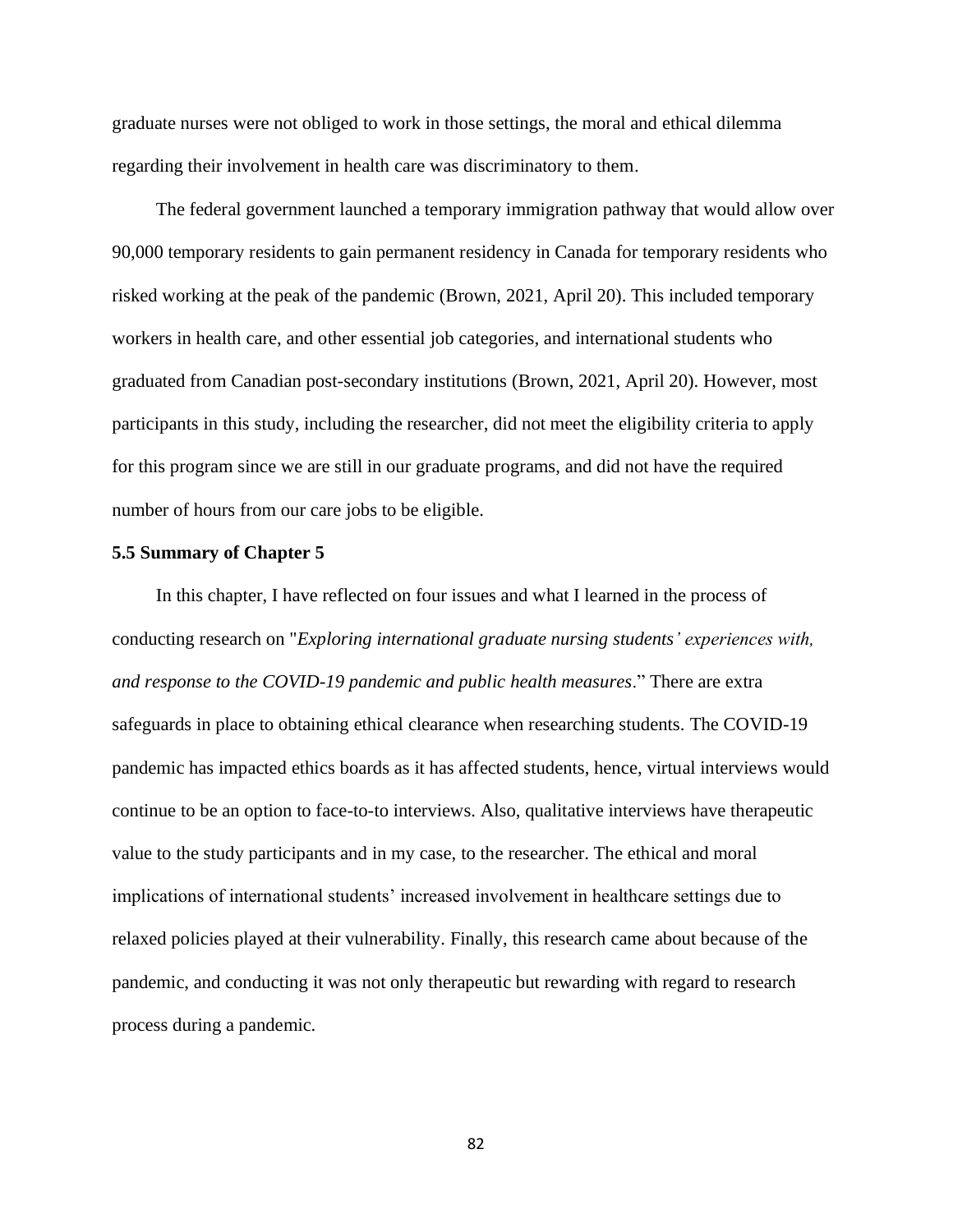## **5.6 Limitations**

There are some limitations to this study. Study participants were purposively recruited to participate in the study. This allowed the researcher to interview suitable participants who provided valuable information to answer the research questions. There could be bias as the researcher may have made subjective assumptions about what he heard them say during the interviews due to the similarities in COVID-19 experiences. However, with reflexive engagement, I hope to have reduced these limitations. International graduate students in other departments may have different COVID-19 experiences from those at the nursing department of the U15 University. As all participants were registerd students of the graduate nursing program at one university, the study findings may not be applicable to other graduate students in different programs. Moreover, eight participants in this study was small to uncover a variety of opinions and may not reach saturation internationally; findings may not be applicable internationally. Limitations of the literature review were: English language only articles were searched, and the limited timeline of the search from March 2020 to October 2020. The limited timeframe of data collection could affect the quality of the data as newer studies have been published after this period.

#### **5.7 Recommendations from the Study**

Some issues or concerns have been raised based on the study findings. The following are some recommendations to support international graduate nursing students in the event of another pandemic:

• The College of Nursing, and the university should have supportive measures in place such as mentorship programs to assist international students that require more support during crisis and difficult moments of their programs.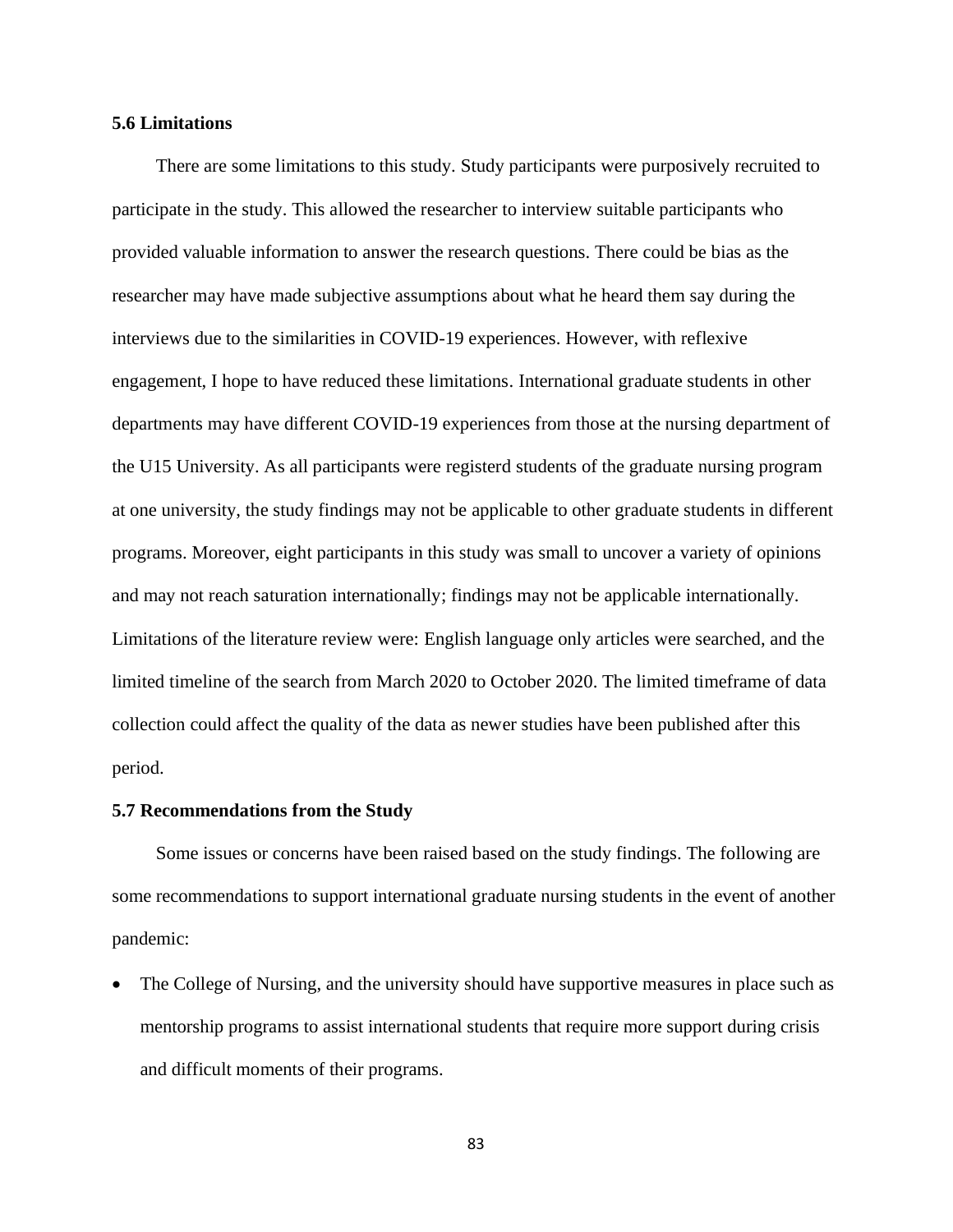- Given the role that international students played to prevent the collapse of the health care system during the first phase of the pandemic, there is need for reciprocity by the Government to support their thriving while taking their studies such as extended health coverage, and a route to gain employment in the healthcare system after completion of their studies.
- The federal government nd the univerities need to amend policies regarding international students tuition such as waiving tuition fees during public health crises and removing international students differential fees. This is particularly relevant given the financial circumstances participants encountered during COVID-19 crisis.
- There is a need to strengthen and resource existing student associations/groups such as the Graduate Student Association, International Student's Club, India Student's Association, African Black Association, and other ethnic groups. With the right connection and social networking associations members will be able to respond to and support one another in unforeseen crises.

## **5.8 Future Research**

The following are potential future research questions based on findings from this study:

- What changes in the post-pandemic era are needed to support international graduate nursing students to succeed in their programs?
- How can the university mitigate the "loss of international student community on campus" in the event of a pandemic as COVID-19?
- What moral and ethical obligations do universities have to support international students in crises situations?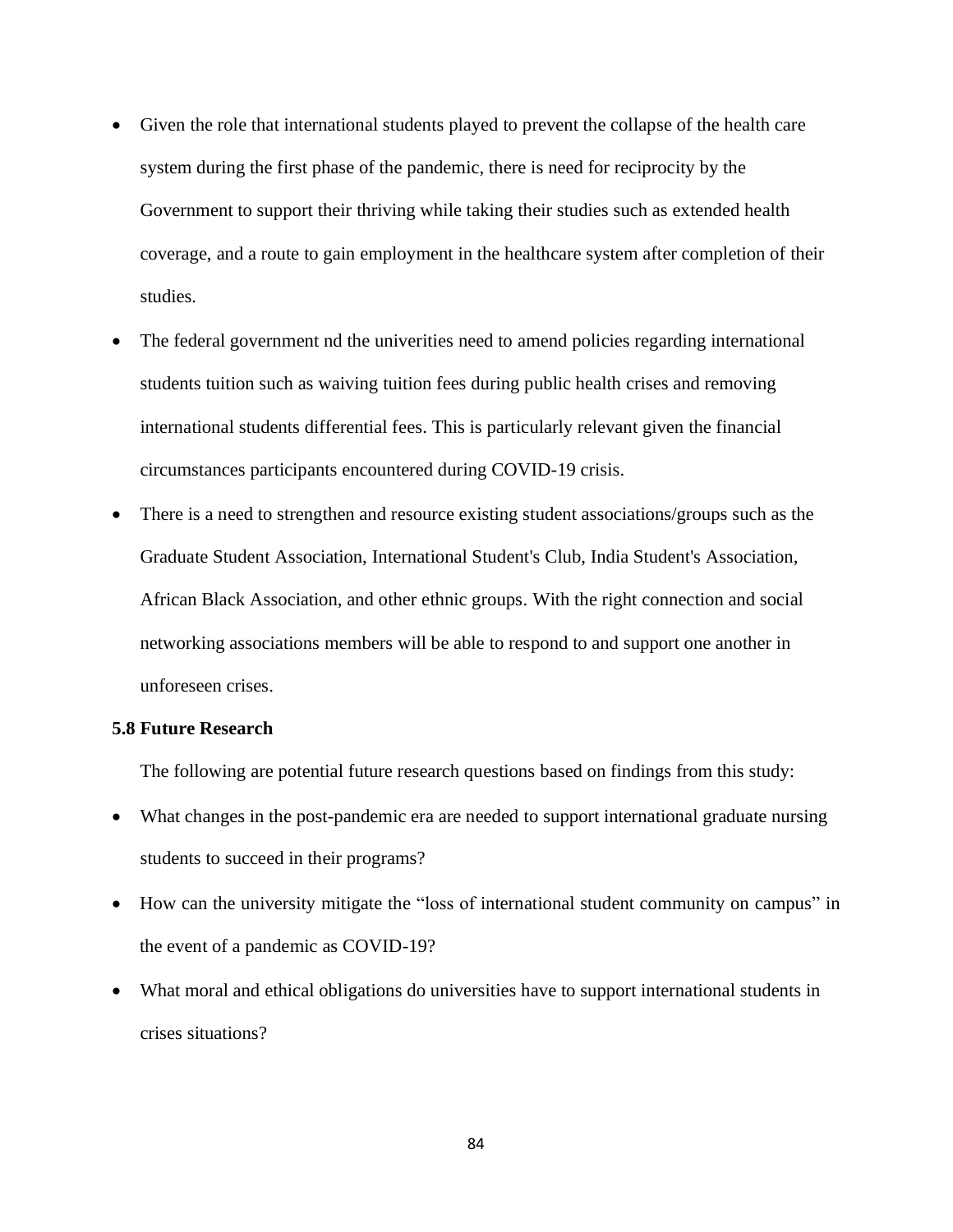• In what ways did the federal government exploit the vulnerability of international students during the COVID-19 pandemic?

## **5.9 How the COVID-19 Pandemic has Evolved since the Data Collection in 2021**

This thesis project was undertaken within the first year of the COVID-19 pandemic, with major public health measures already instituted across Canada. This was a unique and critical time for international students in Canada who were far away from home, and who may not have previously experienced any form of public health crisis away from home. Since then, there have been major changes that have taken place regarding understanding of the virus and treatment therapies. This work ought to be read in light of the events that happened at the time the study was completed. Nevertheless, the relavance of this research regardless of the timing remains:

To recap the timeline of the pandemic after COVID-19 was declared a global pandemic in March 2020 (WHO, 2020b), public health measures came into force with educational institutions migrating to remote learning by mid-March of 2020. In December 2020, the first vaccine campaigns were just starting underway in high-income countries, leading a lot to hope that life would soon get back to normal. The virus has been changing right from the beginning, with different waves and variants of the pandemic.

During the early part of 2021, the alpha variant caused a big wave of cases in Europe, North America, and much of the world. In April 2021, India was hit by delta overwhelming hospitals and outcompeting other variants. With the high transmissible rate of the Delta, it spread worldwide, causing a significant wave of cases in North America and Europe, and the rest of the world. This led to countries tightening their public health measures to control the virus.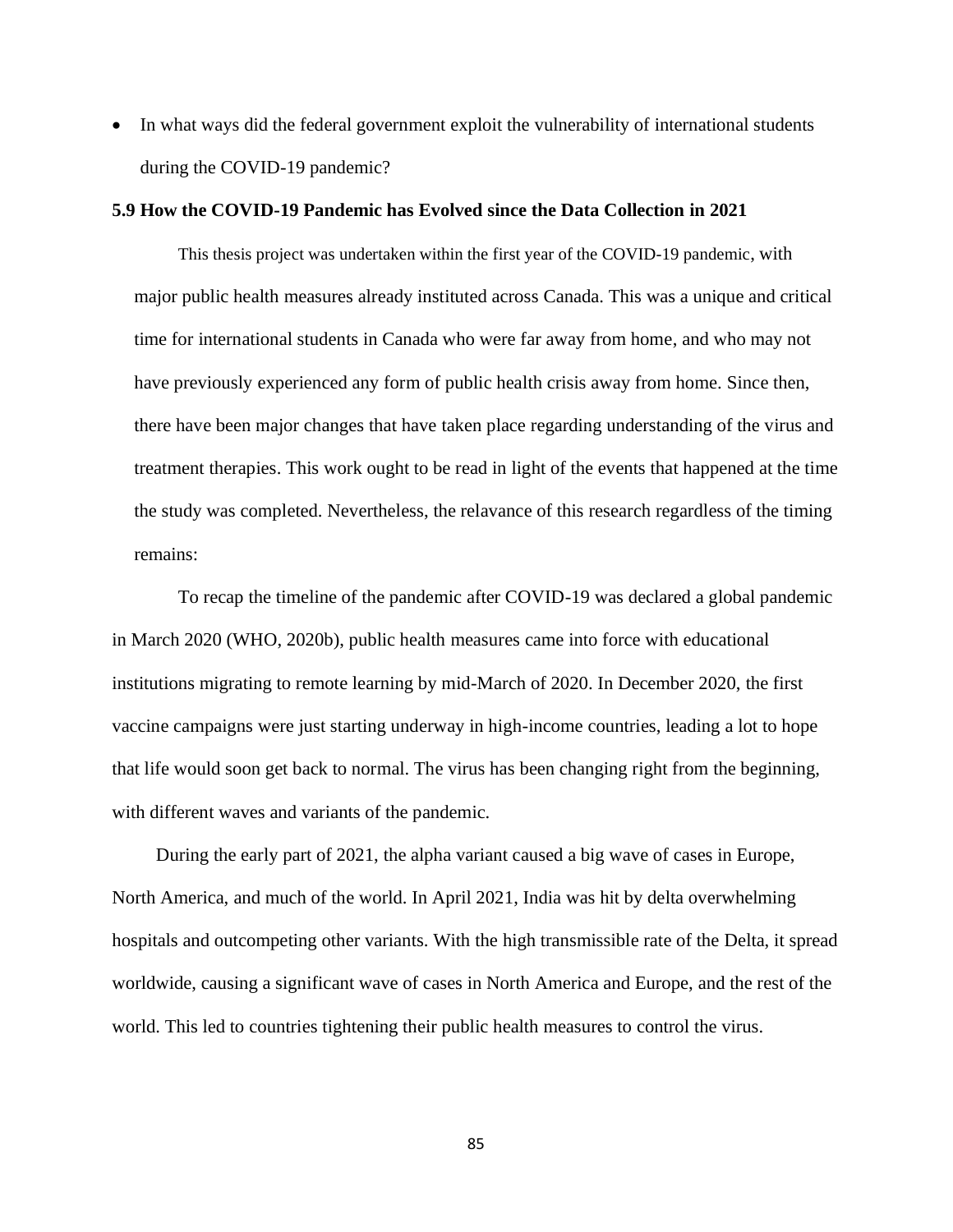At the time of data collection for this study in April 2021, the world was fighting the Delta variant, with public health measures still in effect. Though participants for this study worked as care aides in long-term care settings, not many of them had been fully vaccinated against the COVID-19 virus when the data was collected. Some had taken the first dose of COVID vaccines awaiting the second, whereas a few were still yet to decide getting inoculated or not. However, the student researcher was fully vaccinated before the start of data collection, as the facility he worked was able to secure the vaccines for its workers early enough. My continued followups on participants led to the discovery that one of them contracted the COVID-19 virus from a roommate; she, however, recovered from the infection.

In the summer of 2021, the Canadian government eased its mandatory two-week quarantine requirement instituted for international travellers, for fully vaccinated travellers entering the country. International students who were vaccinated at the time could travel home to see their loved ones, though their return was not guaranteed due to the ever-changing public health guidelines. However, with the new and more transmissible Omicron variant emerging in November 2021, the dramatic surge in cases led to the reintroduction of public health measures and travel restrictions. The federal government warned against non-essential travel in the fall of 2021 and events leading to the Christmas festivities due to the surge in cases of the new Omicron variant, with public health measures reintroduced across provinces in Canada in efforts to contain the virus.

By winter of 2022, most Canadians had received their booster or third dose of the vaccine. Cases of COVID-19, due to the Omicron variant finally peaked by the end of January, and public health measures began to be relaxed. However, there is every reason to anticipate new variants yet could be on the horizon. The Delta and Omicron variants are now happening in parallel, with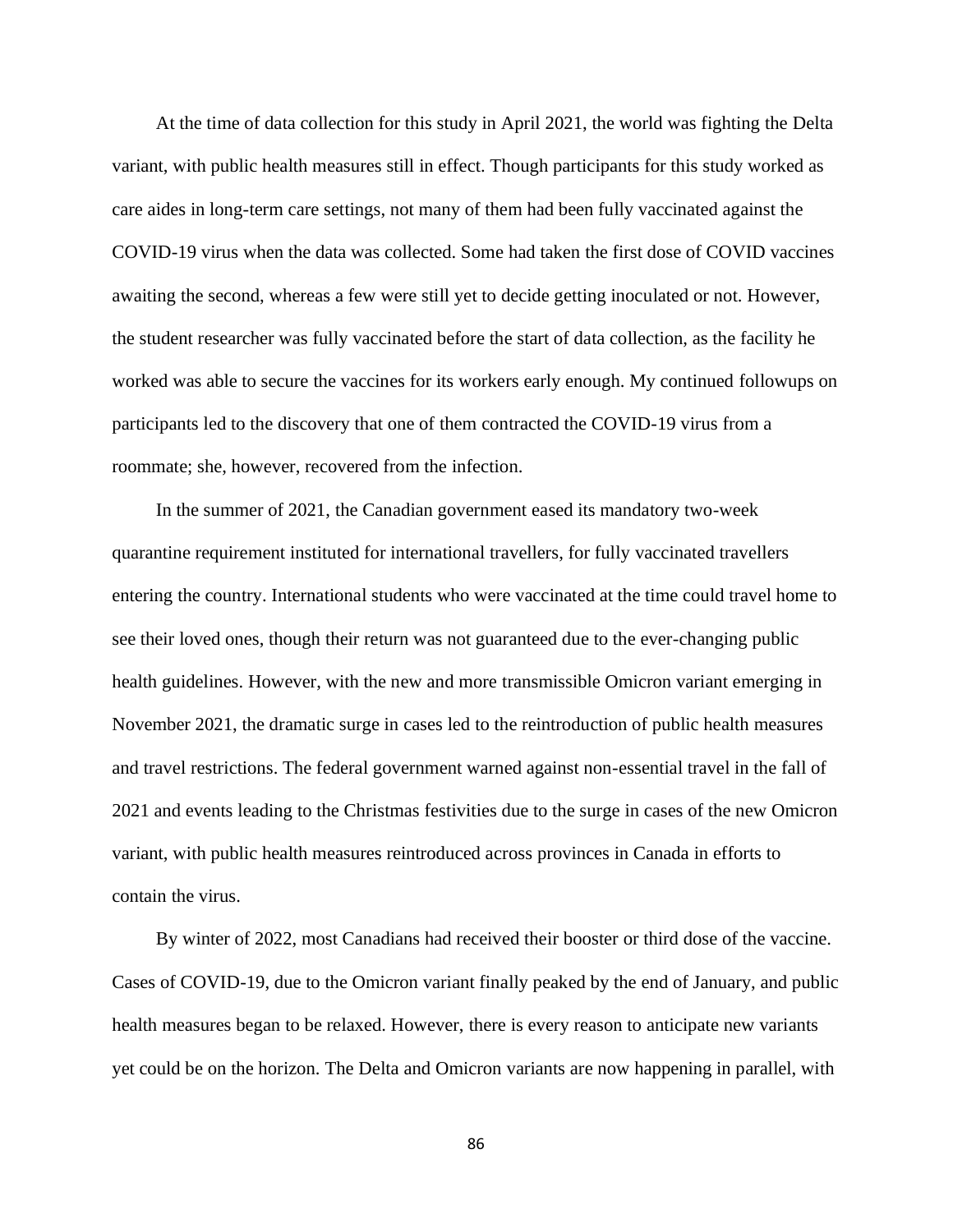Delta remaining high even as Omicron spreads. It appears that we will see a massive global wave of COVID-19 in 2022, and there is every reason to anticipate more dangerous variants yet after the current ones.

## **5.10 Conclusion**

The public health measures aimed at reducing the spread of the virus had some negative impact on the wellbeing of study participants. While at the same time, resilience was built during the pandemic. Financial challenges had been identified as a significant issue for international graduate nursing students who were relying on working on campus to support themselves. Social isolation was another contributing factor to their wellbeing due to the travel restrictions that impeded them to be with their families, while worry and fear for their families abroad were commonly presented among the students.

Unique to the international graduate nursing students was the loss of their international community on campus, which led to develop physical changes (e.g., changes in eating and sleep patterns which could be positive symtoms of depressive disorder), and other symptoms of mental health disorders. Though international graduate nursing students devised ways of managing the impact of the pandemic on their wellbeing, some students sought professional support to manage difficult mental health concerns. They employed coping mechanisms such as talking to their loved ones, friends, and faculty. Despite the impact on their wellbeing, they were resilient and continued their studies. Given that international graduate students already faced several barriers in foreign countries before the pandemic, it is crucial that universities take swift action to update their mental health services and supports to meet the evolving student needs in future crises**.**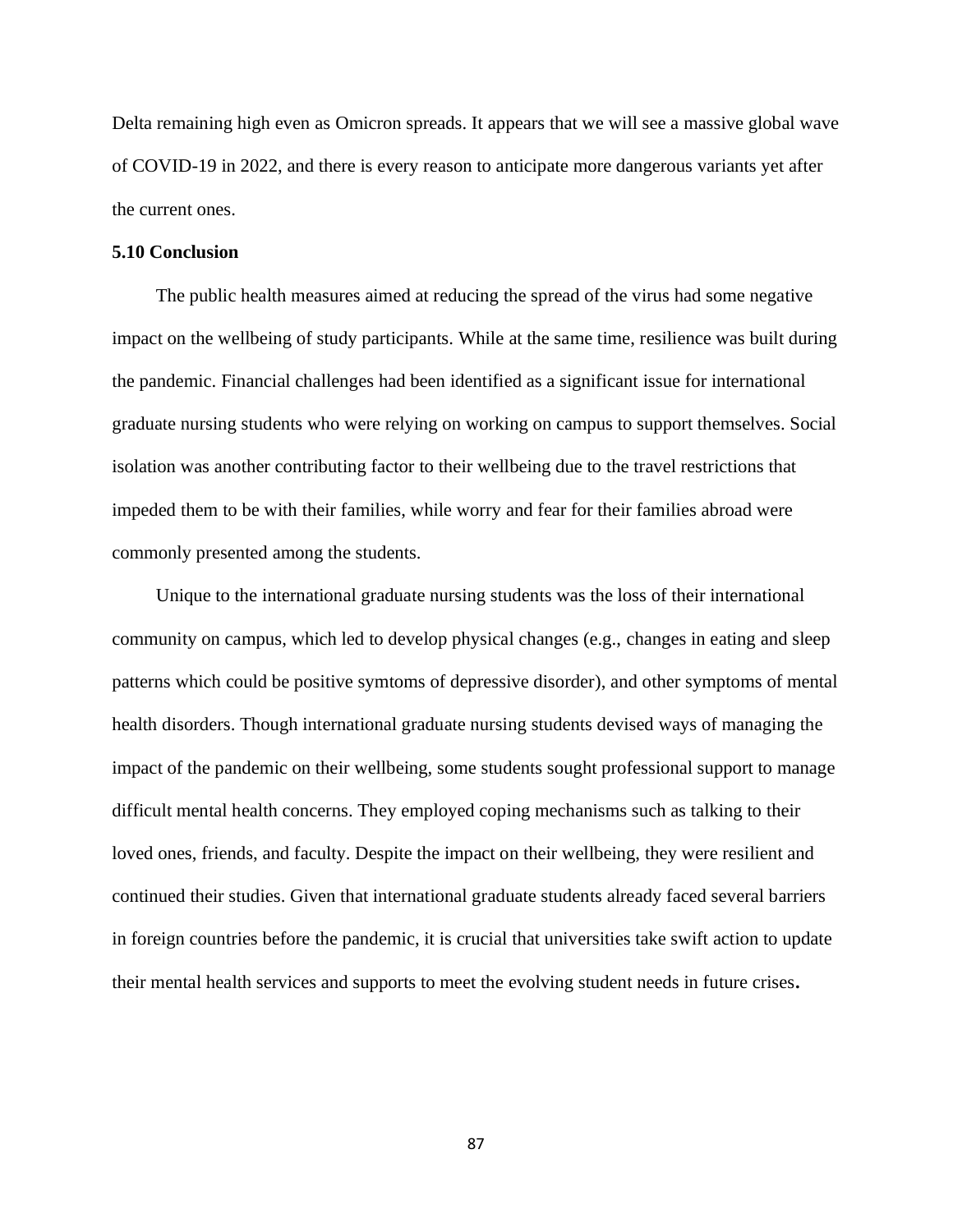## **References**

American Psychological Association. (2020). *Publication manual of the American Psychological Association* (7th ed.).

Andrew, L. (2020, September 19). Rising student mental health problems need urgent action. *University World News.* https://www.universityworldnews.com/postmobile.php?story=20200918101649827

- Ayouni, I., Maatoug, J., Dhouib, W., Zammit, N., Fredj, S. B., Ghammam, R., & Ghannem, H. (2021). Effective public health measures to mitigate the spread of COVID-19: A systematic review. *BMC Public Health*, *21*(1), 1–14. https://doi.org/10.1186/s12889-021- 111111
- Banjong, D., Olson, M., & Chester, E. (2016). Issues and trends of international students in the United States. *International Journal of Education, 4*(1), 1–14. https://www.google.com/url?sa=t&rct=j&q=&esrc=s&source=web&cd=&cad=rja&uact= 8&ved=2ahUKEwjXidbJ793tAhVzFVkFHXyxCu4QFjABegQIAhAC&url=https%3A% 2F%2Fwww.researchgate.net%2Fpublication%2F299376618\_Issues\_and\_Trends\_of\_Int ernational\_Students\_in\_the\_United\_States&usg=AOvVaw09UjrQS5ifVwpTZ0DR0Iwp
- Berger, M., & Sarnyai, Z. (2015). "More than skin deep": Stress neurobiology and mental health consequences of racial discrimination. *Stress*, *18*(1), 1–10. https://doi.org/10.3109/10253890.2014.989204
- Braun, V., & Clarke, V. (2012). Thematic analysis. In H. Cooper, P. M. Camic, D. L. Long, A. T. Panter, D. Rindskopf, & K. J. Sher (Eds.), *APA handbook of research methods in psychology, Vol. 2. Research designs: Quantitative, qualitative, neuropsychological, and biological* (pp. 57–71). https://doi.org/10.1037/13620-004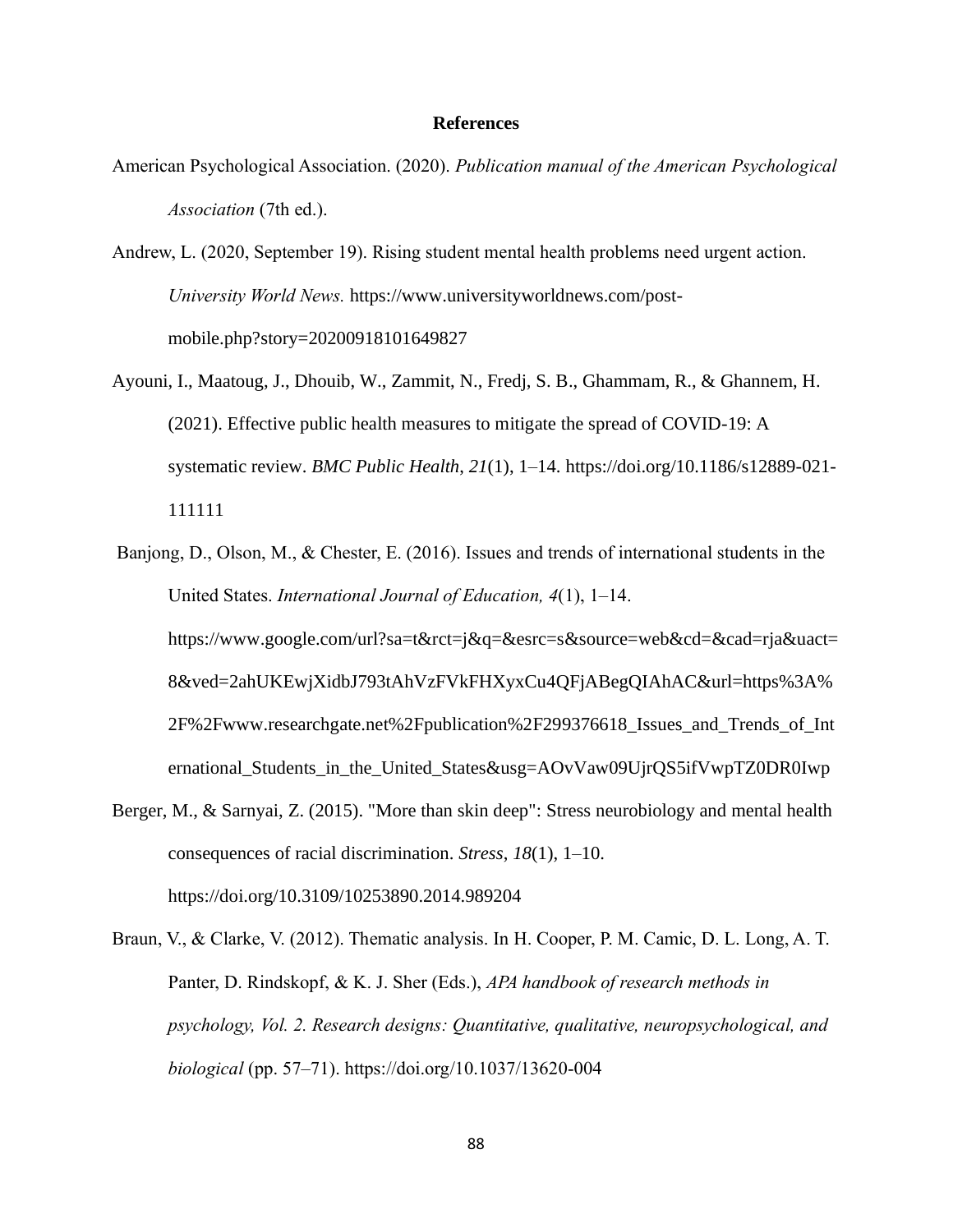- Brown, D. (2021, April 20). A 'relief' or too stringent? Ottawa's new pathway for foreign nationals gets mixed reviews in the Waterloo region. *Canadian Broadcasting Corporation News.* https://www.cbc.ca/news/canada/kitchener-waterloo/waterloo-regionnew-pathway-to-permanent-residency-1.5993582
- Calder, M., Richter, S., Mao, Y., Kovacs Burns, K., Mogale, R., & Danko, M. (2016). International students attending Canadian Universities: Their experiences with housing, finances, and other issues. *Canadian Journal of Higher Education*, *46*(2), 92–110. https://doi.org/10.47678/cjhe.v46i2.184585
- Canada Permanent Residency. (2018, November 12). *Saskatchewan is the easiest pathway to Canada permanent residency.* https://blog.y-axis.com/saskatchewan-easiest-pathwaycanada-permanent-residency/
- Canadian Nurses Association. (2021, March). *Nursing statistics.* https://www.cnaaiic.ca/en/nursing-practice/the-practice-of-nursing/health-human-resources/nursingstatistics
- Cao, W., Fang, Z., Hou, G., Han, M., Xu, X., Dong, J., & Zheng, J. (2020, May). The psychological impact of the COVID-19 epidemic on college students in China. *Psychiatry Research, 287*(March), 112934.

https://doi.org/10.1016/j.psychres.2020.112934

Citizenship and Immigration Canada News. (2020, February 20). *International students: Canada now ranks 3rd globally in foreign student attraction*. https://www.cicnews.com/2020/02/642000-international-students-canada-now-ranks-3rdglobally-in-foreign-student-attraction-0213763.html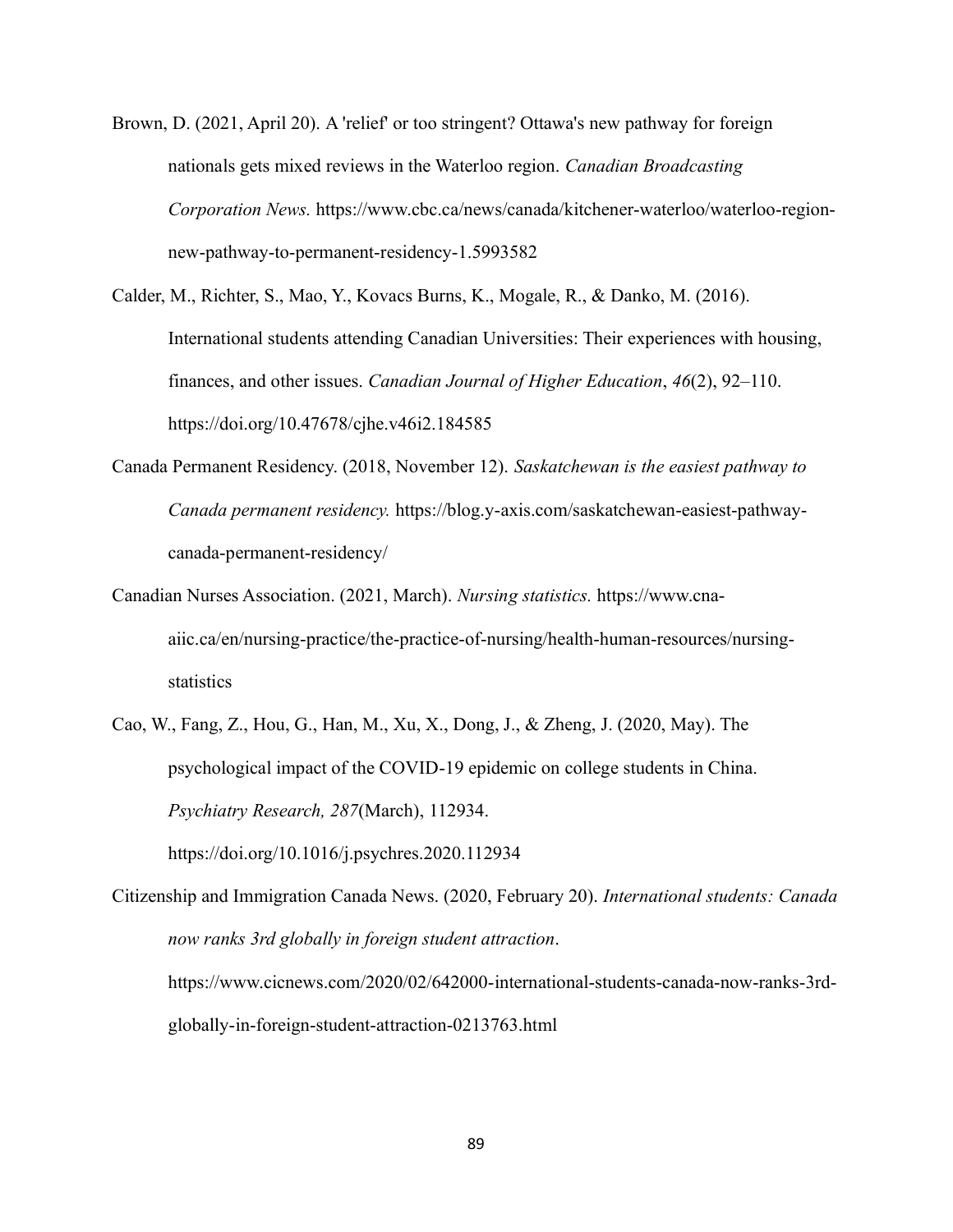- Curry, D. (2020, May 1). How international students are a boost to Canada's economy. *The New Frontier*. https://newcanadianmedia.ca/how-international-students-are-a-boost-tocanadas-economy/
- David, R., & Williams-Morris, R. (2010). Racism and mental health: The African American experience. *Ethnicity & Health*, *5*(3-4), 243–268. https://doi.org/10.1080/713667453
- Education News Canada. (2020, May 11). *University of Saskatchewan announces tuition plans for 2020/2021 academic year.*

https://educationnewscanada.com/article/education/category/economy/96/833235/usaskannounces-tuition-plans-for-the-2020-21-academic-year.html

- Elmer, T., Mepham, K., & Stadtfeld, C. (2020, July 23). Students under lockdown: Comparisons of students' social networks and mental health before and during the COVID-19 crisis in Switzerland. *PLOS ONE, 15*(7), *e0236337*. https://doi.org/10.1371/journal.pone.0236337
- Ezzy, D. (2010). Qualitative interviewing as an embodied emotional performance. *Qualitative Inquiry, 16*(3), 163–170. https://doi.org/10.1177/1077800409351970
- Firang, D. (2020, July 14). The impact of COVID-19 pandemic on international students in Canada. *International Social Work, 63*(6), 820–824. https://doi.org/10.1177/0020872820940030
- Franckowiak-Sochanska, M. (2020, April 14). Mental health in the pandemic times. *Society Register, 4*(3), 67–78. https://doi.org/10.14746/sr.2020.4.3.03
- Fried, E., Papanikolaou, F., & Epskamp, S. (2020, April 24). *Mental health and social contact during the COVID-19 pandemic: An ecological momentary assessment study*, 1–28. https://doi.org/10.31234/osf.io/36xkp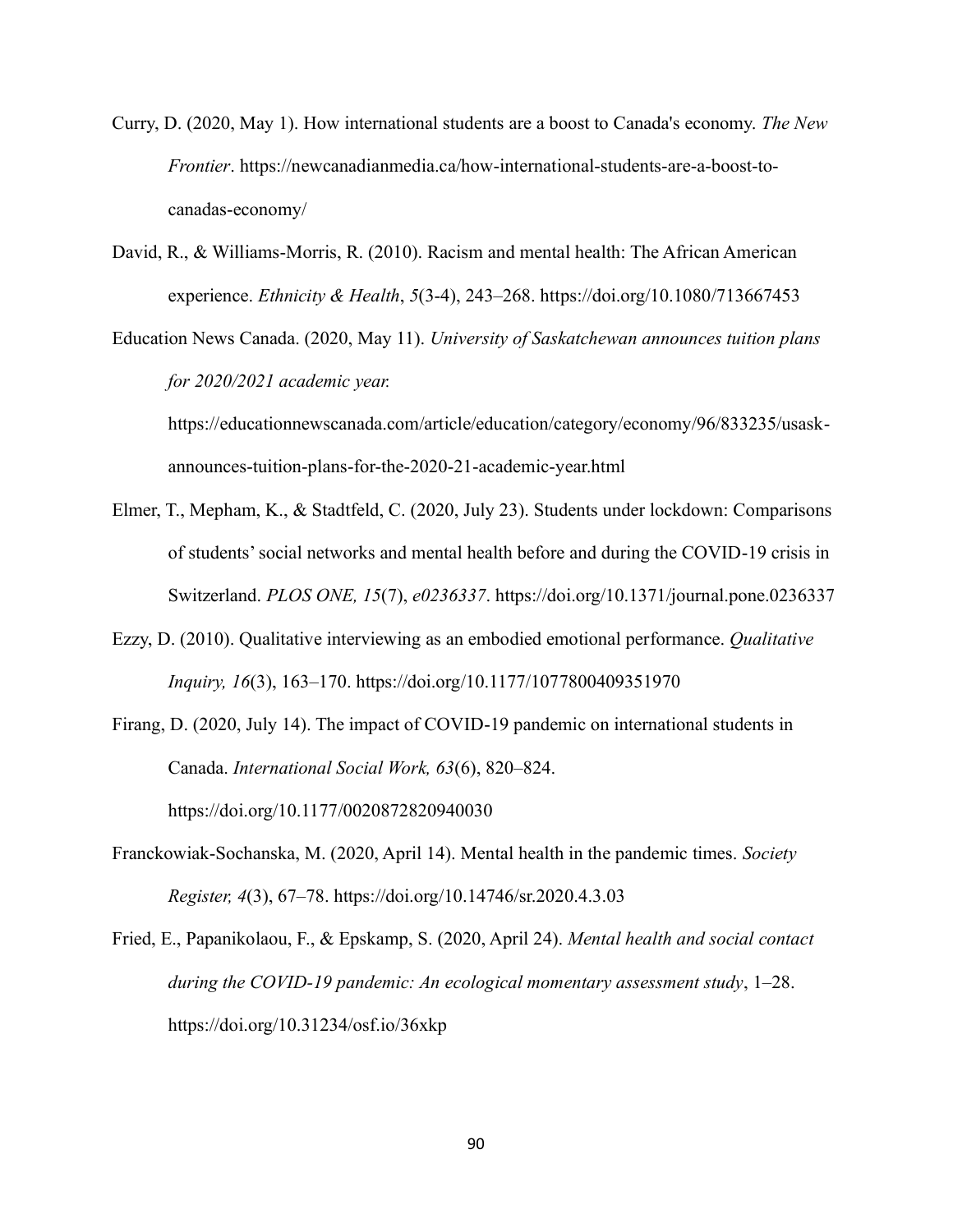Ganson, K., Tsai, A.,Weiser, S., Benabou, S., & Nagata, J. (2021, November 9). Job insecurity and symptoms of anxiety and depression among U.S. young adults during COVID-19. *Journal of Adolescent Health, 68*(1), 53–56.

https://doi.org/10.1016/j.jadohealth.2020.10.008

- Government of Canada. (2018). *Tri-Council policy statement: Ethical conduct for research involving humans* [PDF file]. http://www.pre.ethics.gc.ca/eng/documents/tcps2-2018-eninteractive-final.pdf
- Government of Saskatchewan. (2020, March 18). *COVID-19*: *Saskatchewan declares State of Emergency, imposes additional measures to protect Saskatchewan residents.*  https://www.saskatchewan.ca/government/news-and-media/2020/march/18/covid-19 state-of

emergency#:~:text=The%20Government%20of%20Saskatchewan%20today,address%20t he%20COVID%2D19%20pandemic.&text=Residents%20are%20advised%20to%20limit ,and%20are%20commuting%20for%20work

- Hsu, A., Lane, N., Sinha, S., Dunning, J., Dhuper, M., Kahiel, Z., & Sveistrup, H. (2020, June 4). Impact of COVID-19 on residents of Canada's long-term care homes–Ongoing challenges and policy response. *International Long-Term Care Policy Network.* https://ltccovid.org/wp-content/uploads/2020/05/LTCcovid-countryreports\_Canada\_Hsu-et-al\_May-10-2020-2.pdf
- Huelin, R., Iheanacho, I., Payne, K., & Sandman, K. (2015, May). What's in a name? Systematic and non-systematic literature reviews, and why the distinction matters. *The Evidence Forum*. https://www.evidera.com/wp-content/uploads/2015/06/Whats-in-a-Name-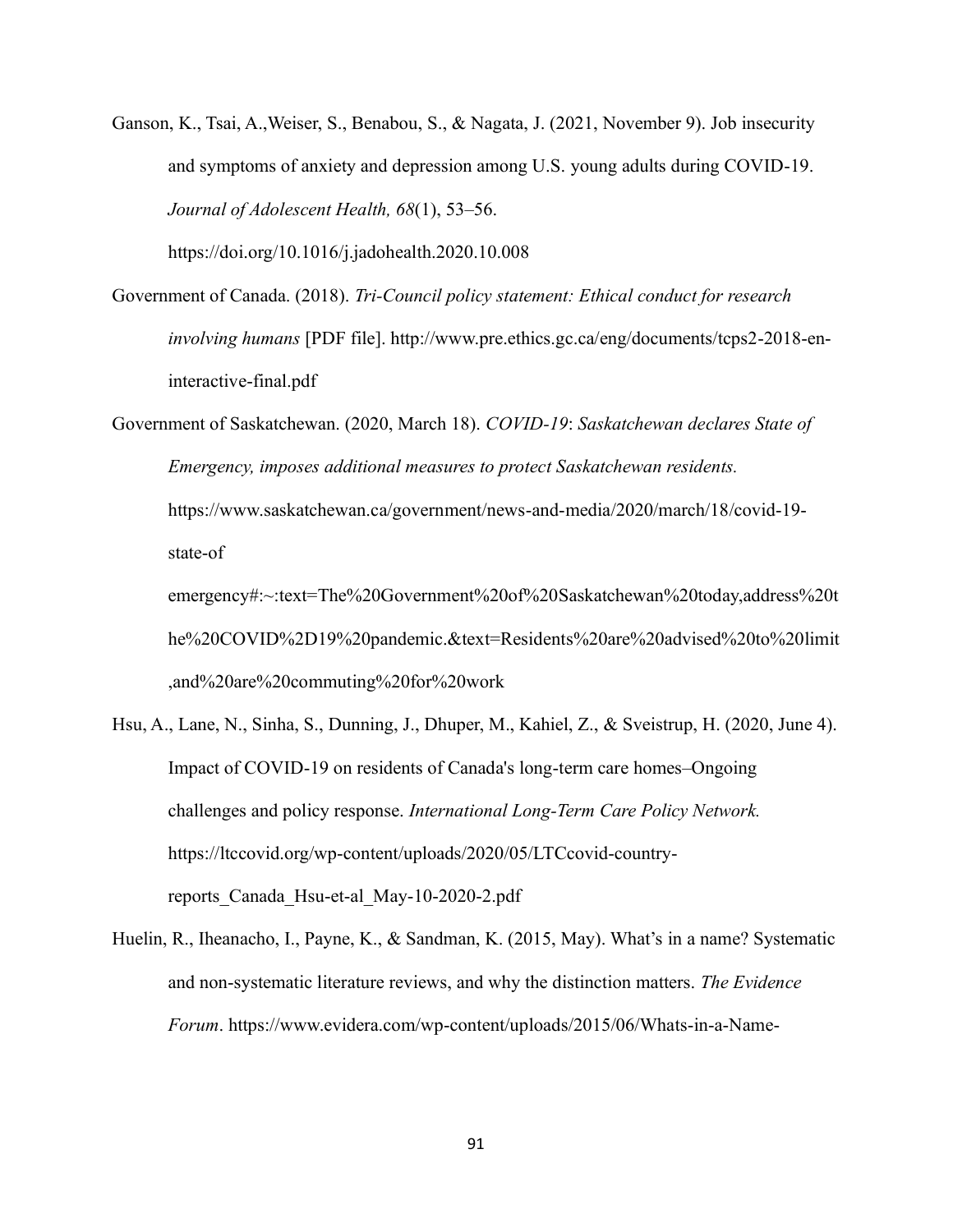Systematic-and-Non-Systematic-Literature-Reviews-and-Why-the-Distinction-Matters.pdf

Immigration, Refugee & Citizenship Canada. (2020, April 22). Removing barriers for international students working in essential services to fight COVID-19. Government of Canada. https://www.canada.ca/en/immigration-refugeescitizenship/news/2020/04/removing-barriers-for-international-students-working-inessential-services-to-fight-COVID-19.html

- Isabella, Z. (2020, May 6). Far from home, some international students facing financial difficulties. *Canada Broadcasting Corporation.* https://www.cbc.ca/news/canada/princeedward-island/pei-international-students-funding-covid-19-2020-1.5556095
- ITV News. (2020, October 14). Student nurses who conquered fears to battle COVID share the experiences in new book [Video]. Video report by ITV News Correspondent Lucy Watson. In chapter by Ramluggum, P. (2020). The fears of providing nursing care in a pandemic: Nursing students' perspective. In book by A. Odunlade, D. Rawcliffe, K. Acott, M. Rioga, M. Mosoeunyane, & K. Ryan (Eds.). *Living with fear: Reflections on COVID-19* (pp. 159–172). Independent Publishing Network. https://www.itv.com/news/2020-10-14/student-nurses-who-conquered-fears-to-battlecovid-share-their-experiences-in-new-book
- Jimenez, J-L. (2020, August 25). COVID-19 is transmitted through aerosols. We have enough evidence, now it is time to act. *Time.* https://time.com/5883081/covid-19-transmittedaerosols/
- Kaparounaki, C., Patsali, M., Mousa, D., Papadopoulou, E., Papadopoulou, K., & Fountoulakis, K. (2020, May 19). University students' mental health amidst the COVID-19 quarantine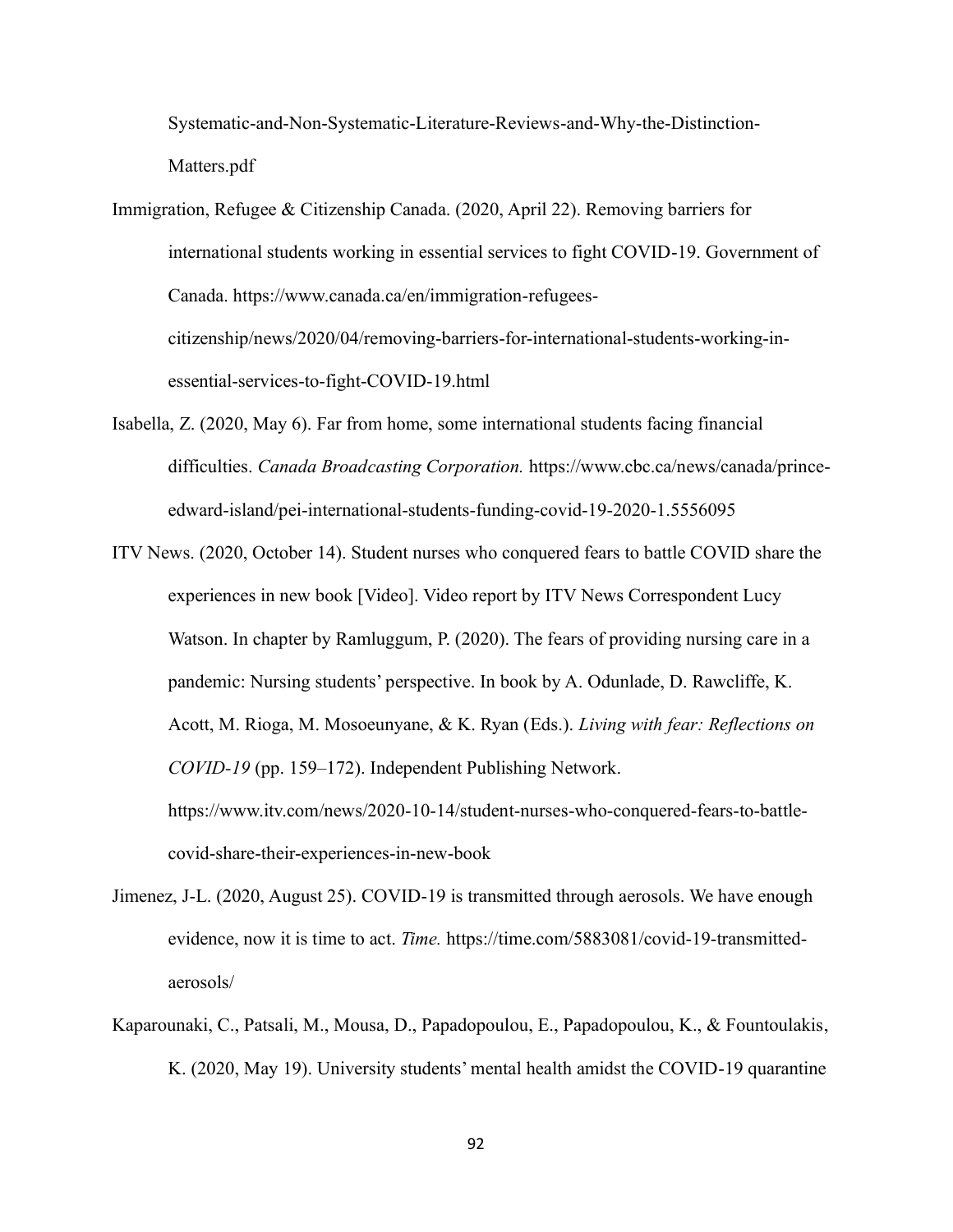in Greece [Letter to Editor]. *Psychiatry Research, 290*(May), 113111. https://doi.org/10.1016/j.psychres.2020.113111

- Kelly, P., & Moogan, Y. (2012). Culture shock and higher education performance: Implications for teaching. *Higher Education Quarterly, 66*(1), 24–46. https://doi.org/10.1111/j.1468- 2273.2011.00505.x
- Khan, A. (2020, July 9). Stranded international students struggle with mental health, increased fees and food insecurity. *Guelphtoday.* https://www.guelphtoday.com/coronavirus-covid-19-local-news/stranded-international-students-battle-mental-health-increased-fees-foodinsecurity-2550851
- Lightman, N. (2021, July 30). Caring during the COVID-19 crisis: Intersectional exclusion of immigrant women health care aides in Canadian long‐term care. *Health & Social Care in the Community*, 1–9. https://doi.org/10.1111/hsc.13541

Lightman, N., & Baay, C. (2021, March 18). *Will COVID-19 finally force us to address the devaluation of long-term care workers? Policy Options*. https://policyoptions.irpp.org/magaz ines/march -2021/will-covid -19-finally-force-us-toaddress-the-devaluation-of-long-term-care-workers/

- Maalouf, F., Mdawar, B., Meho, L., & Akl, E. (2021, January). Mental health research in response to the COVID-19, Ebola, and H1N1 outbreaks: A comparative bibliometric analysis. *Journal of Psychiatric Research, 132*, 198–206. https://doi.org/10.1016/j.jpsychires.2020.10.018
- Mackolil, J., & Mackolil, J. (2020, May 8). Addressing psychosocial problems associated with the COVID-19 lockdown. *Asian Journal of Psychiatry, 51*, 102156. https://doi.org/10.1016/j.ajp.2020.102156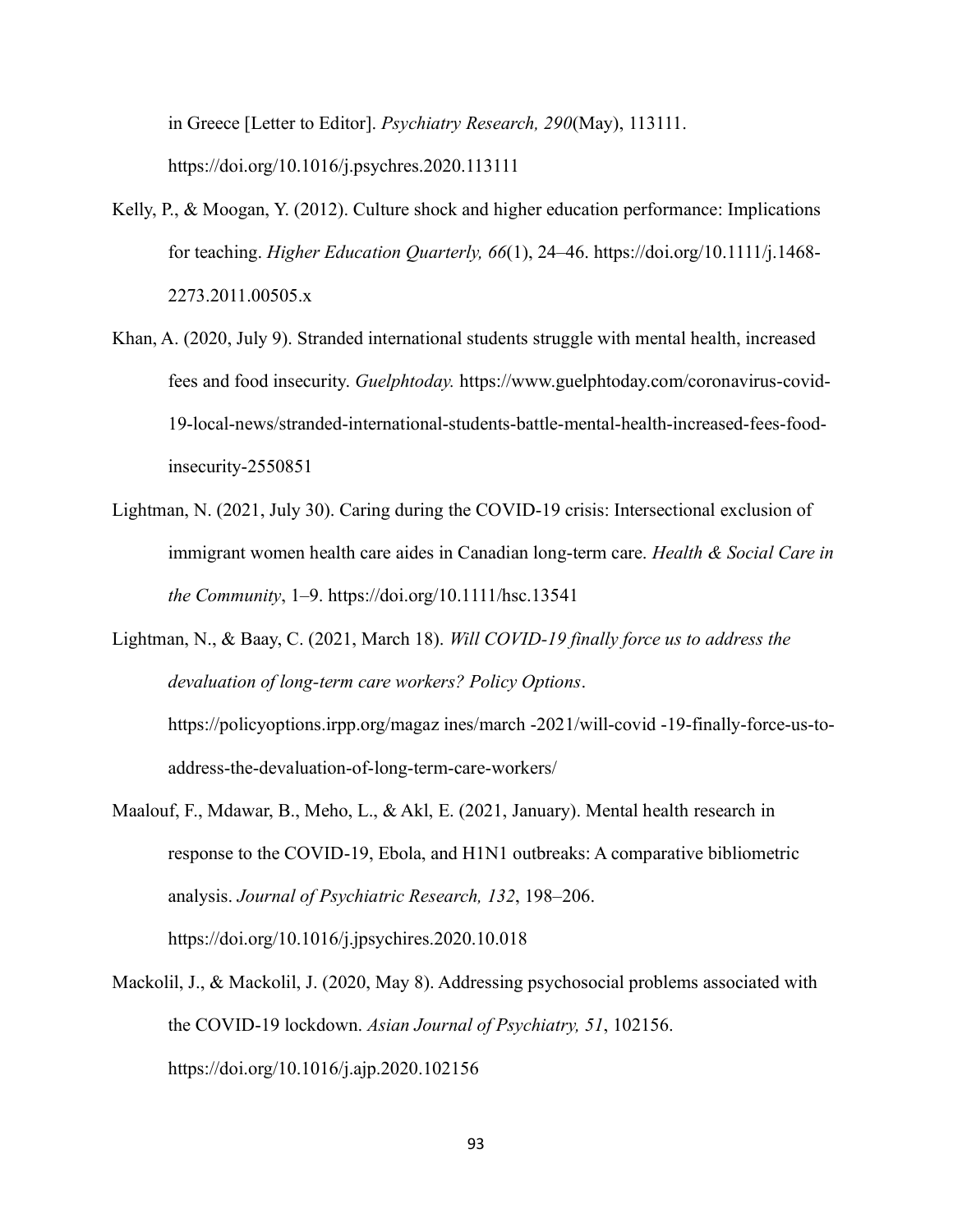- Mainich, S. (2013). The academic, social, and migratory experiences of international graduate students enrolled at the Université de Montréal: A study of persistence. *Collected Essays on Learning and Teaching, 6*, 117. https://doi.org/10.22329/celt.v6i0.3727
- Marianne, K. (2020, August 17). Manitoba university students should get a break on fees for a pandemic- affected fall semester. *Canada Broadcasting Corporation.* https://umsu.ca/news/cbc-news-manitoba-university-students-should-get-break-on-feesfor-pandemic-affected-fall-semester-umsu-president/
- McConnell-Henry, T., James, A., Chapman, Y., & Francis, K. (2010). Researching with people you know: Issues in interviewing. *Contemporary Nurse, 34*(1), 2–9. https://doi.org/10.5172/conu.2009.34.1.002
- Mental Health America. (2020, April 21). *Mental health impact and support for international students in COVID-19.* https://www.mhanational.org/blog/mental-health-impacts-and support-international-students-covid-19
- Morawska, L. (2020, August 24). Health experts urge WHO to acknowledge aerosol transmission of COVID-19. *ABC News.* https://www.abc.net.au/news/2020-08-25/healthexperts-urge-who-to-acknowledge-aerosol-transmission/12587490
- Nguyen, O., & Balakrishnan, V. (2020, October 2). International students in Australia during and after COVID-19. *Higher Education Research & Development, 0*(0), 1–5. https://doi.org/10.1080/07294360.2020.1825346
- Novo, M., Gancedo, Y., Vázquez, M., & Fariña, F. (2020, July). *Relationship between class participation and wellbeing in University students and the effect of COVID-19.* https://doi.org/10.21125/edulearn.2020.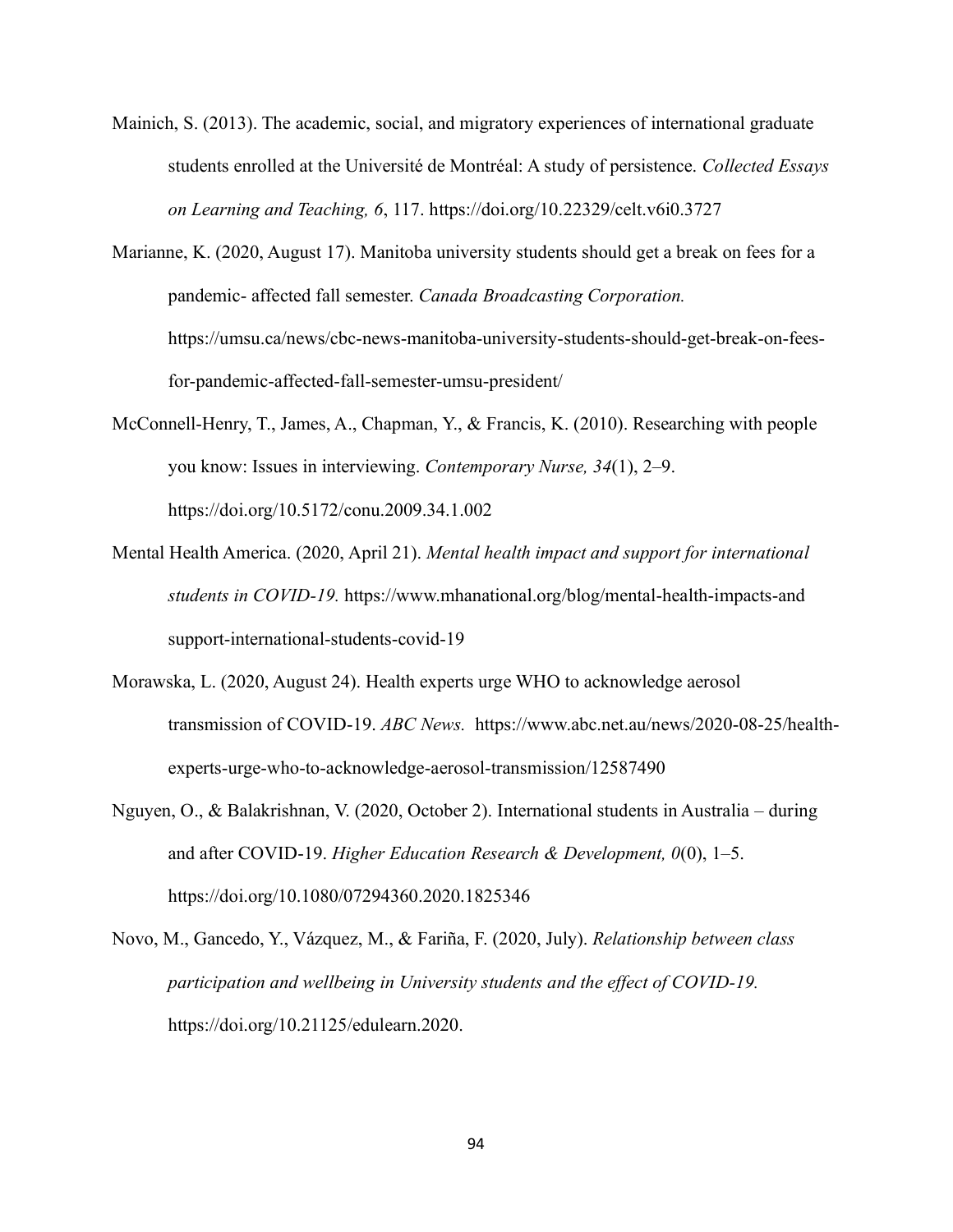- Odriozola-González, P., Planchuelo-Gómez, Á., Irurtia, M., & de Luis-García, R. (2020, May 19). Psychological effects of the COVID-19 outbreak and lockdown among students and workers of a Spanish university. *Psychiatry Research, 290*(May), 113108. https://doi.org/https://doi.org/10.1016/j.psychres.2020.113108
- Ortiz, S. (2001). How interviewing became therapy for wives of professional athletes: Learning from a serendipitous experience. *Qualitative Inquiry, 7*(2), 192–220. https://doi.org/10.1177/107780040100700204
- Patterson, Z., Gabrys, R., Prowse, R., Abizaid, A., Hellemans, K., & McQuaid, R. (2021, May 20). The influence of COVID-19 on stress, substance use, and mental health among postsecondary students. *Emerging Adulthood.* https://doi.org/10.1177/21676968211014080
- Public Health Agency of Canada. (2021, August 20). Coronavirus disease (COVID-19): Symptoms and treatment. In coronavirus disease (COVID-19). *Government of Canada.* https://www.canada.ca/en/public-health/services/diseases/2019-novel-coronavirusinfection/symptoms.html
- Rajkumar, R. (2020, April 10). COVID-19 and mental health: A review of the existing literature. *Asian Journal of Psychiatry, 52*(March), 102066.

https://doi.org/10.1016/j.ajp.2020.102066

Ramluggun, P. (2020). The fears of providing nursing care in a pandemic: Nursing students' perspectives. In A. Odunlade, K. Rawcliffe, M. Acott, M. Rioga, M. Mosoenyane & K. Ryan (Eds.). *Living with fear: Reflections on COVID-19* (pp. 159–172). Independent Publishing Network.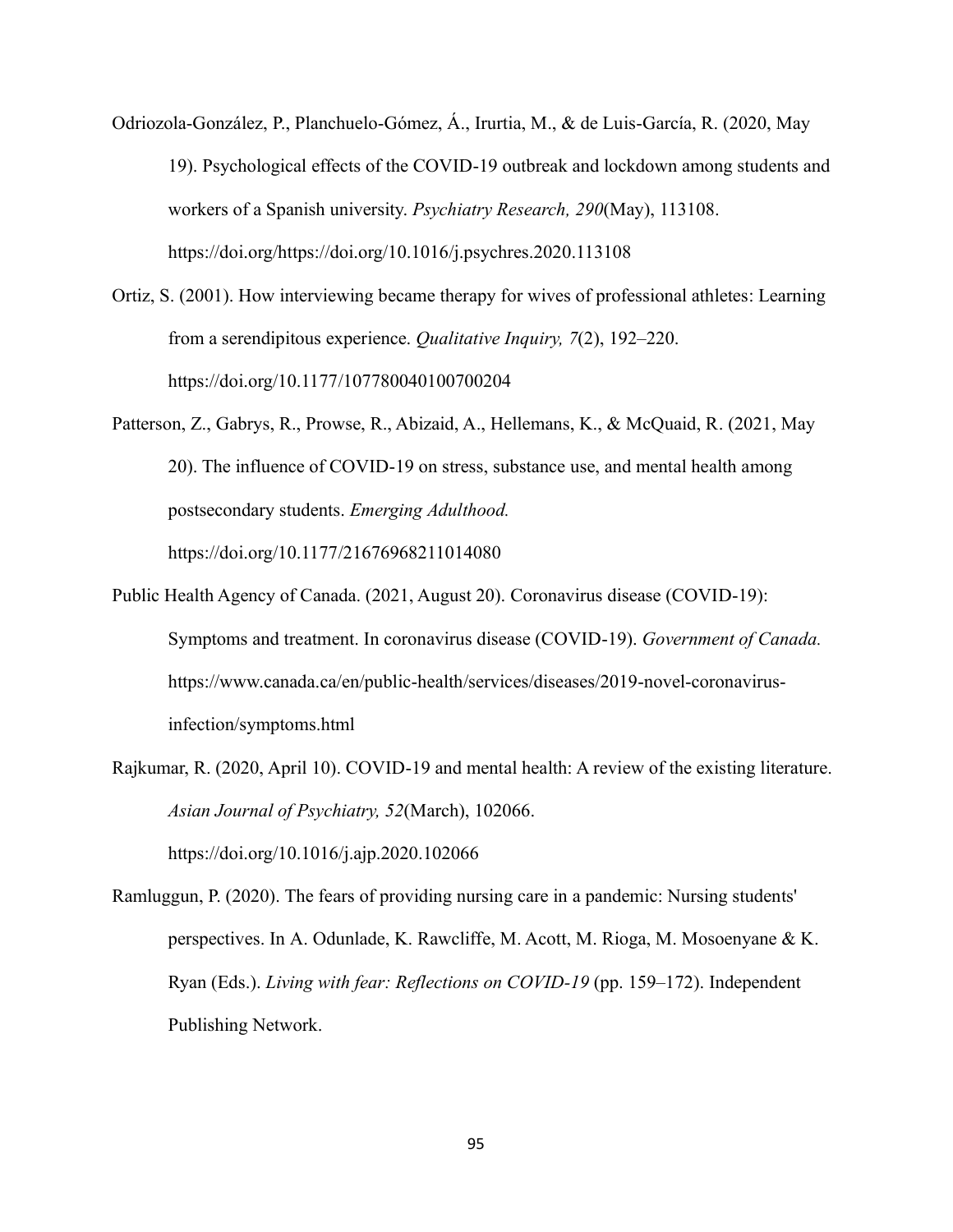- Richards, L., & Morse, J. (2013). Readme first for a user's guide to qualitative methods (3rd ed.). Sage.
- Sahu, P. (2020, April 4). Closure of universities due to coronavirus disease 2019 (COVID-19): Impact on education and mental health of students and academic staff. *Cureus.* https://doi.org/10.7759/cureus.7541
- Self, B. (2021, September). Conducting interviews during the COVID-19 pandemic and beyond. *Qualitative Social Research, 22*(3). http://dx.doi.org/10.17169/fqs-22.3.3741
- Statista. (2019, August 9). Distribution of nurses in Canada from 2006 to 2016, gender. https://www.statista.com/statistics/496975/nurse-distribution-in-canada-by-gender/
- St. George, S. (2010). Applied interpretation: A review of Interpretive Description by Sally Thorne. *The Qualitative Report, 15*(6), 1624–1628. https://doi.org/10.46743/2160- 3715/2010.1367
- Tang, W., Hu, T., Hu, B., Jin, C., Wang, G., Xie, C., Chen, S., & Xu, (2020, May 13). Prevalence and correlates of PTSD and depressive symptoms one month after the outbreak of the COVID-19 epidemic in a sample of home-quarantined Chinese university students. *Journal of Affective Disorders, 274*(March), 1–7. https://doi.org/10.1016/j.jad.2020.05.009
- Teodoro, I., Rebouças, V., Thorne, S., de Souza, N., Brito, L., & Alencar, A. (2018). Interpretive description: A viable methodological approach for nursing research. *Escola Anna Nery*, *22*(3), 1–8. https://doi.org/10.1590/2177-9465-ean-2017-0287
- Tessler, H., Choi, M., & Kao, G. (2020, June 10). The anxiety of being Asian American: Hate crimes and negative biases during the COVID-19 pandemic. *American Journal of Criminal Justice, 45,* 636–646. https://doi.org/10.1007/s12103-020-09541-5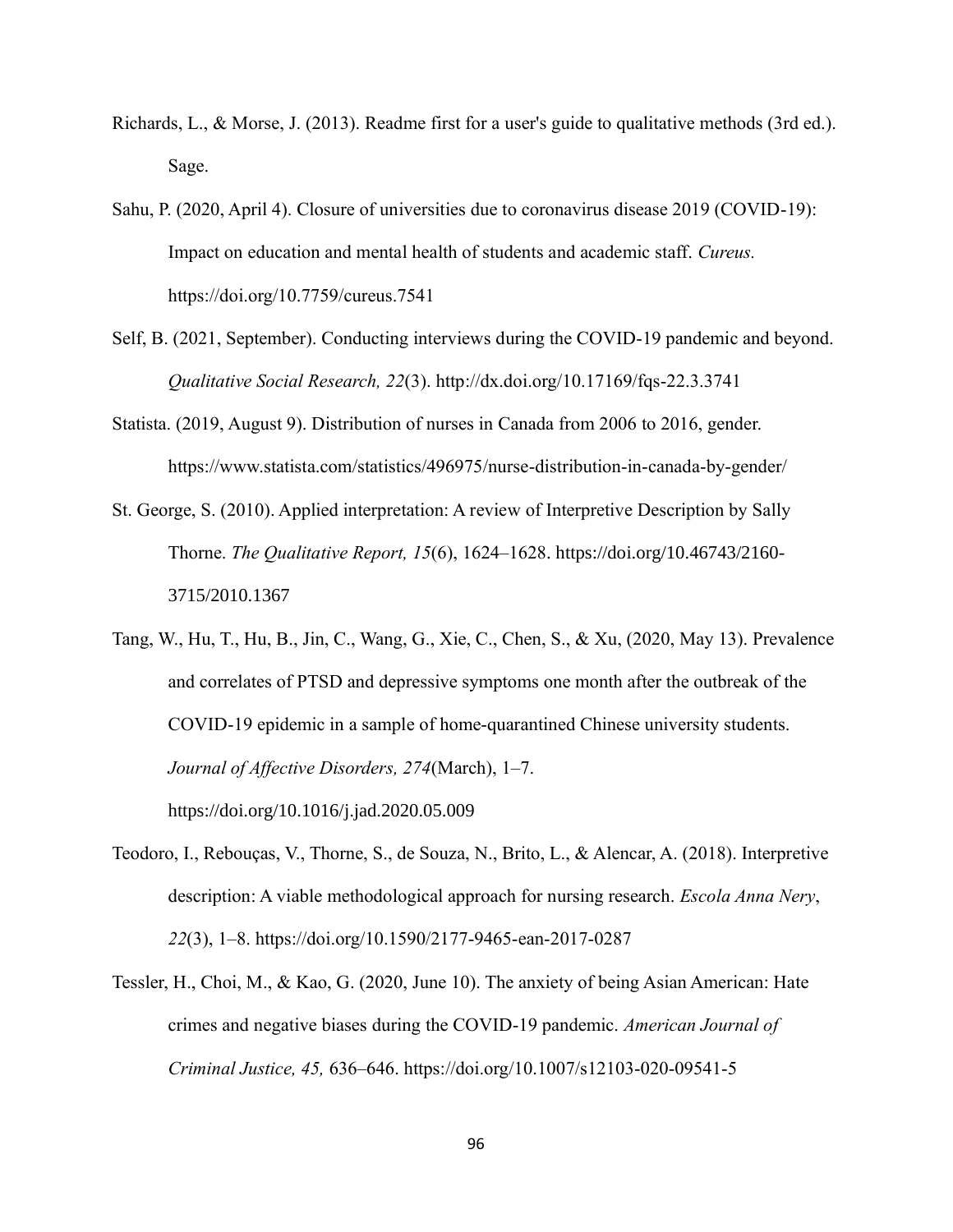Thorne, S. N. (2016). *Interpretive description: Qualitative research for applied practise* (2nd ed.). Routledge.

Thorne, S., Kirkham, S., & O'Flynn-Magee, K. (2004). The analytic challenge in interpretive description. *International Journal of Qualitative Methods*, 1–11. https://doi.org/10.1177/160940690400300101

- Torales, J., O'Higgins, M., Castaldelli-Maia, J., & Ventriglio, A. (2020, March 31). The outbreak of COVID-19 coronavirus and its impact on global mental health. *International Journal of Social Psychiatry, 66*(4), 317–320. https://doi.org/10.1177/0020764020915212
- Torrentira, M. (2020). Online data collection as adaptation in conducting quantitative and qualitative research during the Covid-19 pandemic. *European Journal of Education Studies, 7*(11), 78–87. https://doi.org/10.46827/ejes.v7i11.3336
- Tull, M., Edmonds, K., Scamaldo, K., Richmond, J., Rose, J., & Gratz, K. (2020, May 12). Psychological outcomes associated with stay-at-home orders and the perceived impact of COVID-19 on daily life. *Psychiatry Research*, *289*(April), 113098. https://doi.org/10.1016/j.psychres.2020.113098
- University of Alberta. (2020). *Graduate students tuition and fees.* https://www.ualberta.ca/graduate-studies/current-students/tuition-and-fees/how-fees-arecalculated/index.html
- University of Saskatchewan. (2020a). *College of nursing graduate studies program.* https://nursing.usask.ca/admission/graduate.php
- University of Saskatchewan. (2020b). *Graduate students tuition and fees.* https://students.usask.ca/money/tuition-fees/graduate-tuition.php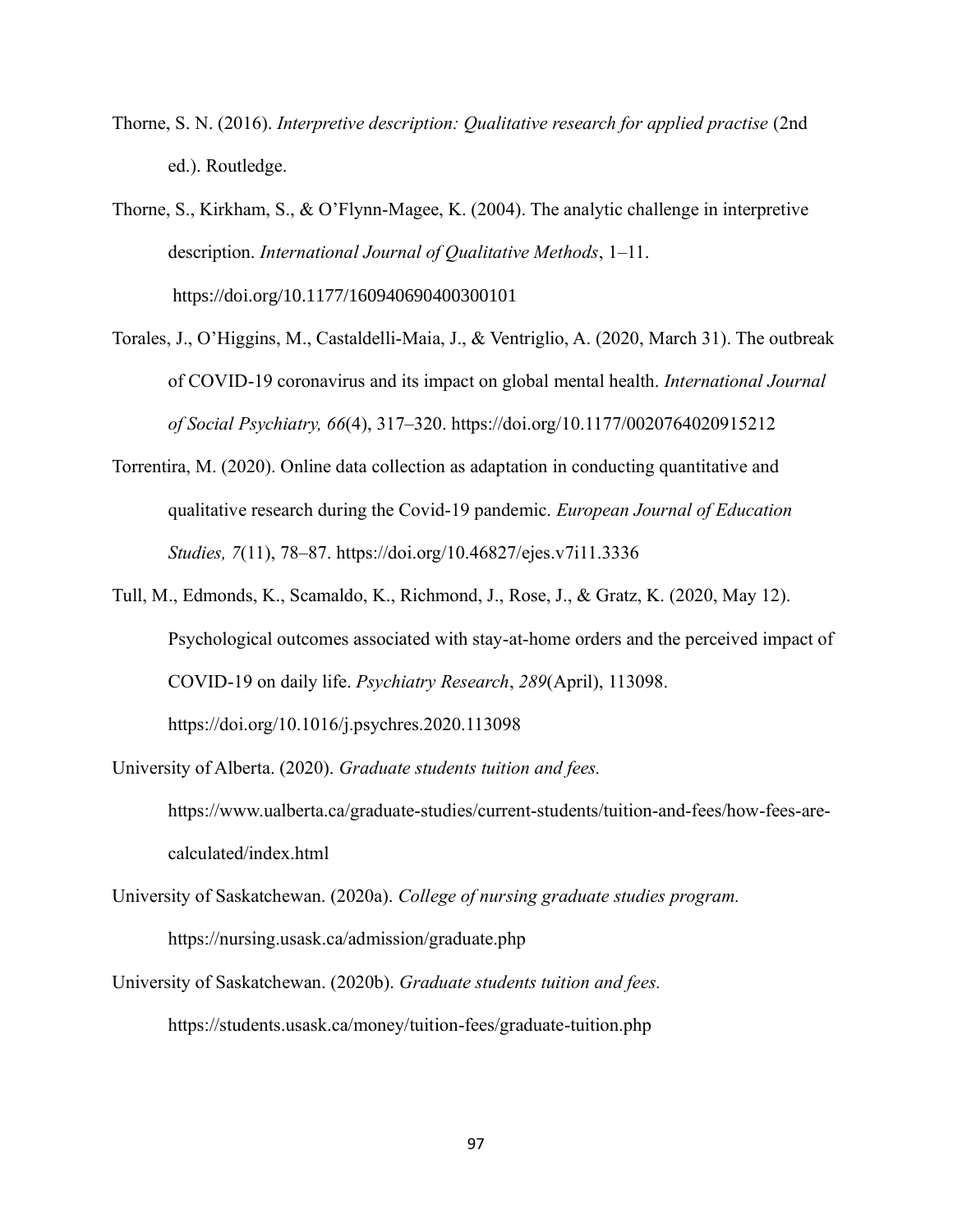- University of Saskatchewan. (2020c). *International Students and Study Abroad Center (ISSAC) news*. https://students.usask.ca/international/issac.php
- University of Saskatchewan. (2020d, January 27). Coronavirus awareness. *COVID-19 past updates*. https://covid19.usask.ca/past-updates.php#Questions
- University of Saskatchewan. (2020e, March 3). *COVID-19 past updates.*

https://covid19.usask.ca/past-updates.php#panel-March-March32020

- University of Saskatchewan. (2020f, March 10). Student travel cancelled to select countries. *COVID-19 past updates*. https://covid19.usask.ca/past-updates.php#panel-March-March32020
- University of Saskatchewan. (2020g, March 19*). COVID-19 past updates.* https://covid19.usask.ca/past-updates.php#March
- University of Saskatchewan. (2020h, March 20). *COVID-19 past updates.* https://covid19.usask.ca/past-updates.php#March
- University of Saskatchewan. (2020i, August). *COVID-19 past updates.* https://covid19.usask.ca/past-updates.php#August
- Walsh, R. T. G. (2014). Researcher-participant relationship. In T. Teo (Ed.), *Encyclopedia of critical psychology: Qualitative research* (2014 ed., pp. 19–24). https://doi.org/10.1007/978-1-4614-5583-7\_267
- Wang, C., Pan, R., Wan, X., Tan, Y., Xu, L., Ho, C., & Ho, R. (2020, March 6). Immediate psychological responses and associated factors during the initial stage of the 2019 coronavirus disease (COVID-19) epidemic among the general population in China. *International Journal of Environmental Research and Public Health, 17*(5). https://doi.org/10.3390/ijerph17051729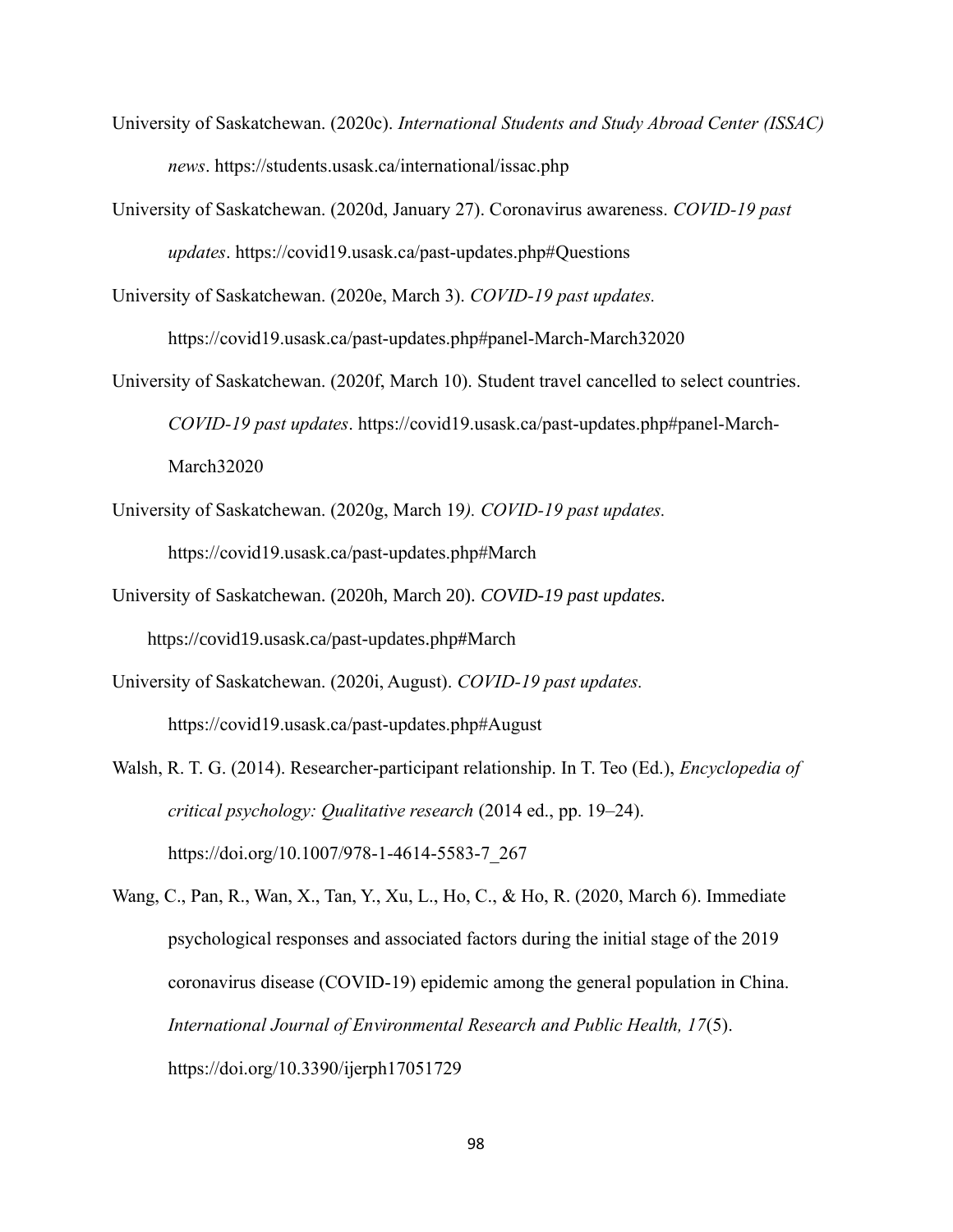World Health Organization. (2020a, January 23). *WHO self-help intervention reduces psychological distress in humanitarian crisis situation.* https://www.who.int/mental\_health/en/

- World Health Organization. (2020b, March 11*). Coronavirus (COVID-19) events as they happen.* https://www.who.int/emergencies/diseases/novel-coronavirus-2019/events-as-theyhappen
- World Health Organization. (2020c, March 18). *Mental health and psychosocial considerations during COVID-19 outbreak*, 1–6. https://www.who.int/docs/defaultsource/coronaviruse/mental-health-considerations.pdf
- World Health Organization. (2020d, September 14). *Coronavirus disease (COVID-19).* https://www.who.int/health-topics/coronavirus
- Yuerong, C., Susan, L. R., Samantha, M., Joni, S., & Anthony, T. (2017). Challenges facing Chinese international students studying in the United States. *Educational Research and Reviews, 12*(8), 473–482. https://doi.org/10.5897/err2016.3106
- Zhai, Y., & Du, X. (2020, April 17). Addressing collegiate mental health amid COVID-19 pandemic. *Psychiatry Research, 288*(April), 113003. https://doi.org/10.1016/j.psychres.2020.113003
- Zhang, Y., Zhang, H., Ma, X., & Di, Q. (2020, May 25). Mental health problems during the COVID-19 pandemics and the mitigation effects of exercise: A longitudinal study of college students in China. *International Journal of Environmental Research and Public Health, 17*(10). https://doi.org/10.3390/ijerph17103722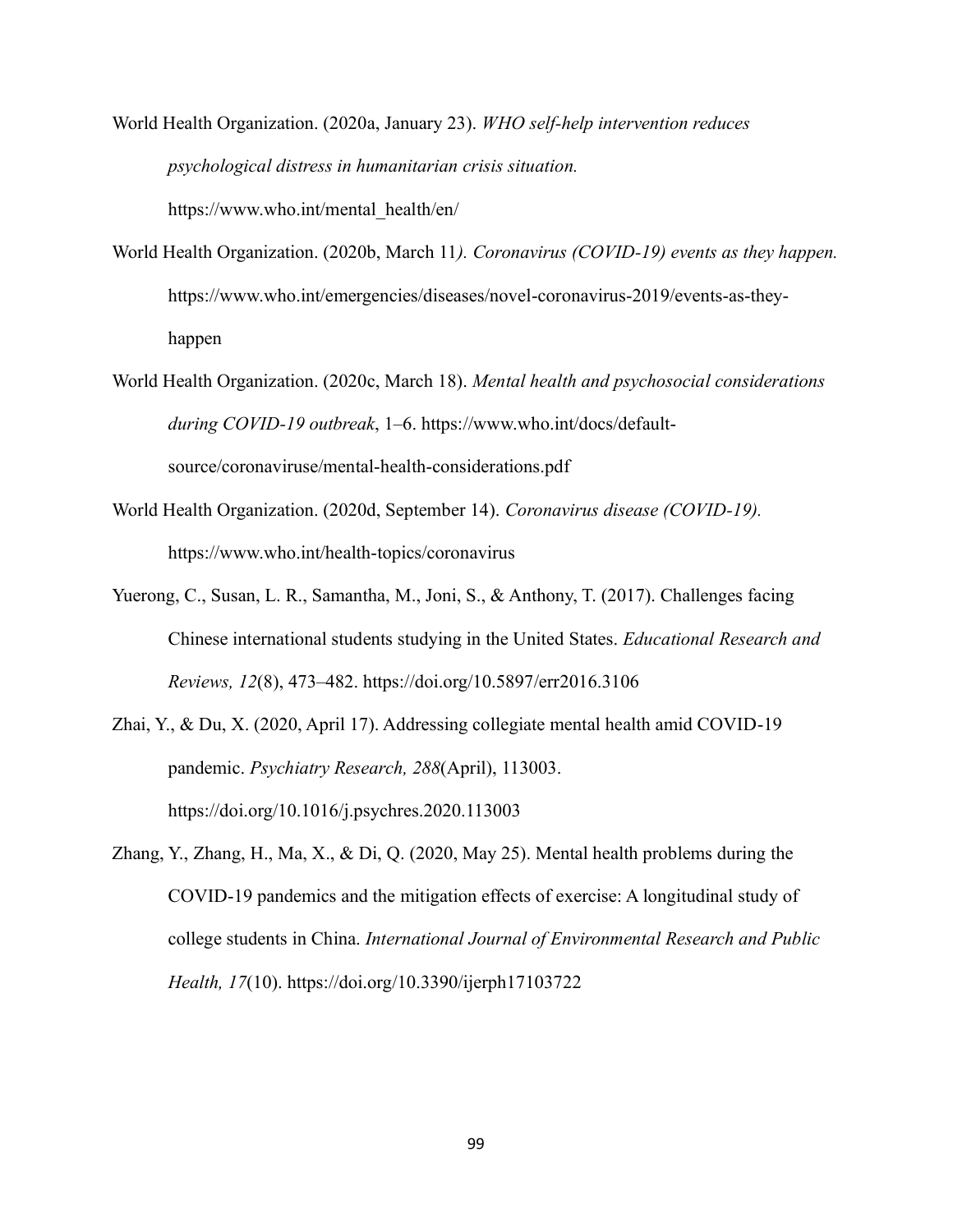#### **Appendices**

## **Appendix A: Information /Invitation Letter**

Hello Colleagues,

I am Solomon Asayah, a Master of Nursing student of the University of Saskatchewan. As part of my master's thesis, I am carrying out a study about international graduate nursing students' experiences with, and response to COVID-19 pandemic and the public health measures. This letter serves to inform you and invite all international graduate nursing students to participate in this study. Participation is voluntary, and there are no consequences if a participant refuses to participate in this study. Your role as a participant, if you consent to participate, means that you will agree to a one-on-one WebEx interview lasting an hour or one and a half hours with the student researcher. Demographic questions will be asked as part of each interview. These questions will be asked at the start of each interview and audio recorded. You will be asked questions related to your overall experiences and how you responded to the pandemic and the public health measures. You can choose not to respond to any question if a question is uncomfortable to you for any reason. Please be aware that this research project has been approved on ethical grounds by the ethics review board, and operational approval granted by research and graduate studies of the university. For confidentiality and privacy issues any questions regarding your rights as a participant may be addressed to the committee through the Research Ethics Office on request. The data obtained from you will be used solely to explore your experience and response to the COVID-19 pandemic and the public health measures.

I sincerely express in advance my appreciation for your time in this study. Findings may inform educational institutions of what health interventions are needed to assist vulnerable groups, including international students, in unforeseen crises. The study findings will be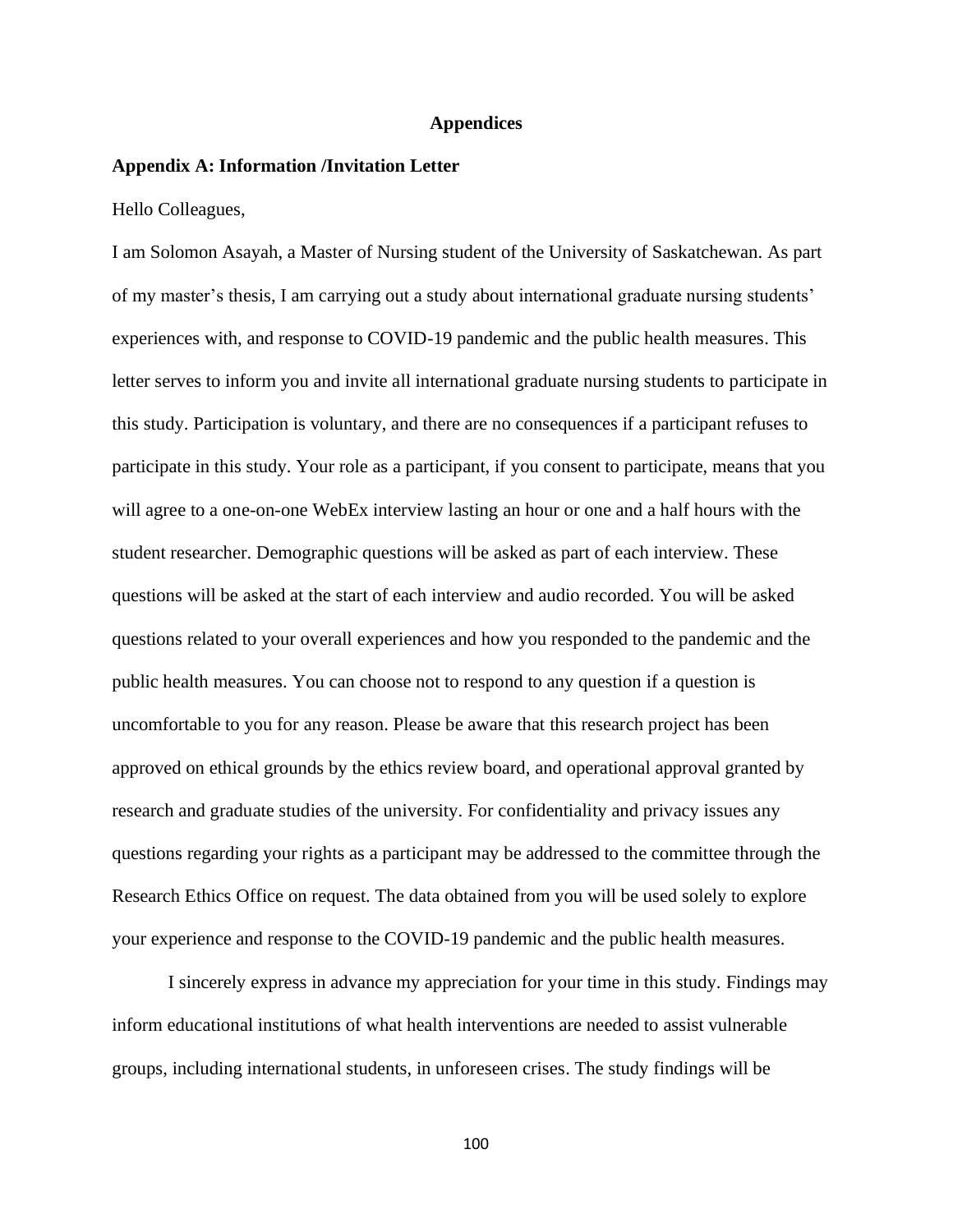published in recommended journals and in a report made available to the University of

Saskatchewan.

For more information about this study, please contact:

## **Study Supervisors:**

1.Arlene Kent-Wilkinson, RN, CPMHN(C), BSN, MN, PhD

Tel: 306-966-6897

Email: arlene.kent@usask.ca

2.Geoffrey Maina, RN, BScN, MN, PhD

Tel: 306-765-3887

Email: [geoffrey.maina@usask.ca](mailto:geoffrey.maina@usask.ca)

## **Researcher/Grad Student:**

3.Solomon Asumakae Asayah, RGN, RN, BScN, MN-Student

Tel: 306-400-0940

Email: saa674@usask.ca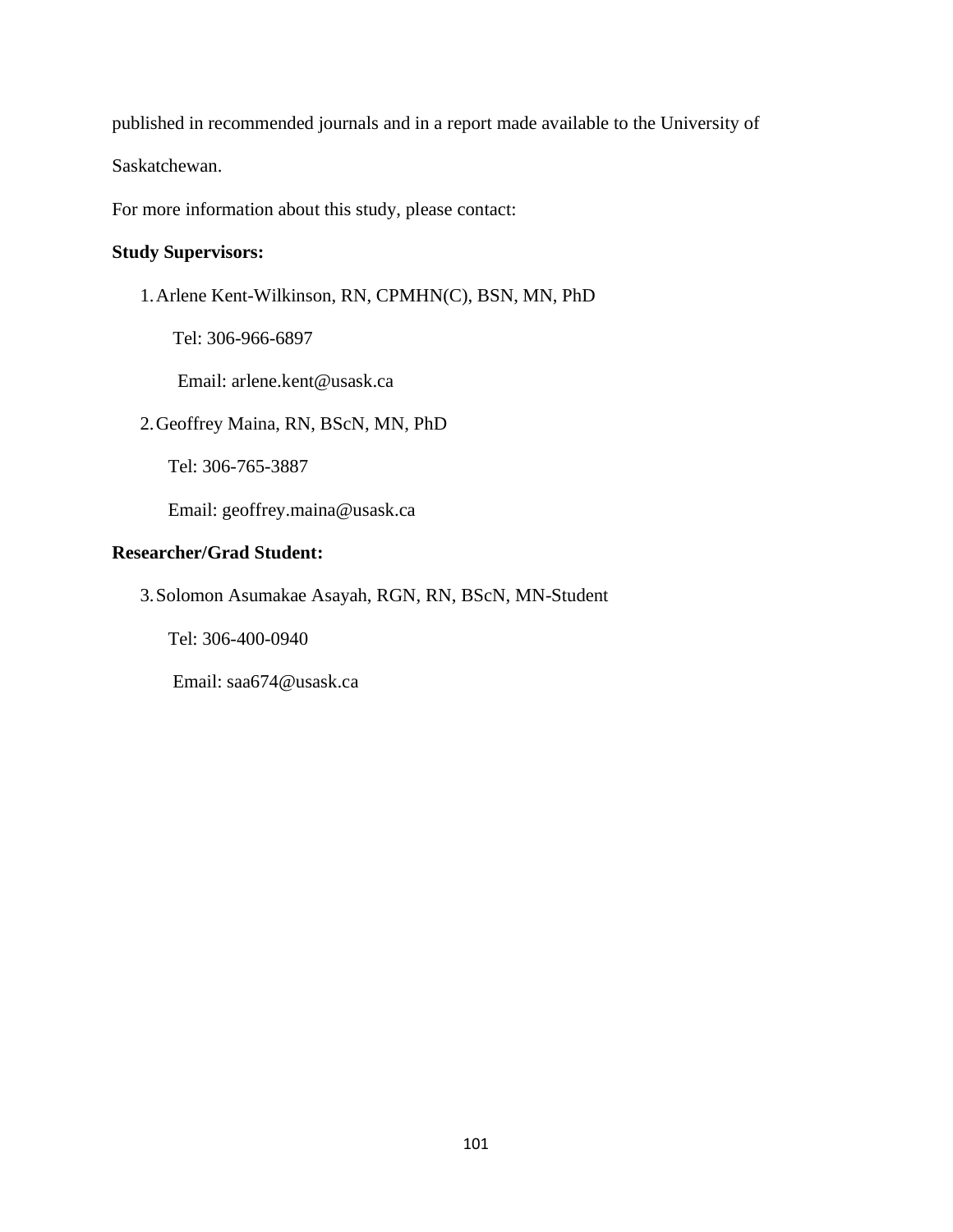## **Appendix B: Demographic Questionnaires**

Kindly respond to the following items:

The study is to determine international graduate nursing students' experience with, and response to the COVID-19 pandemic and the public health measures. Be assured that the information provided would be treated with confidentiality. Feel free to ask for clarification if you have any challenges.

Date: \_\_\_\_\_\_\_\_\_\_\_\_\_\_\_\_ Code no: \_\_\_\_\_\_\_\_\_\_\_\_

- 1. Level/ Program of study: Course base Masters  $\Box$  Thesis base Masters  $\Box$  Ph.D.  $\Box$  Post Doc □
- 2. Age (In Years):  $21-30 \square 31-40 \square 41-50 \square 51-60 \square$
- 3. Sex: Male  $\Box$  Female  $\Box$  other  $\Box$
- 4. Religion: Christian  $\Box$  Islam  $\Box$  Other  $\Box$
- 5. Hobbies/Interests outside of school ………………
- 6. Marital Status: Single  $\Box$  Married  $\Box$  Separated  $\Box$  Divorced  $\Box$  Co-habitation  $\Box$
- 7. No of children if any: One  $\Box$  Two  $\Box$  Three  $\Box$  Four and Above  $\Box$
- 8. No of dependents: One  $\Box$  Two  $\Box$  Three  $\Box$  Four and more  $\Box$
- 9. Country/Continent of origin: …………………….
- 10. Residential: University hostel  $\Box$  Off-campus accommodation  $\Box$
- 11. Living with family in Canada: Yes  $\square$  No  $\square$
- 12. Any relatives already in Canada: Yes  $\Box$  No  $\Box$
- 13. Part-time job: Yes  $\square$  No  $\square$
- 14. Full-time job: Yes  $\Box$  No  $\Box$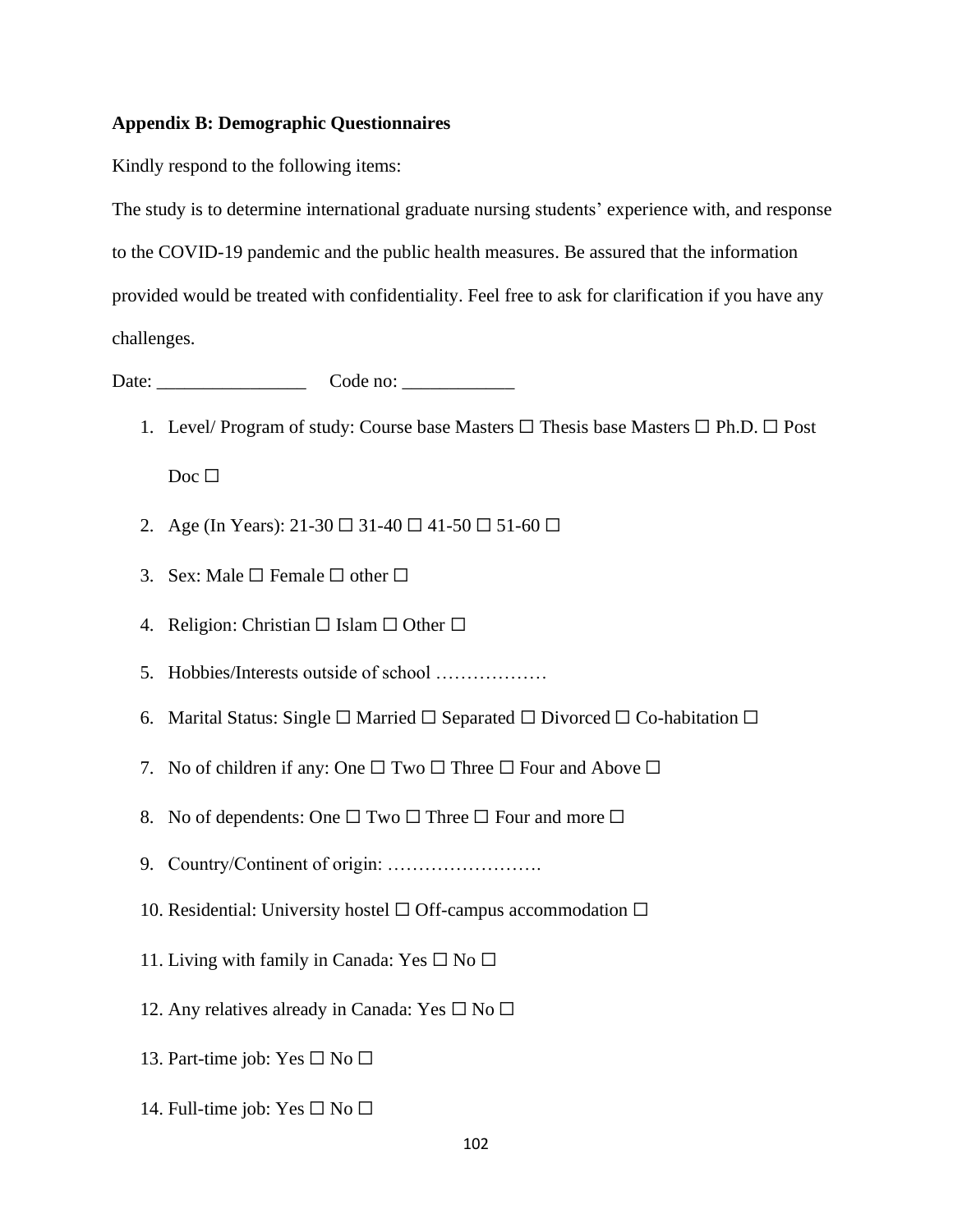- 15. Support from Family; financial or otherwise: Yes  $\Box$  No  $\Box$
- 16. How long have you been in Canada? \_\_\_\_\_\_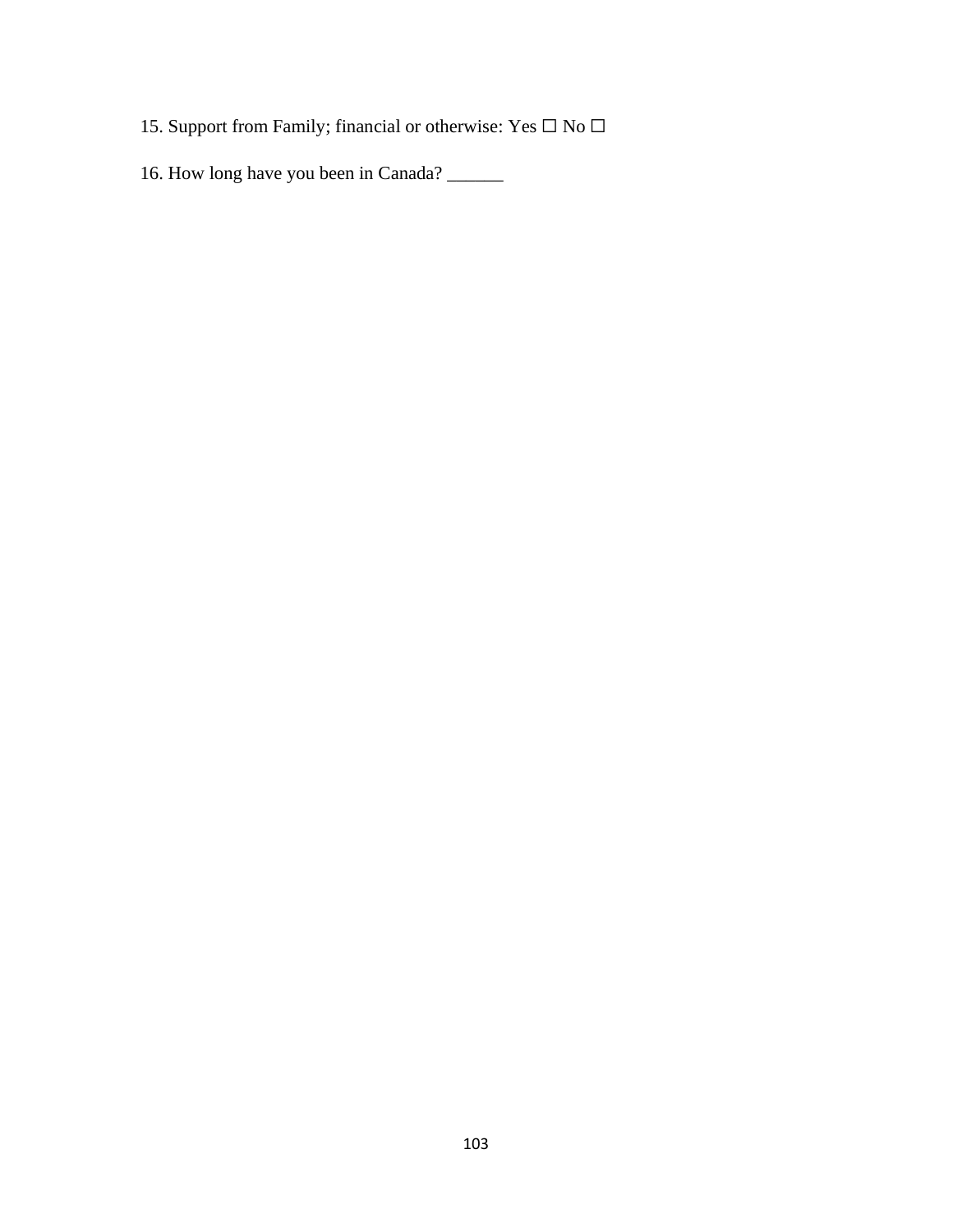#### **Appendix C: Interview Questions**

The purpose of this study is to international graduate nursing students' experience with, and response to the COVID-19 pandemic and the public health measures. I will overview our discussion for today; if any questions are not clear to you, feel free to ask me for clarification. At any point in time, you feel exhausted and want to take a break, you are free to do so, and if there is any question you are not comfortable answering, you are very free not to answer. Remember, participation is entirely voluntary. Thank you for agreeing to participate in this study.

## **Experience of COVID-19 Pandemic and public health measures** (coping, fears etc.)

- 1. Would you tell me about your experience as an international student during the COVID-19 pandemic?
- 2. What are the effects of COVID-19 pandemic and the public health measures on your education/program in general?
- 3. Has COVID-19 and the public health measures affected your study plans as an international student? If yes, could you explain?
- 4. How did COVID-19 pandemic and the public health measures impact your socioeconomic status?
- 5. Did you get laid off from work? If yes, how did that affect you?
- 6. Was your financial status affected as a result of COVID-19 pandemic? i.e., couldn't meet your daily expenditure?
- 7. What are your main concerns/fears about the impact of the COVID-19 pandemic and the public health measures?
- 8. How did those concerns/fears affect your overall well-being?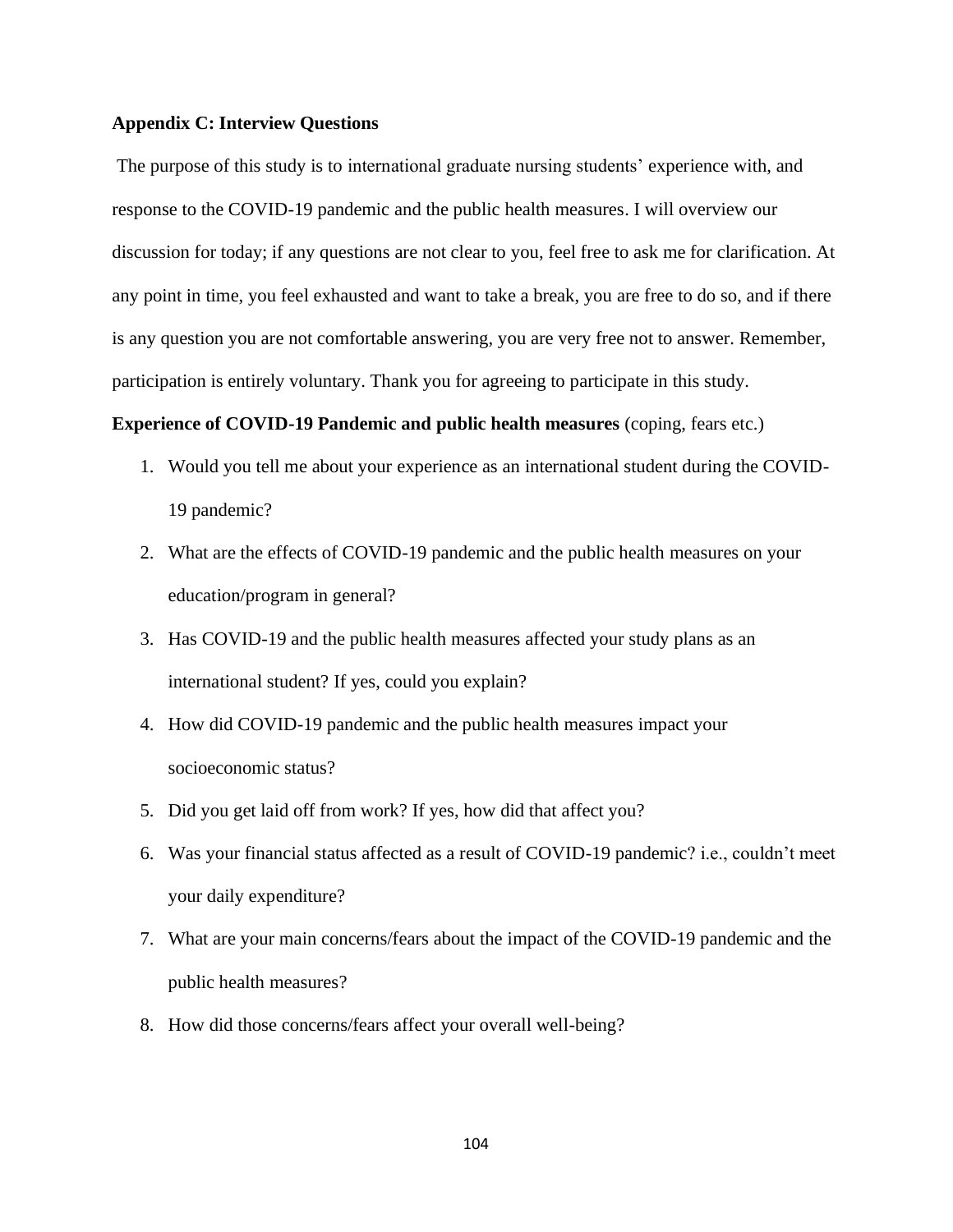- 9. How did the COVID-19 pandemic and the public health measures impact your wellbeing? (anxiety, mood)
- 10. What were your main coping strategies (to maintain wellbeing)?
- 11. Did you lose interest in previously cherished activities?
- 12. Did you lose appetite or increase eating at a point in time during the pandemic?
- 13. Did you have difficulty sleeping?

**Support** (resources, financial, recommendations for future)

- 14. Did you seek support for any mental health challenges?
- 15. If yes, what kind of help (e.g., seeing a Doctor, therapist, or social support from friends and families)?
- 16. If no, what were the reasons for not seeking help?
- 17. What services were made available to you to support you through the pandemic from your nursing department and the university at large?
- 18. If yes, explain how the assistance helped you to cope with the COVID-19 pandemic.
- 19. Social networks (friends and families) aid you during this crisis?
- 20. If yes, what type of assistance was provided?
- 21. What support or assistance should the nursing department and the university provide to international students during crises such as COVID-19 pandemic to support their wellbeing?
- 22. It has been months since the first wave started, and a lot of changes have happened in terms of what we know about the virus transmission, and how to protect oneself from the virus.
- 23. How has the second wave of COVID-19 affected you compared to the first wave?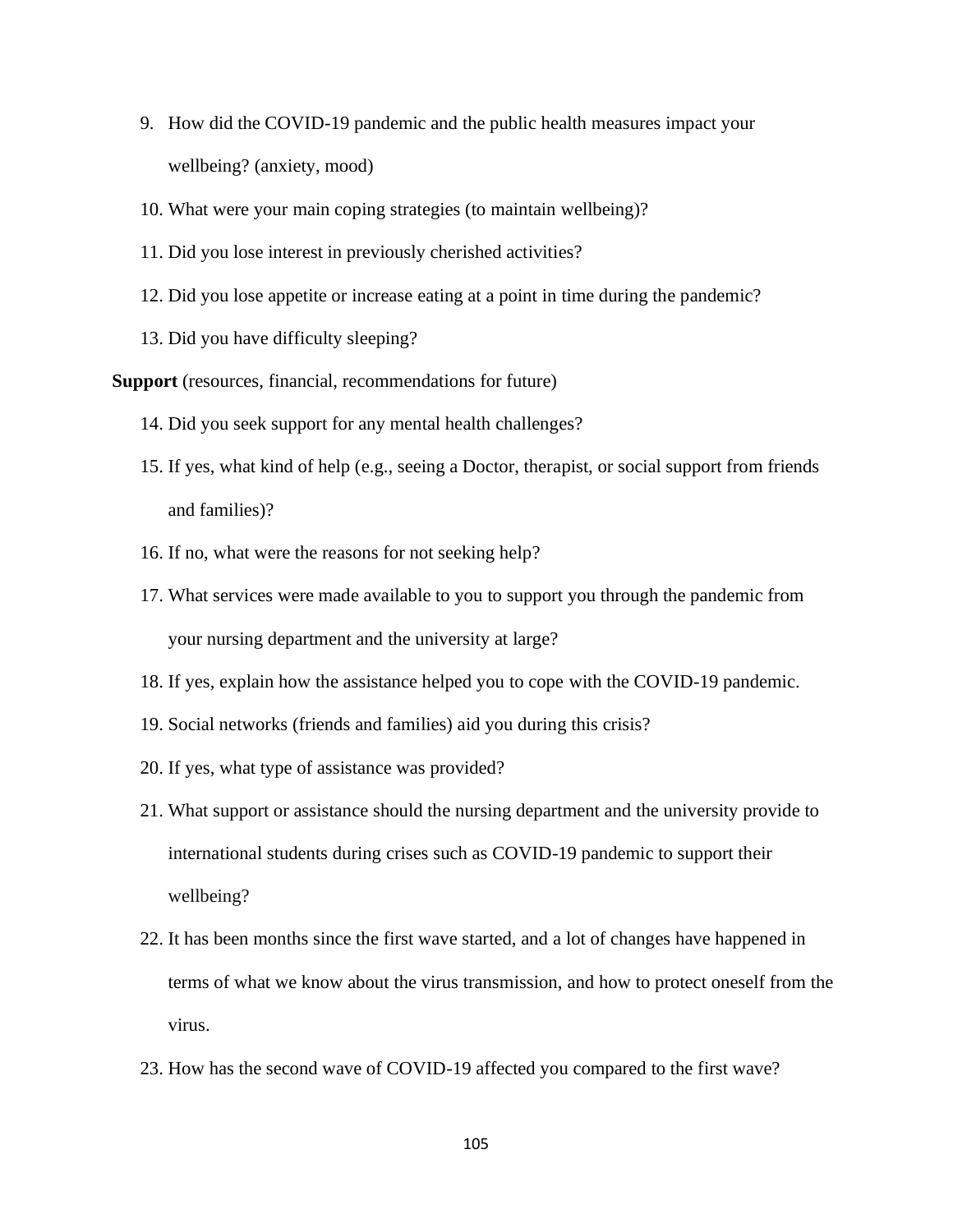- 24. How has your coping mechanism changed from the first wave to the second wave?
- 25. Do you have any questions or recommendations to add to our discussion today to improve international students' wellbeing during this COVID-19 pandemic and future crisis?

Thank you!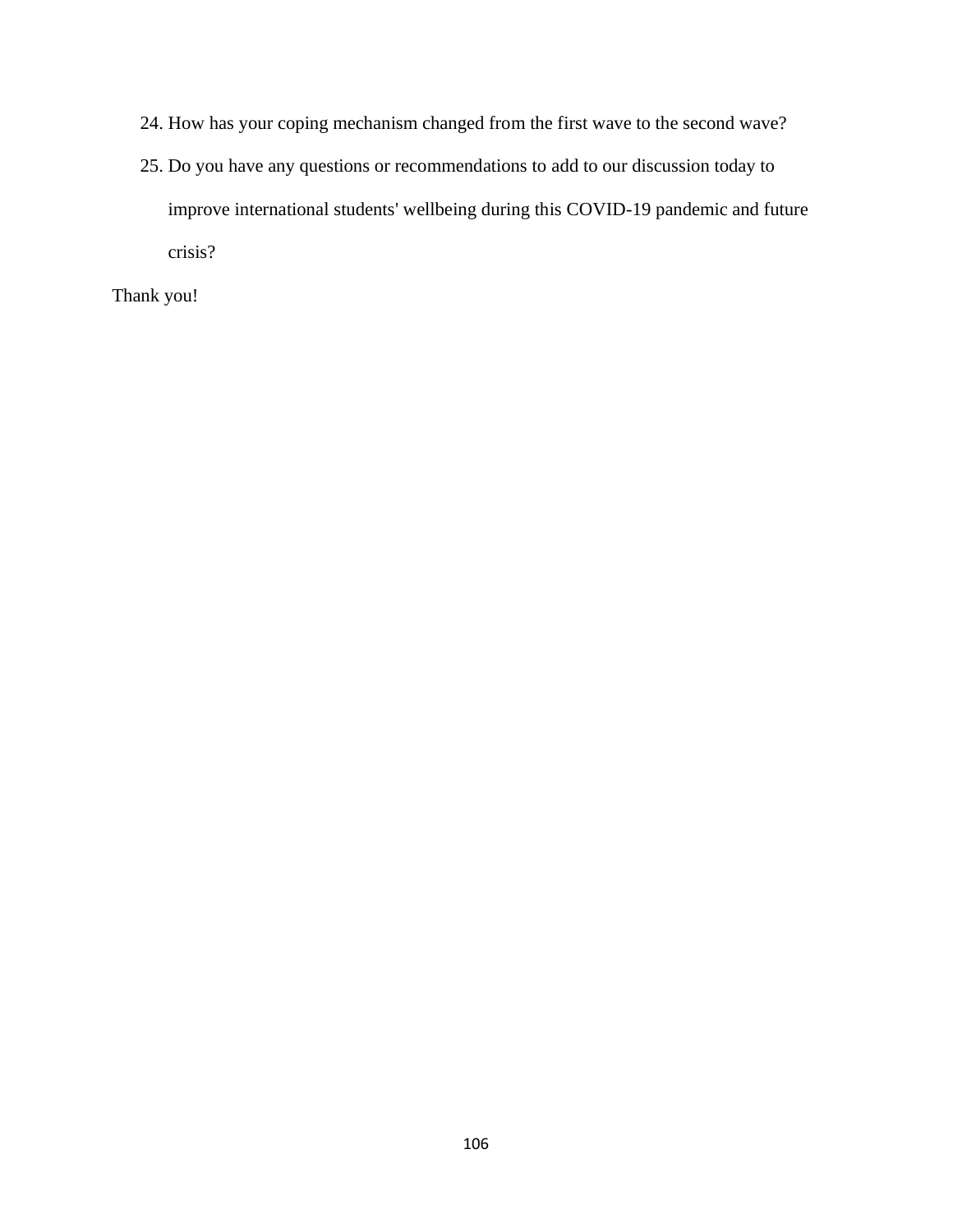## **Appendix D: Ethics Approval Certificate**

The study was approved by the Research Ethics Board (REB) at a university in the Prairie Provinces on March 25, 2021. The certificate is not included here to protect the confidentiality of the study participants.